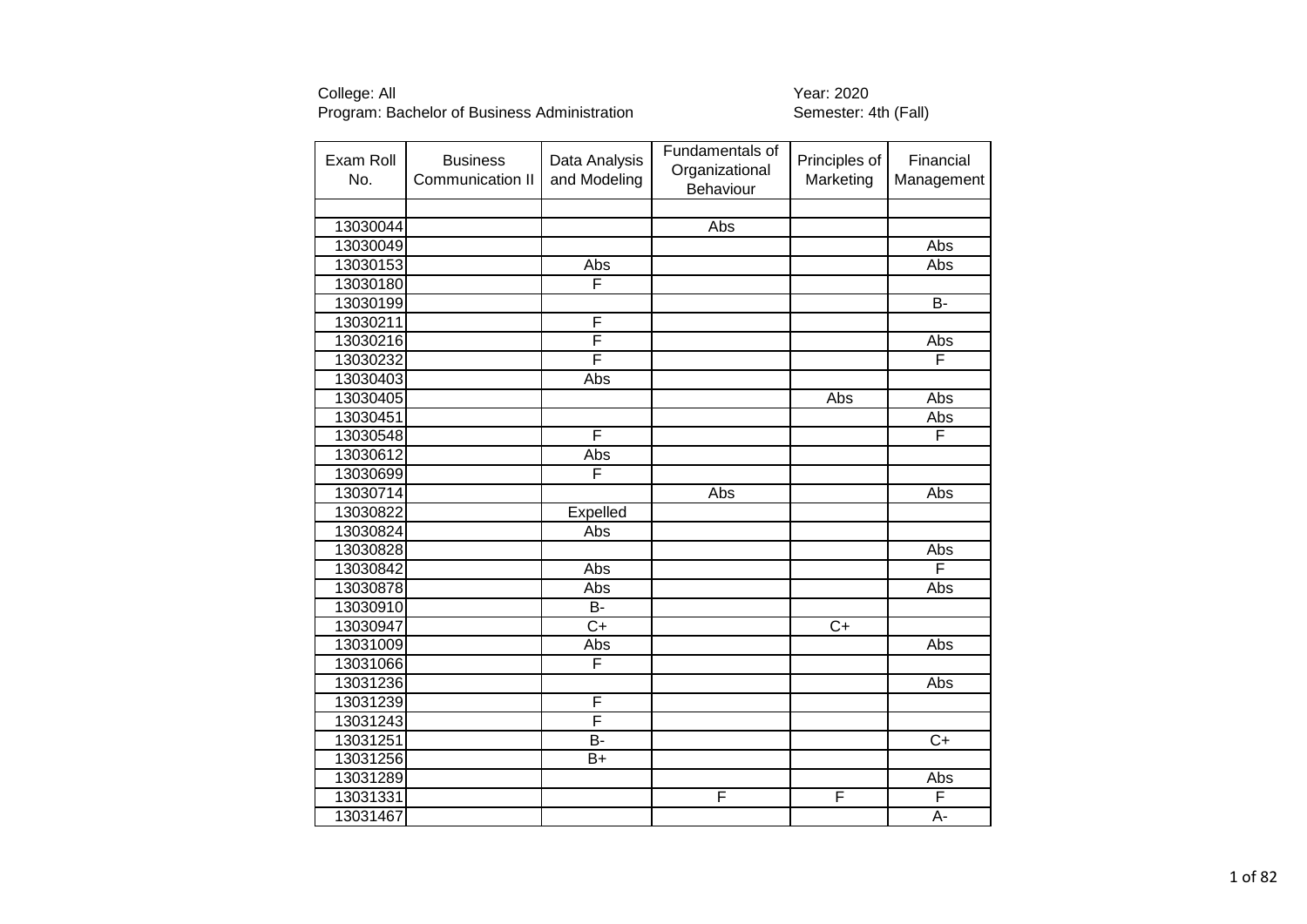| Exam Roll<br>No. | <b>Business</b><br>Communication II | Data Analysis<br>and Modeling | Fundamentals of<br>Organizational<br>Behaviour | Principles of<br>Marketing | Financial<br>Management |
|------------------|-------------------------------------|-------------------------------|------------------------------------------------|----------------------------|-------------------------|
|                  |                                     |                               |                                                |                            |                         |
| 13031532         |                                     | F                             |                                                |                            | $\overline{\text{c}}$   |
| 13031540         |                                     |                               |                                                | F                          |                         |
| 13031571         |                                     | $\overline{C}$ -              |                                                |                            |                         |
| 13031576         |                                     | Abs                           |                                                |                            |                         |
| 13031581         |                                     | F                             |                                                | F                          |                         |
| 13031768         |                                     |                               |                                                |                            | $\overline{\text{c}}$   |
| 13031811         |                                     | $\overline{C}$                |                                                |                            |                         |
| 13031825         |                                     | $\overline{\mathsf{F}}$       |                                                |                            |                         |
| 13032052         |                                     |                               |                                                | F                          |                         |
| 13032068         |                                     |                               | Abs                                            |                            | Abs                     |
| 13032093         |                                     | Abs                           |                                                | Abs                        |                         |
| 13032095         |                                     |                               |                                                | $\overline{\mathsf{F}}$    |                         |
| 13032126         |                                     |                               |                                                |                            | F                       |
| 13032143         |                                     | F                             | Abs                                            |                            | $\overline{\mathsf{F}}$ |
| 13032173         |                                     | B-                            |                                                |                            |                         |
| 13032328         |                                     | F                             |                                                |                            | Abs                     |
| 13032341         |                                     | $\overline{A}$ -              |                                                |                            | F                       |
| 13032345         |                                     | Abs                           |                                                |                            | Abs                     |
| 13032360         |                                     | Abs                           |                                                |                            |                         |
| 13032531         |                                     | Abs                           |                                                |                            |                         |
| 13032556         |                                     |                               |                                                |                            | F                       |
| 13032592         |                                     |                               | F                                              |                            |                         |
| 13032604         |                                     |                               |                                                |                            | $\overline{B}$          |
| 13032630         |                                     | F                             |                                                |                            |                         |
| 13032655         |                                     |                               |                                                |                            | $\overline{B}$          |
| 13032708         |                                     |                               |                                                |                            | Abs                     |
| 14030024         |                                     | Abs                           |                                                |                            |                         |
| 14030042         |                                     |                               |                                                | F                          |                         |
| 14030137         |                                     |                               |                                                |                            | $\overline{C+}$         |
| 14030142         |                                     |                               | Abs                                            |                            | Abs                     |
| 14030157         |                                     |                               |                                                |                            | F                       |
| 14030195         |                                     | $\overline{C}$                |                                                |                            | $\overline{\text{c}}$   |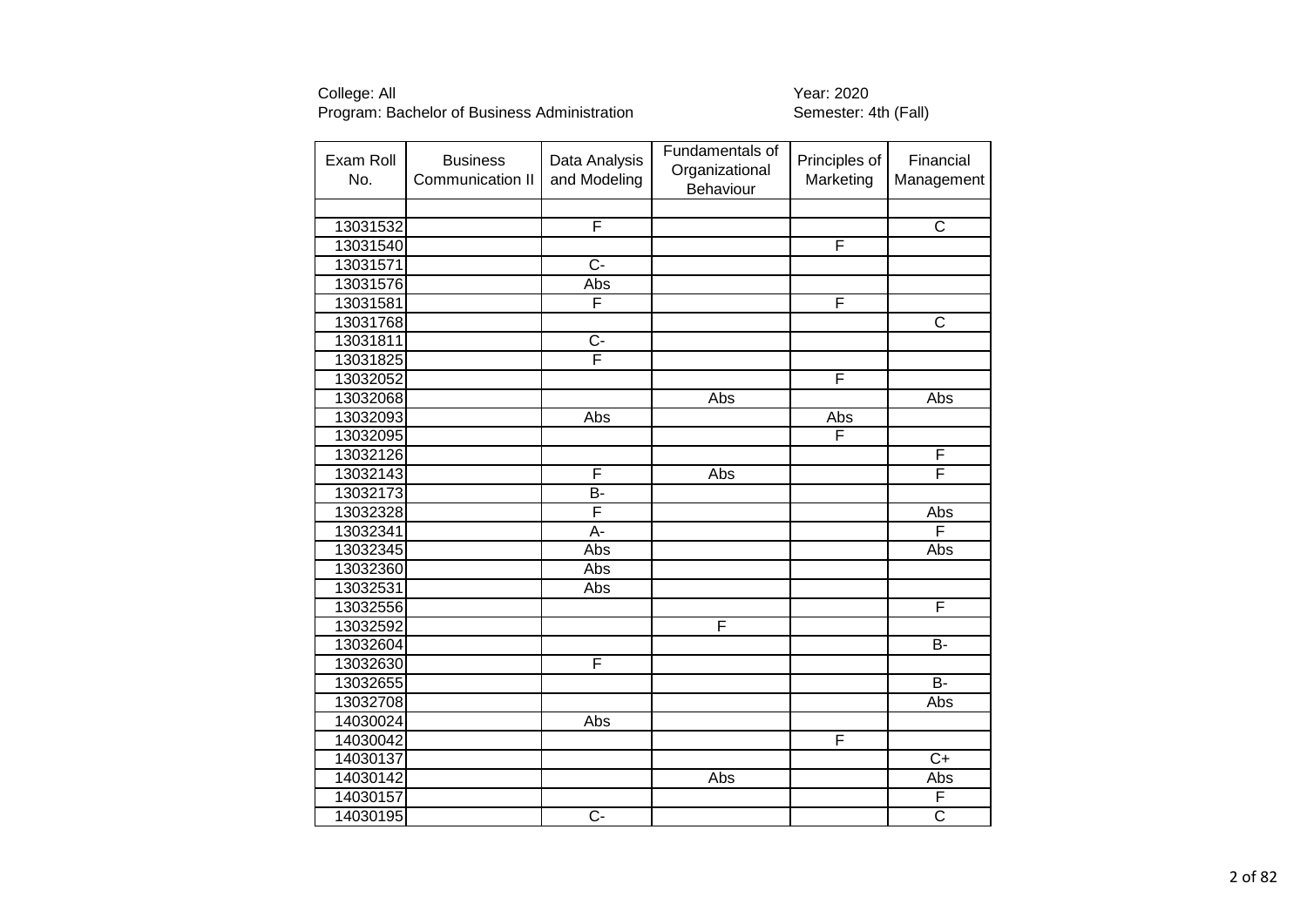| Exam Roll<br>No. | <b>Business</b><br>Communication II | Data Analysis<br>and Modeling | Fundamentals of<br>Organizational<br>Behaviour | Principles of<br>Marketing | Financial<br>Management |
|------------------|-------------------------------------|-------------------------------|------------------------------------------------|----------------------------|-------------------------|
|                  |                                     |                               |                                                |                            |                         |
| 14030264         |                                     |                               |                                                |                            | $C+$                    |
| 14030329         |                                     | Abs                           |                                                |                            |                         |
| 14030330         |                                     | Abs                           |                                                |                            | F                       |
| 14030355         |                                     |                               |                                                |                            | B-                      |
| 14030361         |                                     |                               |                                                |                            | $\overline{C}$          |
| 14030379         |                                     |                               | Abs                                            |                            |                         |
| 14030406         |                                     | F                             |                                                |                            |                         |
| 14030412         |                                     | Abs                           |                                                |                            | Abs                     |
| 14030451         |                                     |                               | Abs                                            |                            | Abs                     |
| 14030458         |                                     | $\overline{C}$                |                                                |                            | F                       |
| 14030469         |                                     | Abs                           |                                                |                            | Abs                     |
| 14030477         |                                     | Abs                           |                                                |                            | Abs                     |
| 14030511         |                                     | В                             |                                                |                            |                         |
| 14030514         |                                     | Abs                           |                                                |                            | F                       |
| 14030538         |                                     |                               |                                                |                            | F                       |
| 14030574         |                                     | F                             |                                                |                            |                         |
| 14030576         |                                     |                               |                                                |                            | Abs                     |
| 14030631         |                                     | Abs                           |                                                |                            |                         |
| 14030653         |                                     |                               |                                                |                            | $\overline{B}$          |
| 14030667         |                                     | Abs                           |                                                |                            |                         |
| 14030672         |                                     |                               |                                                |                            | Abs                     |
| 14030673         |                                     | Abs                           |                                                |                            | Abs                     |
| 14030680         |                                     | Abs                           |                                                |                            |                         |
| 14030681         |                                     |                               |                                                |                            | $B+$                    |
| 14030686         |                                     | F                             |                                                |                            | $\overline{\mathsf{F}}$ |
| 14030696         |                                     | Abs                           |                                                |                            | Abs                     |
| 14030715         | Abs                                 |                               |                                                |                            |                         |
| 14030754         |                                     | Abs                           |                                                |                            | Abs                     |
| 14030771         |                                     | Abs                           |                                                |                            | Abs                     |
| 14030778         |                                     | Abs                           |                                                |                            | Abs                     |
| 14030781         |                                     |                               | F                                              |                            |                         |
| 14030786         |                                     | <b>Abs</b>                    |                                                |                            | Abs                     |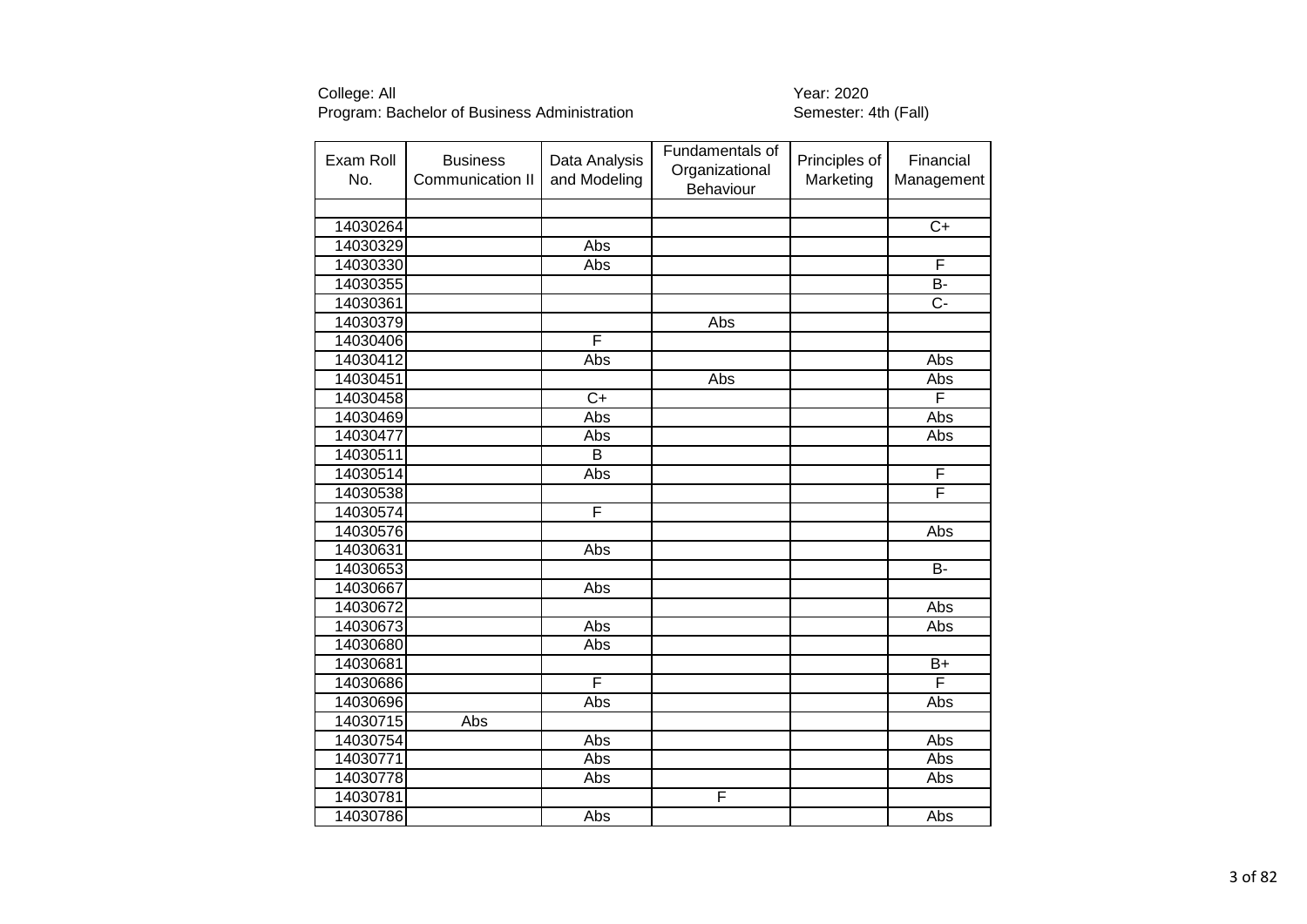| Exam Roll<br>No. | <b>Business</b><br>Communication II | Data Analysis<br>and Modeling | Fundamentals of<br>Organizational<br>Behaviour | Principles of<br>Marketing | Financial<br>Management |
|------------------|-------------------------------------|-------------------------------|------------------------------------------------|----------------------------|-------------------------|
|                  |                                     |                               |                                                |                            |                         |
| 14030794         |                                     | $\overline{\mathsf{F}}$       |                                                |                            | $\overline{F}$          |
| 14030828         |                                     | F                             |                                                |                            |                         |
| 14030833         |                                     |                               | $\overline{\mathsf{C}}$                        | $\overline{C}$             |                         |
| 14030838         |                                     | F                             |                                                |                            |                         |
| 14030841         |                                     | Abs                           | $\overline{C}$ -                               |                            | Abs                     |
| 14030853         |                                     |                               |                                                |                            | A                       |
| 14030855         |                                     | Abs                           |                                                |                            | Abs                     |
| 14030859         |                                     | $\overline{C}$ -              |                                                |                            | $\overline{\mathsf{C}}$ |
| 14030884         |                                     | F                             |                                                |                            | F                       |
| 14030903         |                                     | Abs                           |                                                |                            | Abs                     |
| 14030914         |                                     | B-                            |                                                |                            |                         |
| 14030923         |                                     |                               |                                                |                            | $C+$                    |
| 14030940         |                                     | $C+$                          |                                                |                            |                         |
| 14030957         |                                     | F                             |                                                |                            |                         |
| 14030959         |                                     |                               |                                                |                            | Abs                     |
| 14031017         |                                     |                               |                                                |                            | F                       |
| 14031209         |                                     |                               |                                                |                            | F                       |
| 14031222         |                                     | Abs                           |                                                |                            |                         |
| 14031225         |                                     | Abs                           |                                                |                            | F                       |
| 14031226         |                                     | B-                            |                                                |                            | F                       |
| 14031235         |                                     |                               |                                                | Abs                        |                         |
| 14031240         |                                     |                               | Abs                                            |                            |                         |
| 14031245         |                                     |                               |                                                |                            | F                       |
| 14031248         |                                     | $\overline{\mathsf{C}}$       |                                                |                            |                         |
| 14031287         |                                     | $\bar{B}$ -                   |                                                |                            |                         |
| 14031291         |                                     |                               |                                                |                            | F                       |
| 14031365         |                                     |                               | $\overline{\text{c}}$                          |                            | F                       |
| 14031369         |                                     | Abs                           |                                                |                            | Abs                     |
| 14031445         |                                     |                               |                                                |                            | $\overline{B}$          |
| 14031450         |                                     |                               | Abs                                            |                            | Abs                     |
| 14031476         |                                     |                               | Abs                                            |                            |                         |
| 14031483         |                                     | Abs                           |                                                |                            | Abs                     |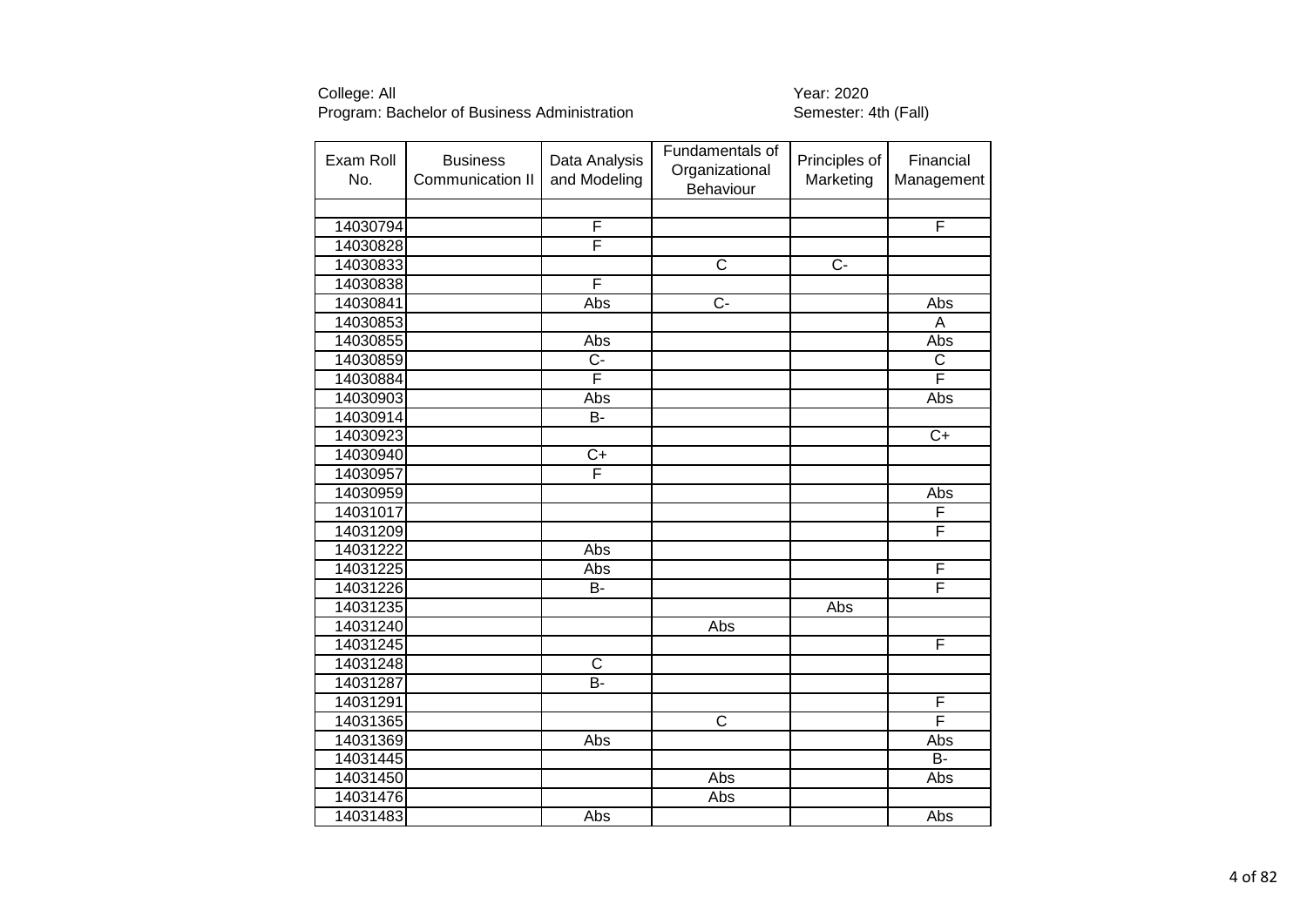| Exam Roll<br>No. | <b>Business</b><br>Communication II | Data Analysis<br>and Modeling | Fundamentals of<br>Organizational<br>Behaviour | Principles of<br>Marketing | Financial<br>Management |
|------------------|-------------------------------------|-------------------------------|------------------------------------------------|----------------------------|-------------------------|
|                  |                                     |                               |                                                |                            |                         |
| 14031537         |                                     |                               |                                                |                            | $\overline{B+}$         |
| 14031648         |                                     |                               |                                                |                            | Abs                     |
| 14031689         |                                     | Abs                           |                                                |                            | Abs                     |
| 14031691         |                                     |                               | $B -$                                          |                            | $\overline{F}$          |
| 14031705         |                                     |                               | Abs                                            | $\overline{\mathsf{C}}$    | Abs                     |
| 14031711         |                                     | $\overline{C+}$               |                                                | $B -$                      | F                       |
| 14031713         |                                     | $B+$                          |                                                |                            |                         |
| 14031735         |                                     | Abs                           |                                                |                            | Abs                     |
| 14031772         |                                     |                               | Abs                                            | Abs                        |                         |
| 14031774         |                                     | F                             |                                                |                            |                         |
| 14031775         |                                     | F                             |                                                | $\overline{D}$ +           | Abs                     |
| 14031794         |                                     | Abs                           |                                                |                            | Abs                     |
| 14031813         |                                     | Abs                           |                                                |                            | Abs                     |
| 14031818         |                                     | B-                            |                                                |                            | F                       |
| 14031821         |                                     | B                             |                                                |                            | Abs                     |
| 14031856         |                                     |                               |                                                | Abs                        |                         |
| 14031857         |                                     | F                             |                                                |                            |                         |
| 14031862         |                                     | Abs                           |                                                |                            | Abs                     |
| 14031888         |                                     |                               |                                                | Abs                        |                         |
| 14031915         |                                     | Abs                           |                                                |                            | Abs                     |
| 14031916         |                                     | Abs                           |                                                |                            |                         |
| 14031940         |                                     |                               |                                                | F                          |                         |
| 14031956         |                                     |                               |                                                |                            | F                       |
| 14031984         |                                     | Abs                           |                                                | Abs                        | Abs                     |
| 14032023         |                                     |                               |                                                |                            | Abs                     |
| 14032059         |                                     | <b>Abs</b>                    |                                                |                            |                         |
| 14032108         |                                     | B-                            |                                                |                            |                         |
| 14032127         |                                     | Abs                           |                                                |                            | Abs                     |
| 14032135         |                                     | Abs                           |                                                |                            |                         |
| 14032163         |                                     |                               |                                                |                            | Abs                     |
| 14032192         |                                     |                               | B                                              | B-                         |                         |
| 14032208         |                                     | $\overline{\mathsf{C}}$       |                                                |                            |                         |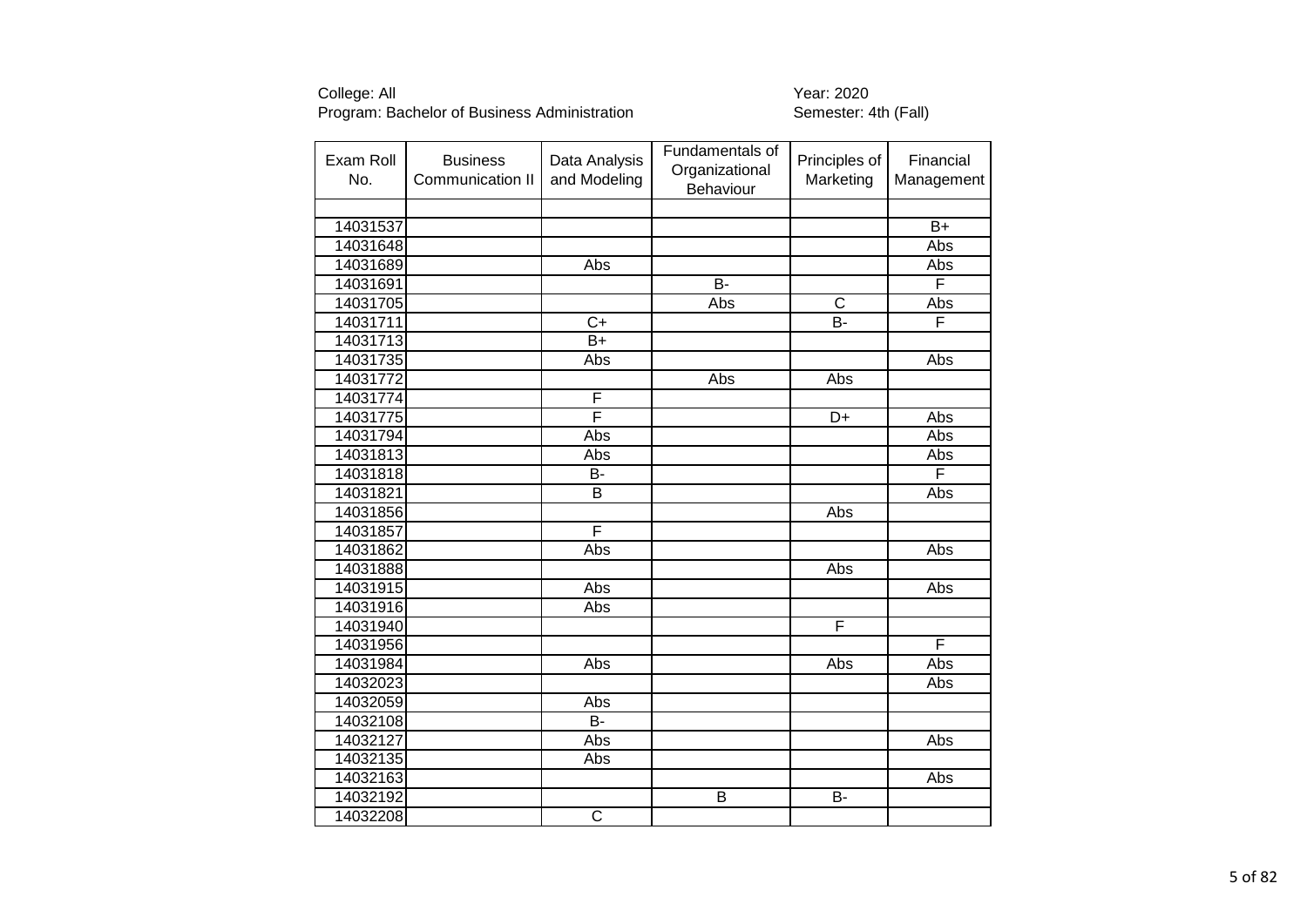| Exam Roll<br>No. | <b>Business</b><br>Communication II | Data Analysis<br>and Modeling | Fundamentals of<br>Organizational<br>Behaviour | Principles of<br>Marketing | Financial<br>Management |
|------------------|-------------------------------------|-------------------------------|------------------------------------------------|----------------------------|-------------------------|
|                  |                                     |                               |                                                |                            |                         |
| 14032237         |                                     | Abs                           |                                                |                            |                         |
| 14032238         |                                     |                               |                                                | $\overline{C+}$            |                         |
| 14032243         |                                     | $\overline{B}$                |                                                |                            | $\overline{C}$          |
| 14032245         |                                     |                               |                                                |                            | F                       |
| 14032269         |                                     |                               |                                                | $\overline{\mathsf{C}}$    |                         |
| 14032275         |                                     | $\overline{\text{c}}$         |                                                |                            | F                       |
| 14032286         |                                     | Abs                           |                                                |                            |                         |
| 14032292         |                                     |                               |                                                | F                          | F                       |
| 14032293         |                                     | F                             |                                                |                            |                         |
| 14032299         |                                     | Abs                           |                                                |                            |                         |
| 14032318         |                                     | F                             |                                                |                            | F                       |
| 14032323         |                                     |                               |                                                |                            | <b>B-</b>               |
| 14032325         |                                     |                               |                                                |                            | F                       |
| 14032369         |                                     |                               |                                                |                            | Abs                     |
| 14032375         |                                     | F                             |                                                |                            | F                       |
| 14032377         | Abs                                 | Abs                           | Abs                                            |                            |                         |
| 14032381         | Abs                                 |                               |                                                | F                          |                         |
| 14032393         |                                     | F                             |                                                |                            | F                       |
| 14032408         |                                     | $\overline{\text{c}}$         |                                                |                            |                         |
| 14032424         |                                     |                               |                                                | Withheld                   |                         |
| 14032445         |                                     | F                             |                                                | Abs                        |                         |
| 14032460         |                                     | B-                            |                                                |                            | F                       |
| 14032466         |                                     | $\overline{A}$                |                                                |                            | $\overline{\mathsf{B}}$ |
| 14032488         |                                     | Abs                           |                                                |                            |                         |
| 14032493         |                                     | F                             |                                                |                            |                         |
| 14032524         |                                     | Abs                           |                                                |                            |                         |
| 14032543         |                                     | Abs                           |                                                | Abs                        | Abs                     |
| 14032582         |                                     |                               |                                                |                            | B-                      |
| 15030011         |                                     |                               |                                                |                            | F                       |
| 15030087         |                                     | Abs                           |                                                |                            |                         |
| 15030099         |                                     | Abs                           |                                                |                            | Abs                     |
| 15030114         |                                     | Abs                           |                                                |                            |                         |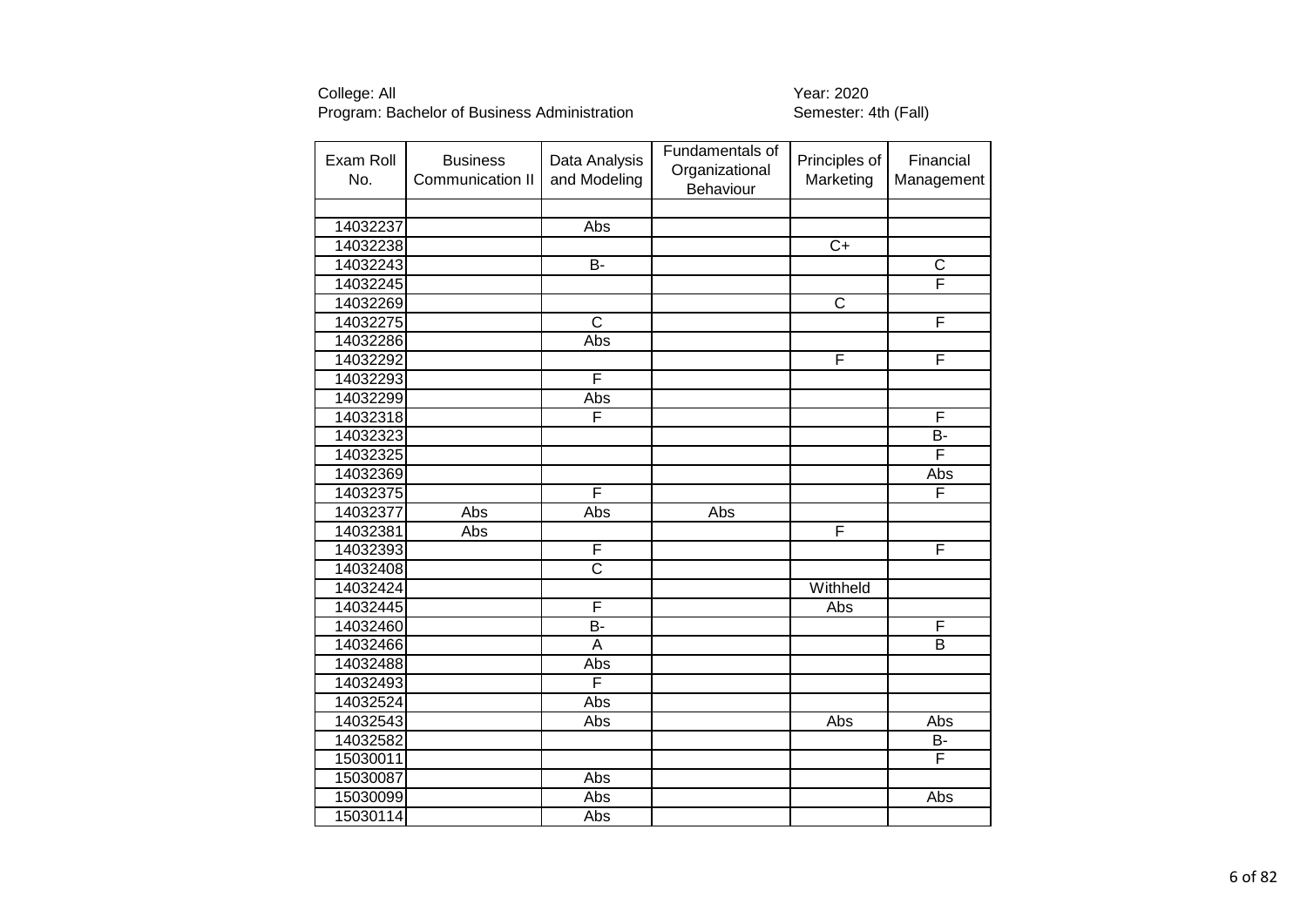| Exam Roll<br>No. | <b>Business</b><br>Communication II | Data Analysis<br>and Modeling | Fundamentals of<br>Organizational<br>Behaviour | Principles of<br>Marketing | Financial<br>Management |
|------------------|-------------------------------------|-------------------------------|------------------------------------------------|----------------------------|-------------------------|
|                  |                                     |                               |                                                |                            |                         |
| 15030202         |                                     | $\overline{C}$                |                                                |                            | $\overline{\text{c}}$   |
| 15030213         |                                     | $\overline{C}$ -              |                                                |                            |                         |
| 15030288         |                                     |                               |                                                |                            | Abs                     |
| 15030298         |                                     | F                             |                                                |                            | F                       |
| 15030307         |                                     | $\overline{\mathsf{A}}$       |                                                |                            |                         |
| 15030318         |                                     |                               |                                                | Abs                        | Abs                     |
| 15030321         |                                     |                               |                                                | F                          | $\mathsf C$             |
| 15030339         |                                     | F                             |                                                |                            |                         |
| 15030347         |                                     |                               |                                                |                            | $\overline{\text{c}}$   |
| 15030361         |                                     | Abs                           |                                                |                            | Abs                     |
| 15030367         |                                     | F                             |                                                |                            |                         |
| 15030372         | F                                   |                               |                                                | Abs                        |                         |
| 15030383         |                                     | $\overline{C}$                |                                                |                            |                         |
| 15030387         |                                     |                               |                                                | F                          |                         |
| 15030400         |                                     |                               |                                                | F                          |                         |
| 15030401         |                                     |                               |                                                | $\overline{C}$             |                         |
| 15030402         |                                     |                               |                                                | $\overline{C}$             |                         |
| 15030405         |                                     |                               |                                                | $\overline{\text{c}}$      |                         |
| 15030439         |                                     |                               |                                                | D+                         |                         |
| 15030442         |                                     | $\overline{C+}$               |                                                |                            | F                       |
| 15030454         |                                     |                               |                                                |                            | Abs                     |
| 15030482         |                                     | F                             |                                                |                            | $\overline{C}$          |
| 15030496         |                                     |                               |                                                |                            | Abs                     |
| 15030507         |                                     |                               |                                                |                            | $\overline{C}$          |
| 15030508         |                                     |                               |                                                |                            | $\overline{C}$          |
| 15030510         |                                     | $\overline{C}$                |                                                |                            | F                       |
| 15030530         |                                     | Abs                           |                                                |                            |                         |
| 15030532         |                                     | Abs                           |                                                |                            |                         |
| 15030537         |                                     | Abs                           |                                                |                            |                         |
| 15030540         |                                     | Abs                           |                                                |                            |                         |
| 15030555         |                                     | F                             |                                                |                            |                         |
| 15030567         |                                     |                               |                                                |                            | $\overline{B}$          |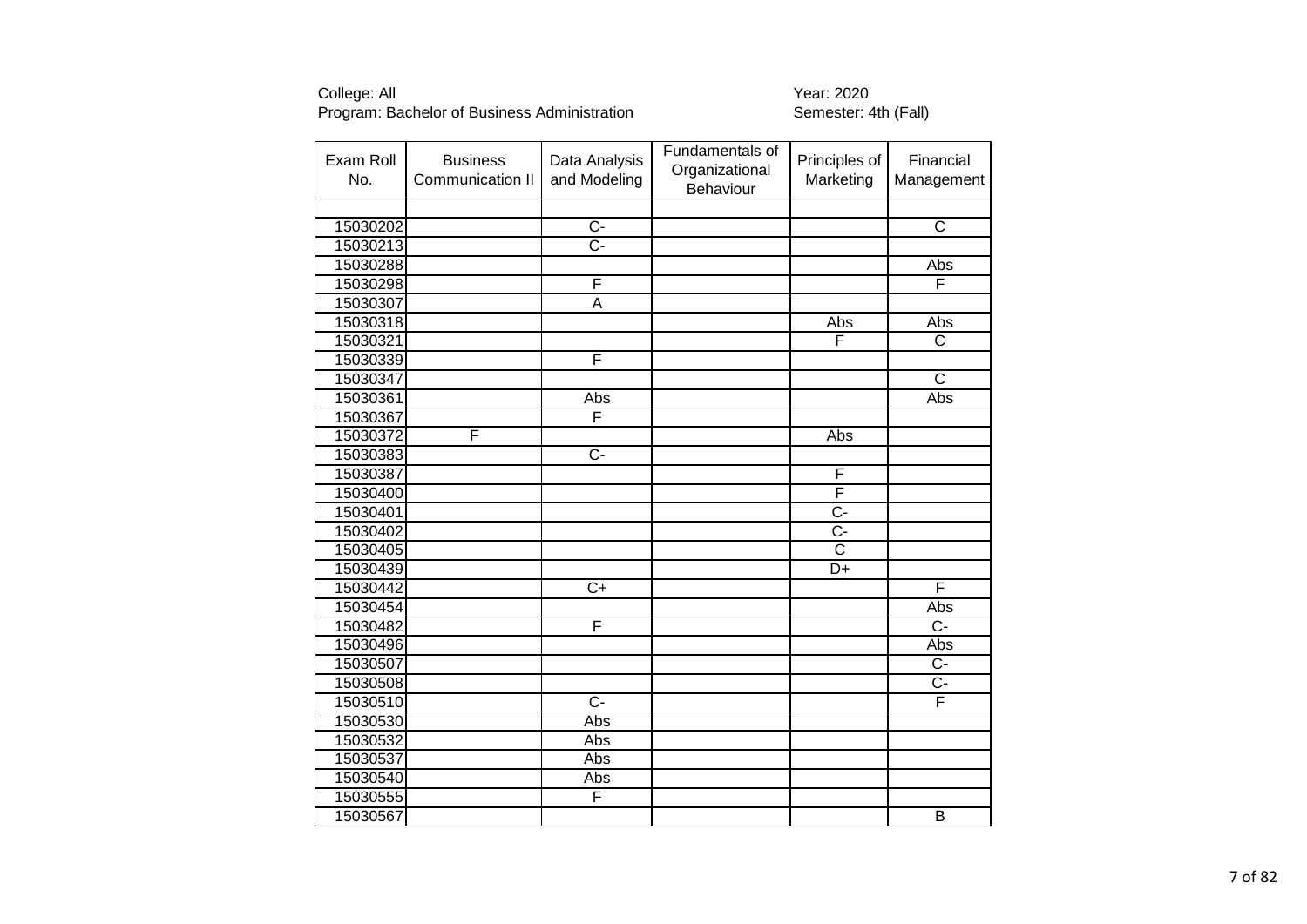| Exam Roll<br>No. | <b>Business</b><br>Communication II | Data Analysis<br>and Modeling | Fundamentals of<br>Organizational<br>Behaviour | Principles of<br>Marketing | Financial<br>Management |
|------------------|-------------------------------------|-------------------------------|------------------------------------------------|----------------------------|-------------------------|
|                  |                                     |                               |                                                |                            |                         |
| 15030573         |                                     |                               |                                                |                            | Abs                     |
| 15030575         |                                     | Abs                           |                                                |                            |                         |
| 15030598         |                                     | $\overline{\text{c}}$         |                                                |                            |                         |
| 15030625         |                                     | Abs                           |                                                |                            |                         |
| 15030653         |                                     |                               |                                                |                            | F                       |
| 15030673         |                                     | Abs                           |                                                |                            | $\overline{\text{c}}$   |
| 15030695         |                                     | <b>B-</b>                     |                                                |                            |                         |
| 15030696         |                                     | $\overline{C+}$               |                                                |                            |                         |
| 15030703         |                                     | Abs                           |                                                | C                          |                         |
| 15030724         |                                     | Abs                           |                                                |                            | Abs                     |
| 15030728         |                                     | $\overline{C+}$               |                                                |                            | F                       |
| 15030729         |                                     | $\overline{B}$                |                                                |                            |                         |
| 15030739         |                                     |                               |                                                | Abs                        |                         |
| 15030757         |                                     | F                             |                                                |                            | F                       |
| 15030759         |                                     |                               |                                                |                            | F                       |
| 15030763         |                                     | $C+$                          |                                                |                            | F                       |
| 15030770         |                                     | F                             |                                                |                            | Abs                     |
| 15030777         |                                     | F                             |                                                |                            | F                       |
| 15030780         |                                     |                               |                                                |                            | F                       |
| 15030781         |                                     | Abs                           |                                                |                            |                         |
| 15030785         |                                     | $C+$                          |                                                |                            |                         |
| 15030787         |                                     |                               |                                                |                            | Abs                     |
| 15030800         |                                     |                               |                                                |                            | F                       |
| 15030817         |                                     | Abs                           |                                                |                            |                         |
| 15030819         |                                     |                               |                                                |                            | Abs                     |
| 15030831         |                                     | Abs                           |                                                |                            | <b>Abs</b>              |
| 15030832         | C                                   |                               | F                                              |                            |                         |
| 15030845         |                                     |                               |                                                |                            | А-                      |
| 15030857         |                                     | F                             |                                                |                            | F                       |
| 15030863         |                                     |                               |                                                | F                          |                         |
| 15030868         |                                     | F                             |                                                | F                          |                         |
| 15030875         |                                     | F                             |                                                | F                          |                         |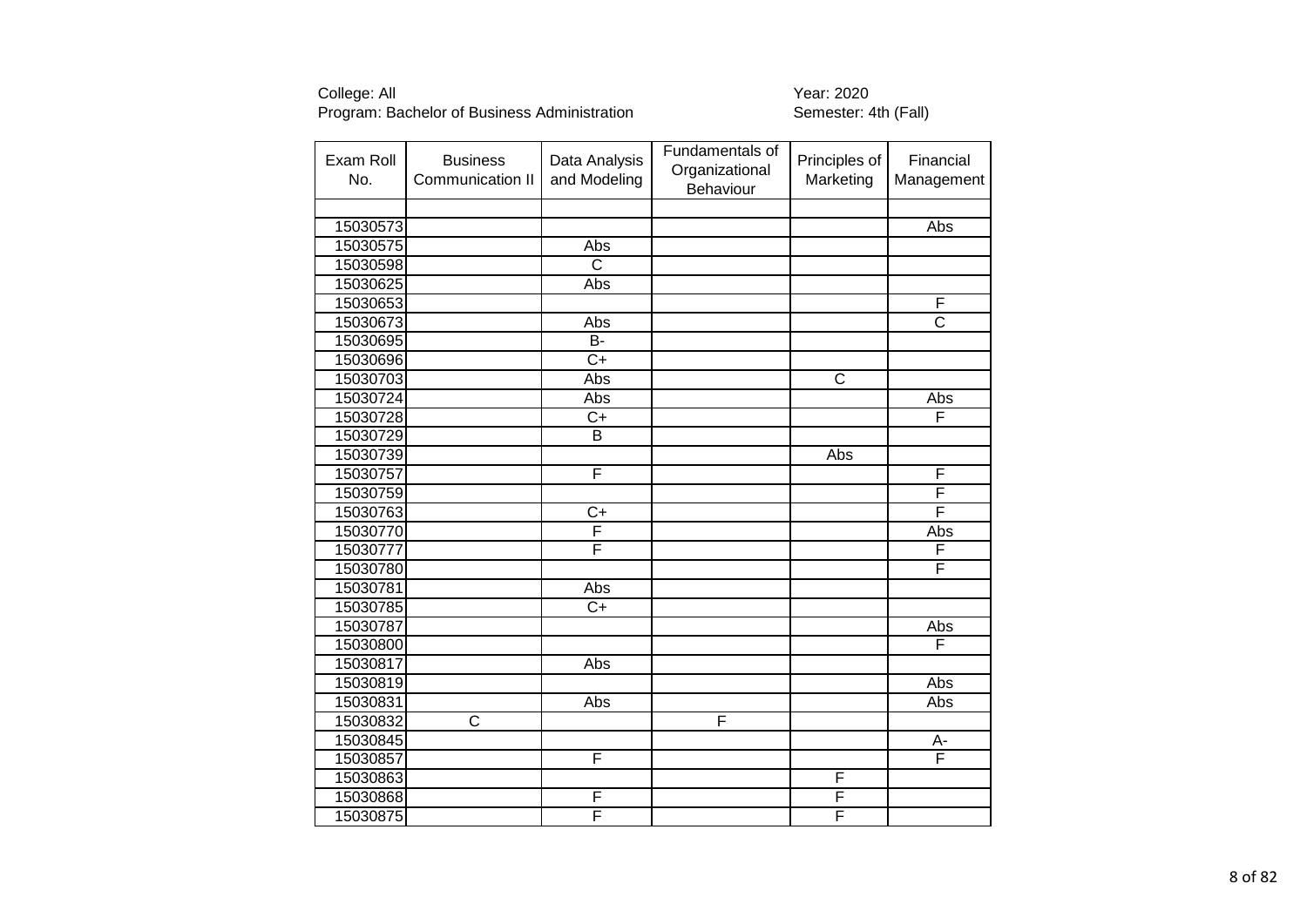| Exam Roll<br>No. | <b>Business</b><br>Communication II | Data Analysis<br>and Modeling | Fundamentals of<br>Organizational<br>Behaviour | Principles of<br>Marketing | Financial<br>Management |
|------------------|-------------------------------------|-------------------------------|------------------------------------------------|----------------------------|-------------------------|
|                  |                                     |                               |                                                |                            |                         |
| 15030879         |                                     |                               |                                                | Abs                        |                         |
| 15030892         |                                     | F                             |                                                |                            | $\overline{\text{c}}$   |
| 15030897         |                                     |                               |                                                | Abs                        | Abs                     |
| 15030937         |                                     | $\overline{C+}$               |                                                |                            |                         |
| 15030940         |                                     |                               |                                                |                            | $\overline{\text{c}}$   |
| 15030943         |                                     | Abs                           |                                                |                            | Abs                     |
| 15030946         | Abs                                 |                               | Abs                                            |                            | F                       |
| 15030951         |                                     | Abs                           |                                                |                            | Abs                     |
| 15030952         |                                     | <b>B-</b>                     |                                                |                            | B-                      |
| 15030989         |                                     | Abs                           |                                                |                            |                         |
| 15031011         |                                     |                               |                                                |                            | F                       |
| 15031013         |                                     | Abs                           |                                                |                            |                         |
| 15031029         |                                     |                               | Abs                                            | Abs                        |                         |
| 15031035         |                                     | $B+$                          |                                                |                            |                         |
| 15031038         |                                     |                               | F                                              |                            |                         |
| 15031051         |                                     |                               | Abs                                            | Abs                        |                         |
| 15031057         |                                     | F                             |                                                |                            | $\overline{C+}$         |
| 15031058         |                                     | Abs                           |                                                |                            |                         |
| 15031066         |                                     | F                             |                                                |                            | Abs                     |
| 15031071         |                                     | F                             |                                                |                            |                         |
| 15031074         |                                     | F                             |                                                |                            |                         |
| 15031080         |                                     |                               |                                                |                            | Abs                     |
| 15031082         |                                     | Abs                           |                                                | F                          |                         |
| 15031088         |                                     | F                             |                                                |                            | F                       |
| 15031103         |                                     |                               |                                                |                            | Abs                     |
| 15031108         |                                     | F                             |                                                |                            |                         |
| 15031109         |                                     | Abs                           |                                                | Abs                        |                         |
| 15031117         |                                     | F                             |                                                |                            | F                       |
| 15031129         |                                     | F                             |                                                |                            |                         |
| 15031139         |                                     | F                             |                                                |                            |                         |
| 15031143         |                                     | B-                            |                                                |                            |                         |
| 15031148         |                                     | Abs                           |                                                |                            |                         |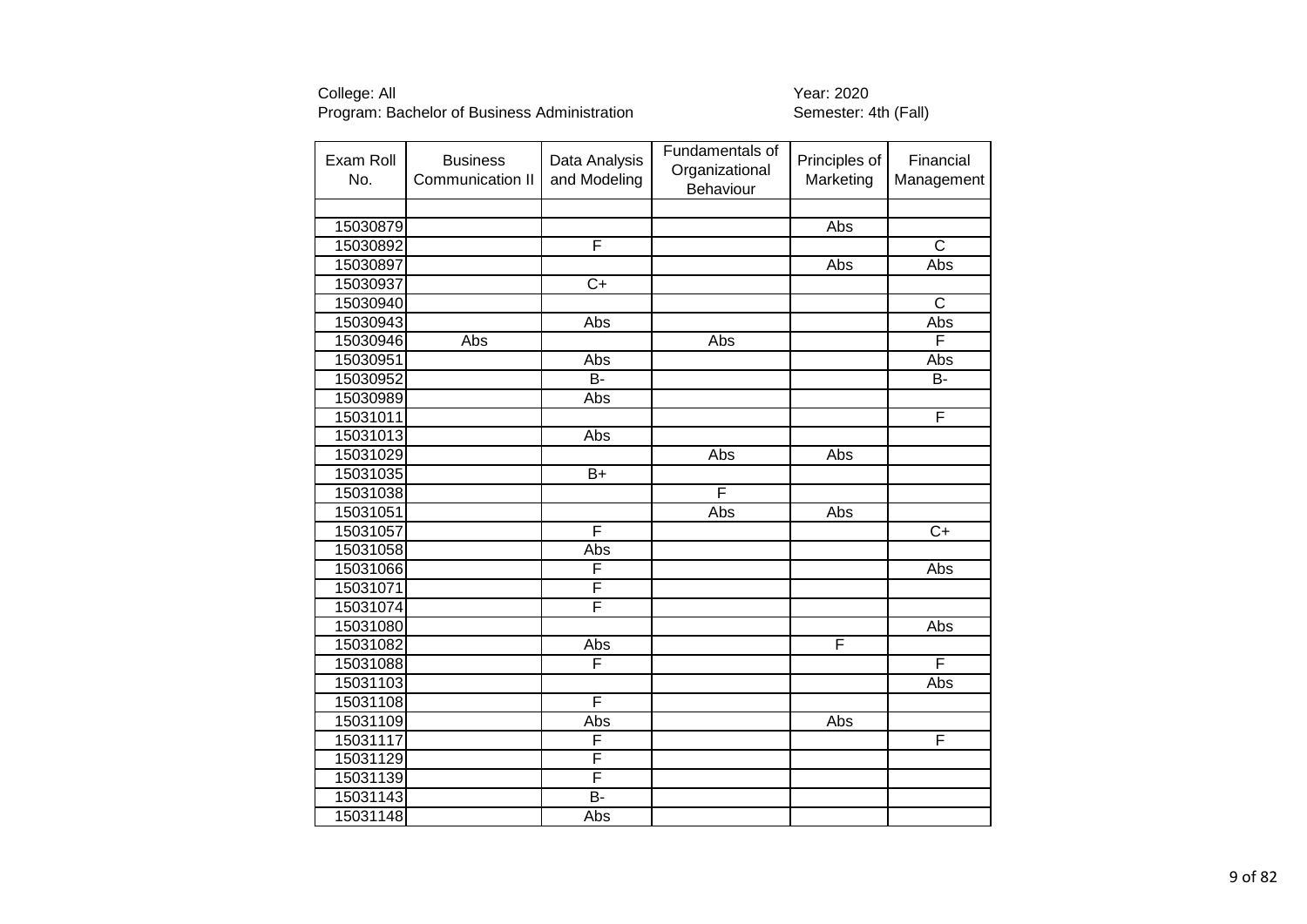| Exam Roll<br>No. | <b>Business</b><br>Communication II | Data Analysis<br>and Modeling | Fundamentals of<br>Organizational<br>Behaviour | Principles of<br>Marketing | Financial<br>Management |
|------------------|-------------------------------------|-------------------------------|------------------------------------------------|----------------------------|-------------------------|
|                  |                                     |                               |                                                |                            |                         |
| 15031159         |                                     | Abs                           |                                                |                            |                         |
| 15031162         |                                     | F                             |                                                |                            |                         |
| 15031165         |                                     | B-                            |                                                |                            |                         |
| 15031190         |                                     | F                             |                                                |                            | F                       |
| 15031192         |                                     | $\overline{C+}$               |                                                |                            | F                       |
| 15031209         |                                     | Abs                           |                                                |                            | Abs                     |
| 15031231         |                                     | F                             |                                                |                            | F                       |
| 15031294         |                                     | Abs                           |                                                |                            |                         |
| 15031297         |                                     | Abs                           |                                                |                            |                         |
| 15031304         |                                     | Abs                           |                                                |                            | Abs                     |
| 15031309         |                                     |                               |                                                | F                          |                         |
| 15031317         |                                     |                               |                                                |                            | F                       |
| 15031321         |                                     | F                             |                                                |                            |                         |
| 15031323         | $\overline{\text{c}}$               |                               |                                                |                            |                         |
| 15031333         |                                     |                               | Abs                                            |                            |                         |
| 15031338         | Abs                                 |                               |                                                |                            |                         |
| 15031375         |                                     | $\overline{B}$                |                                                |                            |                         |
| 15031381         |                                     |                               |                                                |                            | Abs                     |
| 15031384         |                                     | F                             |                                                | F                          |                         |
| 15031387         |                                     | $\overline{\text{c}}$         |                                                |                            | $\overline{B}$          |
| 15031389         |                                     | F                             |                                                |                            |                         |
| 15031404         |                                     |                               |                                                |                            | C-                      |
| 15031425         |                                     | B-                            |                                                |                            |                         |
| 15031463         |                                     |                               |                                                | F                          |                         |
| 15031470         |                                     |                               |                                                |                            | F                       |
| 15031491         |                                     |                               |                                                |                            | F                       |
| 15031493         |                                     |                               |                                                |                            | B                       |
| 15031500         |                                     |                               | Abs                                            |                            |                         |
| 15031541         |                                     |                               |                                                |                            | $\overline{B+}$         |
| 15031548         |                                     | Abs                           |                                                |                            | B                       |
| 15031559         |                                     | Abs                           |                                                |                            |                         |
| 15031563         |                                     | Abs                           |                                                |                            |                         |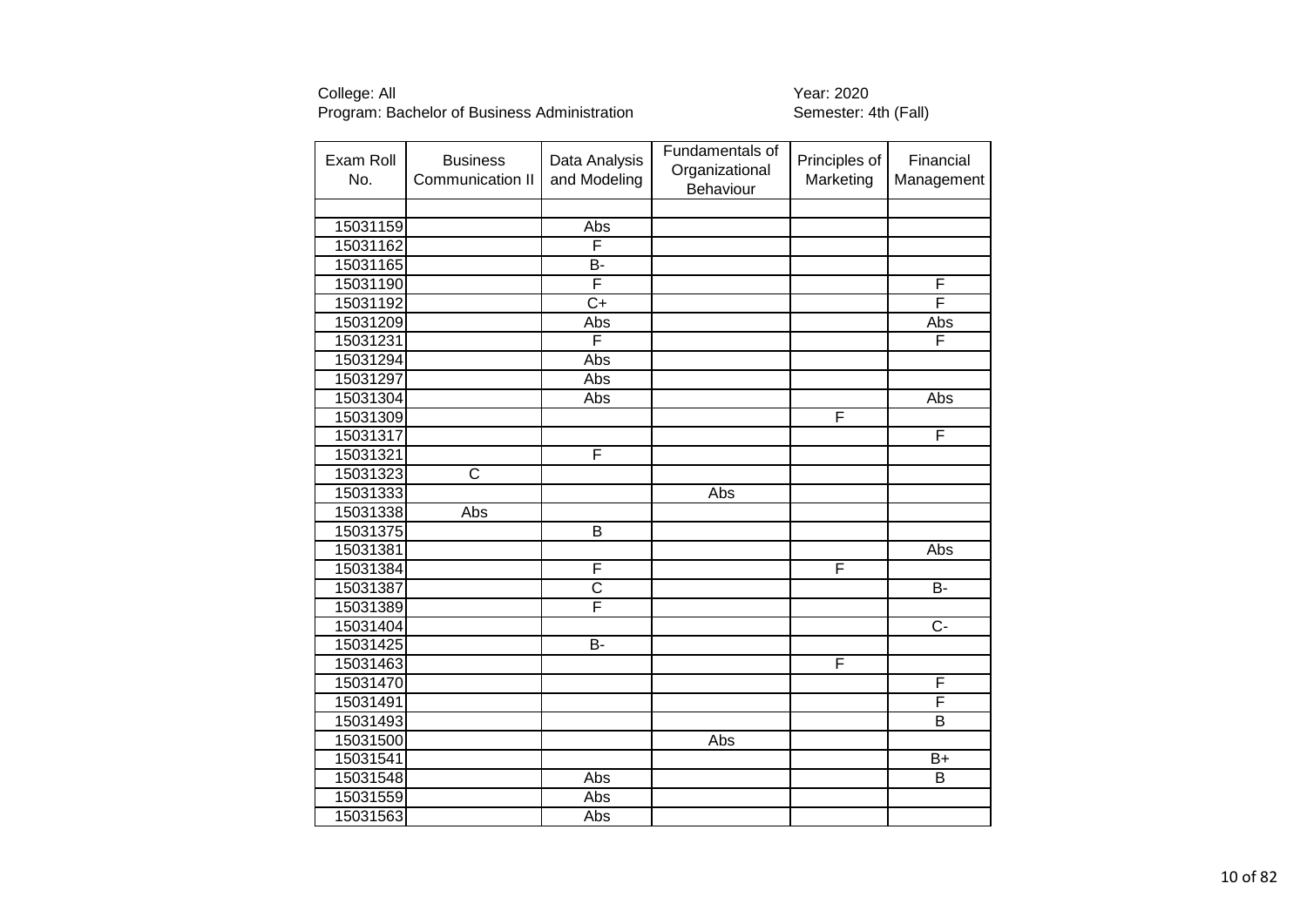| Exam Roll<br>No. | <b>Business</b><br>Communication II | Data Analysis<br>and Modeling | Fundamentals of<br>Organizational<br>Behaviour | Principles of<br>Marketing | Financial<br>Management |
|------------------|-------------------------------------|-------------------------------|------------------------------------------------|----------------------------|-------------------------|
|                  |                                     |                               |                                                |                            |                         |
| 15031569         |                                     |                               |                                                |                            | Abs                     |
| 15031570         | Abs                                 |                               | Abs                                            | Abs                        |                         |
| 15031581         |                                     |                               | Abs                                            |                            |                         |
| 15031600         |                                     | Abs                           |                                                |                            | Abs                     |
| 15031601         |                                     |                               |                                                |                            | Abs                     |
| 15031615         |                                     |                               |                                                |                            | F                       |
| 15031620         |                                     |                               |                                                | $C -$                      | F                       |
| 15031632         |                                     |                               |                                                |                            | $\overline{B+}$         |
| 15031655         |                                     | F                             |                                                |                            | F                       |
| 15031670         |                                     |                               |                                                |                            | F                       |
| 15031685         |                                     |                               |                                                |                            | Abs                     |
| 15031700         |                                     |                               |                                                |                            | F                       |
| 15031704         |                                     |                               |                                                |                            | F                       |
| 15031717         |                                     | Abs                           |                                                |                            |                         |
| 15031732         |                                     | <b>B-</b>                     |                                                |                            |                         |
| 15031733         |                                     | $\overline{\text{c}}$         |                                                |                            |                         |
| 15031761         |                                     | $\overline{C+}$               |                                                |                            | F                       |
| 15031772         |                                     | F                             |                                                |                            |                         |
| 15031775         |                                     |                               |                                                | Abs                        |                         |
| 15031792         |                                     | Abs                           |                                                |                            |                         |
| 15031796         |                                     | $C+$                          |                                                |                            |                         |
| 15031823         |                                     |                               |                                                |                            | Abs                     |
| 15031843         |                                     | Abs                           |                                                |                            | Abs                     |
| 15031850         |                                     | А-                            |                                                |                            | F                       |
| 15031861         |                                     | $\overline{B}$                |                                                |                            | F                       |
| 15031866         |                                     | Abs                           |                                                |                            | Abs                     |
| 15031910         |                                     |                               |                                                | C                          |                         |
| 15031923         |                                     | Abs                           |                                                |                            |                         |
| 15031945         |                                     | $\overline{\mathsf{C}}$       |                                                |                            | F                       |
| 15031947         |                                     |                               |                                                |                            | A-                      |
| 15031950         |                                     | F                             |                                                |                            | F                       |
| 15031959         |                                     |                               |                                                | F                          | Abs                     |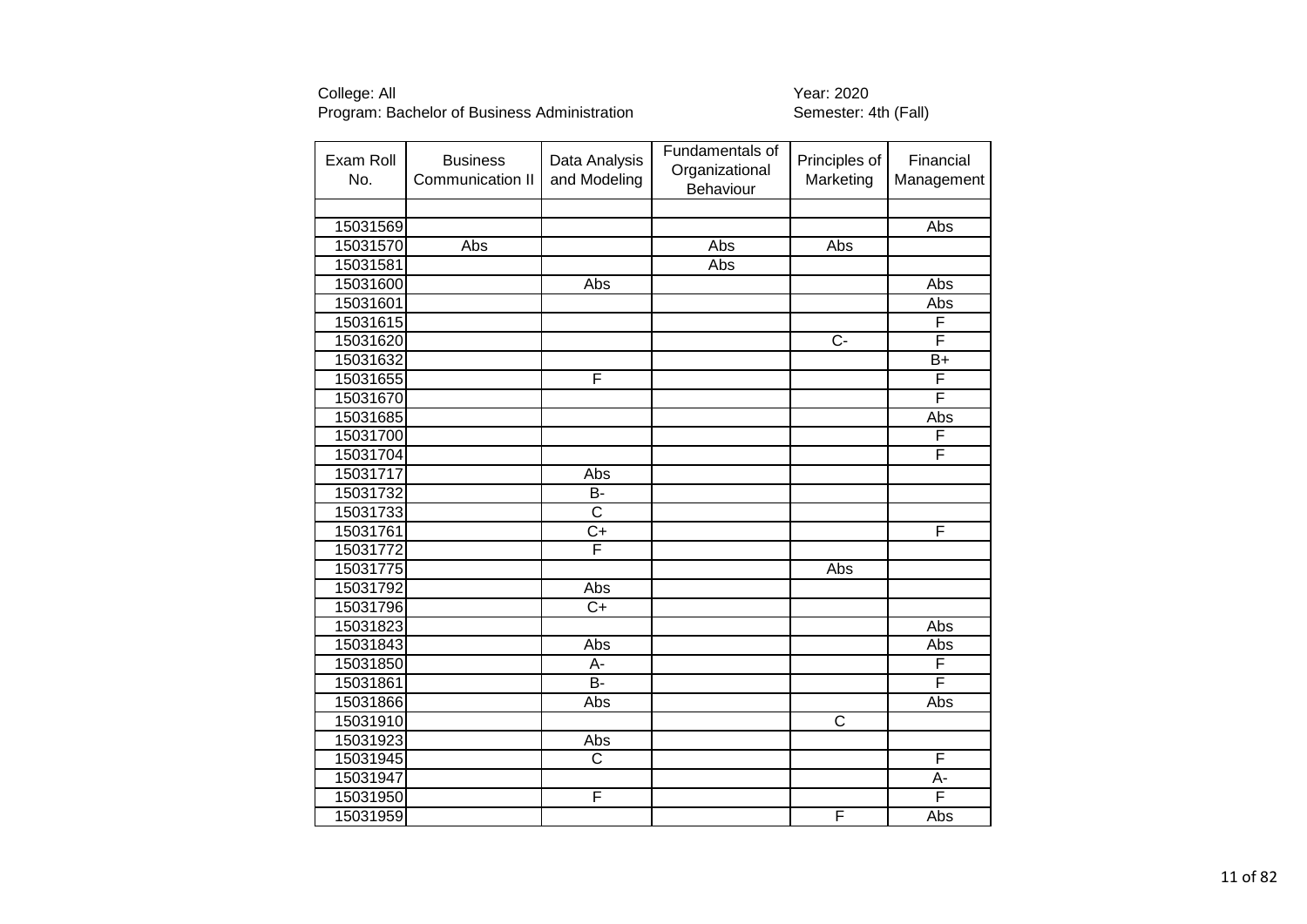| Exam Roll<br>No. | <b>Business</b><br>Communication II | Data Analysis<br>and Modeling | Fundamentals of<br>Organizational<br>Behaviour | Principles of<br>Marketing | Financial<br>Management |
|------------------|-------------------------------------|-------------------------------|------------------------------------------------|----------------------------|-------------------------|
|                  |                                     |                               |                                                |                            |                         |
| 15031963         |                                     | F                             |                                                |                            | F                       |
| 15031973         |                                     |                               | F                                              |                            |                         |
| 15031992         |                                     |                               |                                                |                            | F                       |
| 15031994         |                                     | F                             |                                                |                            |                         |
| 15032006         |                                     | F                             |                                                |                            |                         |
| 15032013         |                                     |                               |                                                |                            | F                       |
| 15032015         |                                     | $C+$                          |                                                |                            | Abs                     |
| 15032031         |                                     |                               |                                                | $\overline{\text{c}}$      |                         |
| 15032045         |                                     | F                             |                                                |                            |                         |
| 15032054         |                                     | F                             |                                                |                            |                         |
| 15032065         |                                     |                               | Abs                                            | F                          |                         |
| 15032067         |                                     | F                             |                                                |                            | F                       |
| 15032074         |                                     |                               |                                                | $\mathsf C$                |                         |
| 15032077         |                                     | F                             | F                                              | F                          |                         |
| 15032084         |                                     |                               |                                                | F                          | F                       |
| 15032085         |                                     |                               |                                                |                            | F                       |
| 15032086         |                                     | Abs                           |                                                |                            | Abs                     |
| 15032088         |                                     | F                             |                                                | $\mathsf{C}$               | $C+$                    |
| 15032098         |                                     |                               |                                                | $C+$                       |                         |
| 15032124         | <b>Abs</b>                          |                               | Abs                                            | $\overline{\mathsf{F}}$    |                         |
| 15032125         |                                     | $\overline{\text{c}}$         |                                                |                            | Abs                     |
| 15032127         |                                     |                               |                                                | Abs                        |                         |
| 15032129         |                                     | F                             |                                                |                            | F                       |
| 15032138         |                                     | F                             |                                                |                            |                         |
| 15032152         |                                     | F                             |                                                |                            |                         |
| 15032164         |                                     |                               |                                                |                            | F                       |
| 15032167         |                                     |                               | Abs                                            |                            | Abs                     |
| 15032168         |                                     | F                             |                                                |                            |                         |
| 15032192         |                                     |                               | F                                              |                            | Abs                     |
| 15032216         | Abs                                 |                               |                                                |                            |                         |
| 15032237         |                                     | Expelled                      |                                                |                            | $\overline{C}$          |
| 15032248         |                                     |                               |                                                |                            | Abs                     |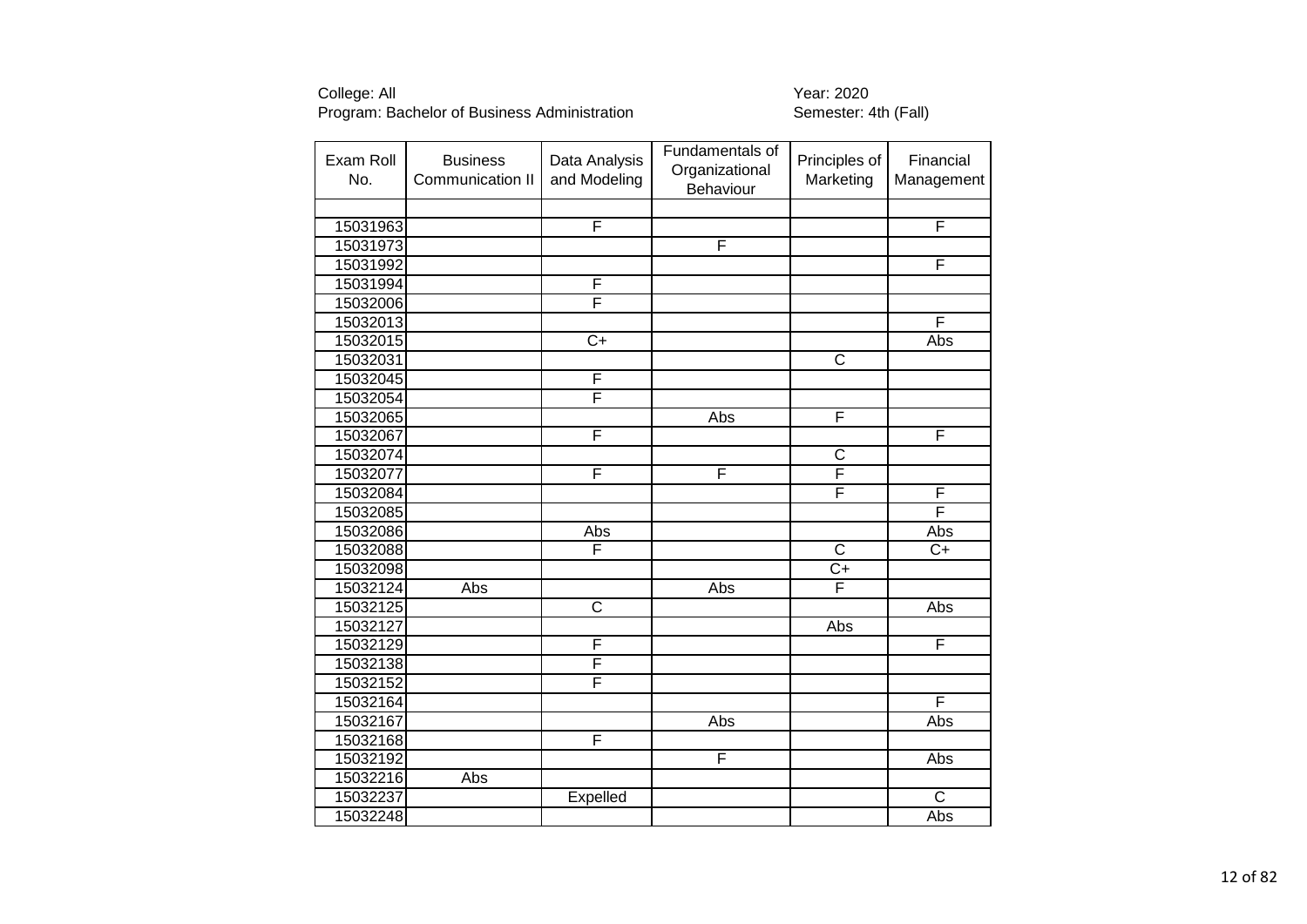| Exam Roll<br>No. | <b>Business</b><br>Communication II | Data Analysis<br>and Modeling | Fundamentals of<br>Organizational<br>Behaviour | Principles of<br>Marketing | Financial<br>Management |
|------------------|-------------------------------------|-------------------------------|------------------------------------------------|----------------------------|-------------------------|
|                  |                                     |                               |                                                |                            |                         |
| 15032250         |                                     | B                             |                                                |                            |                         |
| 15032251         |                                     | F                             |                                                |                            | F                       |
| 15032253         |                                     | C-                            |                                                |                            |                         |
| 15032257         |                                     | B-                            |                                                |                            |                         |
| 15032261         |                                     | F                             | Ċ-                                             | F                          |                         |
| 15032269         |                                     |                               |                                                |                            | <b>Abs</b>              |
| 15032285         |                                     | B                             |                                                |                            | C                       |
| 15032289         |                                     | $\overline{\mathsf{A}}$       |                                                |                            |                         |
| 15032298         |                                     | А-                            |                                                |                            |                         |
| 15032308         |                                     | $\overline{\mathsf{B}}$       |                                                |                            | Abs                     |
| 15032311         |                                     | Abs                           |                                                |                            | Abs                     |
| 15032317         |                                     | Abs                           |                                                |                            |                         |
| 15032319         |                                     |                               |                                                |                            | F                       |
| 15032322         |                                     |                               | $\overline{C+}$                                |                            | Abs                     |
| 15032324         |                                     |                               |                                                |                            | F                       |
| 15032335         |                                     |                               |                                                |                            | Abs                     |
| 15032336         | Abs                                 | Abs                           |                                                | F                          | Abs                     |
| 15032339         |                                     | F                             |                                                |                            | F                       |
| 15032340         |                                     |                               |                                                |                            | Abs                     |
| 15032342         |                                     | F                             |                                                |                            |                         |
| 15032347         |                                     |                               |                                                |                            | F                       |
| 15032413         |                                     | B                             |                                                | $C+$                       |                         |
| 15032422         |                                     | $\overline{B}$                |                                                |                            |                         |
| 15032431         |                                     | F                             |                                                |                            |                         |
| 15032472         |                                     | F                             |                                                |                            |                         |
| 15032499         |                                     | F                             |                                                |                            |                         |
| 15032503         |                                     |                               | Abs                                            | Abs                        | Abs                     |
| 15032516         |                                     |                               |                                                | Abs                        |                         |
| 15032523         |                                     | $\overline{\mathsf{C}}$       |                                                |                            |                         |
| 15032564         |                                     |                               |                                                |                            | F                       |
| 15032574         |                                     | Abs                           |                                                |                            |                         |
| 15032591         |                                     | F                             |                                                |                            |                         |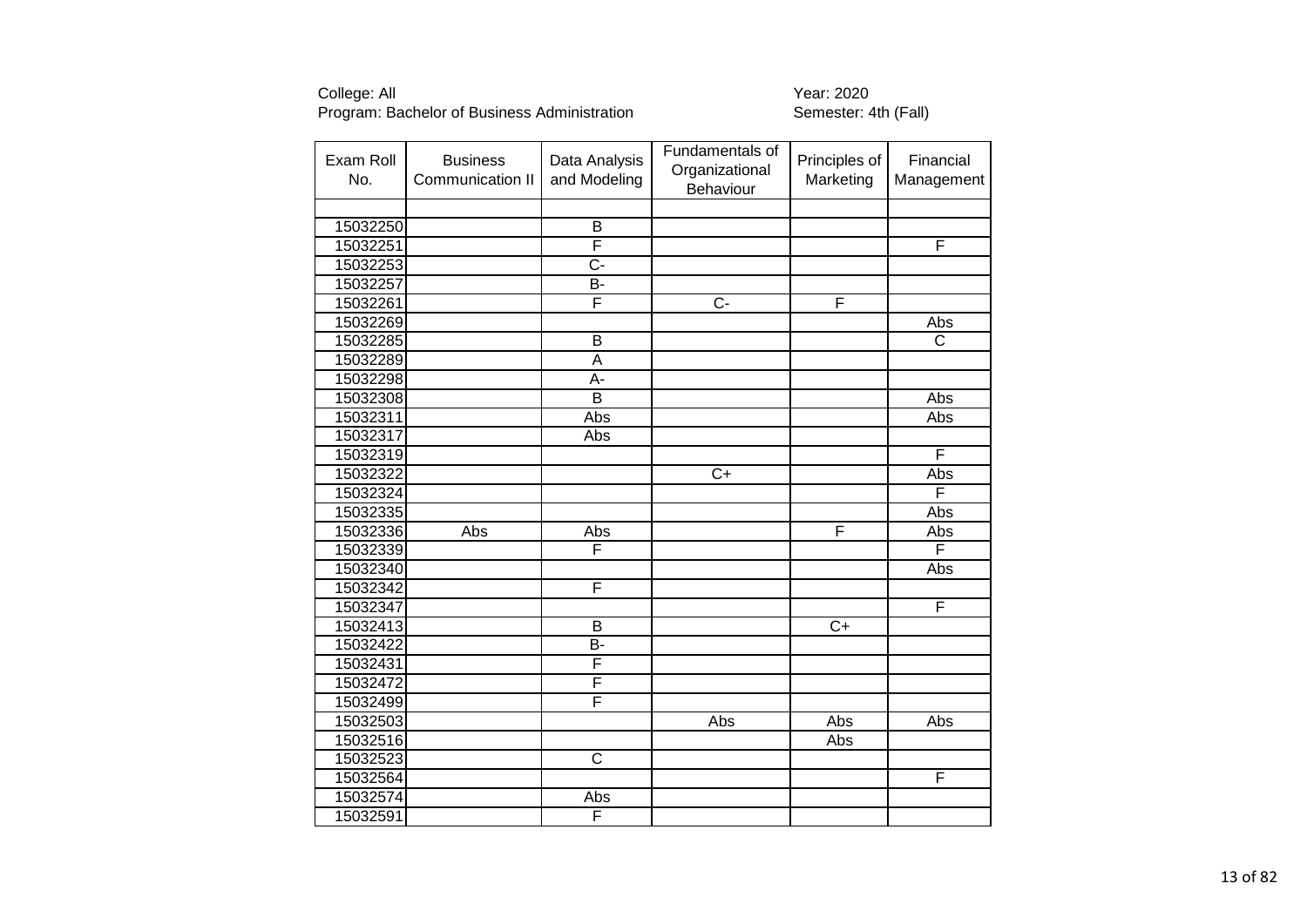| Exam Roll<br>No. | <b>Business</b><br>Communication II | Data Analysis<br>and Modeling | Fundamentals of<br>Organizational<br>Behaviour | Principles of<br>Marketing | Financial<br>Management |
|------------------|-------------------------------------|-------------------------------|------------------------------------------------|----------------------------|-------------------------|
|                  |                                     |                               |                                                |                            |                         |
| 16030002         |                                     | F                             |                                                |                            | $\overline{F}$          |
| 16030006         |                                     |                               |                                                |                            | F                       |
| 16030017         | A                                   |                               |                                                |                            |                         |
| 16030021         |                                     | $\overline{\text{c}}$         |                                                |                            | $\overline{\text{c}}$   |
| 16030030         |                                     | F                             |                                                |                            |                         |
| 16030031         |                                     | $\overline{C}$ -              |                                                |                            |                         |
| 16030034         |                                     |                               |                                                |                            | F                       |
| 16030045         |                                     | F                             |                                                |                            | F                       |
| 16030047         |                                     | $\overline{D+}$               |                                                |                            | $\overline{\text{c}}$   |
| 16030053         |                                     |                               |                                                |                            | Abs                     |
| 16030068         |                                     |                               |                                                |                            | $\overline{C+}$         |
| 16030069         |                                     |                               |                                                |                            | Abs                     |
| 16030073         |                                     |                               |                                                |                            | <b>B-</b>               |
| 16030074         |                                     | $\overline{C}$                |                                                |                            | <b>B-</b>               |
| 16030083         |                                     |                               |                                                |                            | F                       |
| 16030094         | <b>B-</b>                           |                               |                                                |                            |                         |
| 16030097         |                                     | $\overline{B}$                |                                                |                            | $\overline{C}$          |
| 16030098         |                                     |                               |                                                |                            | $\overline{\mathsf{F}}$ |
| 16030112         |                                     |                               |                                                |                            | F                       |
| 16030116         |                                     | Abs                           |                                                |                            | <b>NQ</b>               |
| 16030131         |                                     |                               |                                                |                            | F                       |
| 16030132         |                                     | F                             |                                                |                            |                         |
| 16030139         |                                     | Abs                           |                                                |                            |                         |
| 16030141         |                                     | F                             |                                                |                            |                         |
| 16030143         |                                     | F                             |                                                |                            |                         |
| 16030145         |                                     | $\overline{C+}$               |                                                |                            | <b>Abs</b>              |
| 16030153         |                                     | F                             |                                                |                            | Abs                     |
| 16030154         |                                     | Abs                           |                                                |                            |                         |
| 16030159         | $\overline{\text{c}}$               |                               |                                                |                            |                         |
| 16030160         |                                     | Abs                           |                                                |                            |                         |
| 16030161         |                                     |                               |                                                |                            | F                       |
| 16030162         |                                     | F                             |                                                | F                          |                         |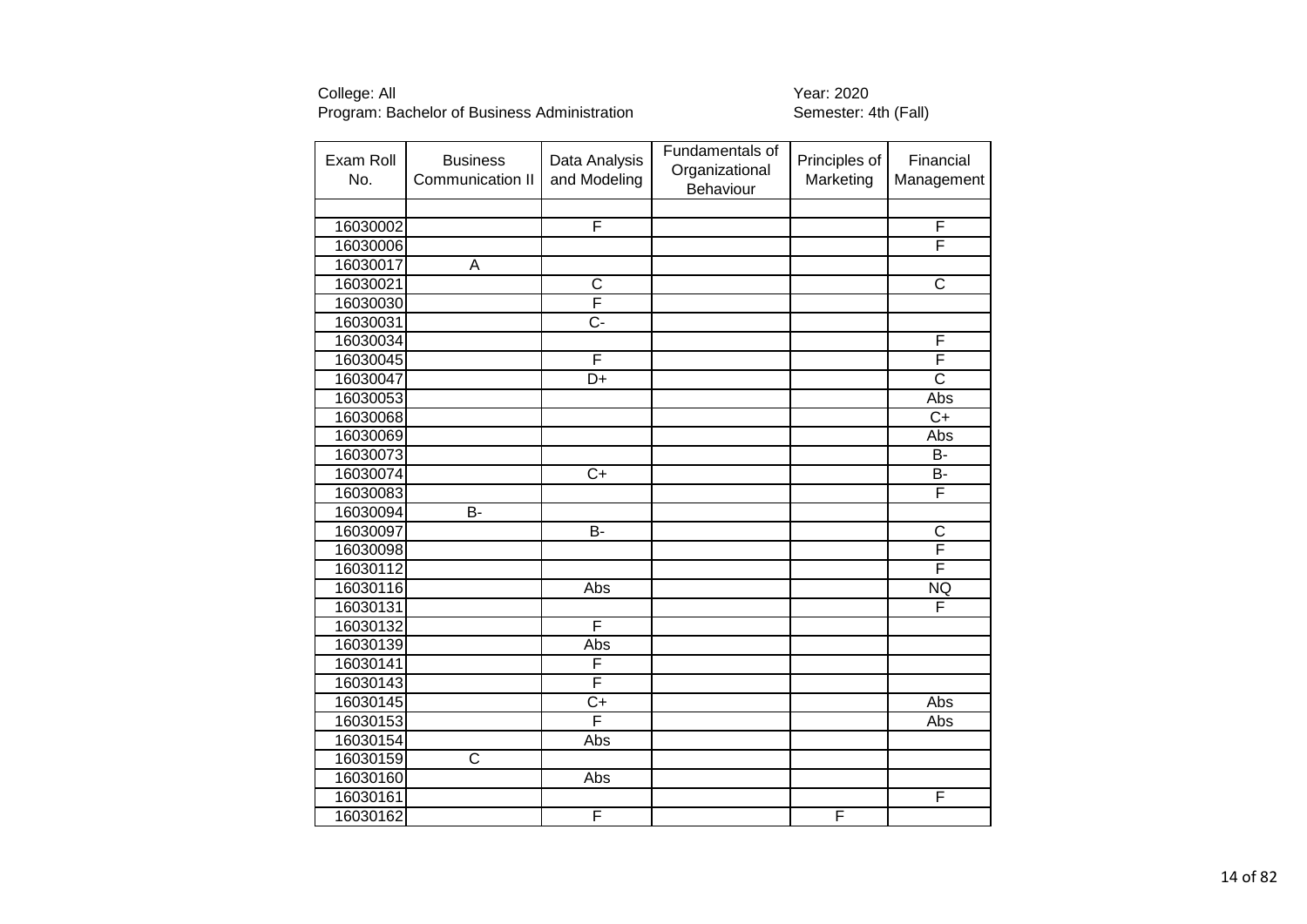| Exam Roll<br>No. | <b>Business</b><br>Communication II | Data Analysis<br>and Modeling | Fundamentals of<br>Organizational<br>Behaviour | Principles of<br>Marketing | Financial<br>Management |
|------------------|-------------------------------------|-------------------------------|------------------------------------------------|----------------------------|-------------------------|
|                  |                                     |                               |                                                |                            |                         |
| 16030163         |                                     |                               |                                                | $\overline{F}$             |                         |
| 16030164         |                                     | A                             |                                                |                            |                         |
| 16030177         |                                     |                               |                                                |                            | <b>Abs</b>              |
| 16030179         |                                     | F                             |                                                |                            |                         |
| 16030183         |                                     |                               |                                                |                            | F                       |
| 16030190         |                                     | Abs                           |                                                |                            | Abs                     |
| 16030214         |                                     | Abs                           |                                                |                            |                         |
| 16030215         |                                     | Abs                           |                                                |                            | Abs                     |
| 16030221         |                                     |                               |                                                |                            | Abs                     |
| 16030222         |                                     | Abs                           |                                                |                            | F                       |
| 16030245         |                                     | $\overline{\text{c}}$         |                                                |                            |                         |
| 16030257         |                                     |                               |                                                |                            | Abs                     |
| 16030263         |                                     |                               |                                                |                            | A                       |
| 16030264         |                                     |                               |                                                |                            | F                       |
| 16030272         |                                     | Abs                           |                                                |                            |                         |
| 16030303         |                                     | F                             |                                                |                            | B                       |
| 16030319         |                                     |                               |                                                |                            | F                       |
| 16030323         |                                     | Abs                           |                                                | F                          |                         |
| 16030326         |                                     | $\overline{\text{c}}$         |                                                |                            |                         |
| 16030341         |                                     | Abs                           | Abs                                            |                            |                         |
| 16030391         |                                     |                               |                                                |                            | F                       |
| 16030407         |                                     | Abs                           |                                                |                            | B-                      |
| 16030410         |                                     | Abs                           |                                                |                            |                         |
| 16030411         |                                     |                               | F                                              | $\overline{\mathsf{F}}$    |                         |
| 16030414         |                                     |                               |                                                | $\overline{C}$ +           |                         |
| 16030415         |                                     | F                             |                                                |                            | <b>Abs</b>              |
| 16030425         |                                     | F                             |                                                |                            |                         |
| 16030446         |                                     |                               |                                                | $C+$                       | Abs                     |
| 16030447         |                                     | $\overline{B+}$               |                                                |                            |                         |
| 16030449         |                                     |                               |                                                | <b>B-</b>                  |                         |
| 16030455         |                                     | A-                            |                                                | F                          |                         |
| 16030461         |                                     |                               |                                                | F                          | F                       |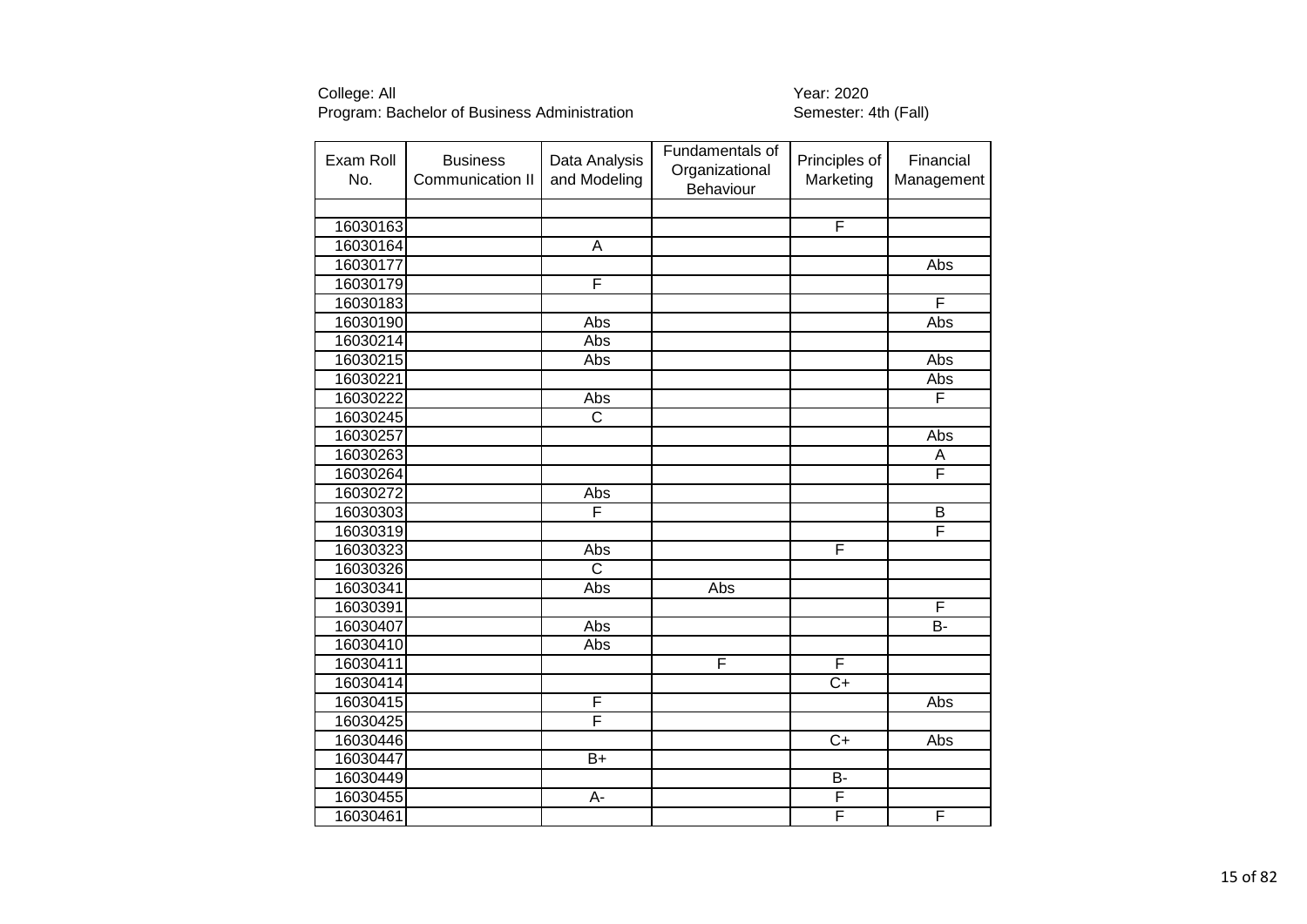| Exam Roll<br>No. | <b>Business</b><br>Communication II | Data Analysis<br>and Modeling | Fundamentals of<br>Organizational<br>Behaviour | Principles of<br>Marketing | Financial<br>Management |
|------------------|-------------------------------------|-------------------------------|------------------------------------------------|----------------------------|-------------------------|
|                  |                                     |                               |                                                |                            |                         |
| 16030470         |                                     |                               |                                                | $\overline{C+}$            |                         |
| 16030473         |                                     |                               |                                                | Abs                        | $\overline{C+}$         |
| 16030502         |                                     |                               |                                                | F                          |                         |
| 16030505         |                                     |                               |                                                | B-                         |                         |
| 16030506         |                                     |                               | Abs                                            | Abs                        |                         |
| 16030514         | <b>Abs</b>                          |                               | Abs                                            | Abs                        |                         |
| 16030515         | Abs                                 |                               | Abs                                            | Abs                        |                         |
| 16030522         |                                     |                               | Abs                                            | Abs                        |                         |
| 16030523         |                                     |                               |                                                | B-                         |                         |
| 16030528         |                                     |                               |                                                | F                          | F                       |
| 16030531         |                                     |                               | F                                              |                            |                         |
| 16030533         | A                                   |                               |                                                | B-                         |                         |
| 16030538         |                                     |                               |                                                | B                          |                         |
| 16030539         |                                     | $\overline{C+}$               |                                                |                            |                         |
| 16030550         |                                     |                               | C-                                             |                            | $C+$                    |
| 16030551         |                                     | $\overline{B}$                |                                                |                            | $\overline{B}$          |
| 16030557         |                                     |                               | Abs                                            |                            | Abs                     |
| 16030558         |                                     |                               | Abs                                            |                            | Abs                     |
| 16030559         | A-                                  | $\overline{B}$                |                                                |                            |                         |
| 16030560         |                                     |                               | Abs                                            | Abs                        |                         |
| 16030571         |                                     |                               | Abs                                            | Abs                        |                         |
| 16030573         |                                     | $B+$                          |                                                |                            |                         |
| 16030581         |                                     |                               | Abs                                            |                            |                         |
| 16030588         |                                     | Abs                           |                                                |                            | Abs                     |
| 16030620         |                                     |                               | F                                              | C                          |                         |
| 16030622         |                                     | Abs                           |                                                |                            | Abs                     |
| 16030628         |                                     |                               |                                                | $C+$                       |                         |
| 16030634         |                                     | $\overline{C}$                |                                                |                            |                         |
| 16030635         | $\overline{B}$                      |                               |                                                |                            |                         |
| 16030637         | Abs                                 |                               | F                                              |                            |                         |
| 16030651         |                                     | Abs                           |                                                |                            |                         |
| 16030656         | B-                                  |                               |                                                |                            |                         |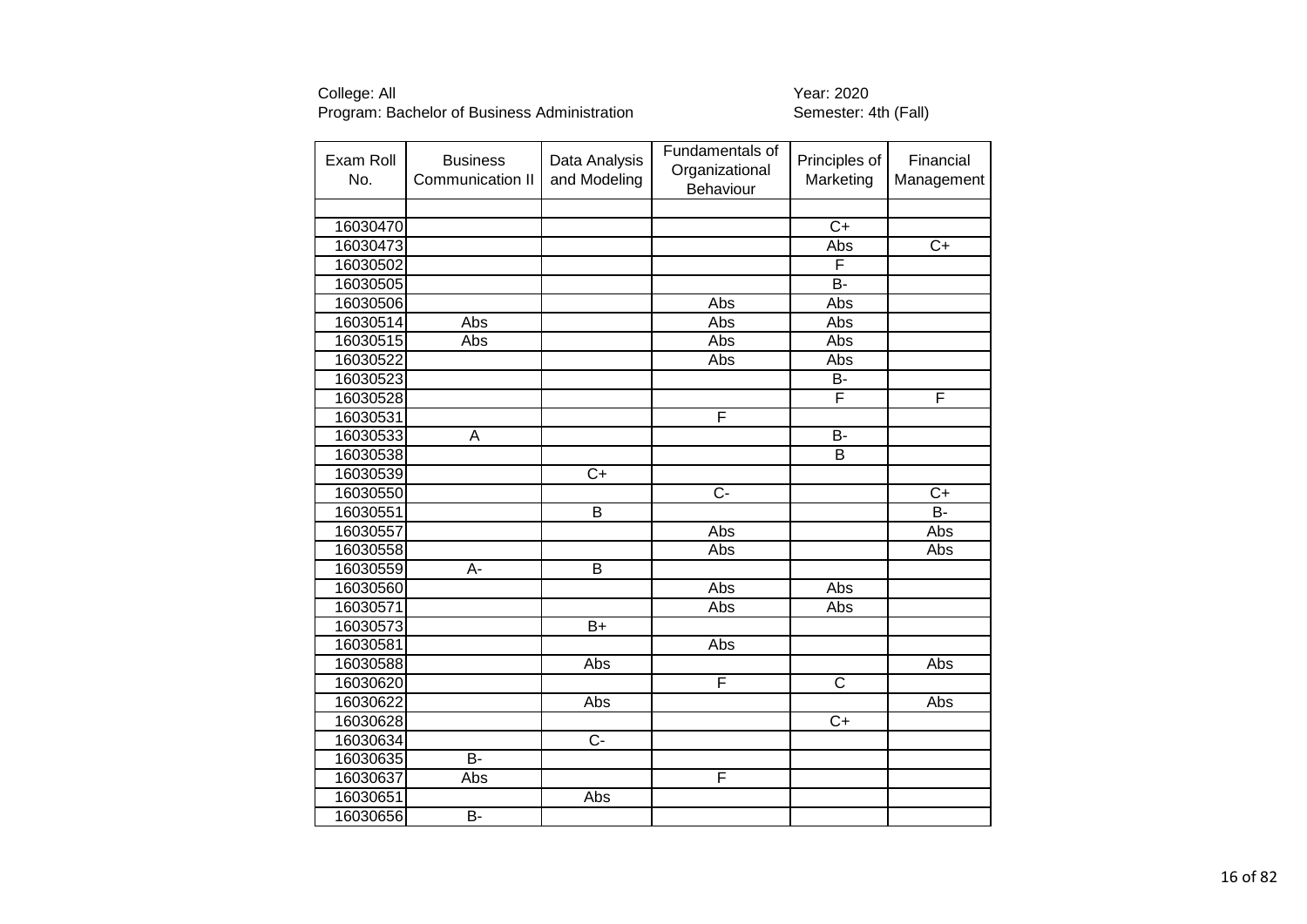| Exam Roll<br>No. | <b>Business</b><br>Communication II | Data Analysis<br>and Modeling | Fundamentals of<br>Organizational<br>Behaviour | Principles of<br>Marketing | Financial<br>Management |
|------------------|-------------------------------------|-------------------------------|------------------------------------------------|----------------------------|-------------------------|
|                  |                                     |                               |                                                |                            |                         |
| 16030657         |                                     | Abs                           |                                                |                            |                         |
| 16030659         |                                     | Abs                           |                                                |                            |                         |
| 16030673         |                                     | Abs                           |                                                |                            |                         |
| 16030679         | Abs                                 | Abs                           |                                                |                            |                         |
| 16030692         |                                     | $\overline{C+}$               |                                                |                            | F                       |
| 16030695         |                                     | F                             |                                                |                            | F                       |
| 16030702         |                                     |                               | D+                                             |                            | Abs                     |
| 16030703         |                                     | $\overline{C}$ -              |                                                |                            |                         |
| 16030712         |                                     | Abs                           |                                                | Abs                        | Abs                     |
| 16030729         |                                     | Abs                           |                                                |                            | Abs                     |
| 16030730         |                                     | Abs                           |                                                |                            | Abs                     |
| 16030732         |                                     | F                             |                                                |                            |                         |
| 16030748         |                                     | A                             |                                                |                            |                         |
| 16030750         |                                     | $\overline{B}$                |                                                |                            | <b>B-</b>               |
| 16030757         |                                     |                               | C                                              |                            | B-                      |
| 16030758         |                                     | F                             |                                                |                            | F                       |
| 16030765         |                                     | Abs                           |                                                |                            | Abs                     |
| 16030778         |                                     | B                             |                                                |                            |                         |
| 16030785         |                                     | F                             |                                                |                            | Abs                     |
| 16030786         |                                     | Abs                           |                                                |                            |                         |
| 16030787         |                                     |                               |                                                |                            | F                       |
| 16030794         |                                     | Abs                           |                                                |                            | F                       |
| 16030823         |                                     | $\overline{C}$                |                                                |                            |                         |
| 16030825         | Abs                                 |                               |                                                |                            |                         |
| 16030826         |                                     | F                             |                                                |                            |                         |
| 16030827         |                                     | Abs                           |                                                |                            | <b>Abs</b>              |
| 16030828         |                                     |                               |                                                | C                          |                         |
| 16030838         | B-                                  |                               |                                                |                            |                         |
| 16030839         |                                     | $\overline{\text{c}}$         | F                                              |                            |                         |
| 16030849         |                                     |                               |                                                |                            | Abs                     |
| 16030852         |                                     |                               |                                                | F                          |                         |
| 16030855         |                                     | F                             |                                                |                            |                         |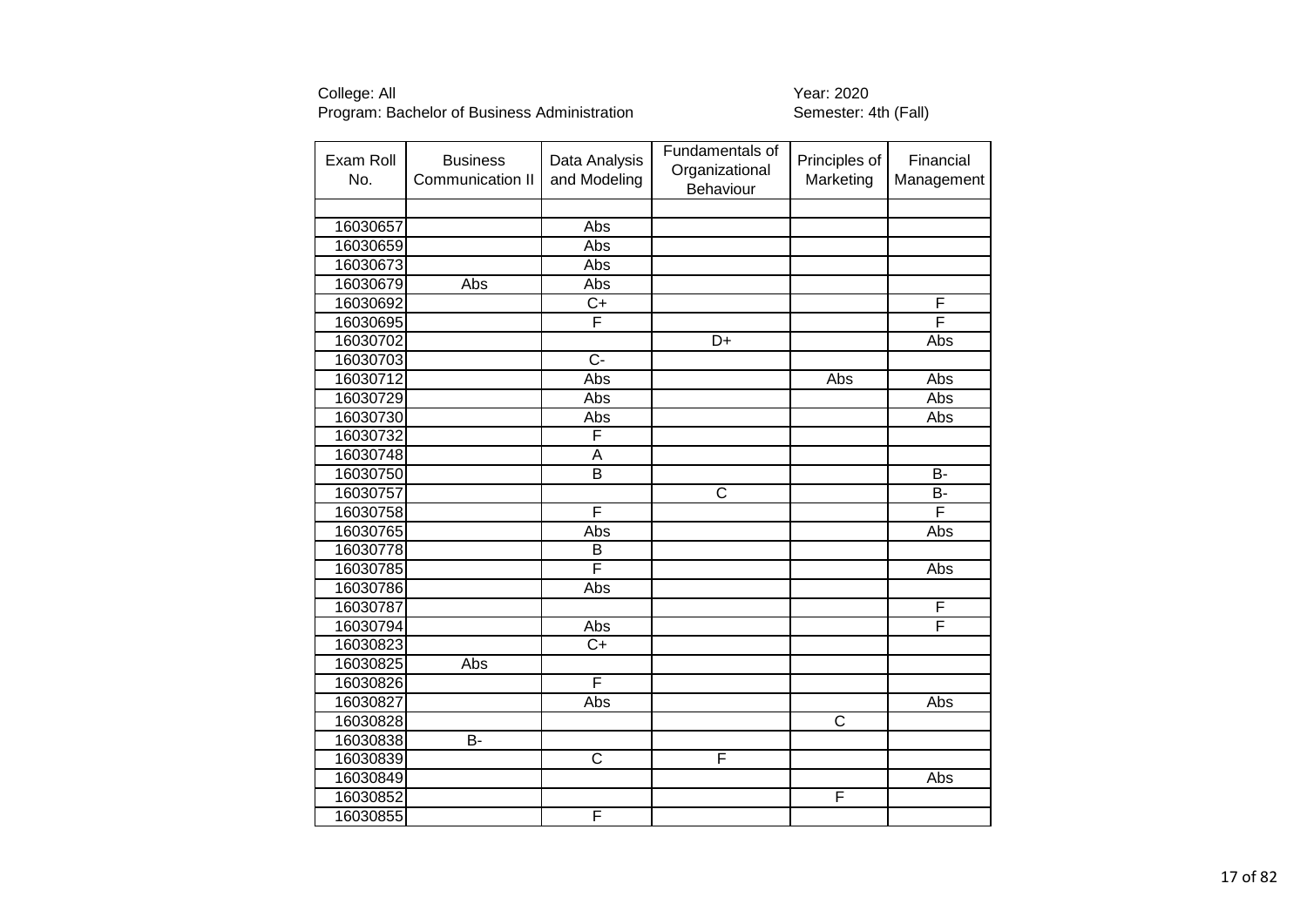| Exam Roll<br>No. | <b>Business</b><br>Communication II | Data Analysis<br>and Modeling | Fundamentals of<br>Organizational<br>Behaviour | Principles of<br>Marketing | Financial<br>Management |
|------------------|-------------------------------------|-------------------------------|------------------------------------------------|----------------------------|-------------------------|
|                  |                                     |                               |                                                |                            |                         |
| 16030868         |                                     |                               |                                                |                            | Abs                     |
| 16030873         |                                     | $\overline{\mathsf{B}}$       |                                                |                            |                         |
| 16030884         |                                     | Abs                           |                                                |                            | <b>Abs</b>              |
| 16030890         |                                     | <b>B-</b>                     |                                                |                            |                         |
| 16030902         |                                     | Abs                           | NQ                                             |                            |                         |
| 16030903         |                                     |                               | $C+$                                           |                            |                         |
| 16030910         |                                     | Abs                           |                                                |                            |                         |
| 16030912         |                                     |                               | F                                              |                            |                         |
| 16030927         |                                     | F                             |                                                |                            | Abs                     |
| 16030948         |                                     | F                             |                                                |                            |                         |
| 16030954         |                                     | F                             |                                                |                            |                         |
| 16030955         |                                     | $\overline{C}$                |                                                |                            | F                       |
| 16030957         |                                     |                               |                                                |                            | F                       |
| 16030972         |                                     | F                             |                                                |                            | F                       |
| 16030977         | Abs                                 | Abs                           | Abs                                            |                            | Abs                     |
| 16030978         |                                     | F                             |                                                |                            |                         |
| 16030979         |                                     | Abs                           |                                                |                            |                         |
| 16030985         |                                     | F                             |                                                |                            | $\overline{\text{c}}$   |
| 16031041         |                                     |                               |                                                |                            | Abs                     |
| 16031061         |                                     |                               |                                                | Abs                        |                         |
| 16031070         |                                     |                               |                                                |                            | Abs                     |
| 16031093         |                                     | F                             |                                                |                            |                         |
| 16031103         |                                     | F                             |                                                |                            | Abs                     |
| 16031104         |                                     |                               | Abs                                            |                            |                         |
| 16031106         |                                     | Abs                           | <b>B-</b>                                      |                            | <b>B-</b>               |
| 16031121         |                                     | A-                            |                                                |                            | $\overline{\text{c}}$   |
| 16031155         |                                     |                               |                                                |                            | F                       |
| 16031161         | $C+$                                |                               |                                                | $C+$                       | F                       |
| 16031163         |                                     |                               | Abs                                            | Abs                        |                         |
| 16031165         |                                     | Abs                           |                                                |                            | B                       |
| 16031182         |                                     | Abs                           |                                                |                            | Abs                     |
| 16031185         | Abs                                 |                               |                                                |                            |                         |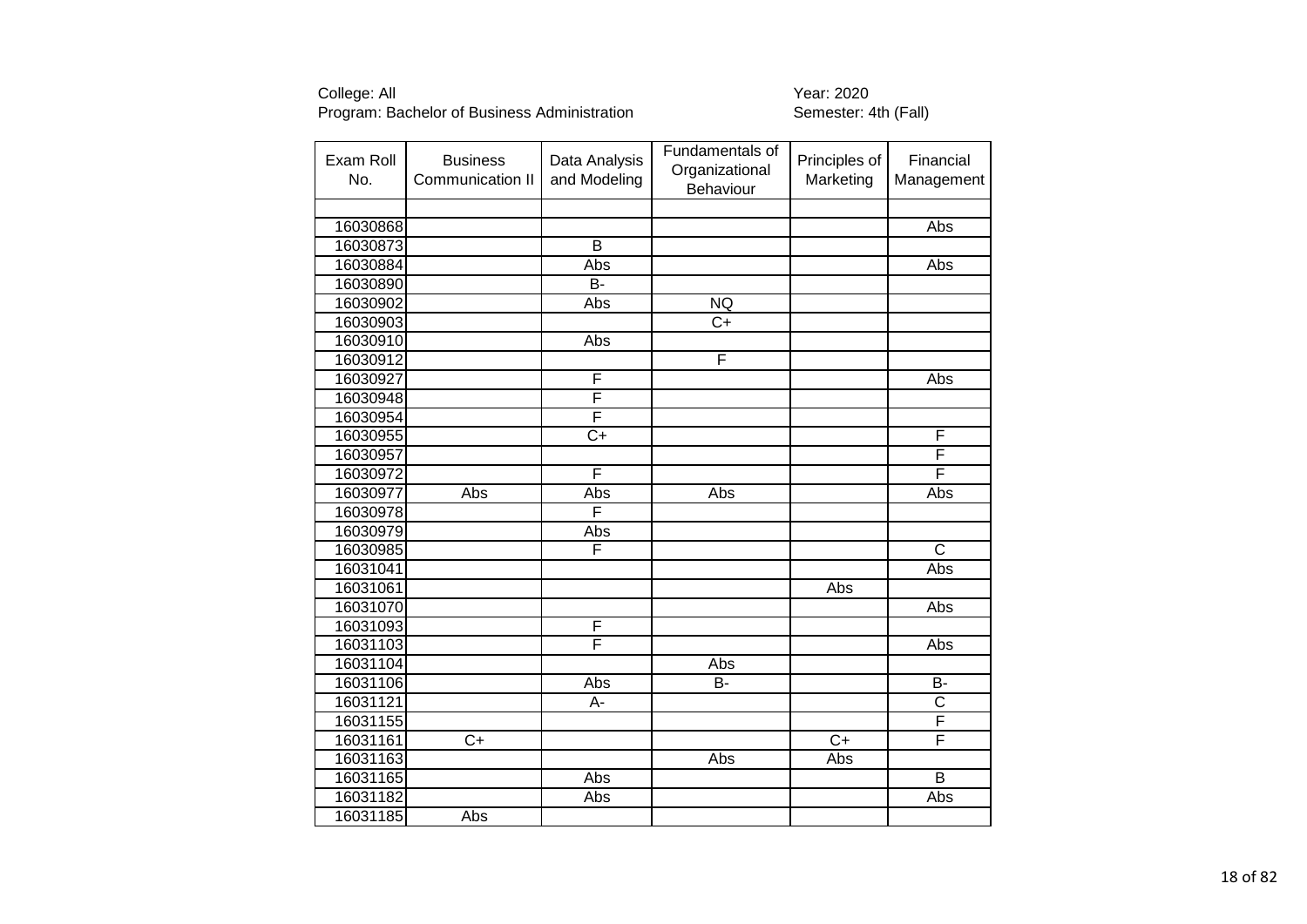| Exam Roll<br>No. | <b>Business</b><br>Communication II | Data Analysis<br>and Modeling | Fundamentals of<br>Organizational<br>Behaviour | Principles of<br>Marketing | Financial<br>Management |
|------------------|-------------------------------------|-------------------------------|------------------------------------------------|----------------------------|-------------------------|
|                  |                                     |                               |                                                |                            |                         |
| 16031191         |                                     | $\overline{C+}$               |                                                |                            |                         |
| 16031200         |                                     | $\overline{C}$                |                                                |                            |                         |
| 16031205         |                                     |                               |                                                |                            | F                       |
| 16031212         |                                     | Abs                           |                                                |                            |                         |
| 16031228         |                                     |                               |                                                |                            | Abs                     |
| 16031239         |                                     | $B -$                         |                                                |                            |                         |
| 16031266         |                                     |                               | F                                              |                            |                         |
| 16031273         |                                     | Abs                           |                                                |                            |                         |
| 16031276         |                                     |                               |                                                |                            | F                       |
| 16031280         |                                     | $B -$                         |                                                |                            | $\overline{\text{c}}$   |
| 16031295         |                                     | Abs                           |                                                |                            |                         |
| 16031296         |                                     | Abs                           |                                                |                            |                         |
| 16031300         |                                     |                               |                                                |                            | $\overline{C+}$         |
| 16031301         |                                     | Abs                           |                                                |                            |                         |
| 16031302         |                                     |                               |                                                |                            | F                       |
| 16031303         |                                     | <b>B-</b>                     |                                                |                            |                         |
| 16031305         |                                     |                               |                                                |                            | F                       |
| 16031306         |                                     |                               |                                                | F                          |                         |
| 16031307         |                                     | F                             |                                                |                            |                         |
| 16031319         |                                     |                               | $\overline{C}$                                 |                            | $\overline{B}$          |
| 16031323         |                                     | Abs                           |                                                |                            | $\overline{\text{C}}$   |
| 16031327         |                                     | Abs                           |                                                |                            |                         |
| 16031332         |                                     |                               |                                                |                            | A-                      |
| 16031336         |                                     | $\overline{B}$                |                                                |                            |                         |
| 16031342         | Withheld                            |                               |                                                | $\overline{C+}$            |                         |
| 16031345         |                                     |                               |                                                | Abs                        | Abs                     |
| 16031364         |                                     |                               | Abs                                            |                            | Abs                     |
| 16031369         |                                     | $\overline{C+}$               | $C+$                                           |                            |                         |
| 16031370         |                                     |                               | B-                                             |                            | C                       |
| 16031371         |                                     |                               | $B+$                                           |                            | $\overline{\text{c}}$   |
| 16031374         |                                     | F                             |                                                |                            | F                       |
| 16031376         |                                     | F                             |                                                |                            |                         |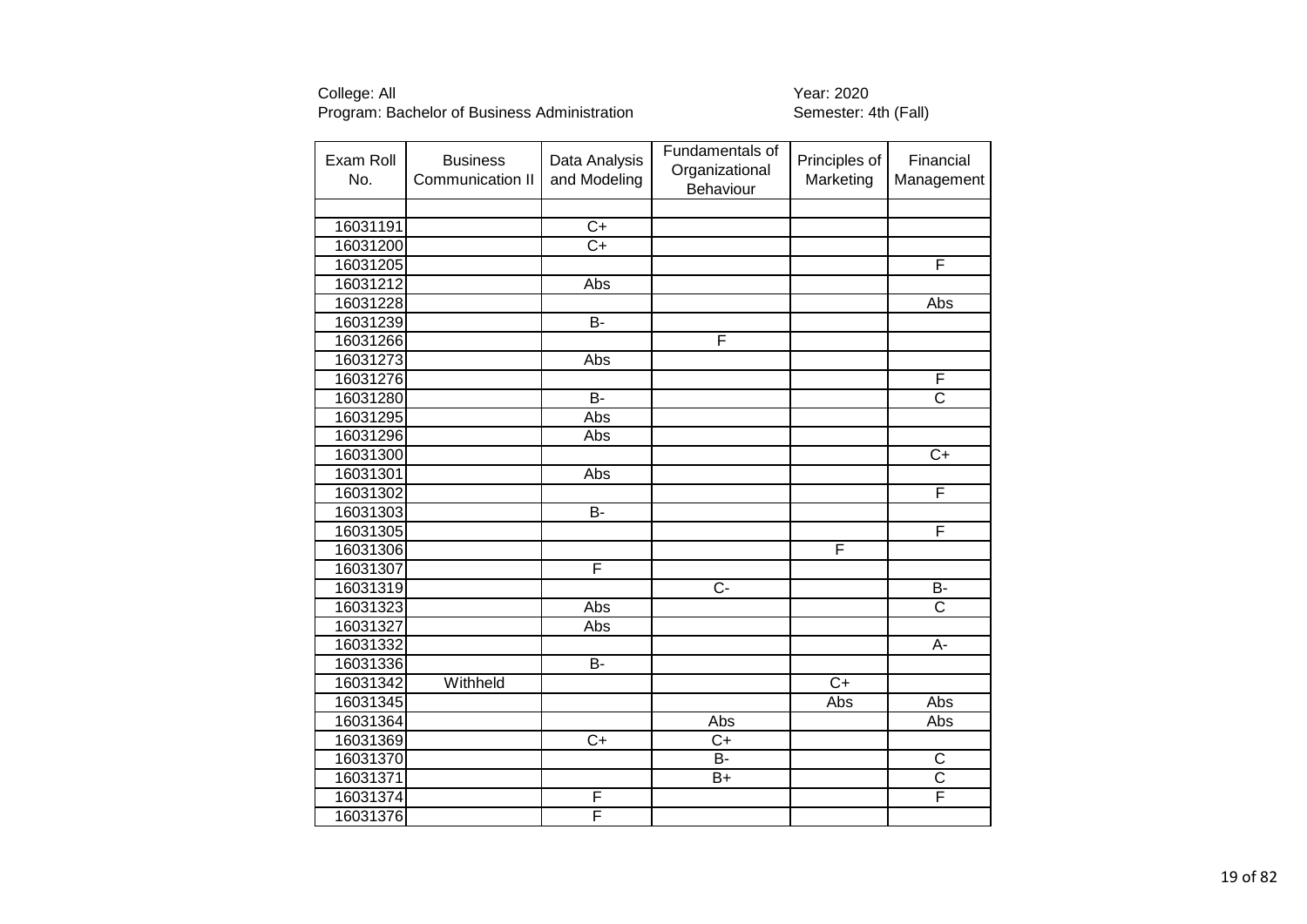| Exam Roll<br>No. | <b>Business</b><br>Communication II | Data Analysis<br>and Modeling | Fundamentals of<br>Organizational<br>Behaviour | Principles of<br>Marketing | Financial<br>Management |
|------------------|-------------------------------------|-------------------------------|------------------------------------------------|----------------------------|-------------------------|
|                  |                                     |                               |                                                |                            |                         |
| 16031378         |                                     |                               |                                                |                            |                         |
| 16031379         |                                     |                               | F                                              |                            | F                       |
| 16031408         |                                     | F                             | Abs                                            |                            |                         |
| 16031423         |                                     | $B+$                          |                                                |                            |                         |
| 16031427         |                                     |                               |                                                |                            | F                       |
| 16031432         |                                     | A-                            |                                                |                            |                         |
| 16031436         |                                     | $B+$                          |                                                | $B+$                       |                         |
| 16031440         |                                     | F                             | $\overline{C+}$                                |                            | Abs                     |
| 16031442         |                                     | $\overline{C}$                |                                                |                            | $\overline{\text{C}}$   |
| 16031443         |                                     | A                             |                                                |                            | $C+$                    |
| 16031454         |                                     |                               |                                                |                            | F                       |
| 16031457         |                                     |                               |                                                |                            | $\overline{\text{c}}$   |
| 16031482         |                                     | $B+$                          |                                                |                            | F                       |
| 16031511         |                                     |                               |                                                |                            | F                       |
| 16031517         |                                     |                               |                                                |                            | <b>B-</b>               |
| 16031543         |                                     |                               |                                                |                            | F                       |
| 16031548         |                                     |                               |                                                |                            | $\overline{\text{c}}$   |
| 16031569         |                                     | F                             |                                                |                            |                         |
| 16031577         |                                     | F                             |                                                |                            |                         |
| 16031578         |                                     | F                             |                                                |                            |                         |
| 16031579         |                                     | F                             |                                                |                            |                         |
| 16031587         |                                     |                               | $\overline{C}$                                 |                            |                         |
| 16031611         |                                     | F                             |                                                |                            | <b>Abs</b>              |
| 16031612         |                                     | B-                            |                                                |                            |                         |
| 16031613         |                                     |                               |                                                | Abs                        | Abs                     |
| 16031616         |                                     | F                             |                                                | F                          |                         |
| 16031617         |                                     | Abs                           |                                                |                            | $\overline{F}$          |
| 16031618         |                                     |                               |                                                |                            | F                       |
| 16031623         |                                     |                               | Abs                                            |                            | Abs                     |
| 16031630         |                                     | F                             |                                                |                            |                         |
| 16031634         |                                     |                               |                                                |                            | $\overline{\mathsf{F}}$ |
| 16031636         |                                     | Abs                           |                                                |                            |                         |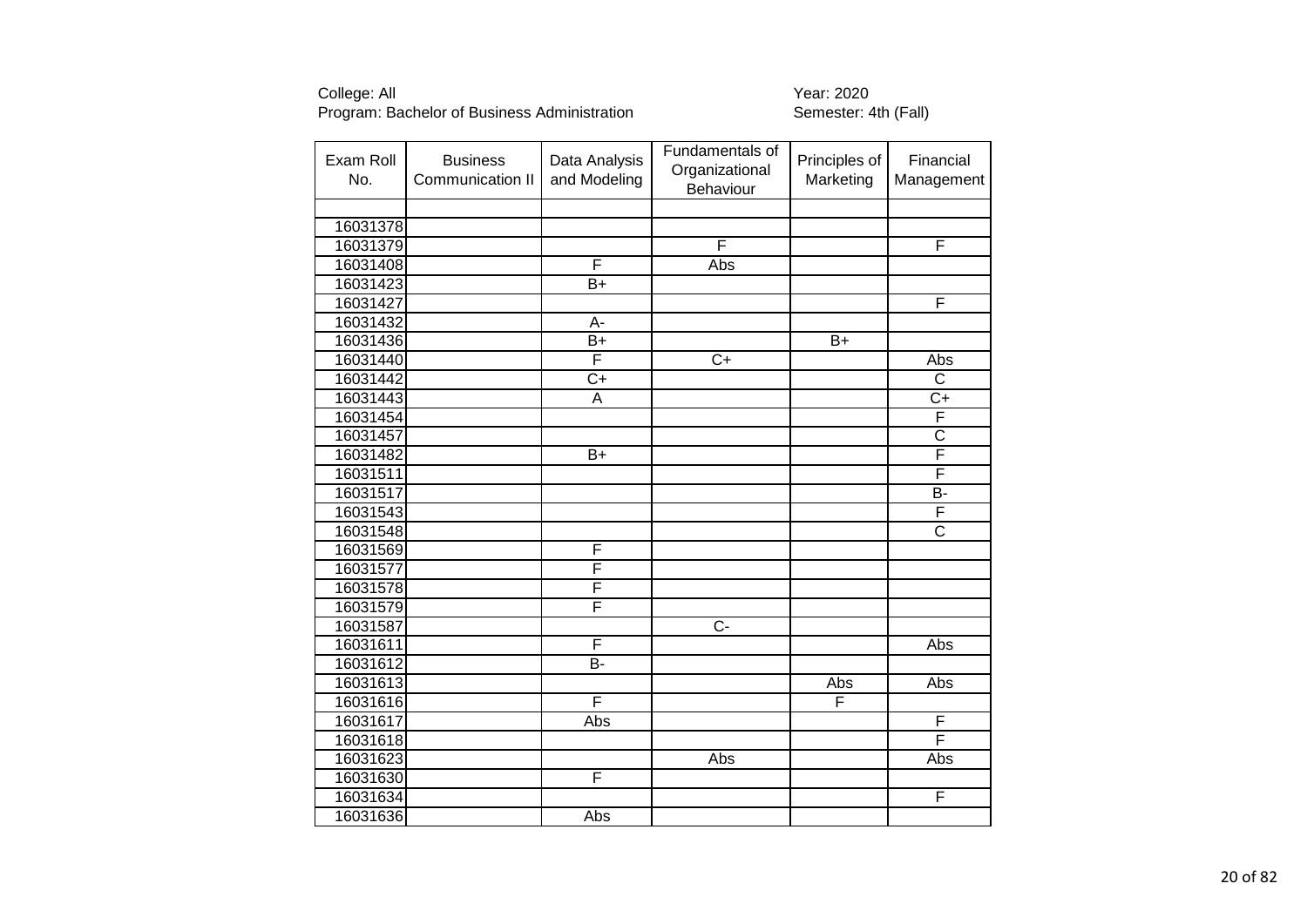| Exam Roll<br>No. | <b>Business</b><br>Communication II | Data Analysis<br>and Modeling | Fundamentals of<br>Organizational<br>Behaviour | Principles of<br>Marketing | Financial<br>Management |
|------------------|-------------------------------------|-------------------------------|------------------------------------------------|----------------------------|-------------------------|
|                  |                                     |                               |                                                |                            |                         |
| 16031640         |                                     |                               |                                                |                            | Abs                     |
| 16031643         |                                     | F                             |                                                |                            | F                       |
| 16031646         |                                     | Abs                           |                                                |                            |                         |
| 16031658         |                                     | B-                            |                                                |                            |                         |
| 16031660         |                                     |                               | $\overline{C}$                                 |                            | F                       |
| 16031664         |                                     | F                             |                                                |                            |                         |
| 16031677         |                                     | F                             |                                                |                            | F                       |
| 16031679         | $\overline{\text{c}}$               | Abs                           |                                                |                            |                         |
| 16031690         |                                     |                               | Abs                                            |                            |                         |
| 16031692         | F                                   | $\overline{C}$                |                                                | $\overline{\mathsf{F}}$    |                         |
| 16031700         |                                     | Abs                           |                                                |                            |                         |
| 16031701         |                                     | F                             |                                                |                            |                         |
| 16031712         | D+                                  |                               |                                                | $\mathsf{F}$               |                         |
| 16031718         |                                     | F                             |                                                |                            |                         |
| 16031722         |                                     | Abs                           |                                                |                            | Abs                     |
| 16031732         |                                     | Abs                           |                                                |                            |                         |
| 16031740         |                                     | Abs                           |                                                |                            | Abs                     |
| 16031743         | F                                   | F                             |                                                |                            |                         |
| 16031754         |                                     | $\overline{A}$                |                                                |                            | A                       |
| 16031762         |                                     | $\overline{\text{c}}$         |                                                |                            | $\overline{B}$          |
| 16031771         |                                     | $\overline{C}$                |                                                |                            | F                       |
| 16031773         | $B+$                                | $B+$                          |                                                |                            |                         |
| 16031777         |                                     | $B+$                          |                                                |                            |                         |
| 16031817         |                                     |                               |                                                |                            | F                       |
| 16031820         |                                     | F                             |                                                | F                          |                         |
| 16031827         |                                     | <b>Abs</b>                    |                                                | F                          |                         |
| 16031828         |                                     | Abs                           |                                                | Abs                        |                         |
| 16031833         |                                     | F                             |                                                |                            |                         |
| 16031838         |                                     |                               | Abs                                            | F                          |                         |
| 16031839         |                                     | F                             |                                                | F                          | Abs                     |
| 16031858         |                                     | F                             |                                                |                            | F                       |
| 16031860         |                                     | Abs                           | Abs                                            |                            | Abs                     |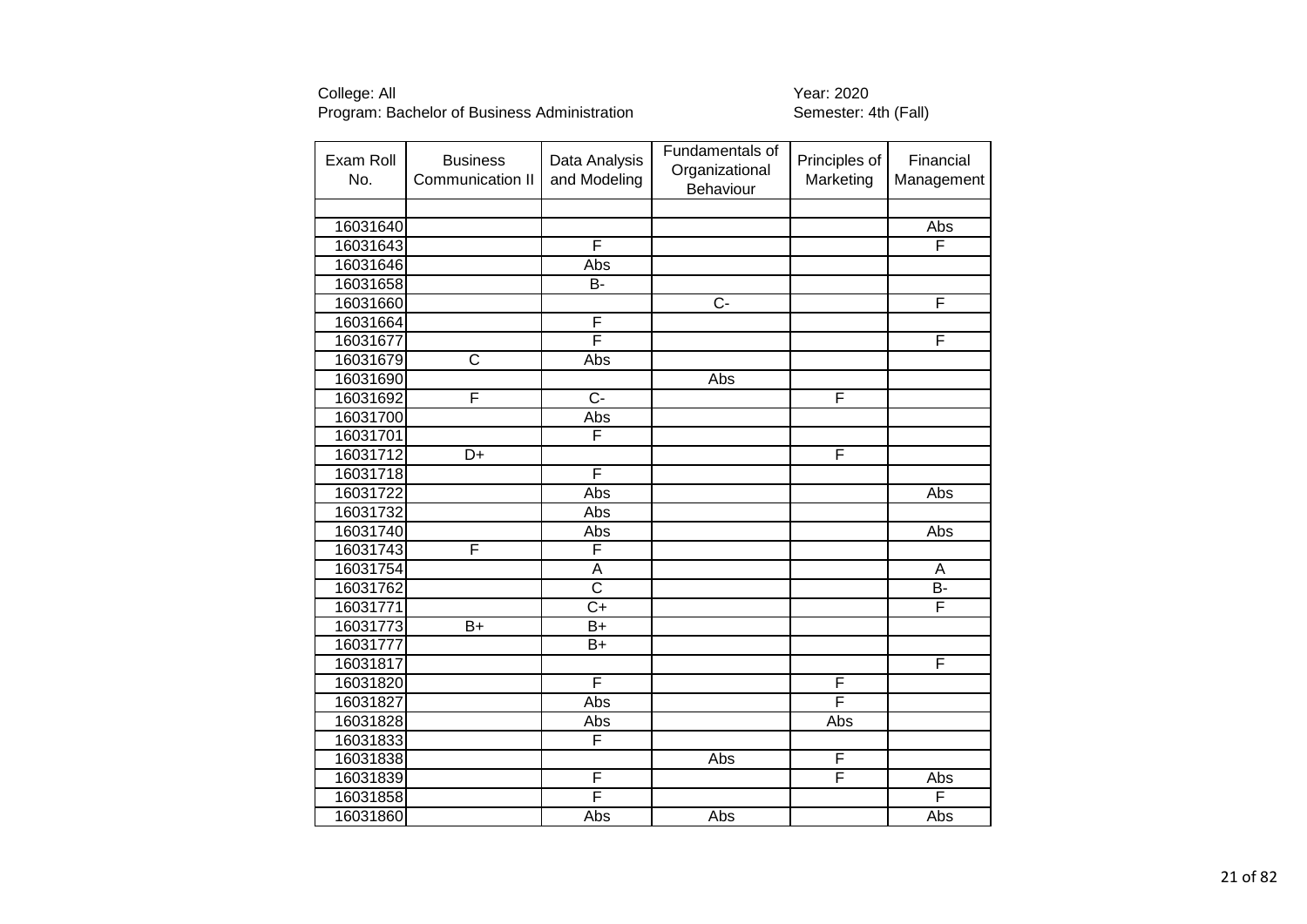| Exam Roll<br>No. | <b>Business</b><br>Communication II | Data Analysis<br>and Modeling | Fundamentals of<br>Organizational<br>Behaviour | Principles of<br>Marketing | Financial<br>Management |
|------------------|-------------------------------------|-------------------------------|------------------------------------------------|----------------------------|-------------------------|
|                  |                                     |                               |                                                |                            |                         |
| 16031861         |                                     | $\overline{C+}$               |                                                |                            |                         |
| 16031878         |                                     |                               |                                                | F                          |                         |
| 16031880         |                                     | $\overline{B}$                |                                                |                            |                         |
| 16031881         |                                     |                               |                                                | $\overline{F}$             |                         |
| 16031890         |                                     |                               |                                                | $\overline{B}$             |                         |
| 16031895         |                                     | $\overline{\text{c}}$         |                                                |                            |                         |
| 16031901         | $\overline{\text{c}}$               | F                             |                                                |                            | F                       |
| 16031905         | Abs                                 |                               |                                                |                            |                         |
| 16031911         |                                     | F                             |                                                |                            |                         |
| 16031915         |                                     | F                             |                                                |                            |                         |
| 16031916         |                                     |                               |                                                | Abs                        | Abs                     |
| 16031928         |                                     | F                             |                                                |                            | F                       |
| 16031929         |                                     | Withheld                      |                                                |                            | Withheld                |
| 16031943         |                                     |                               |                                                | $\overline{\mathsf{C}}$    |                         |
| 16031950         |                                     | F                             |                                                |                            | $\overline{C}$          |
| 16031953         |                                     |                               |                                                |                            | A                       |
| 16031955         |                                     | Abs                           |                                                |                            |                         |
| 16031965         |                                     | <b>B-</b>                     |                                                |                            | F                       |
| 16031968         |                                     | F                             |                                                | F                          |                         |
| 16031970         |                                     |                               |                                                | $\overline{B}$             |                         |
| 16031974         |                                     | F                             |                                                |                            | F                       |
| 16031977         | B-                                  |                               |                                                |                            |                         |
| 16031978         |                                     | F                             |                                                | $\overline{\text{c}}$      |                         |
| 16031979         |                                     | A-                            |                                                | $\overline{C}$ -           | $\overline{\mathsf{F}}$ |
| 16031983         |                                     |                               | $\overline{\text{c}}$                          | $\overline{\text{c}}$      |                         |
| 16031990         |                                     | A                             |                                                |                            |                         |
| 16032001         | $B+$                                | $B+$                          |                                                | $\overline{C}$             | F                       |
| 16032014         |                                     | $\overline{B}$                |                                                |                            |                         |
| 16032015         |                                     | Abs                           | Abs                                            |                            |                         |
| 16032016         |                                     | $C+$                          | $C+$                                           |                            |                         |
| 16032049         |                                     |                               |                                                | Abs                        |                         |
| 16032051         |                                     | F                             |                                                |                            | F                       |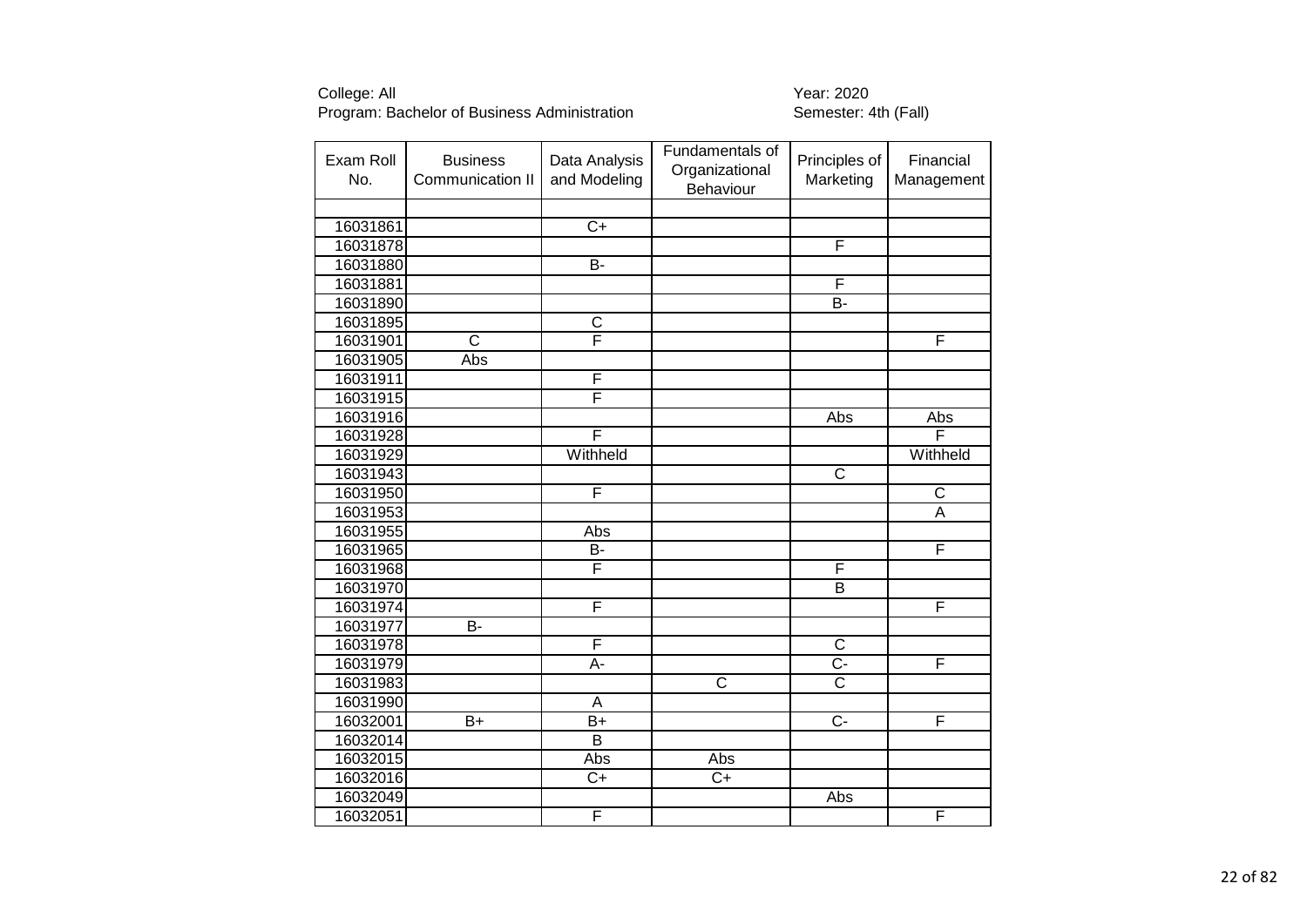| Exam Roll<br>No. | <b>Business</b><br>Communication II | Data Analysis<br>and Modeling | Fundamentals of<br>Organizational<br>Behaviour | Principles of<br>Marketing | Financial<br>Management |
|------------------|-------------------------------------|-------------------------------|------------------------------------------------|----------------------------|-------------------------|
|                  |                                     |                               |                                                |                            |                         |
| 16032052         |                                     | $\overline{B}$                |                                                |                            | $\overline{F}$          |
| 16032053         |                                     |                               |                                                |                            | F                       |
| 16032057         |                                     |                               |                                                |                            | Abs                     |
| 16032058         |                                     | Abs                           |                                                |                            | Abs                     |
| 16032067         |                                     |                               |                                                |                            | $\overline{B}$          |
| 16032073         |                                     |                               | Abs                                            | Abs                        | Abs                     |
| 16032075         |                                     |                               | $\overline{B}$                                 | $B+$                       |                         |
| 16032079         | Abs                                 |                               | Abs                                            |                            |                         |
| 16032084         |                                     | Abs                           |                                                |                            | Abs                     |
| 16032095         |                                     | F                             |                                                |                            |                         |
| 16032100         |                                     |                               |                                                | $\overline{C}$             | F                       |
| 16032110         | B-                                  |                               |                                                |                            |                         |
| 16032112         |                                     | Abs                           |                                                |                            | F                       |
| 16032119         |                                     |                               |                                                | F                          |                         |
| 16032122         |                                     |                               |                                                |                            | Abs                     |
| 16032133         |                                     |                               | Abs                                            | Abs                        |                         |
| 16032135         |                                     |                               |                                                | $C+$                       |                         |
| 16032136         |                                     |                               |                                                | F                          |                         |
| 16032138         |                                     |                               |                                                | $\overline{C}$ -           |                         |
| 16032150         |                                     | Abs                           |                                                |                            | Abs                     |
| 16032154         |                                     | F                             |                                                |                            | Abs                     |
| 16032163         |                                     |                               | $B+$                                           | Abs                        |                         |
| 16032165         |                                     | Abs                           |                                                |                            |                         |
| 16032170         | <b>B-</b>                           |                               | $\overline{\text{c}}$                          |                            |                         |
| 16032173         |                                     | Abs                           |                                                |                            |                         |
| 16032174         |                                     | F                             |                                                |                            | Abs                     |
| 16032180         |                                     | Withheld                      |                                                |                            |                         |
| 16032182         |                                     | Abs                           |                                                |                            |                         |
| 16032196         |                                     | $\overline{C}$                |                                                |                            |                         |
| 16032197         |                                     | $\overline{\text{c}}$         |                                                |                            | Abs                     |
| 16032220         |                                     |                               |                                                | F                          |                         |
| 16032232         |                                     |                               |                                                |                            | $\overline{B+}$         |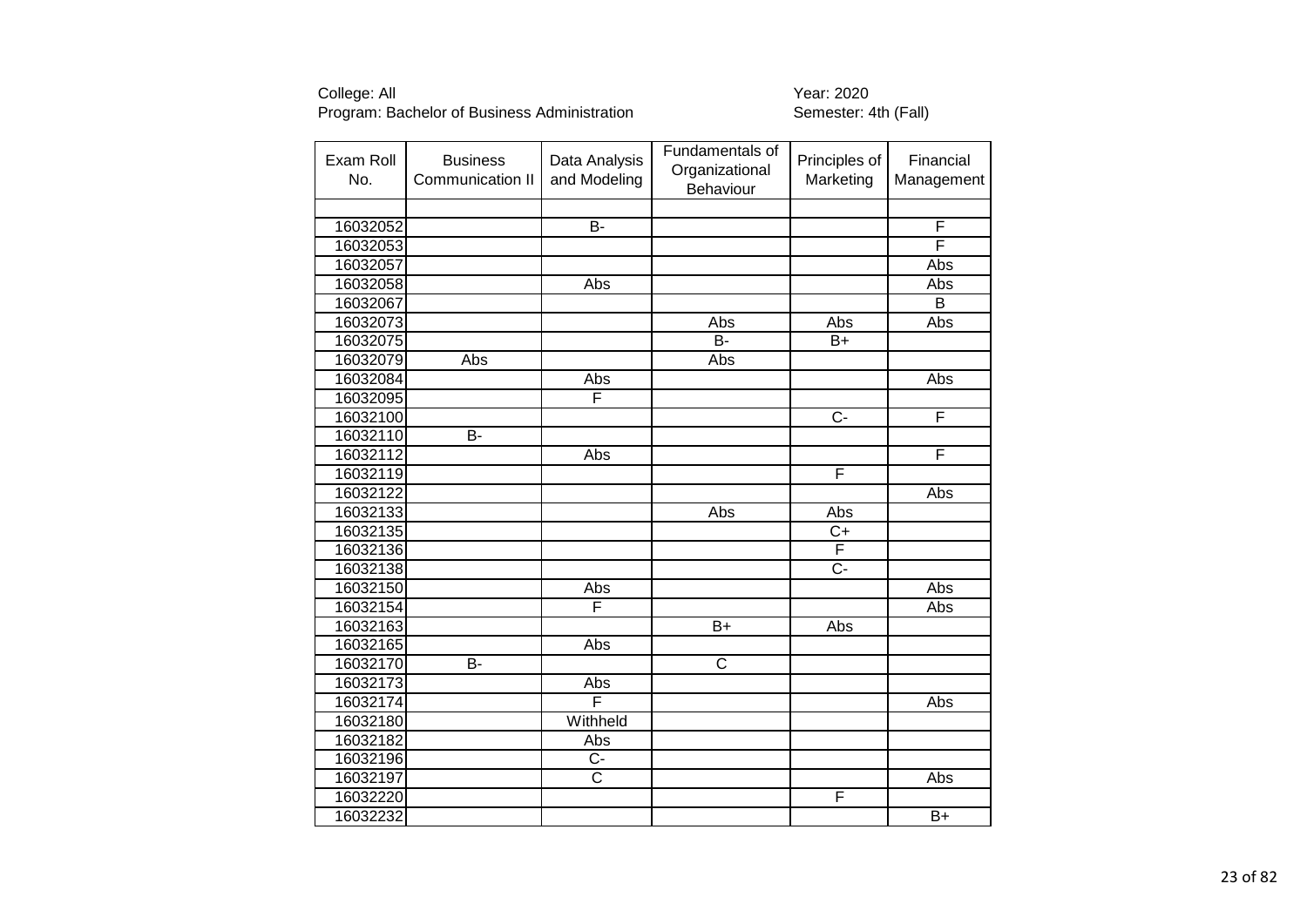| Exam Roll<br>No. | <b>Business</b><br>Communication II | Data Analysis<br>and Modeling | Fundamentals of<br>Organizational<br>Behaviour | Principles of<br>Marketing | Financial<br>Management |
|------------------|-------------------------------------|-------------------------------|------------------------------------------------|----------------------------|-------------------------|
|                  |                                     |                               |                                                |                            |                         |
| 16032237         |                                     | Abs                           |                                                |                            | F                       |
| 16032240         |                                     |                               |                                                | Abs                        |                         |
| 16032250         |                                     |                               |                                                |                            | F                       |
| 16032283         |                                     |                               |                                                |                            | F                       |
| 16032285         |                                     | Abs                           |                                                | F                          |                         |
| 16032294         |                                     | F                             | B-                                             |                            |                         |
| 16032296         |                                     | Abs                           |                                                |                            | Abs                     |
| 16032331         | D                                   |                               |                                                |                            |                         |
| 17030002         |                                     |                               |                                                | Abs                        |                         |
| 17030004         | B                                   |                               | Abs                                            |                            |                         |
| 17030007         |                                     | $C+$                          |                                                |                            |                         |
| 17030012         |                                     | $\overline{\mathsf{F}}$       |                                                |                            |                         |
| 17030013         |                                     |                               |                                                |                            | B-                      |
| 17030014         |                                     |                               | Abs                                            | F                          |                         |
| 17030018         |                                     |                               | F                                              |                            |                         |
| 17030025         |                                     |                               |                                                | $\mathsf F$                |                         |
| 17030026         |                                     |                               |                                                | $\overline{C}$ -           |                         |
| 17030027         |                                     |                               |                                                |                            | Abs                     |
| 17030033         |                                     | F                             |                                                |                            |                         |
| 17030037         |                                     | F                             |                                                |                            |                         |
| 17030053         |                                     |                               |                                                | F                          |                         |
| 17030065         |                                     |                               | Abs                                            | $\overline{\mathsf{F}}$    |                         |
| 17030068         |                                     |                               |                                                | $\overline{C+}$            |                         |
| 17030070         |                                     |                               |                                                | F                          |                         |
| 17030072         |                                     | F                             |                                                |                            |                         |
| 17030075         |                                     | $\overline{\text{c}}$         |                                                |                            |                         |
| 17030081         |                                     | $C+$                          |                                                |                            |                         |
| 17030086         |                                     |                               | $\overline{\text{c}}$                          |                            |                         |
| 17030090         |                                     |                               |                                                |                            | F                       |
| 17030093         |                                     | Abs                           |                                                |                            |                         |
| 17030096         |                                     | $\overline{\text{c}}$         |                                                |                            |                         |
| 17030099         | Abs                                 |                               |                                                | Abs                        |                         |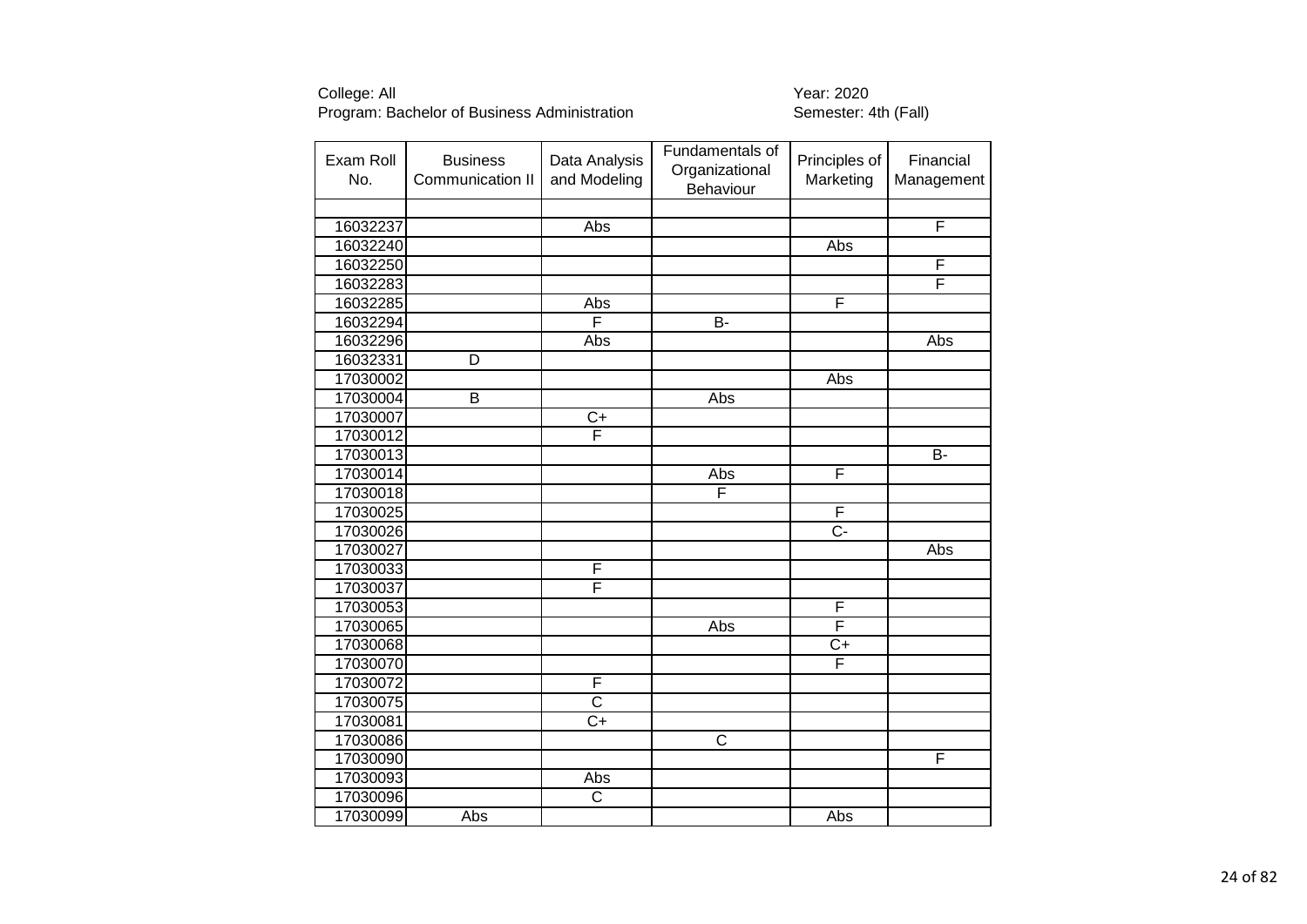| Exam Roll<br>No. | <b>Business</b><br>Communication II | Data Analysis<br>and Modeling | Fundamentals of<br>Organizational<br>Behaviour | Principles of<br>Marketing | Financial<br>Management |
|------------------|-------------------------------------|-------------------------------|------------------------------------------------|----------------------------|-------------------------|
|                  |                                     |                               |                                                |                            |                         |
| 17030100         | A                                   |                               | <b>B-</b>                                      |                            |                         |
| 17030104         |                                     |                               | B                                              |                            |                         |
| 17030109         |                                     |                               |                                                |                            | $\overline{B}$          |
| 17030118         |                                     |                               |                                                |                            | F                       |
| 17030120         |                                     | $\overline{C}$                | $\overline{C+}$                                |                            |                         |
| 17030125         |                                     |                               |                                                | $\overline{\text{c}}$      |                         |
| 17030133         |                                     |                               |                                                | Abs                        | Abs                     |
| 17030145         |                                     |                               |                                                | F                          |                         |
| 17030146         |                                     |                               |                                                |                            | B                       |
| 17030149         |                                     |                               |                                                | Abs                        |                         |
| 17030151         |                                     |                               |                                                | Abs                        |                         |
| 17030159         |                                     |                               |                                                | $\overline{C+}$            |                         |
| 17030160         |                                     |                               |                                                |                            | В                       |
| 17030166         |                                     |                               |                                                |                            | $B-$                    |
| 17030168         |                                     |                               |                                                | Abs                        |                         |
| 17030171         |                                     |                               |                                                |                            | $C -$                   |
| 17030174         |                                     |                               | F                                              |                            | F                       |
| 17030177         |                                     |                               |                                                |                            | $\overline{\text{C}}$   |
| 17030186         |                                     |                               |                                                |                            | F                       |
| 17030216         |                                     | Abs                           |                                                |                            |                         |
| 17030219         |                                     |                               |                                                |                            | $\overline{B}$          |
| 17030223         |                                     |                               |                                                |                            | F                       |
| 17030225         |                                     | $\overline{\text{c}}$         | F                                              | F                          | F                       |
| 17030226         |                                     | $\overline{\mathsf{B}}$       |                                                |                            | F                       |
| 17030228         |                                     | F                             |                                                |                            | F                       |
| 17030229         |                                     | F                             |                                                |                            |                         |
| 17030236         |                                     |                               |                                                |                            | B                       |
| 17030245         |                                     | Abs                           |                                                |                            | Abs                     |
| 17030249         |                                     |                               |                                                |                            | F                       |
| 17030250         |                                     | $\overline{\mathsf{F}}$       |                                                |                            | <b>B-</b>               |
| 17030253         |                                     | F                             |                                                |                            |                         |
| 17030256         |                                     | Abs                           |                                                |                            |                         |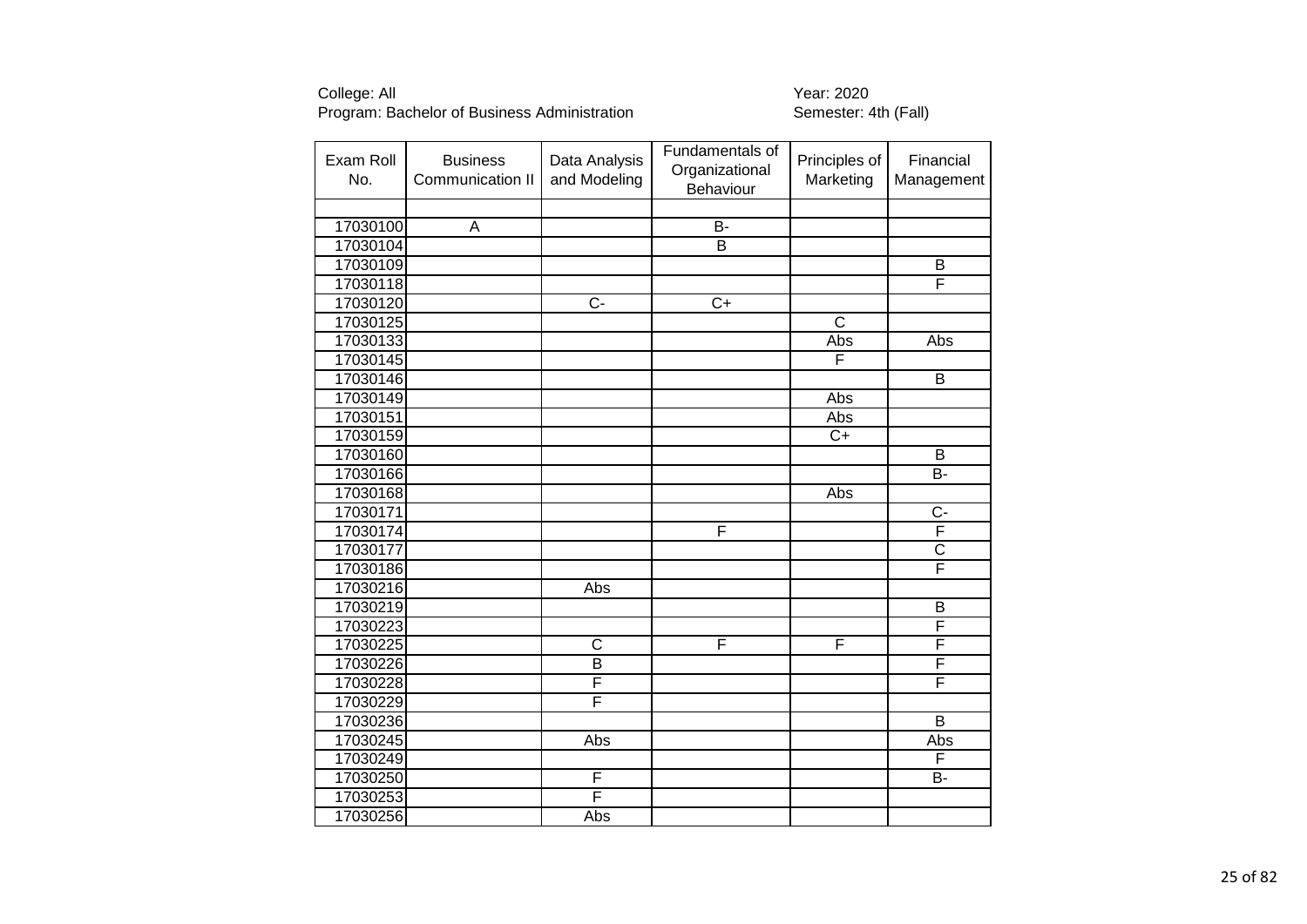| Exam Roll<br>No. | <b>Business</b><br>Communication II | Data Analysis<br>and Modeling | Fundamentals of<br>Organizational<br>Behaviour | Principles of<br>Marketing | Financial<br>Management |
|------------------|-------------------------------------|-------------------------------|------------------------------------------------|----------------------------|-------------------------|
|                  |                                     |                               |                                                |                            |                         |
| 17030260         |                                     | A-                            |                                                |                            | B                       |
| 17030265         |                                     |                               |                                                |                            | F                       |
| 17030269         |                                     | Abs                           |                                                |                            | $\overline{C}$ -        |
| 17030272         |                                     |                               |                                                |                            | $\overline{\text{C}}$   |
| 17030273         |                                     |                               |                                                |                            | $\overline{\text{c}}$   |
| 17030284         |                                     |                               |                                                |                            | F                       |
| 17030285         |                                     |                               |                                                |                            | $\overline{\text{c}}$   |
| 17030294         |                                     |                               |                                                |                            | Abs                     |
| 17030307         |                                     | B                             |                                                |                            |                         |
| 17030310         |                                     | $\overline{\text{c}}$         |                                                |                            |                         |
| 17030316         |                                     | F                             |                                                |                            |                         |
| 17030317         |                                     | $\overline{\text{c}}$         |                                                |                            |                         |
| 17030318         |                                     |                               |                                                |                            | C                       |
| 17030322         |                                     |                               |                                                | $\overline{B}$             |                         |
| 17030337         |                                     | Abs                           |                                                |                            |                         |
| 17030339         |                                     | Abs                           |                                                |                            |                         |
| 17030345         | Abs                                 |                               |                                                | F                          |                         |
| 17030347         | C                                   |                               | $\overline{C}$                                 |                            |                         |
| 17030348         | F                                   |                               |                                                |                            |                         |
| 17030351         |                                     | B-                            | $\overline{C+}$                                |                            | $\overline{C}$ -        |
| 17030354         |                                     |                               |                                                | Abs                        |                         |
| 17030355         |                                     | B                             |                                                |                            |                         |
| 17030359         | F                                   |                               | Abs                                            |                            |                         |
| 17030364         |                                     | F                             |                                                |                            |                         |
| 17030372         |                                     | F                             |                                                |                            |                         |
| 17030389         |                                     | $\overline{\text{c}}$         | $\overline{\text{c}}$                          |                            |                         |
| 17030403         |                                     |                               |                                                |                            | C                       |
| 17030404         |                                     |                               | $\overline{B}$                                 |                            |                         |
| 17030408         |                                     | Abs                           |                                                |                            |                         |
| 17030410         |                                     | A-                            |                                                |                            | Abs                     |
| 17030415         |                                     | Abs                           |                                                |                            |                         |
| 17030416         |                                     | F                             |                                                |                            | F                       |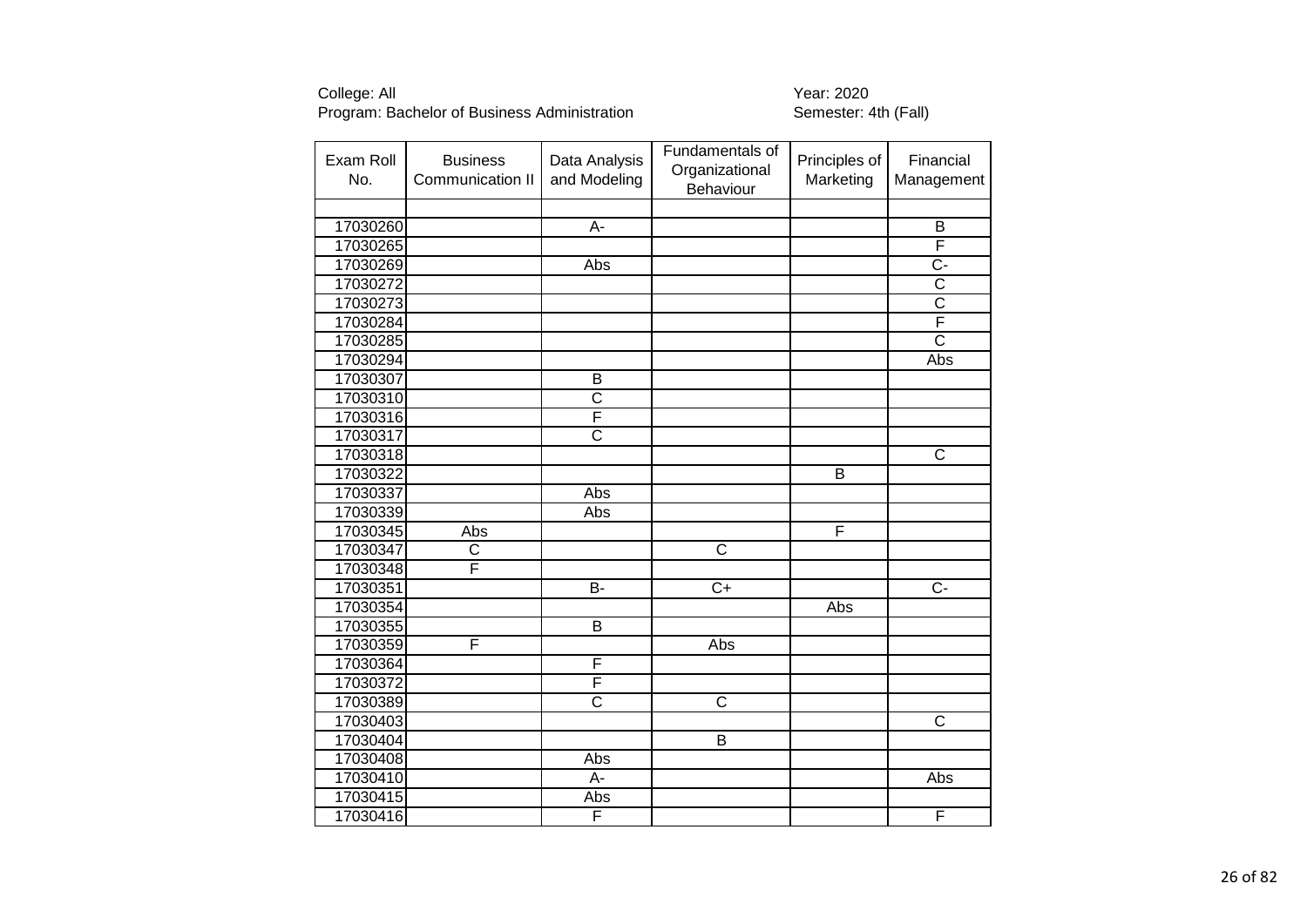| Exam Roll<br>No. | <b>Business</b><br>Communication II | Data Analysis<br>and Modeling | Fundamentals of<br>Organizational<br>Behaviour | Principles of<br>Marketing | Financial<br>Management |
|------------------|-------------------------------------|-------------------------------|------------------------------------------------|----------------------------|-------------------------|
|                  |                                     |                               |                                                |                            |                         |
| 17030417         |                                     | A-                            |                                                |                            |                         |
| 17030420         |                                     | Abs                           |                                                | F                          |                         |
| 17030421         |                                     | Abs                           |                                                |                            |                         |
| 17030425         |                                     | F                             |                                                |                            |                         |
| 17030430         |                                     | F                             |                                                |                            |                         |
| 17030434         |                                     | F                             |                                                |                            |                         |
| 17030436         |                                     | F                             |                                                |                            | Abs                     |
| 17030437         |                                     | $\overline{\mathsf{B}}$       |                                                |                            | $\overline{B}$          |
| 17030443         |                                     | F                             |                                                |                            |                         |
| 17030446         |                                     | $\overline{B}$                |                                                |                            | B                       |
| 17030453         |                                     | F                             |                                                |                            |                         |
| 17030457         |                                     | F                             |                                                |                            | Abs                     |
| 17030458         |                                     |                               |                                                |                            | A                       |
| 17030459         |                                     | Abs                           |                                                |                            | Abs                     |
| 17030464         |                                     | B                             |                                                |                            | B                       |
| 17030465         |                                     | F                             |                                                |                            |                         |
| 17030474         |                                     | $\overline{B}$                |                                                |                            |                         |
| 17030476         |                                     | F                             |                                                |                            |                         |
| 17030481         |                                     | F                             |                                                |                            |                         |
| 17030485         |                                     | F                             |                                                |                            | F                       |
| 17030487         |                                     |                               |                                                |                            | Abs                     |
| 17030490         |                                     | Abs                           |                                                |                            |                         |
| 17030494         |                                     | F                             |                                                |                            | F                       |
| 17030507         |                                     |                               | Abs                                            | Abs                        |                         |
| 17030516         |                                     |                               |                                                | А-                         |                         |
| 17030526         |                                     |                               |                                                |                            | F                       |
| 17030539         |                                     | F                             |                                                |                            |                         |
| 17030546         |                                     | $B+$                          |                                                | A-                         |                         |
| 17030554         |                                     |                               |                                                | $B -$                      |                         |
| 17030555         |                                     |                               | F                                              |                            |                         |
| 17030559         |                                     |                               | $\overline{\text{c}}$                          |                            |                         |
| 17030563         | Abs                                 |                               |                                                |                            |                         |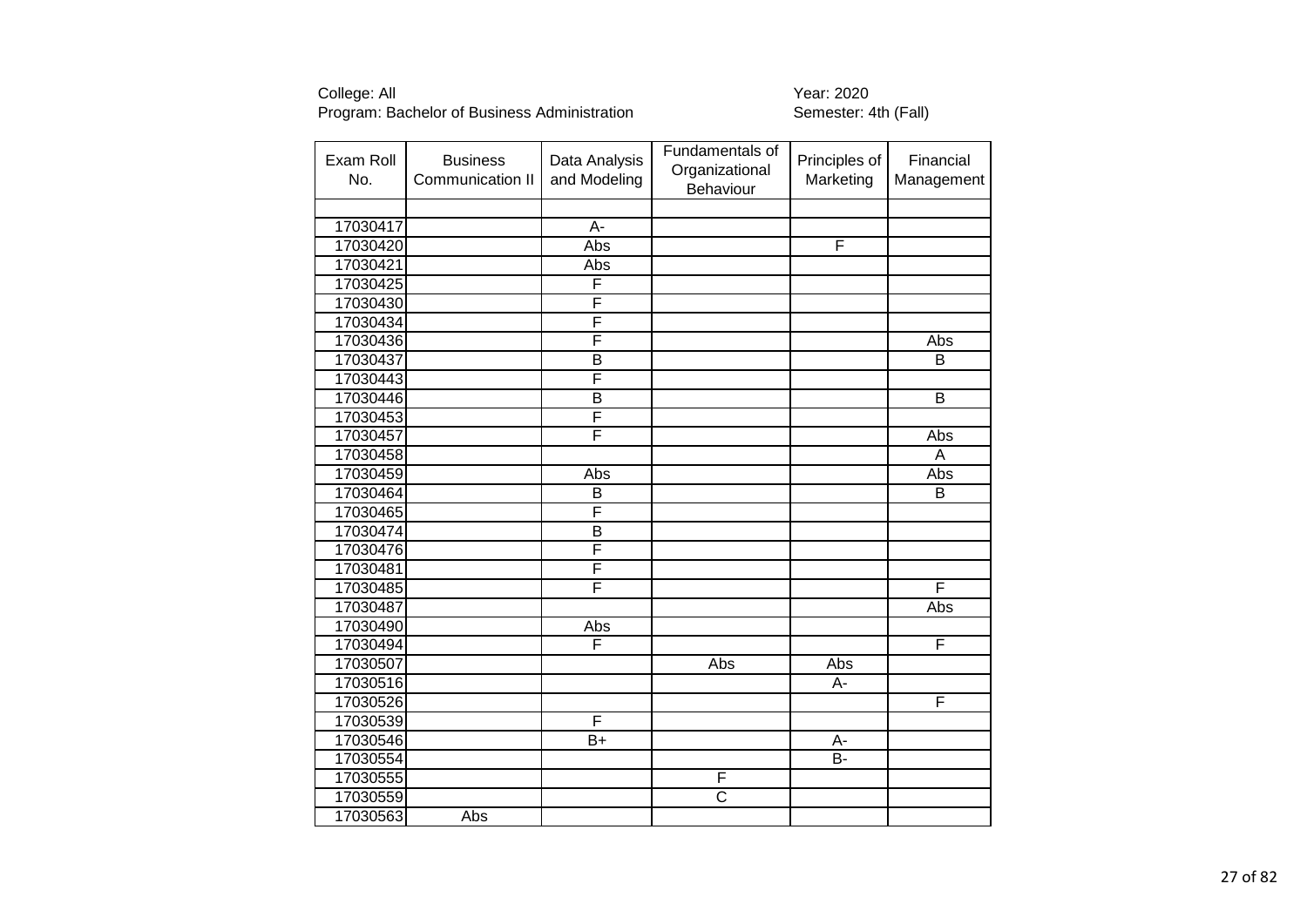| Exam Roll<br>No. | <b>Business</b><br>Communication II | Data Analysis<br>and Modeling | Fundamentals of<br>Organizational<br>Behaviour | Principles of<br>Marketing | Financial<br>Management |
|------------------|-------------------------------------|-------------------------------|------------------------------------------------|----------------------------|-------------------------|
|                  |                                     |                               |                                                |                            |                         |
| 17030566         |                                     | $\overline{B}$                |                                                |                            |                         |
| 17030569         |                                     | $\overline{B}$                |                                                |                            |                         |
| 17030577         |                                     |                               |                                                |                            | $\overline{B}$          |
| 17030584         |                                     | $\overline{B}$                |                                                |                            |                         |
| 17030586         |                                     |                               | F                                              |                            |                         |
| 17030595         |                                     | Abs                           |                                                |                            |                         |
| 17030596         |                                     |                               |                                                |                            | Abs                     |
| 17030599         |                                     |                               | F                                              |                            |                         |
| 17030603         |                                     |                               | $\overline{\mathsf{F}}$                        |                            |                         |
| 17030606         |                                     | $C+$                          |                                                |                            |                         |
| 17030622         |                                     | $\overline{B}$                |                                                |                            |                         |
| 17030628         |                                     | B-                            | $C -$                                          |                            |                         |
| 17030635         |                                     |                               | F                                              |                            |                         |
| 17030636         |                                     | F                             |                                                |                            | F                       |
| 17030637         |                                     | $\overline{\text{c}}$         |                                                |                            | $\overline{C}$          |
| 17030642         |                                     |                               |                                                | $\mathsf{F}$               | F                       |
| 17030649         |                                     | $\overline{B+}$               |                                                |                            |                         |
| 17030652         |                                     |                               |                                                |                            | $\overline{C+}$         |
| 17030653         |                                     | Abs                           | $\overline{\mathsf{F}}$                        |                            |                         |
| 17030654         |                                     |                               | $\overline{C}$ -                               |                            |                         |
| 17030658         |                                     |                               |                                                | Abs                        | Abs                     |
| 17030664         |                                     | F                             |                                                |                            |                         |
| 17030665         |                                     |                               |                                                | $\overline{\text{c}}$      |                         |
| 17030684         |                                     |                               |                                                |                            | F                       |
| 17030690         |                                     |                               |                                                | Abs                        |                         |
| 17030696         |                                     | $\overline{C+}$               |                                                |                            |                         |
| 17030708         |                                     |                               |                                                | А-                         |                         |
| 17030715         |                                     | F                             |                                                |                            |                         |
| 17030718         |                                     |                               | $\overline{\text{c}}$                          |                            |                         |
| 17030720         |                                     | F                             |                                                |                            |                         |
| 17030721         |                                     |                               |                                                |                            | Abs                     |
| 17030722         |                                     |                               |                                                |                            | F                       |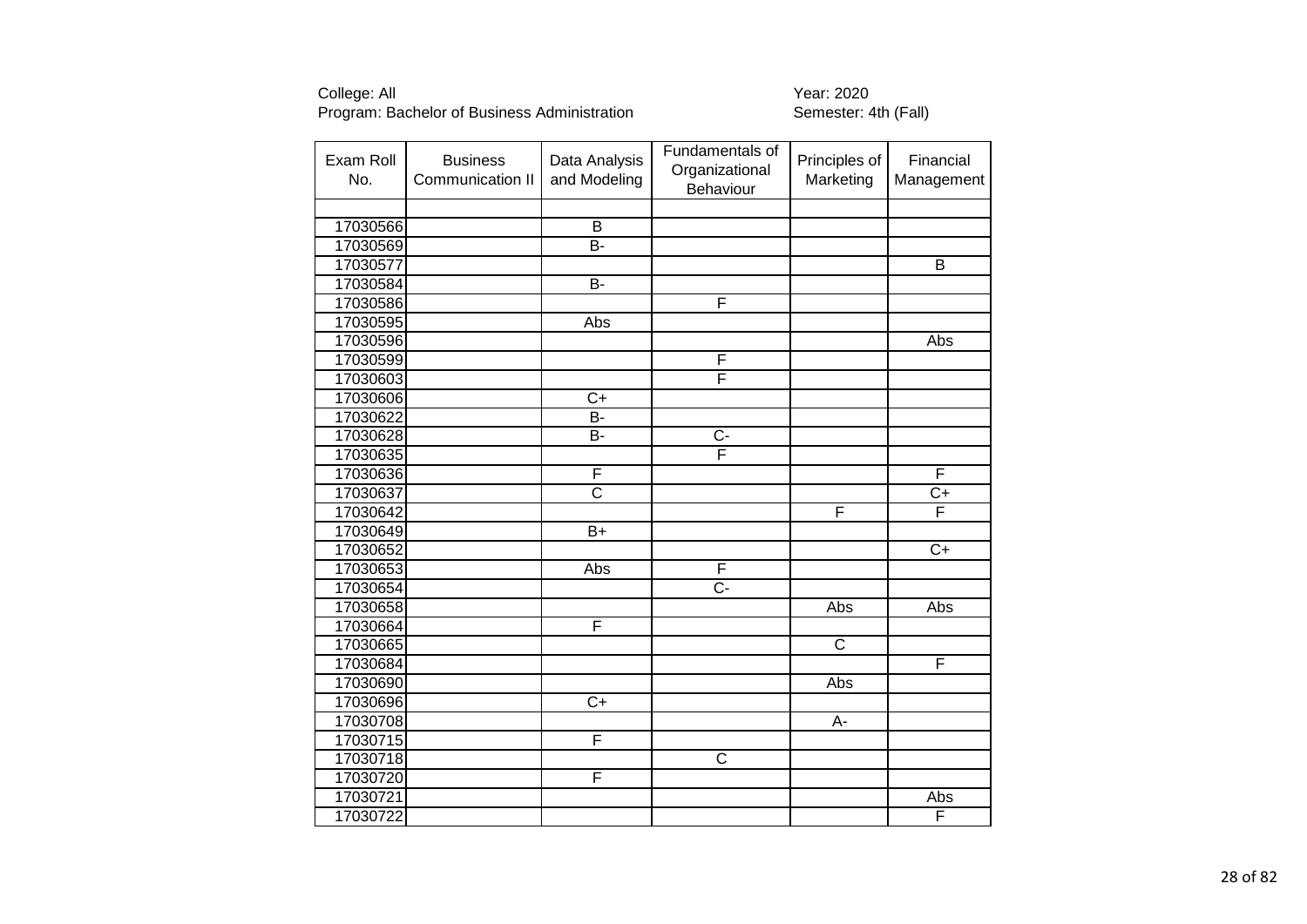| Exam Roll<br>No. | <b>Business</b><br>Communication II | Data Analysis<br>and Modeling | Fundamentals of<br>Organizational<br>Behaviour | Principles of<br>Marketing | Financial<br>Management |
|------------------|-------------------------------------|-------------------------------|------------------------------------------------|----------------------------|-------------------------|
|                  |                                     |                               |                                                |                            |                         |
| 17030727         |                                     | Abs                           |                                                |                            |                         |
| 17030730         |                                     | $\overline{B}$                | $\overline{C}$                                 |                            |                         |
| 17030731         |                                     |                               |                                                |                            | B                       |
| 17030734         | $\overline{B}$                      | $\overline{\mathsf{F}}$       |                                                |                            | F                       |
| 17030735         |                                     |                               |                                                |                            | Abs                     |
| 17030736         |                                     | $B -$                         |                                                |                            |                         |
| 17030737         |                                     | C-                            |                                                | F                          |                         |
| 17030747         |                                     |                               |                                                |                            | F                       |
| 17030753         |                                     | Abs                           |                                                |                            |                         |
| 17030760         |                                     | $C+$                          |                                                |                            |                         |
| 17030767         | Abs                                 |                               |                                                | Abs                        |                         |
| 17030771         |                                     |                               | Abs                                            |                            |                         |
| 17030778         |                                     | $\overline{C}$                |                                                |                            |                         |
| 17030783         |                                     | Abs                           |                                                |                            |                         |
| 17030784         |                                     | A                             |                                                |                            |                         |
| 17030787         |                                     |                               |                                                | Abs                        |                         |
| 17030790         |                                     |                               | Abs                                            |                            |                         |
| 17030791         |                                     |                               |                                                |                            | C                       |
| 17030796         |                                     | F                             |                                                |                            |                         |
| 17030797         |                                     |                               |                                                | $\overline{\text{c}}$      |                         |
| 17030804         |                                     |                               | $\overline{C+}$                                |                            |                         |
| 17030807         |                                     | Abs                           |                                                |                            |                         |
| 17030809         |                                     | Abs                           |                                                |                            |                         |
| 17030838         |                                     |                               | F                                              | $\overline{\mathsf{F}}$    |                         |
| 17030848         |                                     | F                             |                                                |                            | Abs                     |
| 17030854         | $\overline{C}$                      |                               |                                                |                            |                         |
| 17030857         |                                     |                               |                                                | $\overline{F}$             |                         |
| 17030859         |                                     |                               |                                                |                            | $\overline{C+}$         |
| 17030862         | $\overline{\text{c}}$               |                               |                                                |                            |                         |
| 17030866         |                                     | Abs                           |                                                |                            | Abs                     |
| 17030867         |                                     | Abs                           | F                                              |                            |                         |
| 17030868         |                                     | F                             |                                                |                            |                         |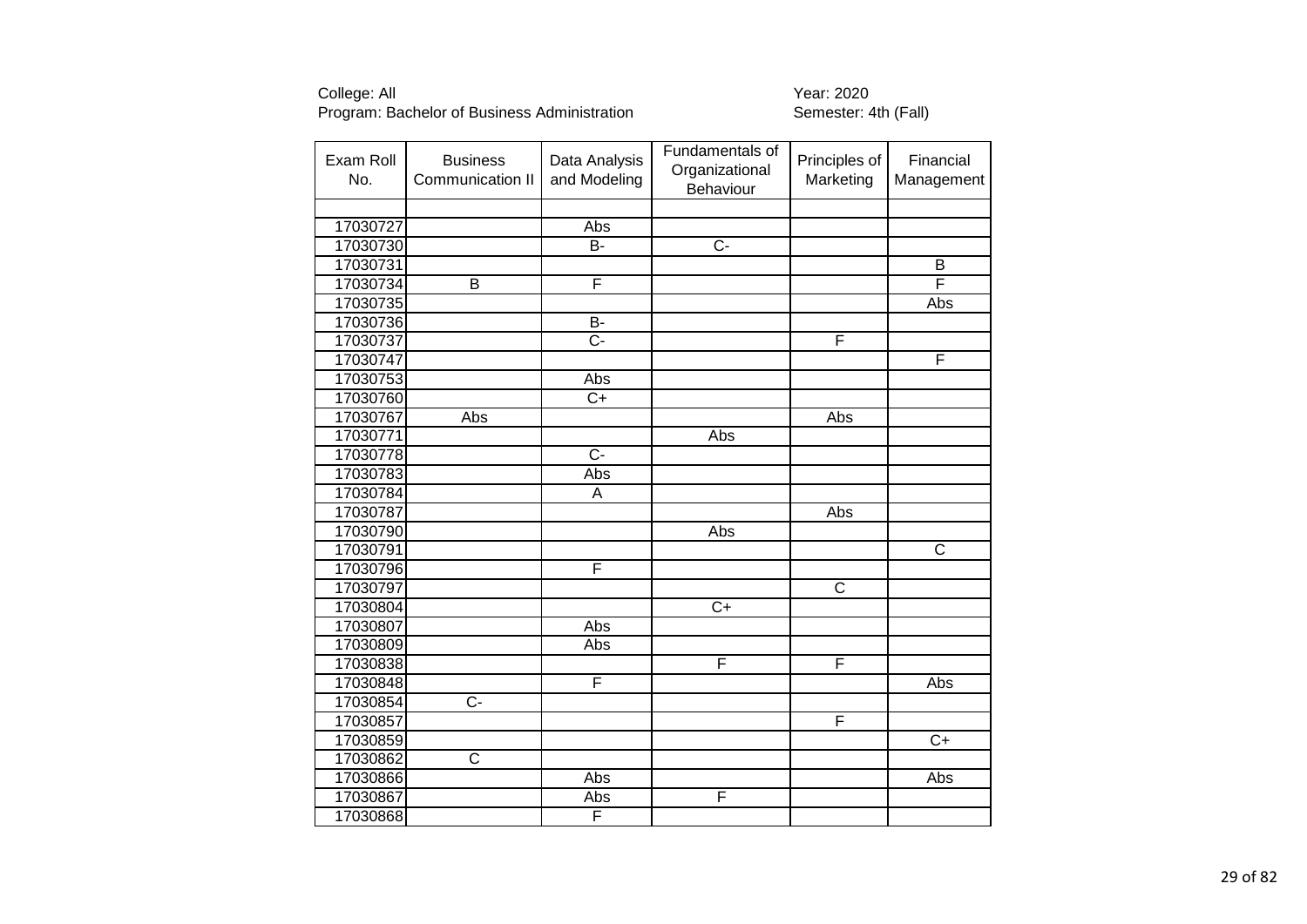| Exam Roll<br>No. | <b>Business</b><br>Communication II | Data Analysis<br>and Modeling | Fundamentals of<br>Organizational<br>Behaviour | Principles of<br>Marketing | Financial<br>Management |
|------------------|-------------------------------------|-------------------------------|------------------------------------------------|----------------------------|-------------------------|
|                  |                                     |                               |                                                |                            |                         |
| 17030869         |                                     |                               | F                                              |                            |                         |
| 17030870         |                                     |                               |                                                | $\overline{\text{c}}$      |                         |
| 17030897         |                                     | F                             | $\overline{C+}$                                |                            |                         |
| 17030904         |                                     | <b>B-</b>                     |                                                |                            |                         |
| 17030911         |                                     | Abs                           |                                                |                            |                         |
| 17030922         |                                     | Abs                           |                                                |                            |                         |
| 17030934         |                                     |                               |                                                |                            | F                       |
| 17030938         | <b>B-</b>                           |                               | $\overline{C}$                                 | F                          | F                       |
| 17030945         |                                     | Abs                           |                                                |                            |                         |
| 17030946         |                                     |                               |                                                |                            | B-                      |
| 17030953         |                                     |                               | $\overline{C}$                                 |                            |                         |
| 17030954         |                                     |                               | Abs                                            |                            |                         |
| 17030955         |                                     |                               |                                                |                            | F                       |
| 17030956         |                                     |                               |                                                |                            | F                       |
| 17030964         |                                     |                               |                                                |                            | F                       |
| 17030967         |                                     |                               | F                                              |                            |                         |
| 17030968         |                                     | $\overline{B}$                | F                                              |                            |                         |
| 17030970         |                                     |                               |                                                |                            | F                       |
| 17030973         |                                     |                               |                                                | $\overline{\text{c}}$      |                         |
| 17030975         |                                     | F                             |                                                |                            |                         |
| 17030980         |                                     | F                             |                                                |                            |                         |
| 17030987         |                                     | Abs                           |                                                |                            |                         |
| 17030990         |                                     | Abs                           |                                                |                            | Abs                     |
| 17030991         |                                     |                               |                                                |                            | F                       |
| 17030994         | Abs                                 |                               |                                                |                            |                         |
| 17030998         |                                     |                               | F                                              |                            |                         |
| 17031001         |                                     | Abs                           |                                                |                            |                         |
| 17031019         |                                     | F                             |                                                |                            |                         |
| 17031026         |                                     | $\overline{\text{C}}$         |                                                |                            |                         |
| 17031034         | F                                   | F                             |                                                |                            |                         |
| 17031035         |                                     | $\overline{\text{c}}$         |                                                |                            |                         |
| 17031052         |                                     | F                             |                                                |                            |                         |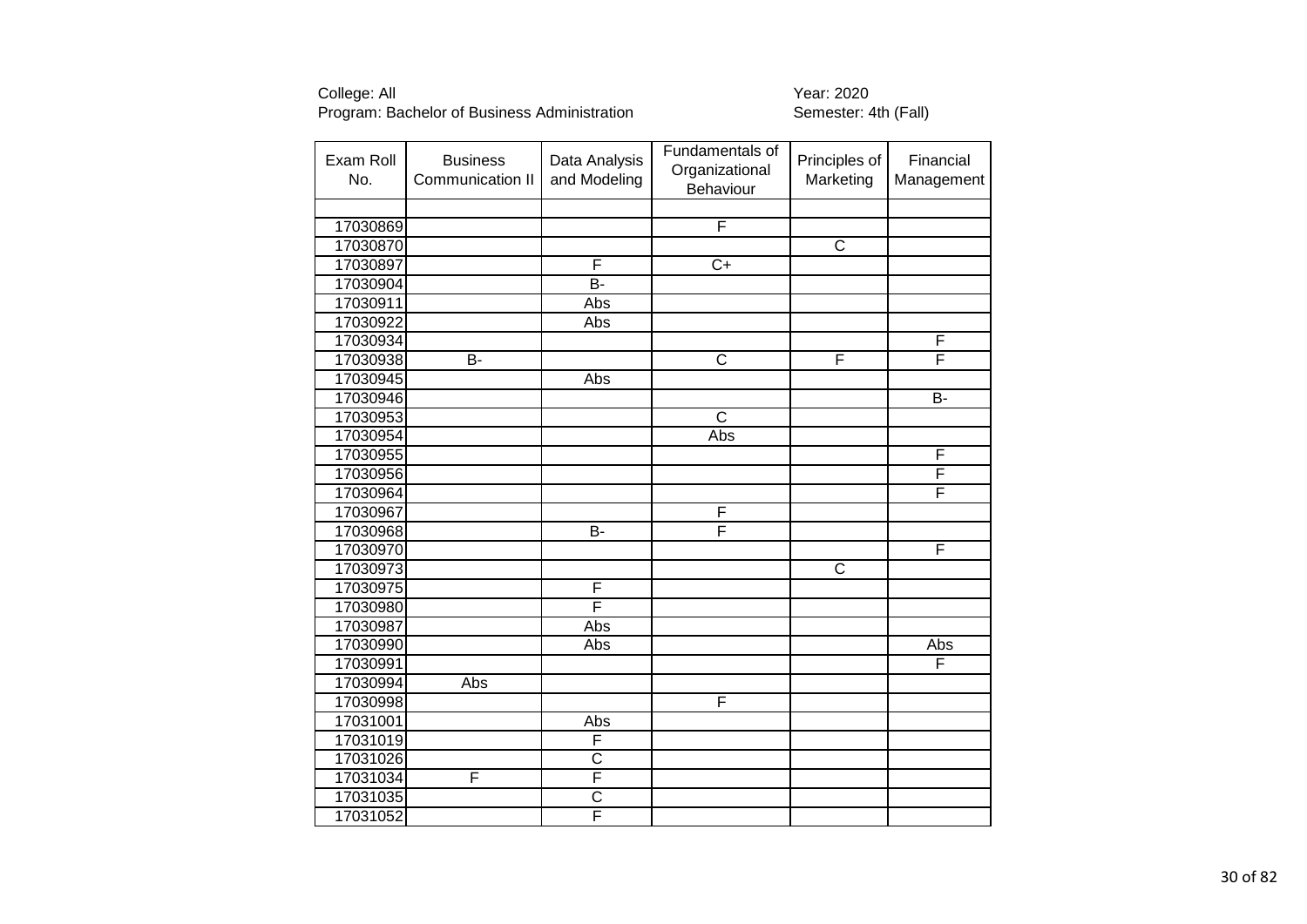| Exam Roll<br>No. | <b>Business</b><br>Communication II | Data Analysis<br>and Modeling | Fundamentals of<br>Organizational<br>Behaviour | Principles of<br>Marketing | Financial<br>Management |
|------------------|-------------------------------------|-------------------------------|------------------------------------------------|----------------------------|-------------------------|
|                  |                                     |                               |                                                |                            |                         |
| 17031053         |                                     |                               |                                                |                            | B-                      |
| 17031061         |                                     |                               | Abs                                            |                            |                         |
| 17031073         |                                     | $\overline{A}$                |                                                |                            |                         |
| 17031076         | Abs                                 |                               |                                                | Abs                        |                         |
| 17031093         |                                     |                               |                                                |                            | F                       |
| 17031094         |                                     |                               | F                                              |                            |                         |
| 17031095         |                                     | B                             |                                                |                            |                         |
| 17031100         |                                     |                               |                                                |                            | B-                      |
| 17031102         |                                     |                               | Abs                                            | Abs                        |                         |
| 17031103         |                                     |                               |                                                | F                          |                         |
| 17031104         | В                                   |                               |                                                | F                          |                         |
| 17031109         |                                     |                               |                                                |                            | F                       |
| 17031110         |                                     | Abs                           |                                                |                            |                         |
| 17031111         |                                     | F                             |                                                | F                          |                         |
| 17031112         |                                     |                               |                                                | F                          |                         |
| 17031118         |                                     |                               |                                                |                            | F                       |
| 17031122         |                                     |                               | F                                              |                            |                         |
| 17031124         |                                     |                               |                                                | $\overline{\text{c}}$      |                         |
| 17031128         |                                     | $\overline{A}$ -              |                                                |                            |                         |
| 17031132         |                                     | Abs                           |                                                |                            |                         |
| 17031133         |                                     |                               |                                                |                            |                         |
| 17031135         |                                     |                               |                                                | F                          |                         |
| 17031140         |                                     |                               | F                                              |                            |                         |
| 17031142         |                                     |                               |                                                |                            | F                       |
| 17031146         |                                     |                               | F                                              |                            |                         |
| 17031148         |                                     |                               |                                                |                            | F                       |
| 17031149         |                                     |                               |                                                |                            | Abs                     |
| 17031154         |                                     |                               | $\overline{C}$                                 |                            |                         |
| 17031162         |                                     | Abs                           |                                                |                            |                         |
| 17031164         |                                     | Abs                           |                                                |                            |                         |
| 17031168         | F                                   |                               |                                                |                            |                         |
| 17031169         |                                     | $\overline{\mathsf{B}}$       |                                                |                            |                         |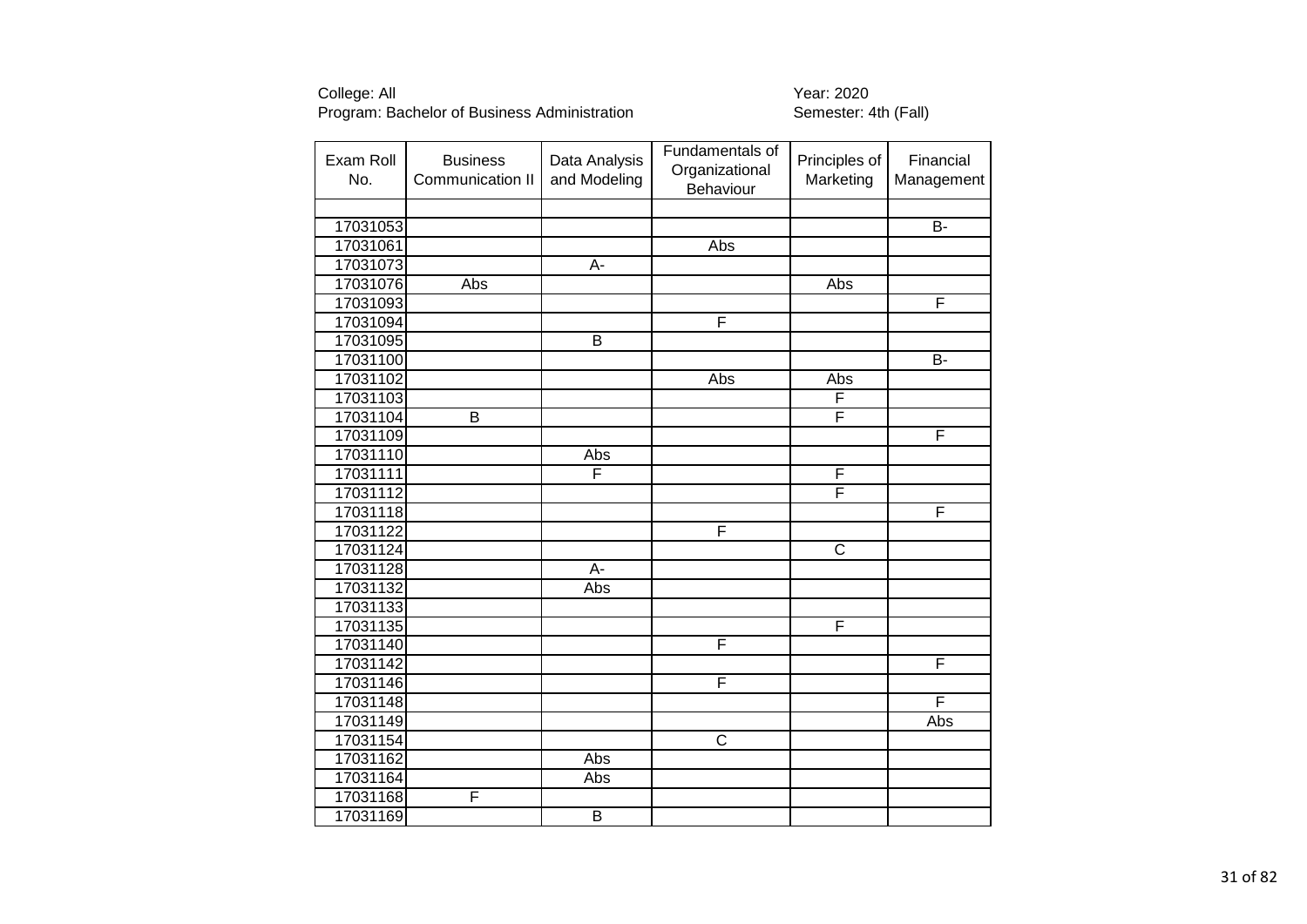| Exam Roll<br>No. | <b>Business</b><br>Communication II | Data Analysis<br>and Modeling | Fundamentals of<br>Organizational<br>Behaviour | Principles of<br>Marketing | Financial<br>Management |
|------------------|-------------------------------------|-------------------------------|------------------------------------------------|----------------------------|-------------------------|
|                  |                                     |                               |                                                |                            |                         |
| 17031173         |                                     | $\overline{\text{C}}$         |                                                |                            |                         |
| 17031177         |                                     |                               |                                                |                            | Abs                     |
| 17031181         |                                     |                               |                                                |                            | F                       |
| 17031182         |                                     |                               | $\overline{\text{c}}$                          |                            | B-                      |
| 17031183         |                                     | F                             |                                                | Abs                        |                         |
| 17031185         |                                     |                               |                                                | F                          |                         |
| 17031190         |                                     | F                             |                                                |                            |                         |
| 17031193         | F                                   |                               |                                                | F                          |                         |
| 17031198         |                                     |                               |                                                | $\overline{\text{c}}$      |                         |
| 17031200         | A                                   |                               |                                                | $\overline{B}$             |                         |
| 17031201         |                                     | $\overline{C+}$               |                                                |                            |                         |
| 17031203         | B                                   |                               |                                                |                            |                         |
| 17031205         |                                     |                               |                                                | $\overline{F}$             |                         |
| 17031207         |                                     |                               |                                                | $\overline{B}$             |                         |
| 17031208         |                                     |                               |                                                | B-                         | F                       |
| 17031209         |                                     |                               |                                                | F                          | F                       |
| 17031222         | F                                   |                               |                                                | $\overline{C+}$            | F                       |
| 17031226         |                                     | F                             |                                                |                            |                         |
| 17031232         |                                     |                               |                                                | $\overline{C+}$            |                         |
| 17031243         |                                     |                               | A-                                             |                            |                         |
| 17031244         |                                     |                               |                                                |                            | $\overline{B}$          |
| 17031246         |                                     | F                             |                                                |                            |                         |
| 17031248         |                                     | $\overline{B}$                |                                                |                            |                         |
| 17031249         |                                     |                               |                                                |                            | A                       |
| 17031252         |                                     |                               | $\overline{B+}$                                |                            | $\overline{B}$          |
| 17031255         |                                     | Abs                           |                                                |                            |                         |
| 17031261         | Abs                                 |                               |                                                |                            |                         |
| 17031265         |                                     |                               |                                                | $\mathsf F$                | Abs                     |
| 17031267         |                                     |                               |                                                |                            | B                       |
| 17031272         |                                     |                               |                                                |                            | B-                      |
| 17031274         |                                     | $\overline{C}$                |                                                |                            | $\overline{B}$          |
| 17031290         |                                     | Abs                           |                                                |                            |                         |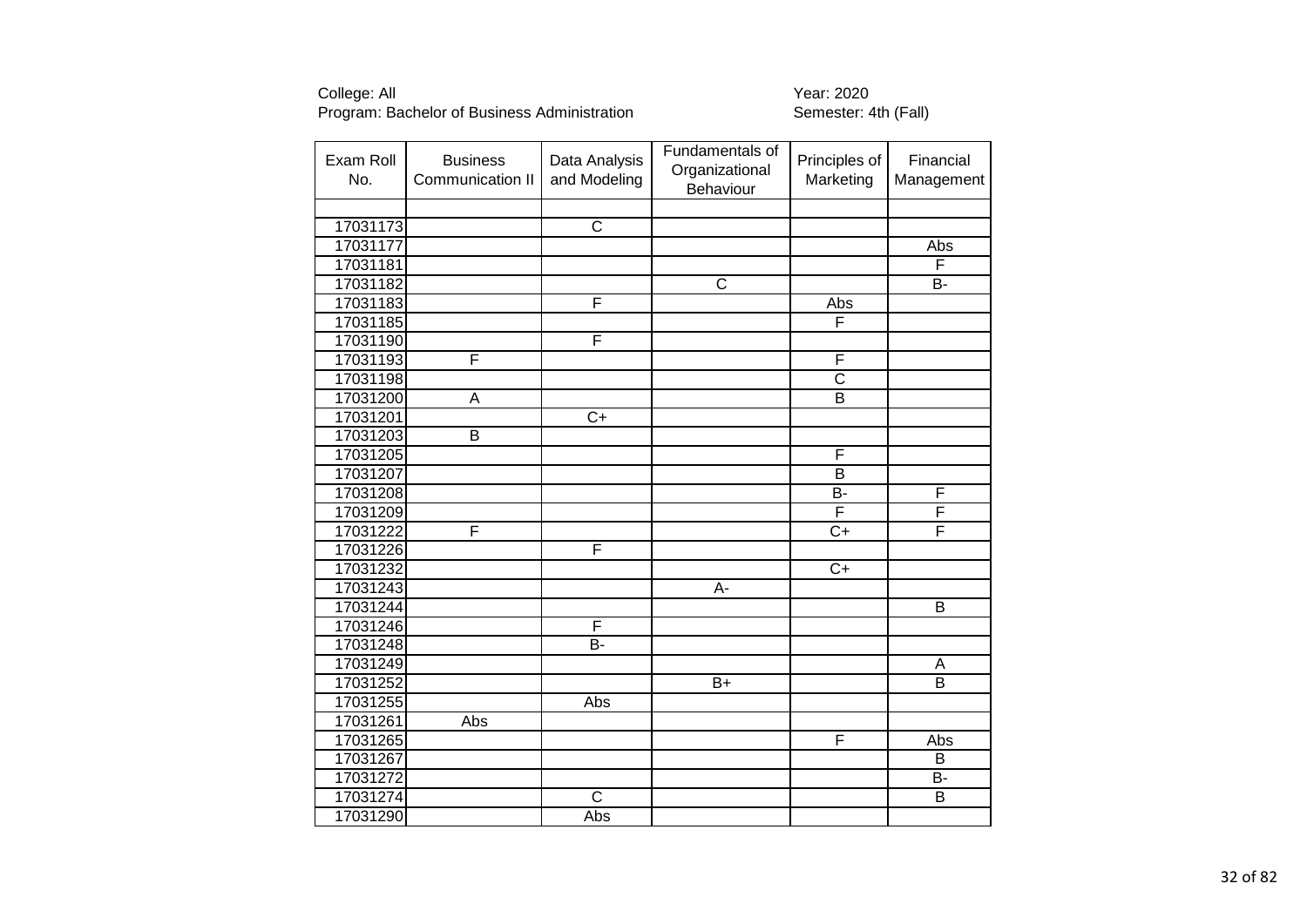| Exam Roll<br>No. | <b>Business</b><br>Communication II | Data Analysis<br>and Modeling | Fundamentals of<br>Organizational<br>Behaviour | Principles of<br>Marketing | Financial<br>Management |
|------------------|-------------------------------------|-------------------------------|------------------------------------------------|----------------------------|-------------------------|
|                  |                                     |                               |                                                |                            |                         |
| 17031293         | Abs                                 |                               |                                                |                            |                         |
| 17031295         |                                     |                               |                                                |                            | F                       |
| 17031297         |                                     |                               | Abs                                            |                            |                         |
| 17031303         |                                     |                               |                                                |                            | F                       |
| 17031330         |                                     | $\overline{B}$                |                                                | F                          | Abs                     |
| 17031331         |                                     |                               |                                                |                            | Abs                     |
| 17031334         |                                     |                               |                                                |                            | Abs                     |
| 17031335         |                                     | Abs                           |                                                |                            |                         |
| 17031343         |                                     | Abs                           |                                                | Abs                        |                         |
| 17031352         |                                     |                               |                                                | $\overline{C+}$            |                         |
| 17031357         |                                     | F                             |                                                |                            |                         |
| 17031358         |                                     |                               |                                                |                            | Abs                     |
| 17031367         |                                     |                               |                                                | $C+$                       |                         |
| 17031371         |                                     |                               |                                                |                            | Abs                     |
| 17031372         | Abs                                 | Withheld                      | Abs                                            | Abs                        |                         |
| 17031374         |                                     | F                             |                                                |                            |                         |
| 17031376         |                                     |                               |                                                |                            | Abs                     |
| 17031380         |                                     |                               | Abs                                            |                            |                         |
| 17031382         |                                     |                               |                                                |                            | F                       |
| 17031383         |                                     |                               |                                                |                            | <b>Abs</b>              |
| 17031384         |                                     |                               |                                                |                            | Abs                     |
| 17031385         |                                     | Withheld                      |                                                |                            |                         |
| 17031386         |                                     | Abs                           | F                                              |                            |                         |
| 17031390         |                                     | Withheld                      |                                                |                            | Withheld                |
| 17031392         |                                     |                               | Abs                                            |                            | Abs                     |
| 17031393         |                                     | F                             |                                                |                            |                         |
| 17031394         |                                     | Abs                           |                                                |                            |                         |
| 17031395         |                                     |                               | Abs                                            |                            |                         |
| 17031397         |                                     | Abs                           |                                                |                            | Abs                     |
| 17031398         | Abs                                 |                               |                                                | Abs                        |                         |
| 17031401         |                                     |                               |                                                |                            | F                       |
| 17031407         |                                     |                               |                                                | $\overline{A}$             |                         |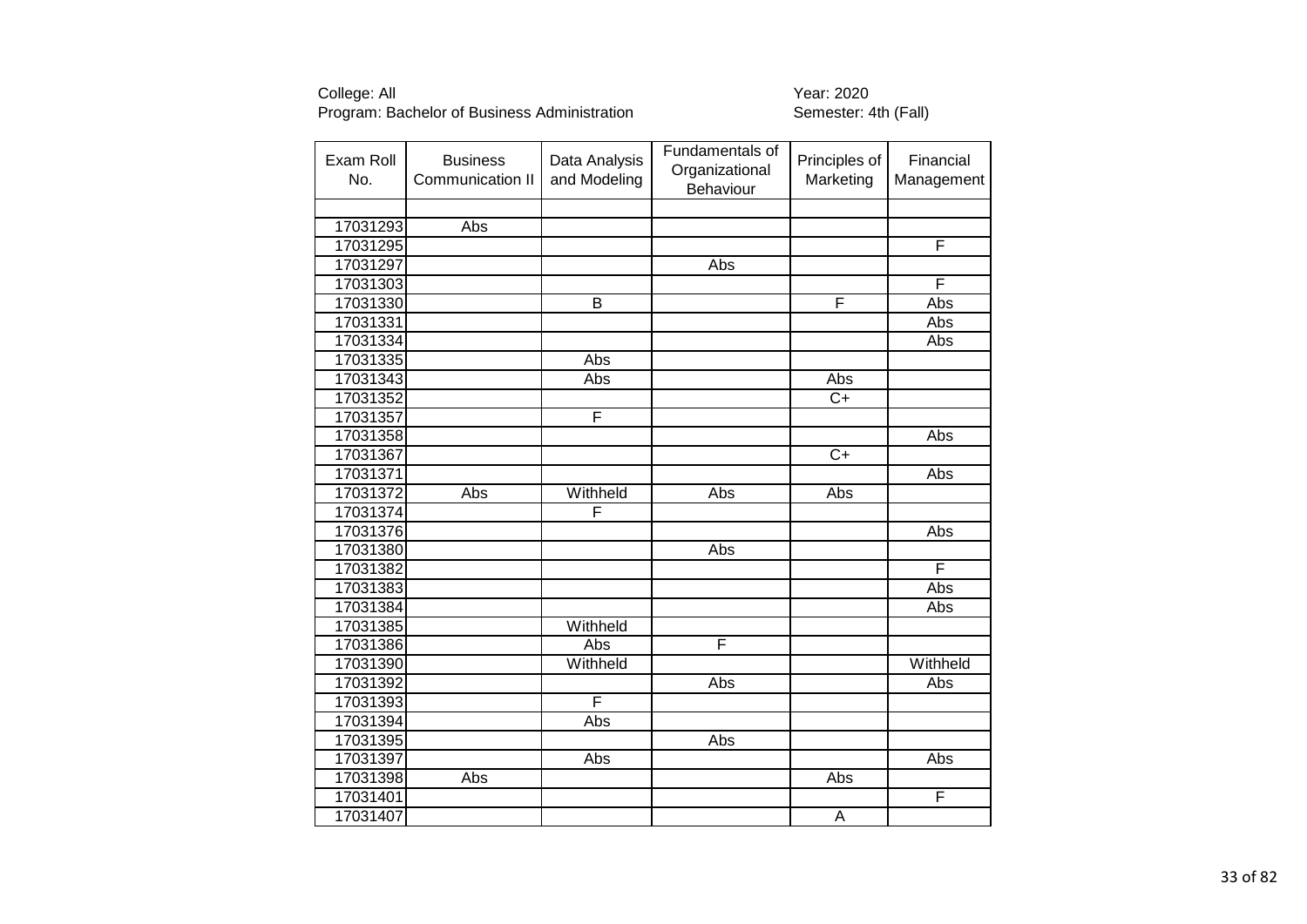| Exam Roll<br>No. | <b>Business</b><br>Communication II | Data Analysis<br>and Modeling | Fundamentals of<br>Organizational<br>Behaviour | Principles of<br>Marketing | Financial<br>Management |
|------------------|-------------------------------------|-------------------------------|------------------------------------------------|----------------------------|-------------------------|
|                  |                                     |                               |                                                |                            |                         |
| 17031424         |                                     | Abs                           |                                                |                            |                         |
| 17031429         |                                     |                               |                                                |                            | F                       |
| 17031434         |                                     |                               |                                                |                            | Abs                     |
| 17031453         |                                     |                               |                                                | $\overline{\text{c}}$      |                         |
| 17031459         |                                     | $\overline{C}$                |                                                |                            |                         |
| 17031460         |                                     | $\overline{C}$ -              |                                                |                            |                         |
| 17031461         |                                     |                               |                                                |                            | <b>B-</b>               |
| 17031464         |                                     | $\overline{\text{c}}$         |                                                |                            |                         |
| 17031466         |                                     | $\overline{C}$                |                                                |                            | F                       |
| 17031476         |                                     |                               |                                                | Withheld                   |                         |
| 17031477         |                                     |                               |                                                |                            | $\overline{A}$          |
| 17031479         |                                     |                               |                                                |                            | Withheld                |
| 17031483         |                                     | B-                            |                                                |                            |                         |
| 17031484         |                                     |                               |                                                |                            | $\overline{B}$          |
| 17031488         |                                     | B                             |                                                |                            |                         |
| 17031492         |                                     |                               |                                                |                            | $\overline{F}$          |
| 17031493         |                                     | $\overline{B}$                |                                                |                            |                         |
| 17031497         |                                     | $\overline{C}$                |                                                |                            | F                       |
| 17031502         |                                     | $\overline{C}$                |                                                |                            |                         |
| 17031503         |                                     | $\overline{B}$                |                                                |                            |                         |
| 17031504         |                                     | B-                            |                                                |                            |                         |
| 17031510         |                                     |                               |                                                |                            | F                       |
| 17031511         |                                     | $\overline{\mathsf{B}}$       |                                                |                            |                         |
| 17031517         |                                     |                               |                                                |                            | $B+$                    |
| 17031520         |                                     |                               |                                                |                            | F                       |
| 17031531         | А-                                  |                               |                                                | F                          |                         |
| 17031535         |                                     |                               |                                                |                            | C                       |
| 17031539         |                                     |                               |                                                |                            | $\overline{\text{c}}$   |
| 17031541         | Abs                                 |                               |                                                |                            |                         |
| 17031542         |                                     |                               |                                                |                            | <b>B-</b>               |
| 17031552         |                                     | Abs                           |                                                |                            |                         |
| 17031553         |                                     | Abs                           |                                                |                            |                         |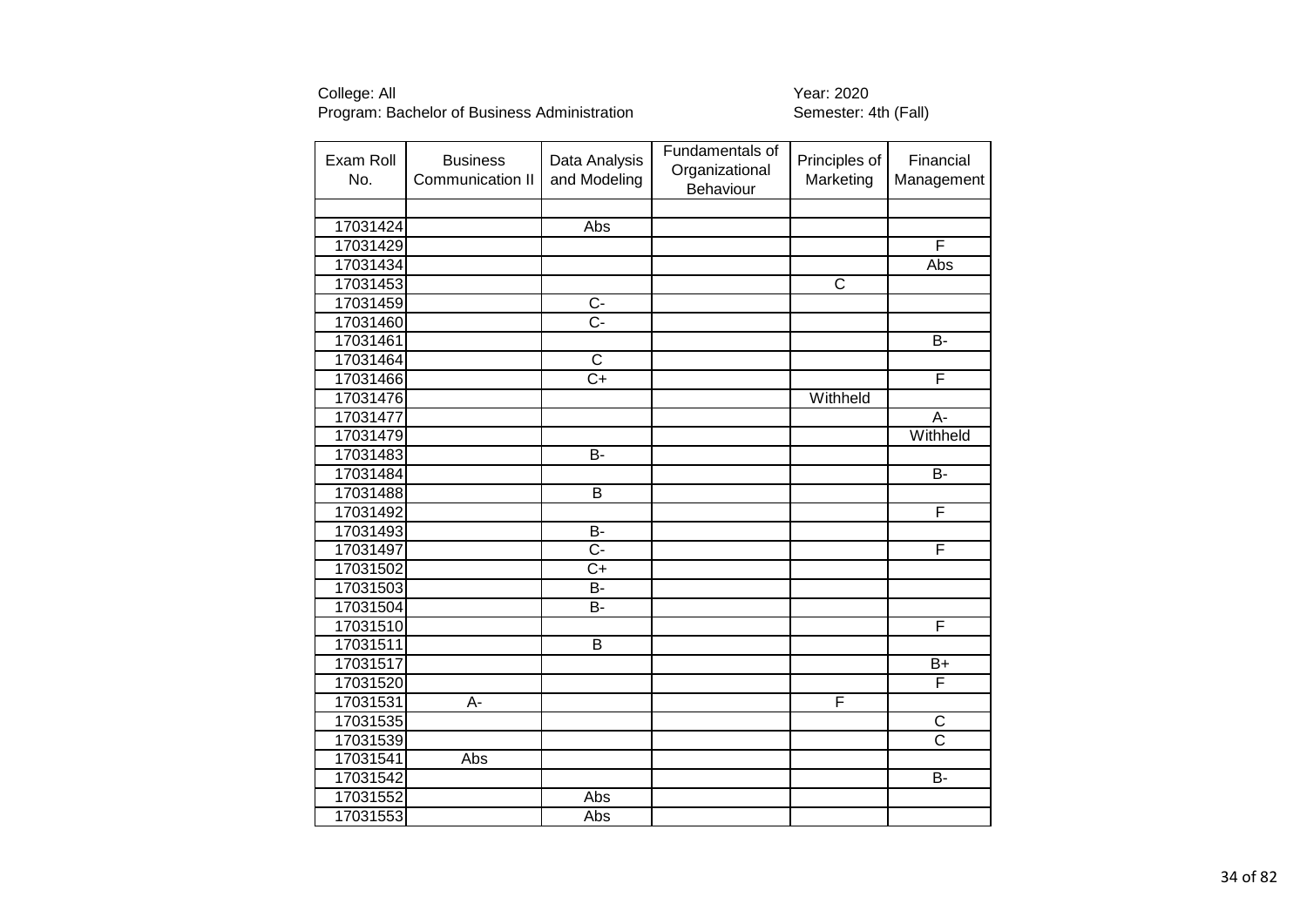| Exam Roll<br>No. | <b>Business</b><br>Communication II | Data Analysis<br>and Modeling | Fundamentals of<br>Organizational<br>Behaviour | Principles of<br>Marketing | Financial<br>Management          |
|------------------|-------------------------------------|-------------------------------|------------------------------------------------|----------------------------|----------------------------------|
|                  |                                     |                               |                                                |                            |                                  |
| 17031554         | Abs                                 |                               |                                                |                            | Abs                              |
| 17031555         |                                     |                               | F                                              |                            |                                  |
| 17031558         |                                     |                               | F                                              |                            |                                  |
| 17031561         |                                     |                               |                                                |                            | A                                |
| 17031568         |                                     |                               |                                                |                            | Abs                              |
| 17031580         |                                     | $\overline{B}$                | $\overline{C}$                                 | $\overline{\text{c}}$      |                                  |
| 17031581         |                                     |                               |                                                |                            | Abs                              |
| 17031585         |                                     | Abs                           |                                                |                            |                                  |
| 17031588         |                                     |                               |                                                | Abs                        |                                  |
| 17031592         |                                     | $C -$                         |                                                |                            |                                  |
| 17031596         |                                     | $\overline{\mathsf{B}}$       |                                                |                            |                                  |
| 17031600         |                                     |                               |                                                |                            | A                                |
| 17031609         |                                     |                               |                                                | $\overline{C}$             |                                  |
| 17031613         | $B+$                                | $\overline{C}$                |                                                |                            |                                  |
| 17031615         |                                     | $\overline{B}$                |                                                |                            | $\overline{\text{c}}$            |
| 17031624         |                                     | $B+$                          |                                                |                            |                                  |
| 17031631         |                                     | F                             |                                                |                            |                                  |
| 17031639         |                                     |                               |                                                |                            | $\overline{B}$                   |
| 17031640         |                                     | <b>B-</b>                     |                                                |                            | F                                |
| 17031641         |                                     | B-                            |                                                |                            |                                  |
| 17031645         |                                     | $C+$                          |                                                |                            |                                  |
| 17031648         |                                     | A-                            |                                                |                            |                                  |
| 17031652         |                                     | B+                            |                                                |                            |                                  |
| 17031657         |                                     | B-                            |                                                |                            |                                  |
| 17031665         |                                     | B                             |                                                |                            |                                  |
| 17031666         |                                     | F                             |                                                |                            |                                  |
| 17031677         |                                     |                               |                                                | В                          | C                                |
| 17031679         |                                     | $\overline{\mathsf{F}}$       |                                                |                            | $\overline{\overline{\text{c}}}$ |
| 17031688         |                                     | C+                            |                                                |                            |                                  |
| 17031690         |                                     | $\overline{B}$                |                                                |                            |                                  |
| 17031691         |                                     |                               |                                                | <b>B-</b>                  |                                  |
| 17031692         |                                     | $\overline{C+}$               |                                                |                            |                                  |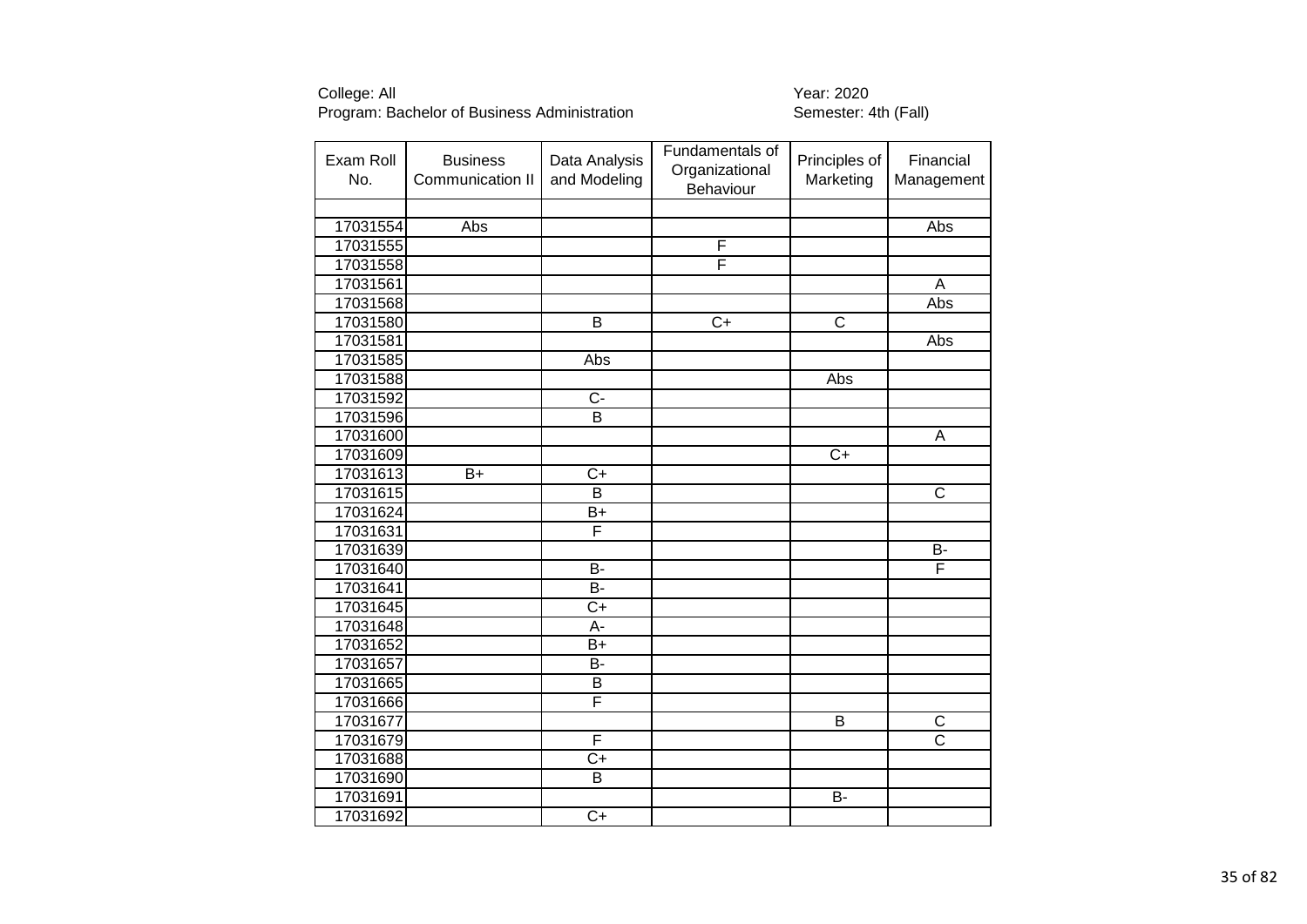| Exam Roll<br>No. | <b>Business</b><br>Communication II | Data Analysis<br>and Modeling | Fundamentals of<br>Organizational<br>Behaviour | Principles of<br>Marketing | Financial<br>Management |
|------------------|-------------------------------------|-------------------------------|------------------------------------------------|----------------------------|-------------------------|
|                  |                                     |                               |                                                |                            |                         |
| 17031697         |                                     | <b>B-</b>                     |                                                |                            |                         |
| 17031700         |                                     | $\overline{\mathsf{B}}$       |                                                |                            |                         |
| 17031706         |                                     | $\overline{C+}$               |                                                |                            |                         |
| 17031710         |                                     | $C+$                          |                                                |                            |                         |
| 17031713         | $\overline{\mathsf{B}}$             |                               | $\overline{C+}$                                | $\overline{\text{c}}$      |                         |
| 17031715         |                                     |                               |                                                |                            | $\overline{\text{c}}$   |
| 17031728         |                                     |                               |                                                |                            | F                       |
| 17031752         |                                     | Abs                           |                                                |                            |                         |
| 17031753         |                                     | $C+$                          |                                                |                            | $\overline{\text{c}}$   |
| 17031763         |                                     | F                             |                                                |                            |                         |
| 17031774         | $\bar{B}+$                          |                               |                                                |                            |                         |
| 17031776         |                                     | Abs                           |                                                |                            |                         |
| 17031779         |                                     | Abs                           |                                                |                            |                         |
| 17031803         | Abs                                 |                               | Abs                                            |                            |                         |
| 17031810         |                                     |                               |                                                | <b>B-</b>                  |                         |
| 17031816         |                                     | F                             |                                                |                            | $\overline{C}$          |
| 17031817         | $\overline{A}$ -                    |                               | $\overline{A}$                                 |                            |                         |
| 17031823         |                                     | F                             |                                                | <b>B-</b>                  | F                       |
| 17031826         |                                     |                               |                                                | $\overline{C+}$            |                         |
| 17031827         |                                     | $\overline{B}$                |                                                | $\overline{B}$             |                         |
| 17031832         | $\overline{C}$                      |                               |                                                | $\overline{F}$             |                         |
| 17031835         |                                     |                               | $\overline{C}$                                 | $C+$                       |                         |
| 17031837         | Abs                                 | $\overline{B}$                |                                                |                            |                         |
| 17031839         | Abs                                 |                               | Abs                                            |                            |                         |
| 17031843         |                                     | $\overline{B}$                |                                                |                            |                         |
| 17031848         |                                     |                               |                                                | F                          | F                       |
| 17031853         |                                     | $\overline{B}$                |                                                |                            |                         |
| 17031856         | $C+$                                |                               |                                                | $B+$                       |                         |
| 17031860         |                                     |                               |                                                |                            | F                       |
| 17031862         |                                     | $\overline{C}$                |                                                |                            | $\overline{\text{c}}$   |
| 17031864         |                                     |                               |                                                | $\sf B$                    |                         |
| 17031869         |                                     |                               |                                                | $\overline{\mathsf{C}}$    |                         |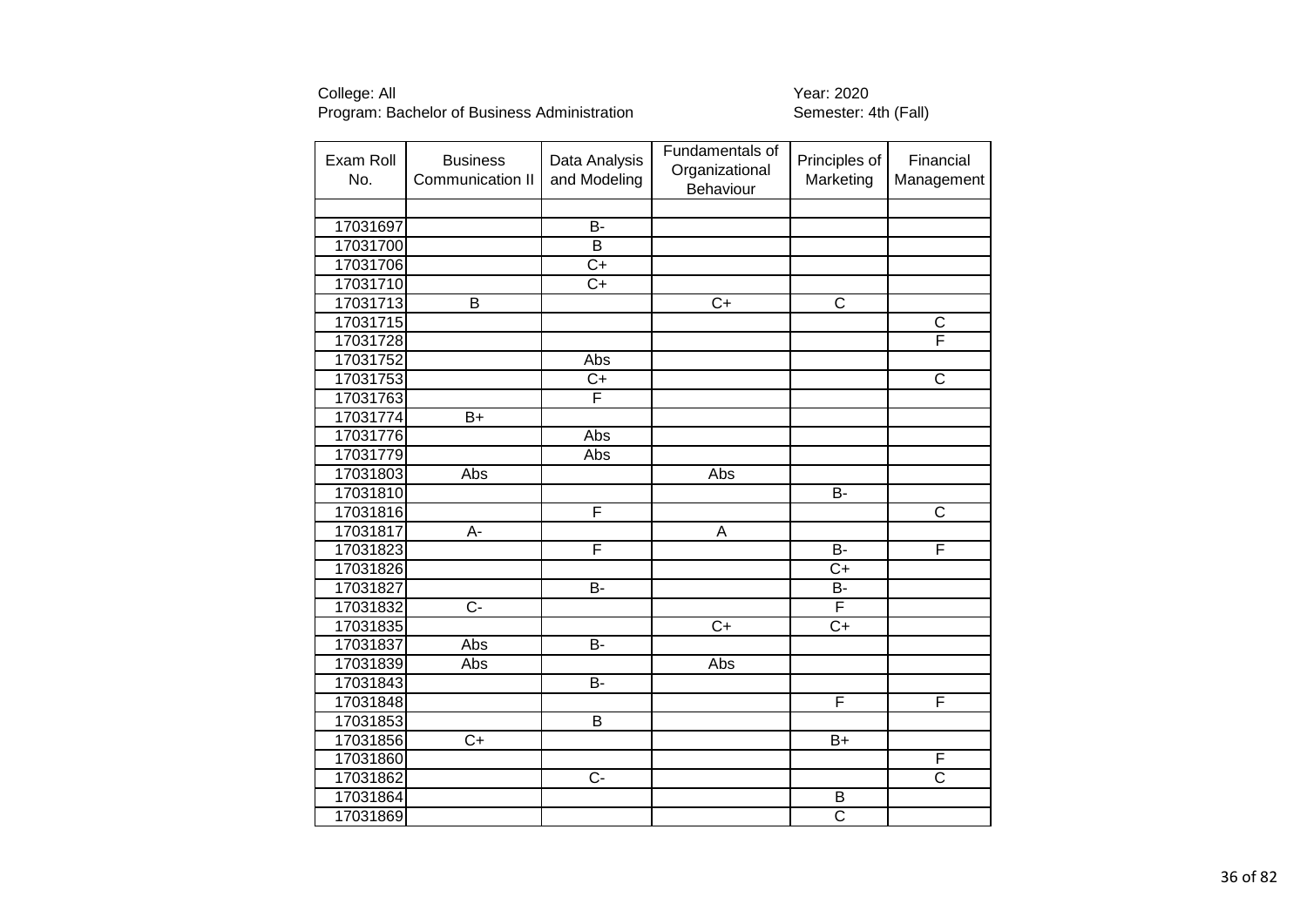| Exam Roll<br>No. | <b>Business</b><br>Communication II | Data Analysis<br>and Modeling | Fundamentals of<br>Organizational<br>Behaviour | Principles of<br>Marketing | Financial<br>Management |
|------------------|-------------------------------------|-------------------------------|------------------------------------------------|----------------------------|-------------------------|
|                  |                                     |                               |                                                |                            |                         |
| 17031870         | $\overline{C}$                      |                               |                                                |                            |                         |
| 17031884         | $\overline{C+}$                     |                               |                                                | F                          |                         |
| 17031885         | D+                                  |                               |                                                |                            | F                       |
| 17031888         | $C+$                                |                               |                                                |                            |                         |
| 17031889         |                                     | Abs                           |                                                |                            |                         |
| 17031891         |                                     |                               |                                                |                            | $\overline{C}$ -        |
| 17031892         |                                     |                               |                                                | Abs                        |                         |
| 17031893         |                                     |                               |                                                | F                          |                         |
| 17031903         |                                     |                               |                                                | F                          |                         |
| 17031905         |                                     | $\overline{C}$                |                                                | $\overline{D}$ +           |                         |
| 17031914         |                                     | B-                            |                                                |                            |                         |
| 17031916         |                                     |                               |                                                | $D+$                       |                         |
| 17031917         | $C -$                               |                               |                                                |                            |                         |
| 17031919         |                                     | F                             |                                                |                            |                         |
| 17031923         |                                     | F                             | $\overline{C}$                                 |                            |                         |
| 17031927         |                                     |                               |                                                | Abs                        |                         |
| 17031928         |                                     |                               |                                                |                            | $\overline{\text{c}}$   |
| 17031930         |                                     | F                             |                                                | $C -$                      |                         |
| 17031931         |                                     |                               |                                                | $\overline{\text{c}}$      |                         |
| 17031938         |                                     | $\overline{\text{c}}$         |                                                |                            |                         |
| 17031941         |                                     |                               | Abs                                            | F                          |                         |
| 17031946         | $\overline{C}$                      |                               |                                                |                            |                         |
| 17031950         |                                     |                               |                                                | $\overline{C}$             |                         |
| 17031954         |                                     | $C+$                          |                                                |                            |                         |
| 17031956         |                                     |                               |                                                |                            | $\overline{\text{c}}$   |
| 17031957         | $\overline{\text{c}}$               |                               |                                                | $\overline{C}$             |                         |
| 17031962         |                                     |                               |                                                | F                          |                         |
| 17031963         |                                     |                               |                                                | $\overline{C}$ -           |                         |
| 17031966         |                                     |                               |                                                | D+                         | F                       |
| 17031967         |                                     |                               |                                                | $\overline{C}$             | $\overline{\text{c}}$   |
| 17031970         |                                     |                               |                                                | $C -$                      |                         |
| 17031972         |                                     |                               | F                                              | $\overline{\mathsf{F}}$    |                         |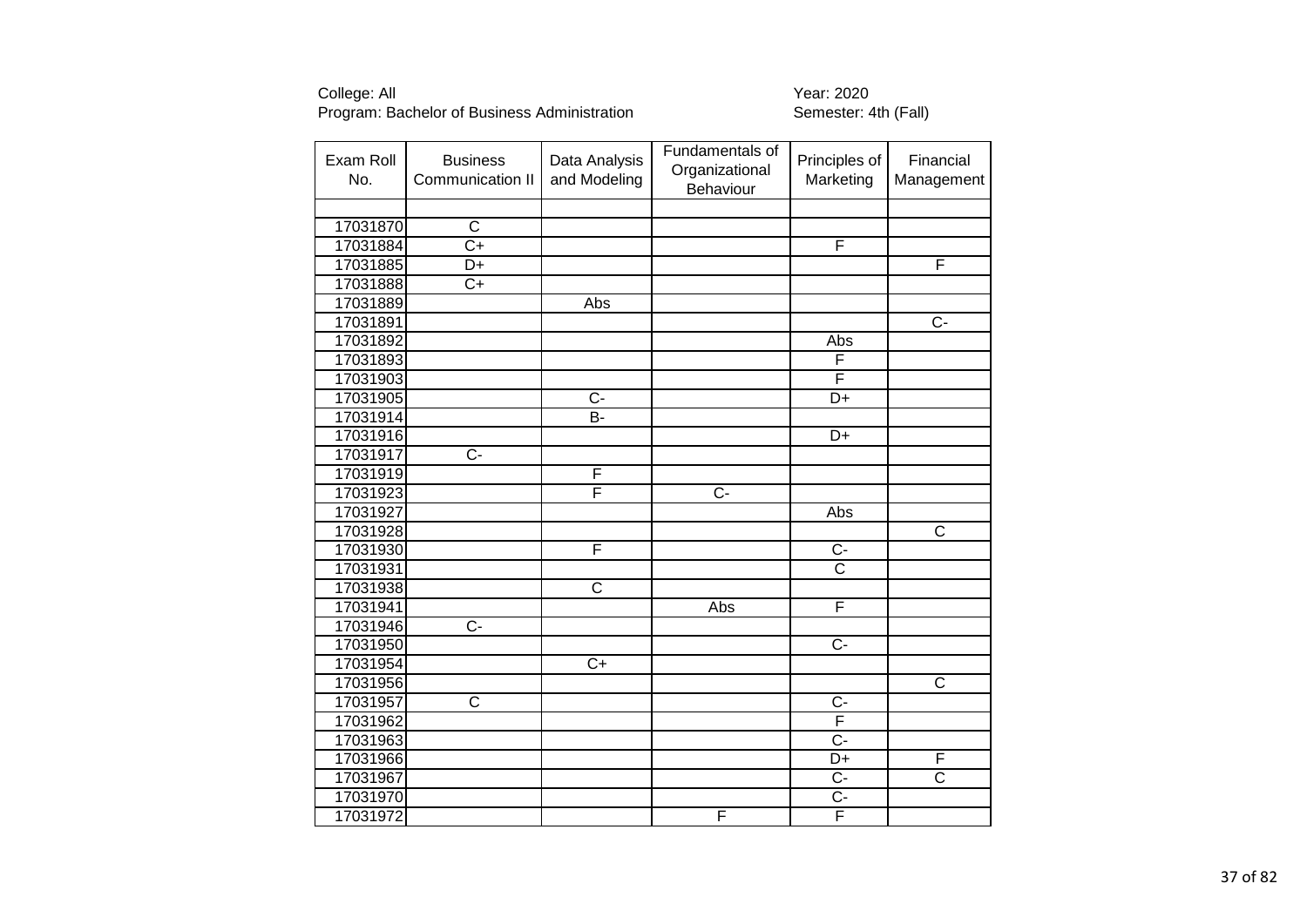| Exam Roll<br>No. | <b>Business</b><br>Communication II | Data Analysis<br>and Modeling | Fundamentals of<br>Organizational<br>Behaviour | Principles of<br>Marketing | Financial<br>Management |
|------------------|-------------------------------------|-------------------------------|------------------------------------------------|----------------------------|-------------------------|
|                  |                                     |                               |                                                |                            |                         |
| 17031974         |                                     |                               |                                                |                            | $\overline{\mathsf{F}}$ |
| 17031984         |                                     |                               |                                                | $\overline{B}$             |                         |
| 17031985         |                                     |                               |                                                | $\overline{C}$ -           | F                       |
| 17031988         |                                     |                               |                                                | B+                         |                         |
| 17031989         |                                     |                               |                                                | $\overline{B+}$            |                         |
| 17031992         |                                     | $\overline{B}$                |                                                |                            |                         |
| 17031994         | A                                   |                               | $\overline{C}$                                 | $\overline{\text{c}}$      |                         |
| 17031996         |                                     |                               |                                                |                            | $C+$                    |
| 17032002         |                                     |                               |                                                |                            | $\overline{\mathsf{F}}$ |
| 17032004         |                                     |                               | Abs                                            |                            |                         |
| 17032007         | A                                   |                               |                                                |                            | F                       |
| 17032010         |                                     |                               |                                                |                            | F                       |
| 17032012         | A-                                  |                               |                                                |                            |                         |
| 17032022         |                                     | $\overline{B}$                |                                                |                            | F                       |
| 17032028         |                                     |                               |                                                | C                          |                         |
| 17032029         |                                     |                               |                                                | $\overline{B}$             |                         |
| 17032036         |                                     |                               |                                                | Я-                         |                         |
| 17032037         |                                     | $\overline{C}$                |                                                |                            |                         |
| 17032038         |                                     | $\overline{\text{C}}$         |                                                |                            |                         |
| 17032040         |                                     |                               |                                                | $\overline{B}$             |                         |
| 17032045         |                                     | F                             |                                                |                            |                         |
| 17032048         |                                     | F                             |                                                |                            |                         |
| 17032053         |                                     | F                             |                                                |                            |                         |
| 17032058         |                                     | F                             |                                                |                            |                         |
| 17032063         |                                     |                               | Abs                                            |                            |                         |
| 17032070         |                                     | <b>Abs</b>                    |                                                |                            |                         |
| 17032076         |                                     | Abs                           |                                                |                            |                         |
| 17032080         |                                     | F                             |                                                |                            |                         |
| 17032087         |                                     | F                             |                                                |                            |                         |
| 17032092         |                                     | F                             |                                                |                            |                         |
| 17032097         |                                     |                               |                                                |                            | Abs                     |
| 17032101         |                                     | Abs                           |                                                |                            |                         |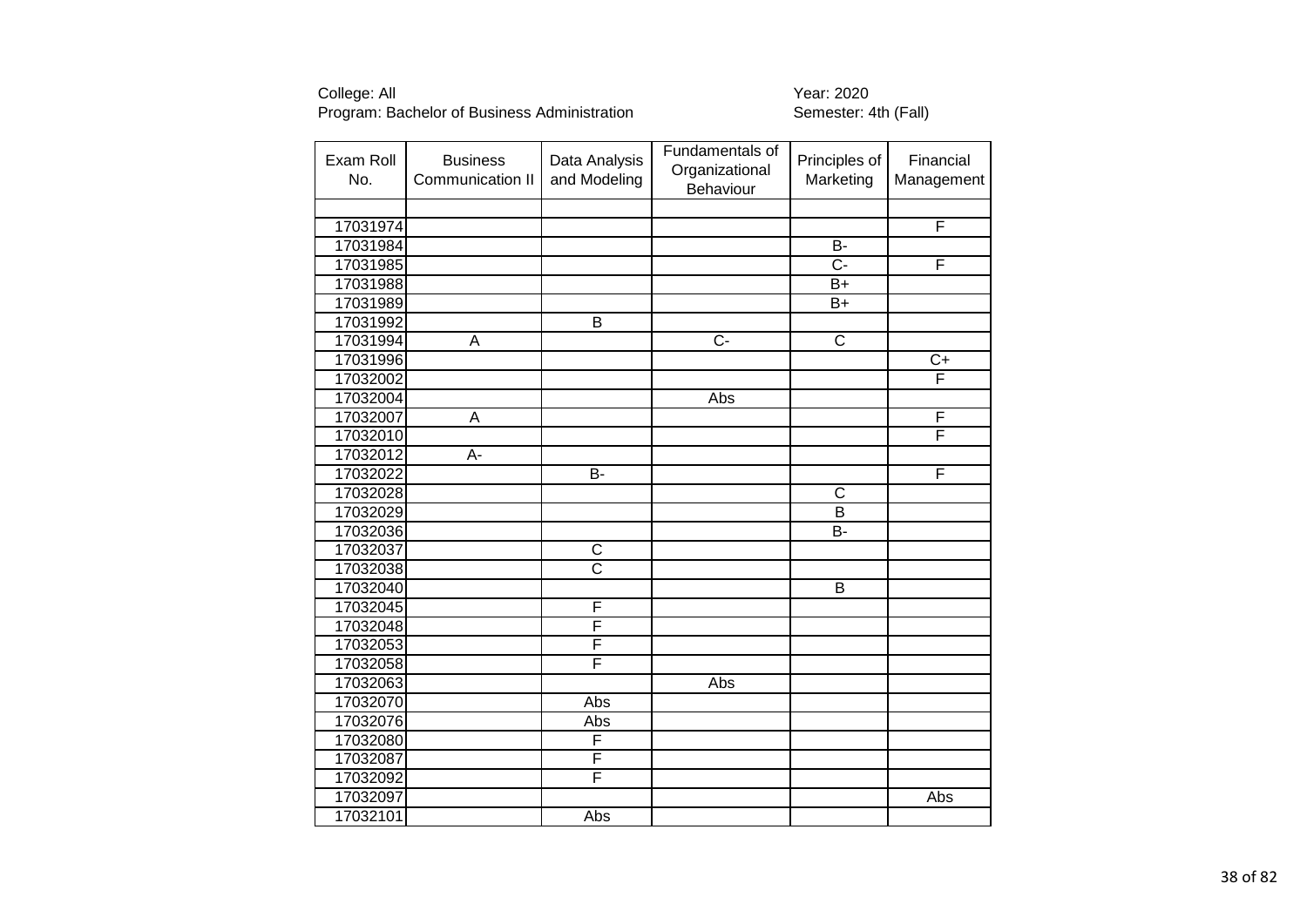| Exam Roll<br>No. | <b>Business</b><br>Communication II | Data Analysis<br>and Modeling | Fundamentals of<br>Organizational<br>Behaviour | Principles of<br>Marketing | Financial<br>Management |
|------------------|-------------------------------------|-------------------------------|------------------------------------------------|----------------------------|-------------------------|
|                  |                                     |                               |                                                |                            |                         |
| 17032109         |                                     |                               | Abs                                            |                            |                         |
| 17032110         |                                     |                               | F                                              |                            |                         |
| 17032112         |                                     | F                             |                                                |                            |                         |
| 17032113         |                                     |                               | Abs                                            |                            |                         |
| 17032126         |                                     | F                             |                                                |                            | F                       |
| 17032130         |                                     |                               | F                                              |                            |                         |
| 17032131         |                                     |                               |                                                |                            |                         |
| 17032132         |                                     | $\overline{C}$                |                                                |                            | F                       |
| 17032138         |                                     | $\overline{C}$ -              |                                                |                            | F                       |
| 17032142         |                                     |                               |                                                |                            | Abs                     |
| 17032144         |                                     |                               |                                                | B-                         |                         |
| 17032146         |                                     |                               |                                                |                            | F                       |
| 17032147         |                                     |                               |                                                |                            | F                       |
| 17032151         |                                     | Abs                           |                                                |                            |                         |
| 17032158         |                                     |                               | $\overline{C}$                                 |                            |                         |
| 17032166         |                                     |                               |                                                |                            | A-                      |
| 17032167         |                                     |                               |                                                | $\overline{B}$             | $\overline{B}$          |
| 17032172         |                                     | $\overline{C}$                |                                                | Abs                        |                         |
| 17032183         |                                     |                               |                                                | <b>B-</b>                  |                         |
| 17032194         |                                     | $\overline{B}$                |                                                |                            |                         |
| 17032198         |                                     |                               |                                                |                            | F                       |
| 17032199         |                                     |                               | F                                              |                            |                         |
| 17032205         |                                     | Abs                           |                                                |                            |                         |
| 17032211         |                                     |                               |                                                |                            | F                       |
| 17032212         | Abs                                 |                               | Abs                                            |                            |                         |
| 17032219         |                                     | $\overline{\text{c}}$         |                                                | $\overline{B}$             |                         |
| 17032221         |                                     |                               |                                                | B                          |                         |
| 17032222         |                                     | Abs                           |                                                |                            |                         |
| 17032225         | $\overline{\mathsf{C}}$             |                               |                                                |                            |                         |
| 17032228         |                                     | Abs                           |                                                |                            | Abs                     |
| 17032232         | A                                   |                               |                                                |                            |                         |
| 17032236         |                                     | Abs                           |                                                |                            |                         |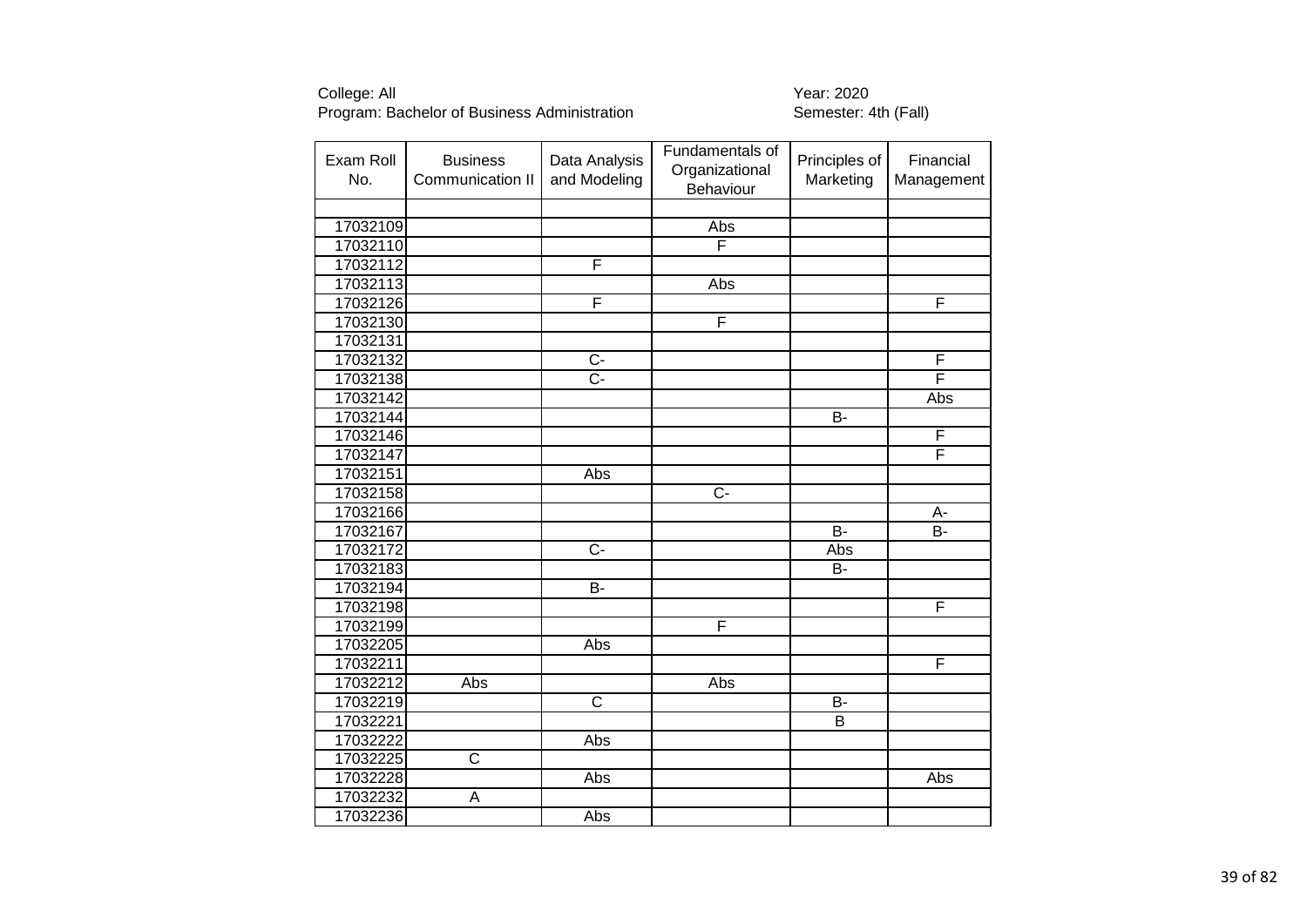| Exam Roll<br>No. | <b>Business</b><br>Communication II | Data Analysis<br>and Modeling | Fundamentals of<br>Organizational<br>Behaviour | Principles of<br>Marketing | Financial<br>Management |
|------------------|-------------------------------------|-------------------------------|------------------------------------------------|----------------------------|-------------------------|
|                  |                                     |                               |                                                |                            |                         |
| 17032239         |                                     |                               |                                                | B-                         |                         |
| 17032244         |                                     |                               |                                                | $\overline{B}$             | $\overline{C+}$         |
| 17032247         |                                     | Abs                           |                                                |                            |                         |
| 17032256         |                                     | F                             |                                                | $C+$                       |                         |
| 17032258         |                                     |                               |                                                | F                          |                         |
| 17032270         |                                     | F                             |                                                |                            |                         |
| 17032271         |                                     |                               |                                                |                            | В-                      |
| 17032276         |                                     |                               |                                                |                            | F                       |
| 17032277         |                                     | Abs                           |                                                |                            |                         |
| 17032304         |                                     |                               |                                                |                            | F                       |
| 17032332         |                                     |                               | Abs                                            |                            |                         |
| 17032336         |                                     |                               |                                                |                            | F                       |
| 17032338         |                                     | F                             |                                                |                            |                         |
| 17032362         |                                     | F                             |                                                |                            |                         |
| 17032363         |                                     | Abs                           |                                                |                            | F                       |
| 17032371         |                                     |                               |                                                |                            | Abs                     |
| 17032388         |                                     |                               |                                                | F                          |                         |
| 17032392         |                                     | F                             |                                                |                            |                         |
| 17032393         |                                     | $\overline{\text{c}}$         |                                                |                            |                         |
| 17032396         |                                     |                               |                                                | $B+$                       |                         |
| 17032401         |                                     |                               |                                                | $\overline{C+}$            |                         |
| 17032406         |                                     |                               |                                                | Abs                        |                         |
| 17032408         |                                     |                               |                                                | $\overline{C+}$            |                         |
| 17032410         |                                     |                               |                                                | B                          |                         |
| 17032420         |                                     |                               |                                                | F                          |                         |
| 17032424         |                                     |                               |                                                | Abs                        |                         |
| 17032428         |                                     |                               |                                                | F                          | F                       |
| 17032436         |                                     | Abs                           |                                                |                            |                         |
| 17032437         |                                     |                               |                                                |                            | Abs                     |
| 17032438         |                                     | $\overline{\text{C}}$         |                                                |                            | F                       |
| 17032439         |                                     |                               |                                                |                            | F                       |
| 17032440         |                                     |                               |                                                | $\overline{B}$             |                         |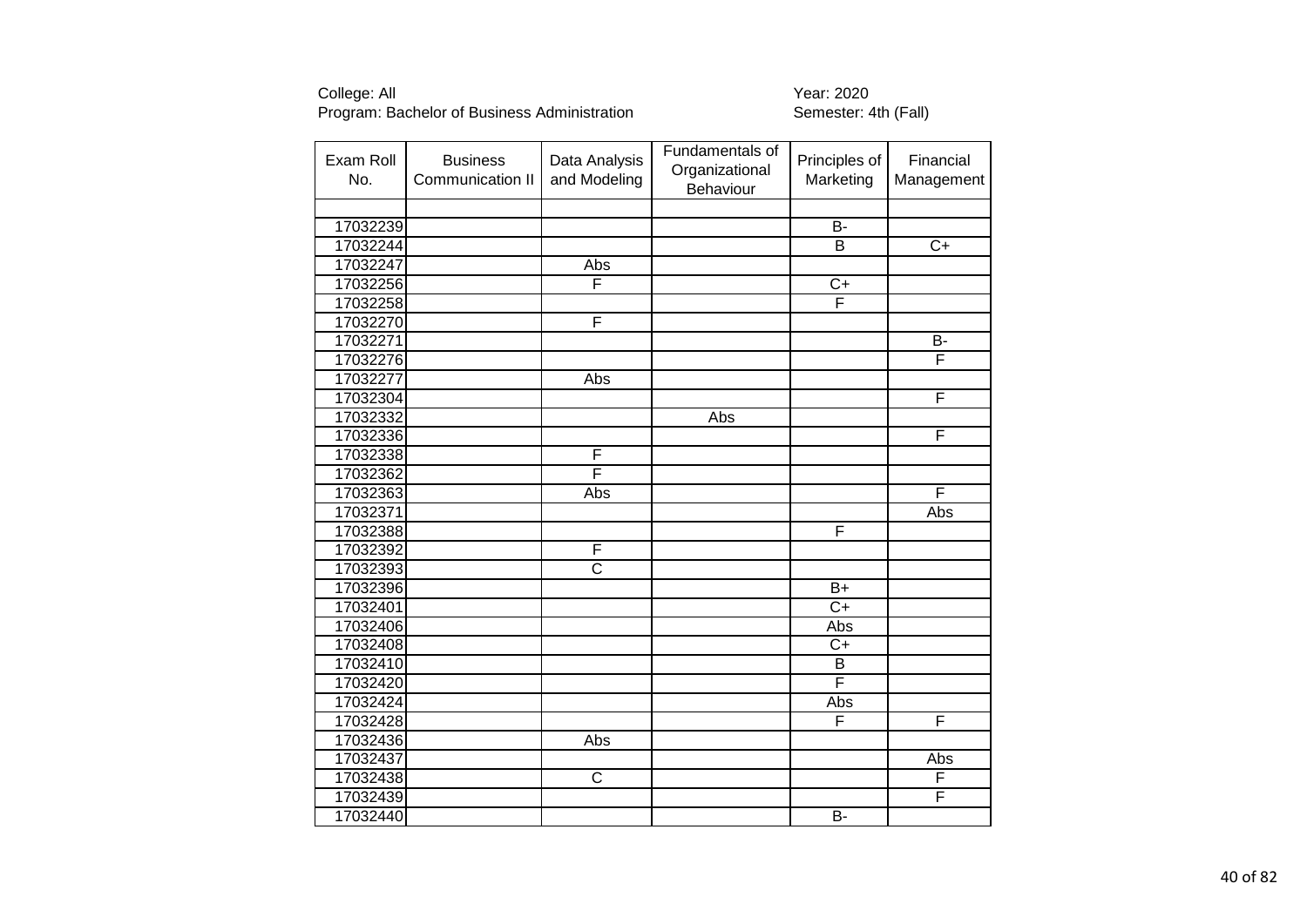| Exam Roll<br>No. | <b>Business</b><br>Communication II | Data Analysis<br>and Modeling | Fundamentals of<br>Organizational<br>Behaviour | Principles of<br>Marketing | Financial<br>Management |
|------------------|-------------------------------------|-------------------------------|------------------------------------------------|----------------------------|-------------------------|
|                  |                                     |                               |                                                |                            |                         |
| 17032449         |                                     | F                             |                                                |                            |                         |
| 17032452         |                                     |                               |                                                |                            | <b>Abs</b>              |
| 17032465         |                                     | $B -$                         |                                                |                            |                         |
| 17032468         |                                     | Abs                           |                                                |                            |                         |
| 17032477         |                                     | $\overline{\mathsf{C}}$       |                                                |                            |                         |
| 17032480         |                                     | Abs                           | F                                              | F                          | Abs                     |
| 17032482         |                                     |                               | $\overline{\text{c}}$                          |                            |                         |
| 17032488         |                                     | Abs                           |                                                |                            |                         |
| 17032490         |                                     |                               | $\overline{F}$                                 |                            |                         |
| 17032493         |                                     |                               |                                                | Abs                        |                         |
| 17032495         |                                     |                               | $\overline{\text{c}}$                          |                            |                         |
| 17032504         |                                     |                               |                                                |                            | A-                      |
| 17032508         |                                     |                               |                                                |                            | Abs                     |
| 17032526         |                                     |                               | Abs                                            |                            |                         |
| 17032532         |                                     | <b>B-</b>                     |                                                |                            |                         |
| 17032544         | Abs                                 |                               |                                                |                            |                         |
| 17032552         |                                     | $\overline{C+}$               |                                                |                            |                         |
| 17032553         | $\overline{C}$                      |                               | $\overline{F}$                                 |                            |                         |
| 17032565         | Abs                                 | $\overline{C+}$               |                                                |                            | F                       |
| 17032566         |                                     | Abs                           |                                                |                            |                         |
| 17032569         |                                     |                               |                                                |                            | $C+$                    |
| 17032577         |                                     |                               |                                                | $\overline{C}$             | $\overline{\text{c}}$   |
| 17032584         |                                     |                               |                                                |                            | F                       |
| 17032586         |                                     | $\overline{B}$                |                                                |                            |                         |
| 17032593         |                                     |                               |                                                |                            | $\overline{C}$          |
| 17032596         |                                     | $\overline{B+}$               |                                                |                            |                         |
| 17032602         |                                     |                               |                                                |                            | A                       |
| 17032604         |                                     | $\overline{B}$                |                                                | $\overline{C}$             |                         |
| 17032607         |                                     |                               |                                                | $\overline{C}$ -           | $\overline{\text{C}}$   |
| 17032611         | B-                                  |                               |                                                | $\overline{C}$             |                         |
| 17032613         | B                                   |                               |                                                |                            |                         |
| 17032614         |                                     | F                             |                                                |                            |                         |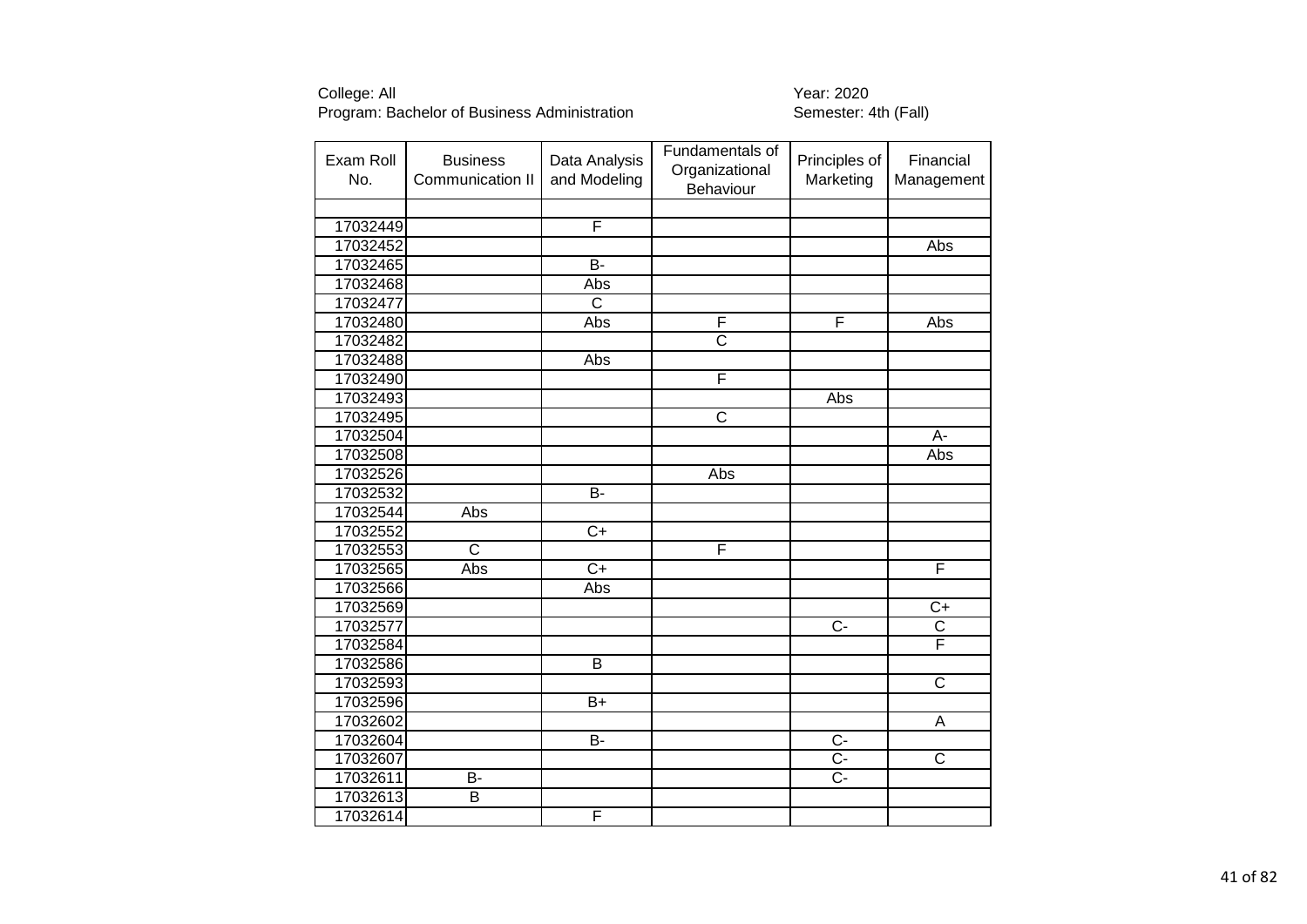| Exam Roll<br>No. | <b>Business</b><br>Communication II | Data Analysis<br>and Modeling | Fundamentals of<br>Organizational<br>Behaviour | Principles of<br>Marketing | Financial<br>Management |
|------------------|-------------------------------------|-------------------------------|------------------------------------------------|----------------------------|-------------------------|
|                  |                                     |                               |                                                |                            |                         |
| 17032616         |                                     | Abs                           |                                                | Abs                        |                         |
| 17032617         |                                     | $\overline{F}$                |                                                |                            |                         |
| 17032619         |                                     |                               |                                                | F                          |                         |
| 17032620         |                                     |                               |                                                | F                          |                         |
| 17032621         |                                     | F                             |                                                |                            |                         |
| 17032624         |                                     | F                             |                                                |                            | $\overline{\mathsf{C}}$ |
| 17032626         |                                     |                               | $\overline{F}$                                 | $\overline{C}$             |                         |
| 17032633         |                                     |                               |                                                | $\overline{\mathsf{F}}$    |                         |
| 17032635         |                                     |                               |                                                | F                          |                         |
| 17032636         |                                     |                               |                                                |                            | Abs                     |
| 17032639         |                                     |                               |                                                |                            | F                       |
| 17032643         |                                     |                               |                                                | F                          |                         |
| 17032646         |                                     | Abs                           |                                                |                            |                         |
| 17032648         |                                     |                               |                                                | $\overline{D+}$            |                         |
| 17032656         |                                     | Abs                           |                                                |                            |                         |
| 17032657         |                                     |                               |                                                |                            | F                       |
| 17032658         |                                     |                               |                                                | F                          |                         |
| 17032664         |                                     | $\overline{C}$                |                                                |                            | F                       |
| 17032668         |                                     |                               |                                                |                            | F                       |
| 17032669         | $\overline{B}$                      |                               |                                                |                            |                         |
| 17032670         |                                     | Abs                           |                                                |                            |                         |
| 17032672         |                                     |                               | $\overline{B}$                                 | F                          |                         |
| 17032674         |                                     | F                             |                                                |                            |                         |
| 17032675         |                                     |                               |                                                | $\overline{C}$             |                         |
| 17032677         |                                     |                               |                                                | $\overline{C}$             |                         |
| 17032680         |                                     |                               |                                                | $\overline{A}$             |                         |
| 17032684         |                                     |                               | <b>B-</b>                                      |                            |                         |
| 17032685         |                                     | Abs                           |                                                | Abs                        |                         |
| 17032687         |                                     |                               |                                                | $\overline{C}$ -           |                         |
| 17032702         |                                     |                               |                                                |                            | F                       |
| 17032703         |                                     | F                             |                                                |                            |                         |
| 17032704         |                                     |                               |                                                |                            | $\overline{C}$          |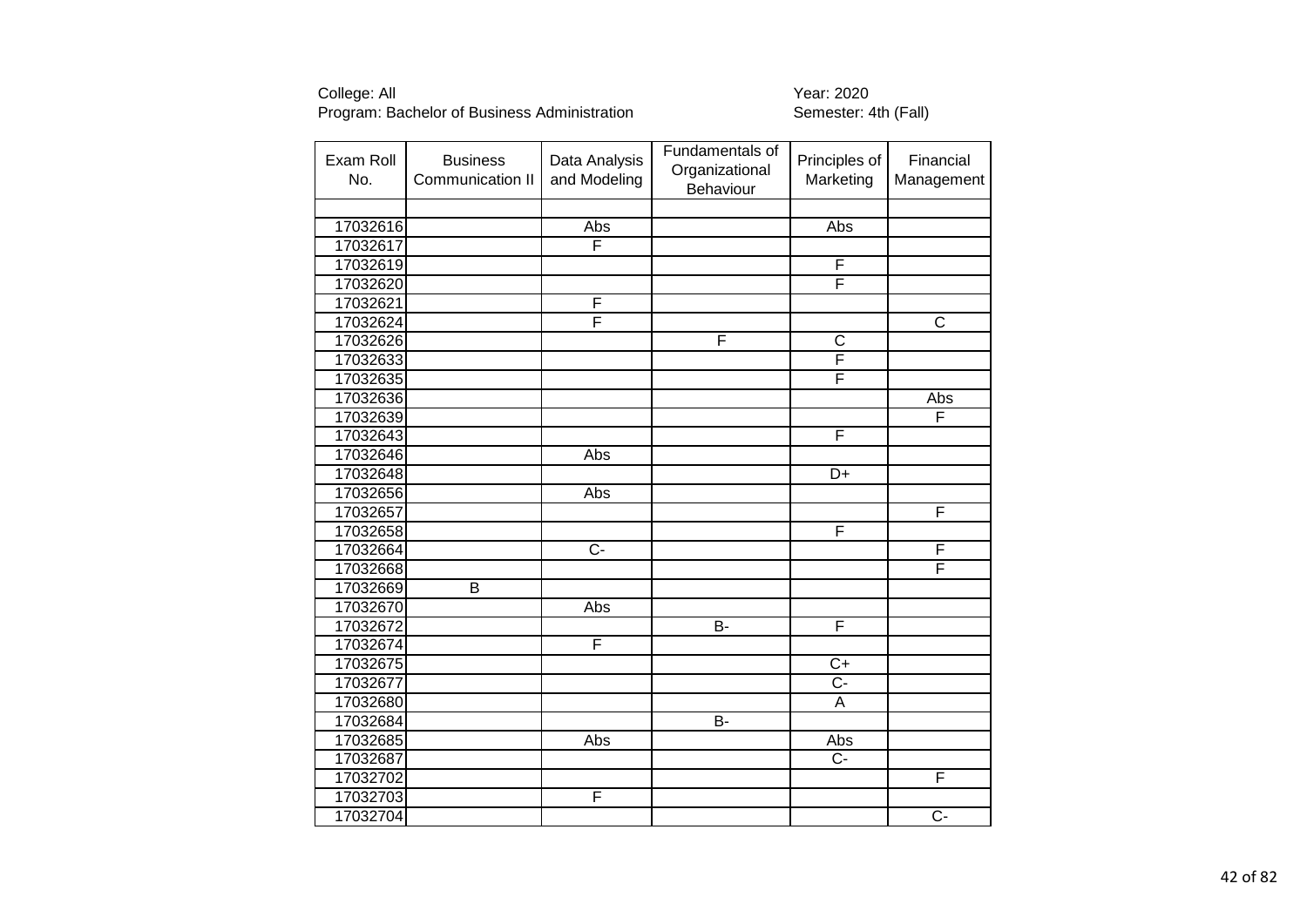| Exam Roll<br>No. | <b>Business</b><br>Communication II | Data Analysis<br>and Modeling | Fundamentals of<br>Organizational<br>Behaviour | Principles of<br>Marketing | Financial<br>Management |
|------------------|-------------------------------------|-------------------------------|------------------------------------------------|----------------------------|-------------------------|
|                  |                                     |                               |                                                |                            |                         |
| 17032709         |                                     |                               |                                                |                            | F                       |
| 17032710         |                                     |                               |                                                |                            | F                       |
| 17032715         |                                     |                               |                                                |                            | Abs                     |
| 17032723         |                                     | $\overline{C}$                |                                                |                            | Withheld                |
| 17032728         |                                     |                               |                                                |                            | Abs                     |
| 17032735         |                                     | $\overline{C+}$               |                                                |                            |                         |
| 17032741         |                                     |                               |                                                |                            | F                       |
| 17032742         |                                     |                               |                                                |                            | Abs                     |
| 17032743         |                                     |                               |                                                | B-                         |                         |
| 17032754         |                                     |                               |                                                |                            | F                       |
| 17032759         |                                     |                               |                                                |                            | F                       |
| 17032763         |                                     | $\overline{C}$                |                                                |                            |                         |
| 17032776         | B-                                  |                               |                                                | C                          |                         |
| 17032782         |                                     |                               |                                                | $\overline{C}$             |                         |
| 17032786         |                                     | $\overline{\text{c}}$         |                                                |                            |                         |
| 18030012         |                                     |                               |                                                |                            | $\mathsf C$             |
| 18030015         |                                     |                               |                                                |                            | F                       |
| 18030016         |                                     |                               |                                                |                            | $C+$                    |
| 18030018         |                                     |                               |                                                | Abs                        | Abs                     |
| 18030019         |                                     |                               |                                                |                            | F                       |
| 18030023         | Abs                                 |                               |                                                |                            |                         |
| 18030024         |                                     |                               |                                                | F                          | F                       |
| 18030026         |                                     |                               | F                                              |                            |                         |
| 18030027         |                                     |                               |                                                |                            | $\overline{\mathsf{F}}$ |
| 18030034         |                                     |                               |                                                |                            | Withheld                |
| 18030044         |                                     |                               | $\overline{B+}$                                |                            |                         |
| 18030049         |                                     | Abs                           |                                                | F                          |                         |
| 18030063         |                                     |                               |                                                |                            | $\overline{\mathsf{F}}$ |
| 18030065         |                                     | Abs                           |                                                | $\overline{B+}$            |                         |
| 18030066         |                                     | Abs                           |                                                | $\overline{C}$             | F                       |
| 18030075         |                                     | Abs                           |                                                |                            | Abs                     |
| 18030082         |                                     |                               |                                                |                            | F                       |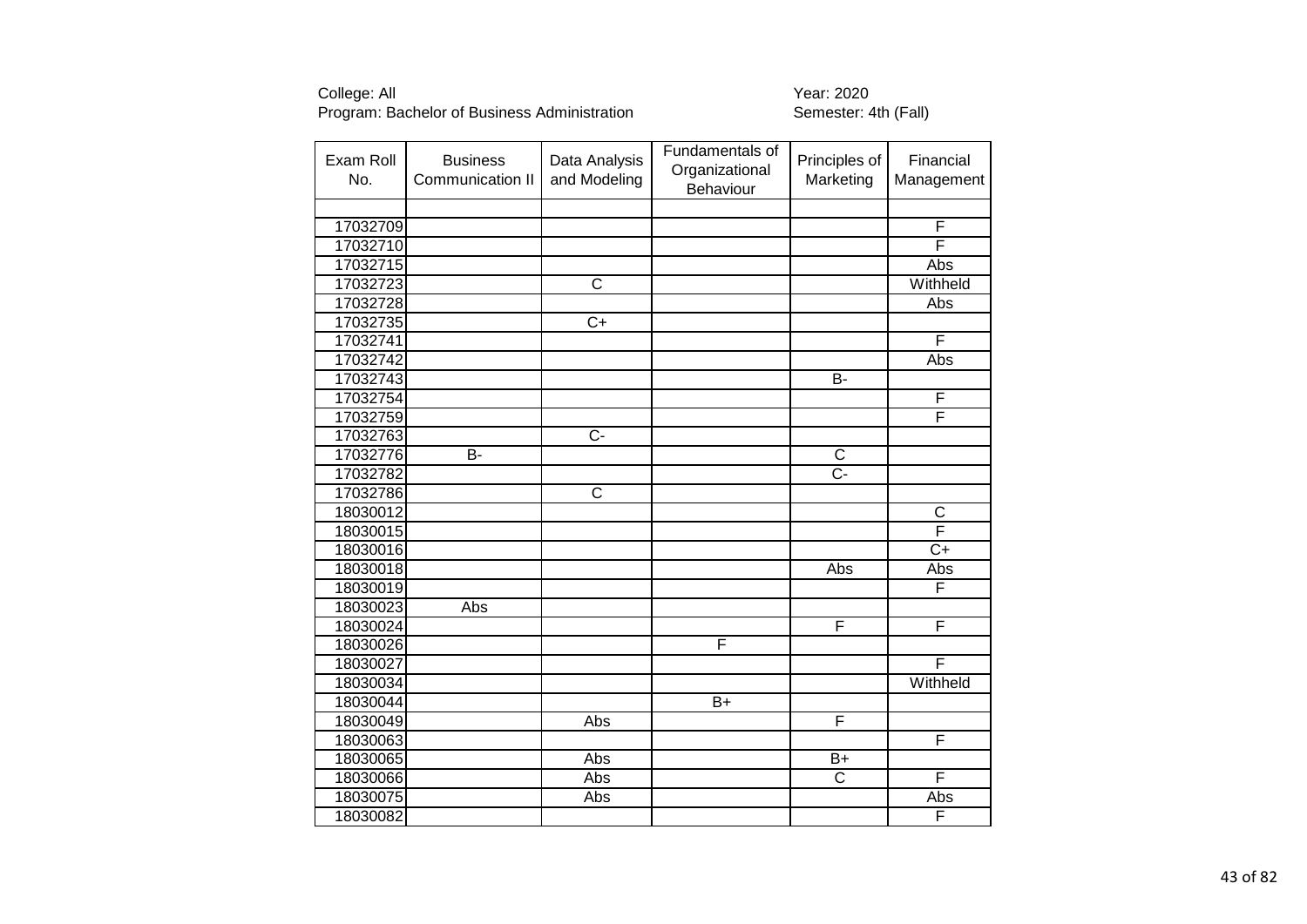| Exam Roll<br>No. | <b>Business</b><br>Communication II | Data Analysis<br>and Modeling | Fundamentals of<br>Organizational<br>Behaviour | Principles of<br>Marketing | Financial<br>Management |
|------------------|-------------------------------------|-------------------------------|------------------------------------------------|----------------------------|-------------------------|
|                  |                                     |                               |                                                |                            |                         |
| 18030089         | $B+$                                |                               |                                                | $\overline{C}$             | $\overline{B}$          |
| 18030090         |                                     |                               |                                                |                            | A                       |
| 18030091         |                                     |                               | Abs                                            |                            |                         |
| 18030095         |                                     |                               |                                                | $\overline{C+}$            | $\overline{C+}$         |
| 18030096         |                                     | F                             | $\overline{B}$                                 |                            |                         |
| 18030098         |                                     |                               |                                                | $\overline{\text{c}}$      |                         |
| 18030100         |                                     | F                             |                                                |                            | F                       |
| 18030101         |                                     | Abs                           |                                                | Abs                        |                         |
| 18030106         |                                     | Abs                           |                                                |                            | Abs                     |
| 18030109         |                                     |                               |                                                |                            | F                       |
| 18030118         |                                     |                               | Abs                                            |                            |                         |
| 18030119         |                                     | Abs                           |                                                |                            |                         |
| 18030122         |                                     |                               |                                                | $B+$                       |                         |
| 18030123         |                                     | $\overline{C}$                |                                                |                            |                         |
| 18030125         |                                     | $\overline{\text{c}}$         | $\overline{\text{c}}$                          |                            |                         |
| 18030132         |                                     | Abs                           |                                                |                            | F                       |
| 18030138         |                                     | $\overline{\mathsf{C}}$       |                                                | Abs                        |                         |
| 18030144         |                                     |                               | F                                              |                            |                         |
| 18030147         | $\overline{\text{C}}$               |                               |                                                |                            |                         |
| 18030150         |                                     | $\overline{\text{c}}$         |                                                |                            |                         |
| 18030151         |                                     |                               |                                                | $\overline{\text{c}}$      | <b>B-</b>               |
| 18030153         |                                     |                               | $\overline{C}$                                 |                            |                         |
| 18030158         |                                     |                               |                                                | F                          |                         |
| 18030166         |                                     |                               |                                                | F                          |                         |
| 18030167         |                                     |                               |                                                | F                          |                         |
| 18030171         |                                     |                               |                                                | $\overline{D+}$            |                         |
| 18030174         |                                     |                               |                                                | C                          |                         |
| 18030176         |                                     | $\overline{B}$                |                                                |                            |                         |
| 18030177         |                                     |                               |                                                | Abs                        |                         |
| 18030197         |                                     |                               |                                                | Abs                        |                         |
| 18030198         |                                     | B-                            |                                                |                            |                         |
| 18030204         |                                     |                               | Abs                                            |                            |                         |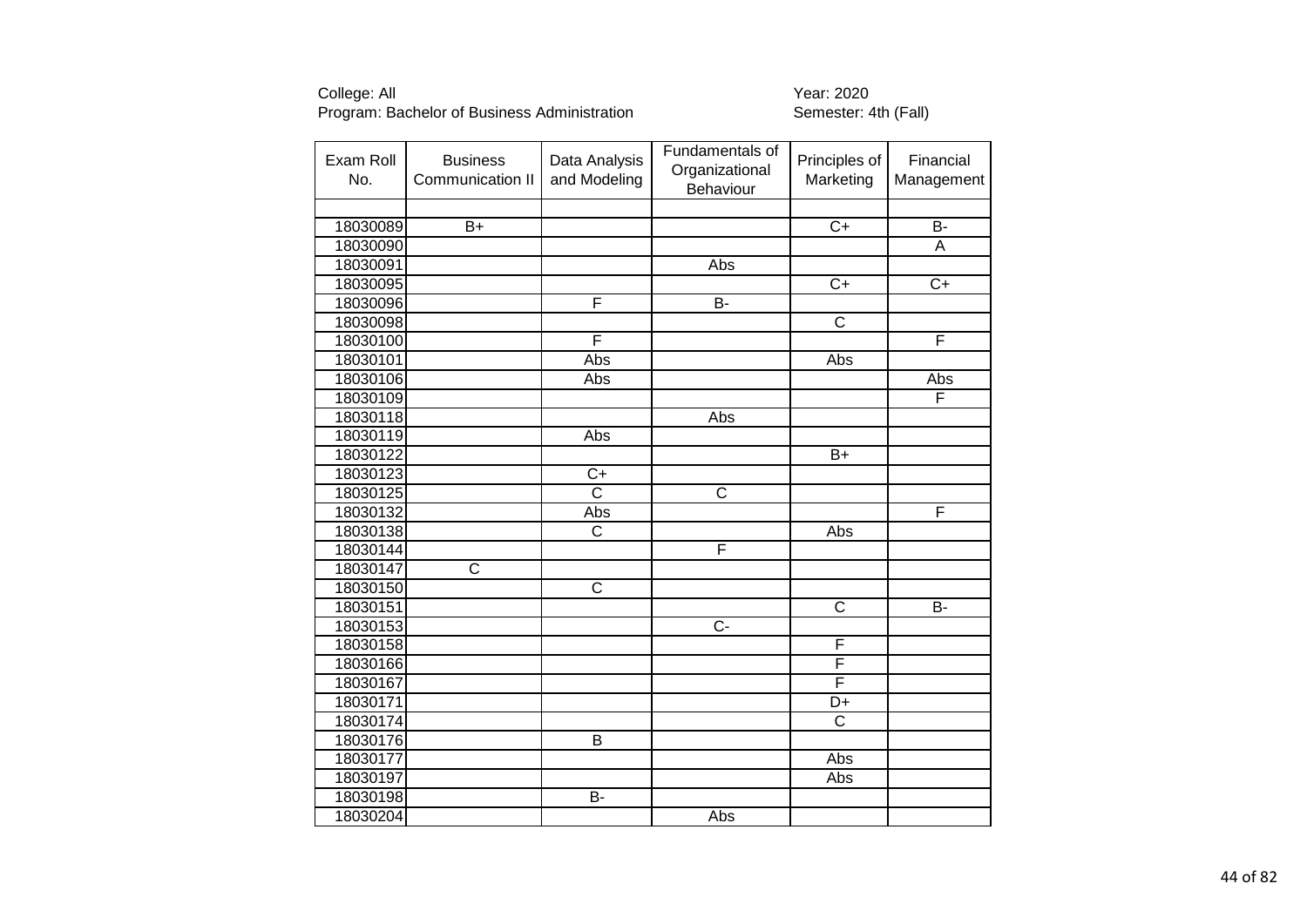| Exam Roll<br>No. | <b>Business</b><br>Communication II | Data Analysis<br>and Modeling | Fundamentals of<br>Organizational<br>Behaviour | Principles of<br>Marketing | Financial<br>Management |
|------------------|-------------------------------------|-------------------------------|------------------------------------------------|----------------------------|-------------------------|
|                  |                                     |                               |                                                |                            |                         |
| 18030207         |                                     |                               |                                                |                            | $\overline{C+}$         |
| 18030209         |                                     |                               |                                                | $\overline{\text{c}}$      |                         |
| 18030212         |                                     |                               |                                                | Abs                        |                         |
| 18030214         |                                     |                               |                                                | F                          |                         |
| 18030219         |                                     | $\overline{C}$ -              |                                                |                            |                         |
| 18030224         |                                     | Abs                           | Abs                                            |                            |                         |
| 18030232         |                                     |                               | F                                              | F                          |                         |
| 18030233         |                                     |                               |                                                | F                          |                         |
| 18030238         |                                     |                               |                                                | $\overline{D+}$            |                         |
| 18030240         |                                     | Abs                           |                                                | Abs                        |                         |
| 18030244         |                                     | Abs                           |                                                |                            |                         |
| 18030254         |                                     |                               |                                                | F                          |                         |
| 18030255         |                                     |                               |                                                | $\overline{C}$             |                         |
| 18030257         |                                     |                               |                                                | F                          |                         |
| 18030269         |                                     | Abs                           | Abs                                            |                            |                         |
| 18030273         |                                     | $\overline{C}$                |                                                |                            |                         |
| 18030280         |                                     | $B+$                          |                                                |                            |                         |
| 18030282         |                                     | <b>B-</b>                     |                                                |                            |                         |
| 18030284         |                                     | $\overline{A}$                |                                                |                            |                         |
| 18030287         |                                     | Abs                           |                                                |                            | Abs                     |
| 18030289         |                                     | $B+$                          |                                                | Abs                        |                         |
| 18030291         |                                     | $B+$                          |                                                |                            |                         |
| 18030292         |                                     | F                             | $\overline{C+}$                                |                            | F                       |
| 18030293         |                                     | $B+$                          |                                                |                            |                         |
| 18030294         |                                     | А-                            |                                                |                            |                         |
| 18030296         |                                     | $\overline{C}$                |                                                |                            | F                       |
| 18030297         |                                     | F                             |                                                |                            |                         |
| 18030300         |                                     | F                             | Abs                                            |                            |                         |
| 18030301         |                                     | $\overline{B}$                |                                                |                            | F                       |
| 18030302         |                                     | B                             |                                                |                            |                         |
| 18030303         |                                     | $B+$                          |                                                |                            |                         |
| 18030304         |                                     | F                             |                                                |                            |                         |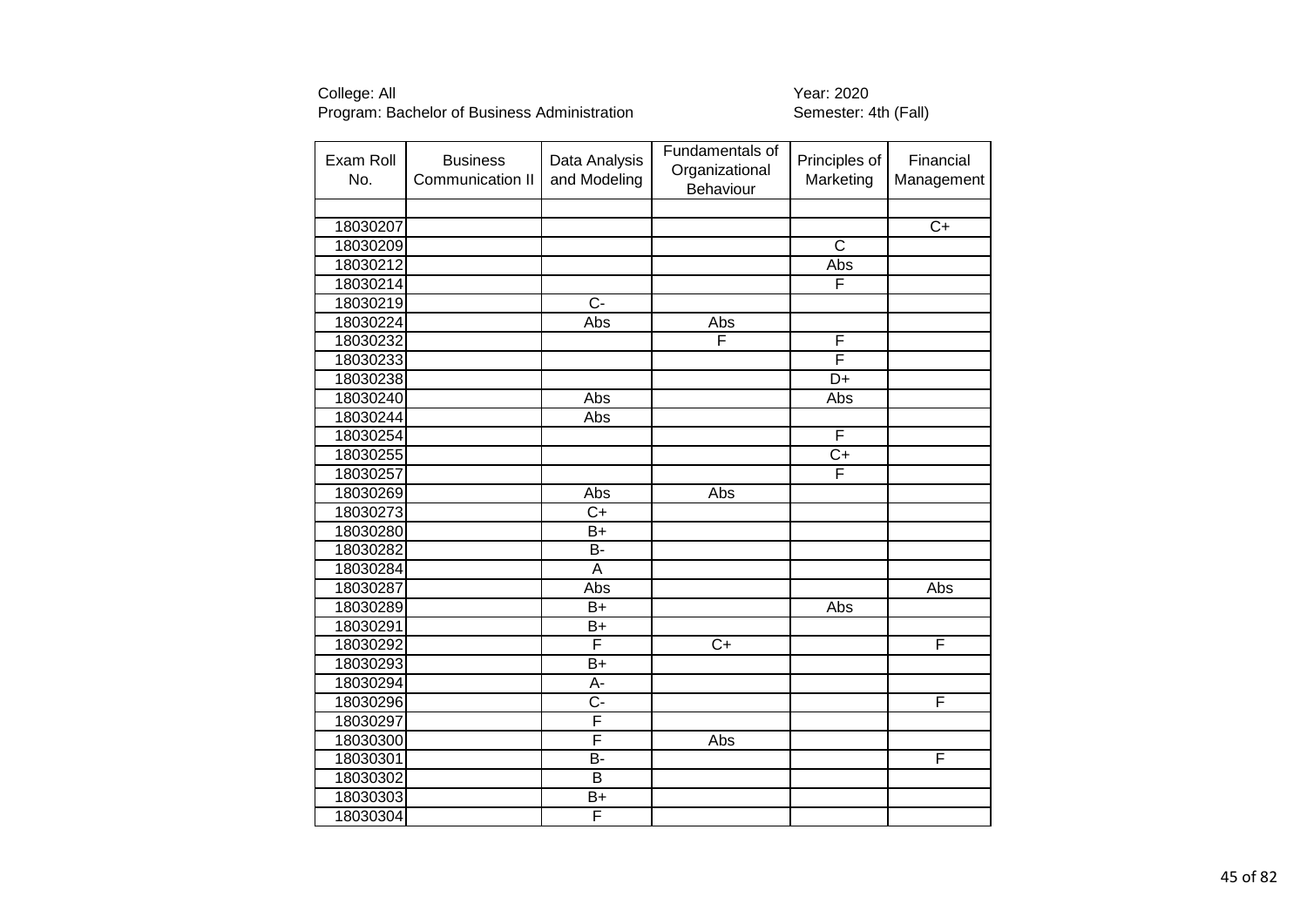| Exam Roll<br>No. | <b>Business</b><br>Communication II | Data Analysis<br>and Modeling | Fundamentals of<br>Organizational<br>Behaviour | Principles of<br>Marketing | Financial<br>Management |
|------------------|-------------------------------------|-------------------------------|------------------------------------------------|----------------------------|-------------------------|
|                  |                                     |                               |                                                |                            |                         |
| 18030305         |                                     | $B -$                         |                                                | Abs                        | Abs                     |
| 18030308         |                                     | $\overline{B}$                |                                                |                            |                         |
| 18030309         |                                     | F                             | $\overline{\mathsf{B}}$                        |                            | F                       |
| 18030312         |                                     |                               |                                                |                            | $C+$                    |
| 18030313         |                                     | $\overline{C}$                | $\overline{\mathsf{B}}$                        |                            |                         |
| 18030316         |                                     |                               |                                                | B-                         | $\overline{C}$          |
| 18030318         |                                     | $\overline{\mathsf{C}}$       | B-                                             |                            |                         |
| 18030319         |                                     |                               |                                                | B                          |                         |
| 18030321         |                                     | F                             |                                                |                            |                         |
| 18030323         |                                     | B-                            |                                                |                            |                         |
| 18030324         |                                     | А-                            |                                                | $\overline{B}$             |                         |
| 18030325         |                                     |                               |                                                |                            | A                       |
| 18030326         |                                     | B                             |                                                | <b>B-</b>                  |                         |
| 18030327         |                                     | А                             |                                                |                            | $\overline{\text{c}}$   |
| 18030330         |                                     | F                             |                                                |                            | Abs                     |
| 18030332         |                                     | B-                            | <b>B-</b>                                      |                            |                         |
| 18030333         |                                     | $\overline{C}$ -              | $\overline{C}$                                 |                            |                         |
| 18030334         |                                     |                               |                                                | F                          |                         |
| 18030338         |                                     |                               |                                                | B                          | $\overline{\text{c}}$   |
| 18030339         |                                     | F                             |                                                | F                          |                         |
| 18030340         |                                     |                               |                                                |                            | F                       |
| 18030342         |                                     |                               |                                                |                            | $\overline{B}$          |
| 18030343         |                                     | Abs                           |                                                |                            | Abs                     |
| 18030344         |                                     | $\overline{\text{C}}$         |                                                | $\overline{B}$             | F                       |
| 18030345         |                                     |                               |                                                | $B+$                       | F                       |
| 18030346         |                                     | F                             |                                                |                            | $\overline{C+}$         |
| 18030349         |                                     | C                             |                                                | F                          | F                       |
| 18030350         |                                     | $\overline{B}$                |                                                |                            |                         |
| 18030351         |                                     | A-                            |                                                |                            | $\overline{\text{c}}$   |
| 18030352         |                                     | F                             |                                                | B                          |                         |
| 18030353         |                                     | Abs                           |                                                |                            | Abs                     |
| 18030354         |                                     | $\overline{A}$                |                                                |                            |                         |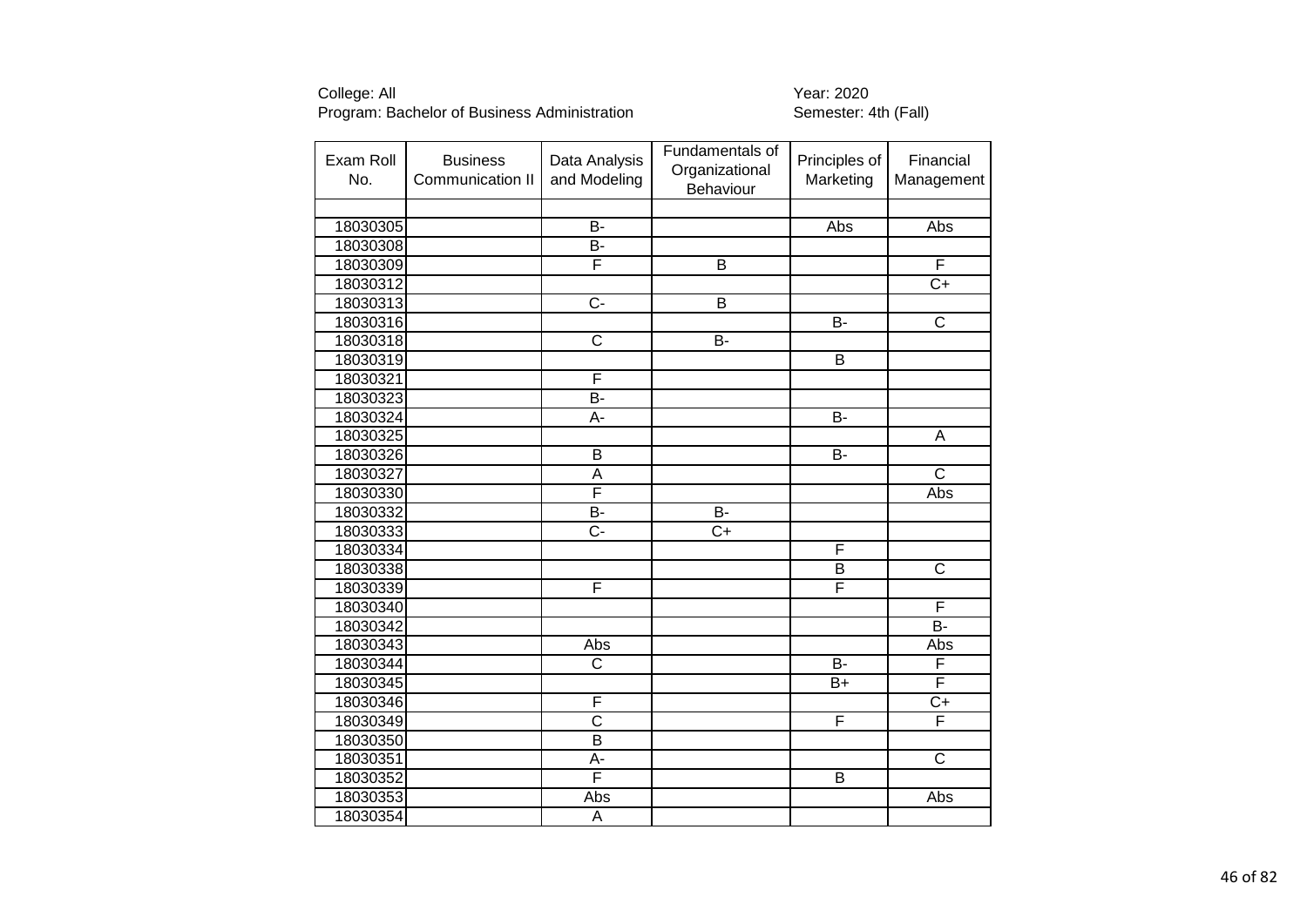| Exam Roll<br>No. | <b>Business</b><br>Communication II | Data Analysis<br>and Modeling | Fundamentals of<br>Organizational<br>Behaviour | Principles of<br>Marketing | Financial<br>Management |
|------------------|-------------------------------------|-------------------------------|------------------------------------------------|----------------------------|-------------------------|
|                  |                                     |                               |                                                |                            |                         |
| 18030357         |                                     | $\overline{A}$                |                                                |                            |                         |
| 18030359         |                                     | $\overline{C+}$               |                                                |                            | Abs                     |
| 18030361         |                                     |                               |                                                | $\overline{C+}$            | $\overline{B}$          |
| 18030362         |                                     | A-                            |                                                |                            |                         |
| 18030366         |                                     | F                             |                                                | F                          | F                       |
| 18030367         |                                     | B+                            |                                                | F                          |                         |
| 18030371         |                                     | F                             |                                                | $\overline{B}$             |                         |
| 18030372         |                                     | Abs                           |                                                | $\overline{C}$             | F                       |
| 18030373         |                                     |                               |                                                | F                          |                         |
| 18030374         |                                     |                               | $C+$                                           |                            |                         |
| 18030376         |                                     |                               |                                                | Abs                        | Abs                     |
| 18030378         |                                     |                               |                                                | $\mathsf C$                |                         |
| 18030379         |                                     |                               |                                                | F                          |                         |
| 18030381         |                                     | A                             |                                                |                            |                         |
| 18030385         |                                     |                               |                                                | <b>B-</b>                  |                         |
| 18030388         |                                     | Abs                           |                                                |                            | Abs                     |
| 18030389         |                                     |                               |                                                |                            | Abs                     |
| 18030390         |                                     |                               |                                                | Abs                        |                         |
| 18030392         |                                     |                               |                                                | $C+$                       |                         |
| 18030395         |                                     |                               |                                                |                            | Abs                     |
| 18030397         |                                     | F                             |                                                |                            |                         |
| 18030399         |                                     |                               |                                                |                            | Abs                     |
| 18030401         |                                     | Abs                           |                                                |                            |                         |
| 18030402         |                                     |                               |                                                |                            | F                       |
| 18030403         |                                     |                               |                                                |                            | А-                      |
| 18030406         |                                     |                               |                                                |                            | F                       |
| 18030407         |                                     |                               |                                                | Abs                        |                         |
| 18030408         |                                     |                               |                                                | $\overline{C}$             |                         |
| 18030410         |                                     | F                             |                                                |                            | В-                      |
| 18030419         |                                     |                               |                                                |                            | F                       |
| 18030421         |                                     |                               | $\overline{\text{c}}$                          |                            |                         |
| 18030434         |                                     |                               |                                                |                            | F                       |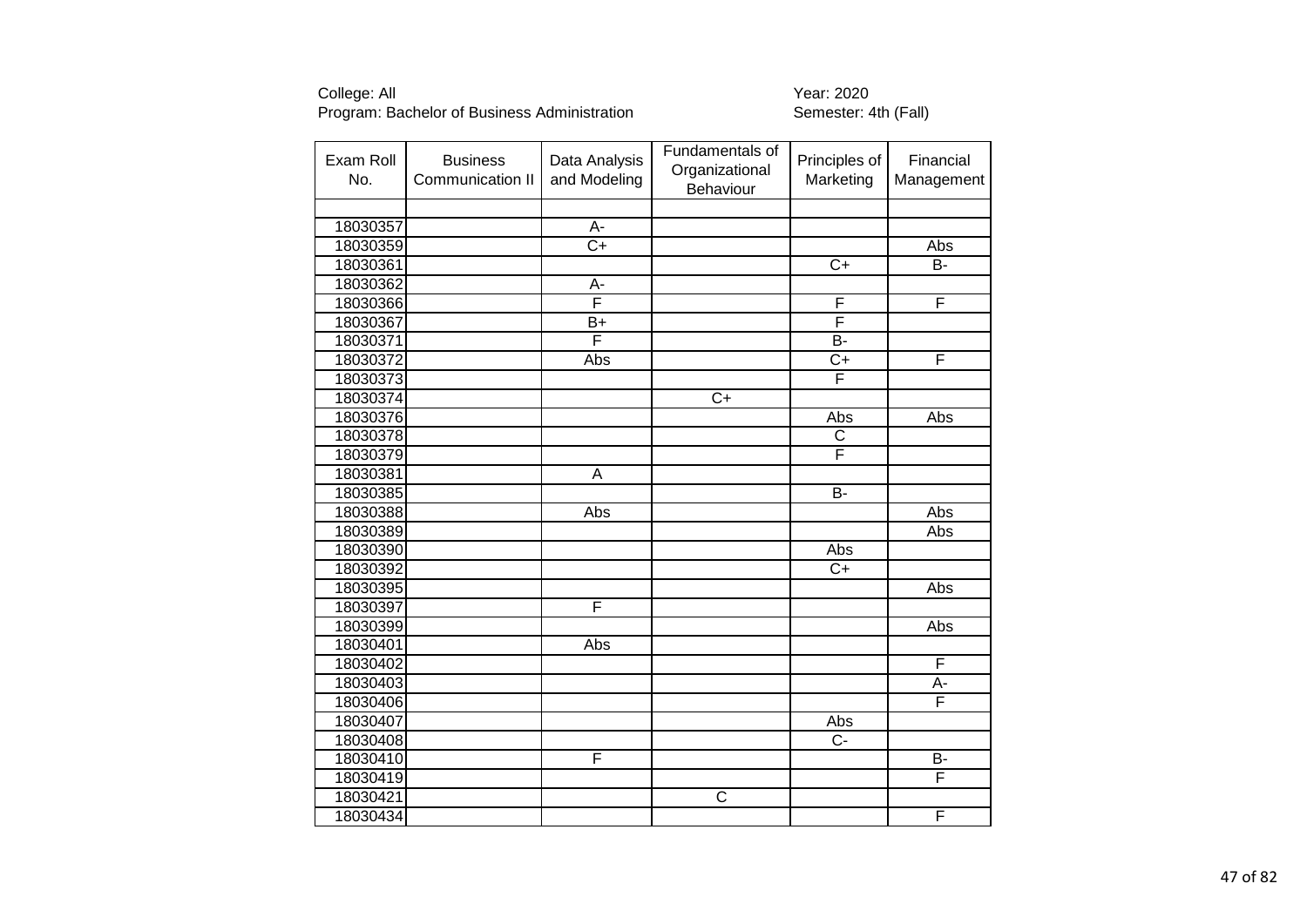| Exam Roll<br>No. | <b>Business</b><br>Communication II | Data Analysis<br>and Modeling | Fundamentals of<br>Organizational<br>Behaviour | Principles of<br>Marketing | Financial<br>Management |
|------------------|-------------------------------------|-------------------------------|------------------------------------------------|----------------------------|-------------------------|
|                  |                                     |                               |                                                |                            |                         |
| 18030445         |                                     | Abs                           |                                                |                            | Abs                     |
| 18030448         |                                     | $\overline{C}$                |                                                |                            | F                       |
| 18030458         |                                     |                               |                                                | $\overline{B}$             |                         |
| 18030459         |                                     | $\overline{C+}$               |                                                | <b>B-</b>                  | F                       |
| 18030460         |                                     |                               |                                                | $\overline{\text{c}}$      | F                       |
| 18030465         |                                     | A                             |                                                |                            |                         |
| 18030466         |                                     | A-                            |                                                |                            | B                       |
| 18030476         |                                     |                               |                                                | F                          |                         |
| 18030480         |                                     | <b>B-</b>                     |                                                | $\overline{C+}$            | Abs                     |
| 18030482         |                                     | $\overline{\mathsf{c}}$       |                                                |                            | F                       |
| 18030491         |                                     |                               |                                                | F                          | Abs                     |
| 18030500         |                                     | Abs                           |                                                |                            | F                       |
| 18030503         |                                     |                               |                                                |                            | F                       |
| 18030504         |                                     |                               |                                                |                            | Abs                     |
| 18030506         |                                     |                               |                                                | Abs                        |                         |
| 18030509         |                                     |                               |                                                |                            | C                       |
| 18030511         |                                     | $B+$                          |                                                |                            |                         |
| 18030515         |                                     | A                             |                                                |                            |                         |
| 18030520         |                                     | A                             |                                                |                            |                         |
| 18030521         |                                     | $\overline{\text{c}}$         |                                                |                            | F                       |
| 18030529         |                                     |                               |                                                | <b>B-</b>                  |                         |
| 18030535         |                                     |                               | $\overline{\text{c}}$                          |                            |                         |
| 18030536         |                                     | Abs                           |                                                |                            | Abs                     |
| 18030541         |                                     | B-                            |                                                |                            |                         |
| 18030543         |                                     | B-                            |                                                |                            | Abs                     |
| 18030550         |                                     | $\overline{\mathsf{B}}$       |                                                | F                          | Abs                     |
| 18030551         |                                     | F                             |                                                |                            |                         |
| 18030553         |                                     |                               | $\overline{F}$                                 |                            | F                       |
| 18030566         |                                     |                               |                                                |                            | F                       |
| 18030568         |                                     | Abs                           |                                                |                            |                         |
| 18030577         |                                     |                               |                                                |                            | A                       |
| 18030580         |                                     |                               |                                                |                            | F                       |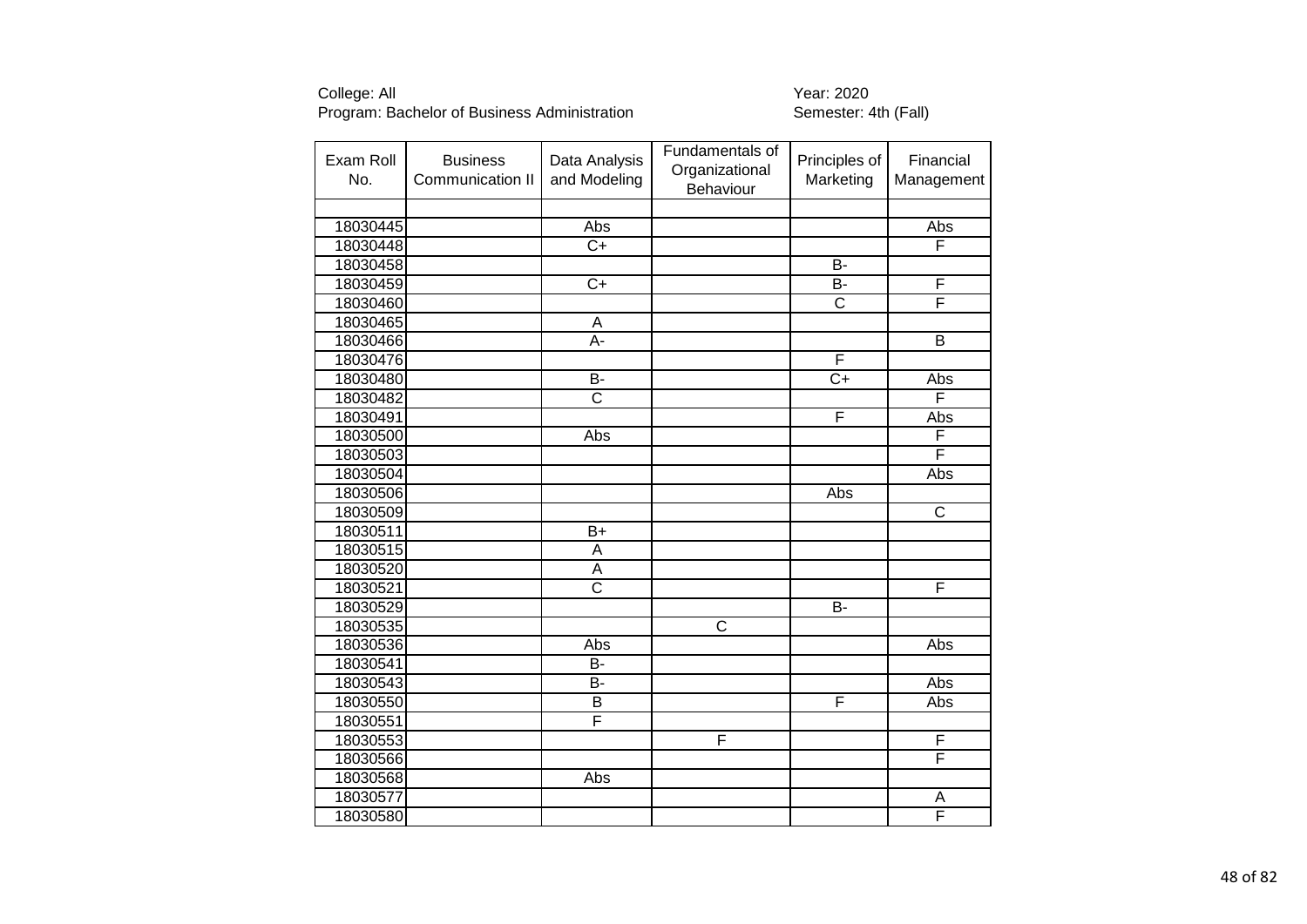| Exam Roll<br>No. | <b>Business</b><br>Communication II | Data Analysis<br>and Modeling | Fundamentals of<br>Organizational<br>Behaviour | Principles of<br>Marketing | Financial<br>Management |
|------------------|-------------------------------------|-------------------------------|------------------------------------------------|----------------------------|-------------------------|
|                  |                                     |                               |                                                |                            |                         |
| 18030582         |                                     | Abs                           |                                                |                            |                         |
| 18030583         |                                     | $\overline{C}$                |                                                | $\overline{\text{c}}$      | $\overline{B}$          |
| 18030585         |                                     |                               |                                                |                            | B-                      |
| 18030593         |                                     |                               | F                                              |                            | F                       |
| 18030602         |                                     |                               | Abs                                            |                            |                         |
| 18030603         |                                     | Abs                           |                                                |                            |                         |
| 18030604         |                                     | Abs                           |                                                |                            | <b>B-</b>               |
| 18030605         | A                                   |                               |                                                |                            |                         |
| 18030612         | Abs                                 | Abs                           | Abs                                            |                            |                         |
| 18030616         |                                     | B+                            |                                                | F                          |                         |
| 18030621         |                                     |                               |                                                | F                          |                         |
| 18030627         |                                     | Б-                            |                                                | F                          |                         |
| 18030629         |                                     | Abs                           |                                                | $\overline{F}$             |                         |
| 18030630         |                                     | F                             |                                                | F                          |                         |
| 18030631         |                                     |                               |                                                |                            | $\mathsf F$             |
| 18030633         | Abs                                 |                               |                                                |                            | F                       |
| 18030634         |                                     |                               |                                                | $\overline{\mathsf{C}}$    | F                       |
| 18030636         | $B+$                                |                               |                                                | $\overline{\text{C}}$      |                         |
| 18030637         |                                     |                               |                                                |                            | F                       |
| 18030638         |                                     | $\overline{\text{c}}$         |                                                |                            |                         |
| 18030639         |                                     |                               | Abs                                            | F                          | F                       |
| 18030640         |                                     | Abs                           | F                                              |                            |                         |
| 18030642         |                                     | F                             |                                                | F                          |                         |
| 18030643         |                                     |                               |                                                | $\overline{C+}$            | A-                      |
| 18030648         |                                     | $\overline{\text{c}}$         | F                                              |                            |                         |
| 18030649         |                                     | $\overline{\mathsf{F}}$       | F                                              |                            | F                       |
| 18030650         |                                     |                               | C-                                             |                            |                         |
| 18030655         |                                     | $\overline{C+}$               |                                                |                            |                         |
| 18030662         |                                     | $\overline{\text{c}}$         | F                                              |                            | $C -$                   |
| 18030665         |                                     |                               |                                                |                            | F                       |
| 18030666         |                                     |                               |                                                |                            | F                       |
| 18030667         |                                     |                               | Abs                                            |                            |                         |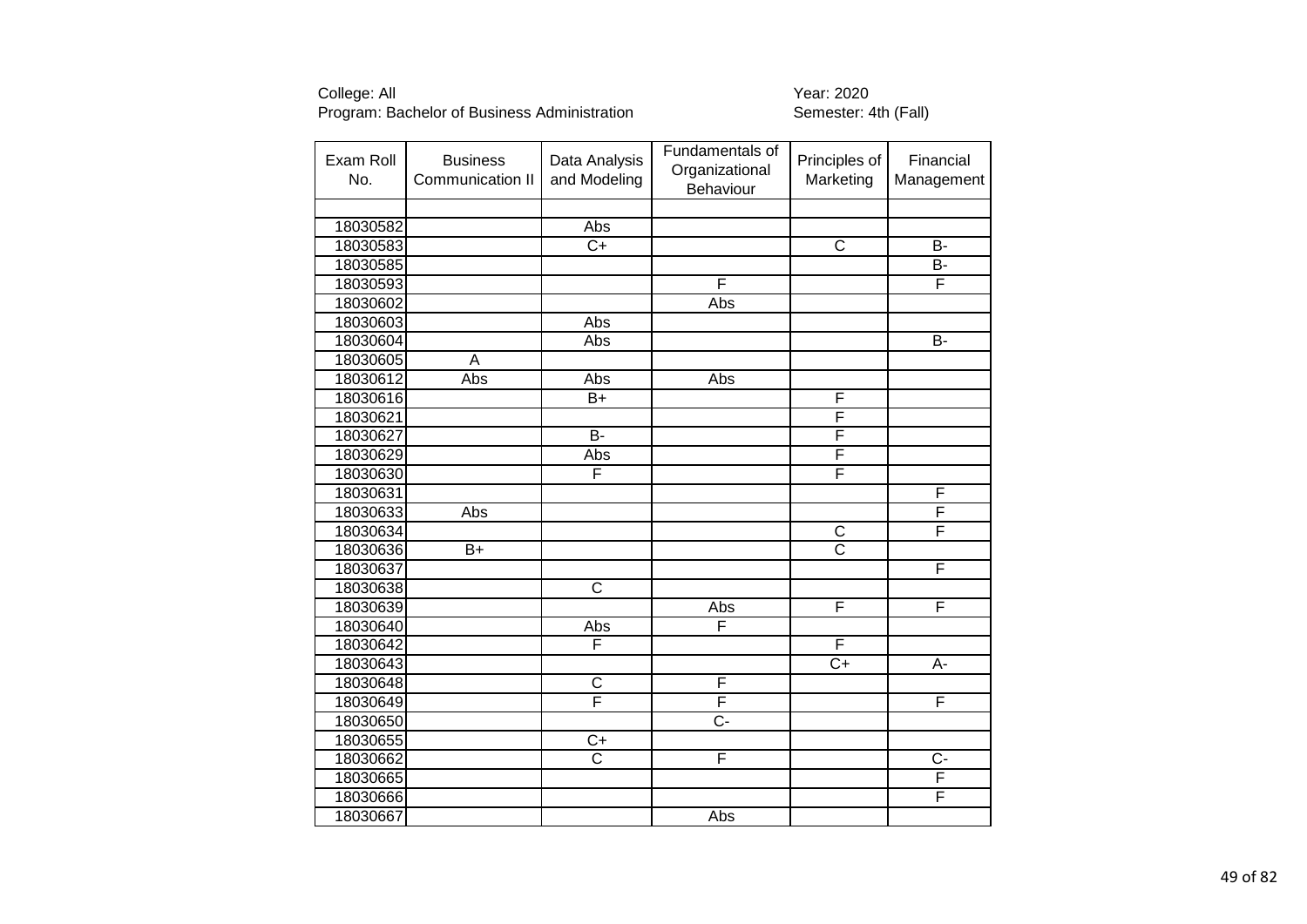| Exam Roll<br>No. | <b>Business</b><br>Communication II | Data Analysis<br>and Modeling | Fundamentals of<br>Organizational<br>Behaviour | Principles of<br>Marketing | Financial<br>Management |
|------------------|-------------------------------------|-------------------------------|------------------------------------------------|----------------------------|-------------------------|
|                  |                                     |                               |                                                |                            |                         |
| 18030669         |                                     | $\overline{C}$                |                                                |                            |                         |
| 18030670         |                                     |                               | $\overline{\text{c}}$                          |                            |                         |
| 18030671         |                                     |                               | $\overline{C}$ -                               |                            |                         |
| 18030672         |                                     |                               | $\overline{\text{c}}$                          |                            | Abs                     |
| 18030673         |                                     |                               | $\overline{\text{c}}$                          |                            | F                       |
| 18030674         |                                     | $\overline{\text{c}}$         |                                                |                            | F                       |
| 18030675         |                                     | Abs                           |                                                |                            |                         |
| 18030680         |                                     | B                             |                                                |                            |                         |
| 18030681         |                                     | $A -$                         |                                                |                            |                         |
| 18030682         |                                     | $B+$                          |                                                |                            |                         |
| 18030683         |                                     | A-                            |                                                |                            |                         |
| 18030684         |                                     | $\overline{B}$                |                                                |                            |                         |
| 18030685         |                                     | Abs                           |                                                |                            |                         |
| 18030686         |                                     | A-                            |                                                |                            |                         |
| 18030689         |                                     |                               |                                                | Abs                        |                         |
| 18030690         |                                     | B                             |                                                |                            |                         |
| 18030691         |                                     | $\overline{B}$                |                                                |                            |                         |
| 18030695         |                                     | B                             |                                                |                            |                         |
| 18030701         |                                     |                               |                                                |                            | A-                      |
| 18030702         |                                     | $\overline{\mathsf{B}}$       |                                                |                            | F                       |
| 18030707         |                                     | A                             |                                                |                            |                         |
| 18030715         |                                     |                               |                                                |                            | F                       |
| 18030717         |                                     |                               |                                                |                            | Abs                     |
| 18030718         | B-                                  |                               |                                                |                            |                         |
| 18030720         |                                     | Abs                           |                                                |                            | F                       |
| 18030723         |                                     | Abs                           |                                                |                            | F                       |
| 18030724         |                                     | A                             |                                                |                            |                         |
| 18030725         |                                     | F                             |                                                |                            |                         |
| 18030730         |                                     | F                             | F                                              |                            |                         |
| 18030739         | Abs                                 |                               |                                                | $\overline{\text{c}}$      |                         |
| 18030740         | B+                                  | B                             |                                                |                            |                         |
| 18030744         |                                     | F                             |                                                |                            |                         |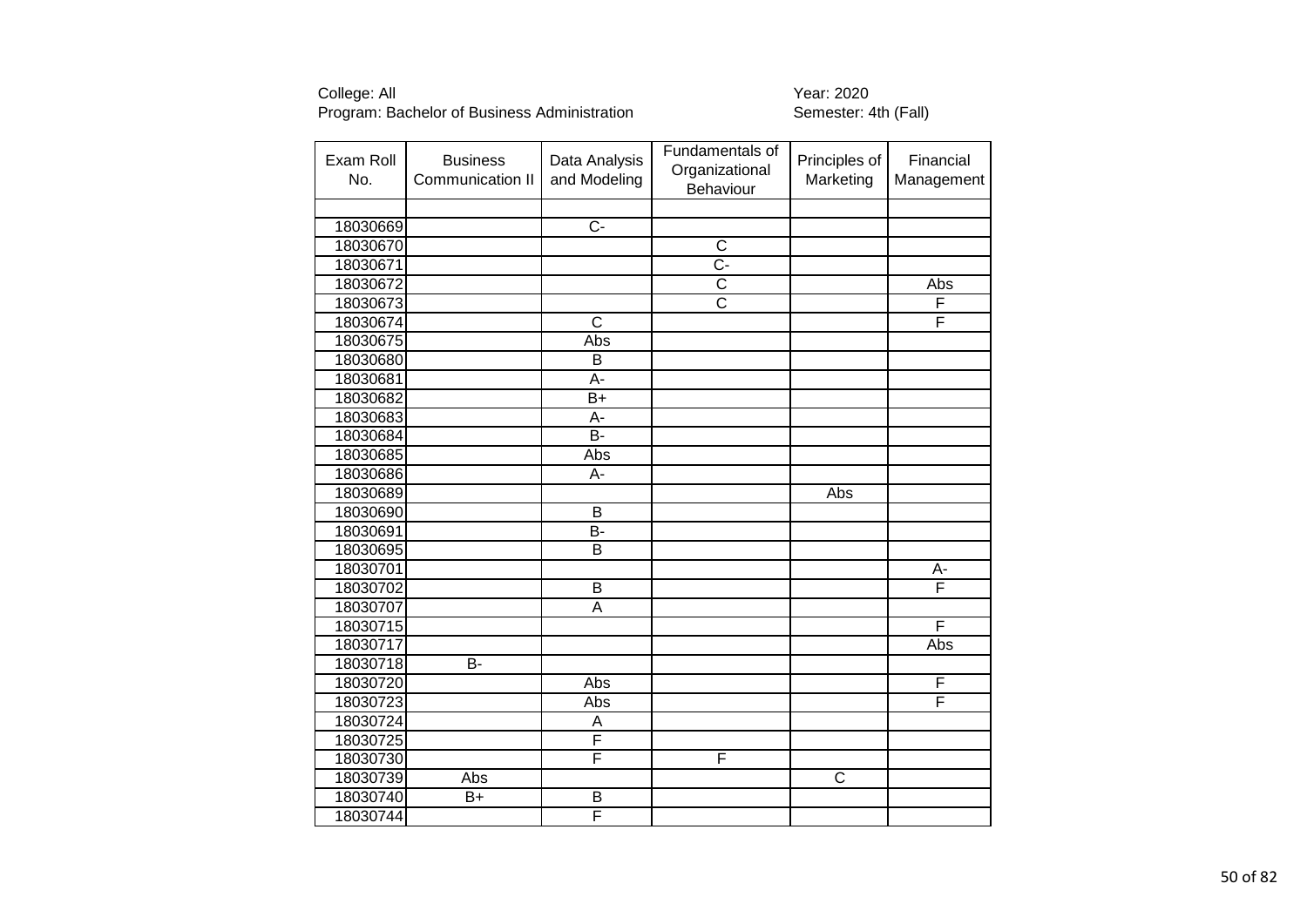| Exam Roll<br>No. | <b>Business</b><br>Communication II | Data Analysis<br>and Modeling | Fundamentals of<br>Organizational<br>Behaviour | Principles of<br>Marketing | Financial<br>Management |
|------------------|-------------------------------------|-------------------------------|------------------------------------------------|----------------------------|-------------------------|
|                  |                                     |                               |                                                |                            |                         |
| 18030748         |                                     | Abs                           |                                                |                            |                         |
| 18030752         |                                     | $\overline{\text{c}}$         | F                                              |                            |                         |
| 18030753         |                                     | F                             |                                                |                            | F                       |
| 18030755         |                                     | A-                            |                                                |                            |                         |
| 18030756         |                                     | F                             | $\overline{\text{c}}$                          |                            |                         |
| 18030757         |                                     | F                             |                                                |                            |                         |
| 18030758         | $\overline{\text{c}}$               |                               | F                                              |                            | F                       |
| 18030759         |                                     | F                             |                                                |                            | F                       |
| 18030760         |                                     |                               |                                                | $B+$                       |                         |
| 18030761         |                                     |                               |                                                |                            | A                       |
| 18030764         |                                     | $\overline{\mathsf{C}}$       | F                                              |                            | Abs                     |
| 18030766         |                                     |                               |                                                |                            | F                       |
| 18030767         | Abs                                 | A                             |                                                |                            |                         |
| 18030768         |                                     |                               |                                                | F                          | $\overline{B}$          |
| 18030769         |                                     | Abs                           |                                                | $C+$                       |                         |
| 18030770         |                                     | Abs                           |                                                |                            | F                       |
| 18030772         |                                     | F                             |                                                |                            |                         |
| 18030775         |                                     | F                             |                                                | $C+$                       |                         |
| 18030777         |                                     | $\overline{C+}$               |                                                | $\overline{\text{c}}$      | F                       |
| 18030778         |                                     | А-                            |                                                | $\overline{C}$ +           |                         |
| 18030780         |                                     |                               |                                                |                            | B                       |
| 18030783         |                                     | F                             |                                                |                            |                         |
| 18030784         |                                     |                               | Abs                                            | $\overline{C+}$            |                         |
| 18030789         |                                     | A-                            |                                                |                            |                         |
| 18030790         |                                     | A                             |                                                | $B+$                       |                         |
| 18030792         |                                     |                               |                                                | Abs                        |                         |
| 18030794         |                                     | B                             |                                                |                            |                         |
| 18030795         |                                     | $C+$                          |                                                |                            |                         |
| 18030796         |                                     | A                             |                                                |                            |                         |
| 18030799         |                                     | $\overline{B}$                |                                                | $C+$                       |                         |
| 18030804         |                                     | $C+$                          |                                                | B-                         |                         |
| 18030805         |                                     |                               |                                                |                            | F                       |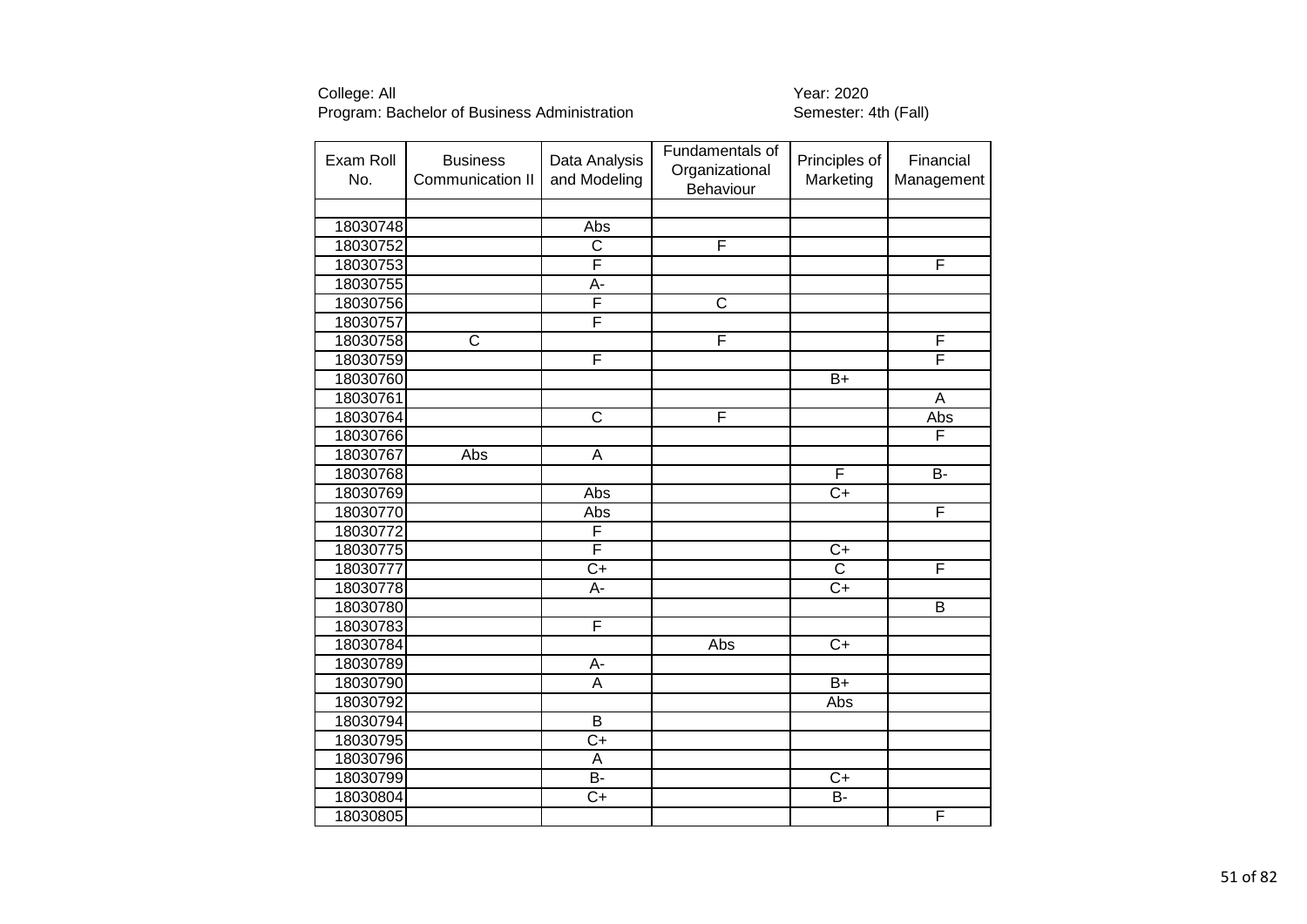| Exam Roll<br>No. | <b>Business</b><br>Communication II | Data Analysis<br>and Modeling | Fundamentals of<br>Organizational<br>Behaviour | Principles of<br>Marketing | Financial<br>Management |
|------------------|-------------------------------------|-------------------------------|------------------------------------------------|----------------------------|-------------------------|
|                  |                                     |                               |                                                |                            |                         |
| 18030808         |                                     | A-                            |                                                |                            |                         |
| 18030810         |                                     | A                             |                                                | $\overline{A}$ -           |                         |
| 18030813         |                                     | Abs                           |                                                |                            |                         |
| 18030815         |                                     | B                             |                                                |                            |                         |
| 18030818         |                                     |                               |                                                |                            | $\overline{\text{c}}$   |
| 18030819         |                                     | B-                            |                                                | $\overline{C+}$            | F                       |
| 18030822         | $\overline{C}$                      |                               |                                                | Abs                        |                         |
| 18030825         |                                     | A-                            |                                                | B                          |                         |
| 18030827         |                                     | A-                            |                                                |                            |                         |
| 18030829         |                                     |                               |                                                |                            | $\overline{C}$          |
| 18030831         | A                                   | $\overline{B+}$               | B                                              |                            |                         |
| 18030832         |                                     | $\overline{B}$                |                                                |                            | $\mathsf C$             |
| 18030833         |                                     |                               |                                                |                            | F                       |
| 18030835         |                                     |                               |                                                |                            | F                       |
| 18030837         |                                     |                               |                                                |                            | $\overline{\text{c}}$   |
| 18030840         |                                     | $\overline{B}$                |                                                |                            | Abs                     |
| 18030841         |                                     | A-                            |                                                |                            |                         |
| 18030843         |                                     |                               |                                                |                            | $C+$                    |
| 18030845         |                                     | $\overline{B}$                |                                                |                            | F                       |
| 18030846         |                                     | F                             |                                                |                            | F                       |
| 18030847         |                                     | A                             |                                                |                            |                         |
| 18030850         | B                                   |                               |                                                |                            |                         |
| 18030851         |                                     |                               |                                                |                            | F                       |
| 18030852         |                                     |                               |                                                | $C+$                       |                         |
| 18030855         |                                     |                               |                                                |                            | $\overline{\text{c}}$   |
| 18030857         |                                     | $B+$                          |                                                |                            |                         |
| 18030859         |                                     |                               |                                                |                            | $\overline{\mathsf{F}}$ |
| 18030861         |                                     |                               | $\overline{F}$                                 |                            |                         |
| 18030862         |                                     |                               | $\overline{\text{c}}$                          | F                          | F                       |
| 18030863         |                                     | F                             |                                                | Abs                        |                         |
| 18030867         |                                     |                               | Abs                                            | F                          | F                       |
| 18030868         |                                     |                               |                                                | F                          | $\overline{\text{c}}$   |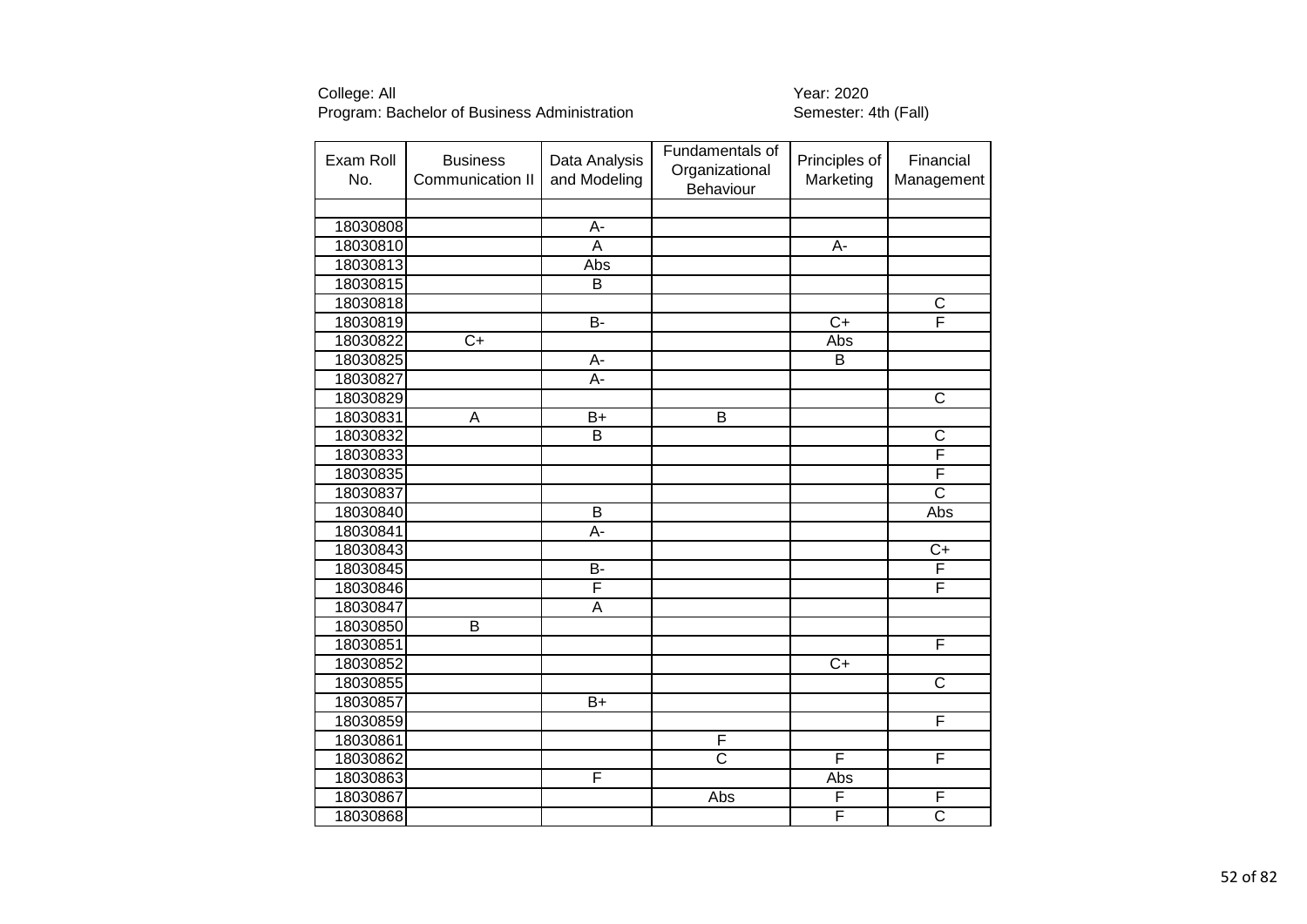| Exam Roll<br>No. | <b>Business</b><br>Communication II | Data Analysis<br>and Modeling | Fundamentals of<br>Organizational<br>Behaviour | Principles of<br>Marketing | Financial<br>Management |
|------------------|-------------------------------------|-------------------------------|------------------------------------------------|----------------------------|-------------------------|
|                  |                                     |                               |                                                |                            |                         |
| 18030871         |                                     |                               | $\overline{F}$                                 | $\mathsf{F}$               |                         |
| 18030874         |                                     |                               |                                                | F                          |                         |
| 18030875         |                                     |                               |                                                |                            | F                       |
| 18030877         |                                     | Abs                           |                                                |                            | Abs                     |
| 18030881         |                                     |                               |                                                |                            | Abs                     |
| 18030882         |                                     | Abs                           |                                                |                            | F                       |
| 18030883         |                                     | B                             |                                                |                            |                         |
| 18030884         |                                     |                               |                                                | F                          | F                       |
| 18030886         |                                     | $\overline{C+}$               |                                                |                            | $\overline{\text{c}}$   |
| 18030889         |                                     |                               |                                                | Abs                        | F                       |
| 18030892         |                                     |                               |                                                | F                          | Abs                     |
| 18030893         |                                     |                               |                                                |                            | <b>B-</b>               |
| 18030894         | Abs                                 |                               |                                                | $\mathsf{F}$               |                         |
| 18030895         |                                     |                               |                                                | F                          |                         |
| 18030897         |                                     |                               |                                                |                            | $\overline{C}$          |
| 18030898         | F                                   |                               |                                                |                            | $\overline{\mathsf{F}}$ |
| 18030899         | Abs                                 | F                             |                                                |                            | F                       |
| 18030904         |                                     |                               |                                                | F                          | $\overline{\text{c}}$   |
| 18030906         |                                     |                               |                                                |                            | <b>B-</b>               |
| 18030910         | $\overline{\text{c}}$               |                               | F                                              |                            |                         |
| 18030911         |                                     |                               |                                                | $\overline{C}$             | F                       |
| 18030912         |                                     |                               | C-                                             | $\overline{\mathsf{F}}$    |                         |
| 18030914         |                                     | Abs                           |                                                |                            | Abs                     |
| 18030917         | B                                   |                               |                                                |                            | F                       |
| 18030918         |                                     |                               |                                                |                            | Abs                     |
| 18030921         |                                     |                               | Abs                                            | F                          |                         |
| 18030923         | $\overline{\text{c}}$               |                               |                                                |                            |                         |
| 18030927         | Abs                                 |                               | Abs                                            |                            | $\overline{\mathsf{F}}$ |
| 18030930         |                                     | <b>Abs</b>                    |                                                |                            |                         |
| 18030931         |                                     |                               |                                                |                            | $\overline{C+}$         |
| 18030935         |                                     | Abs                           |                                                |                            | A-                      |
| 18030940         |                                     |                               |                                                |                            | F                       |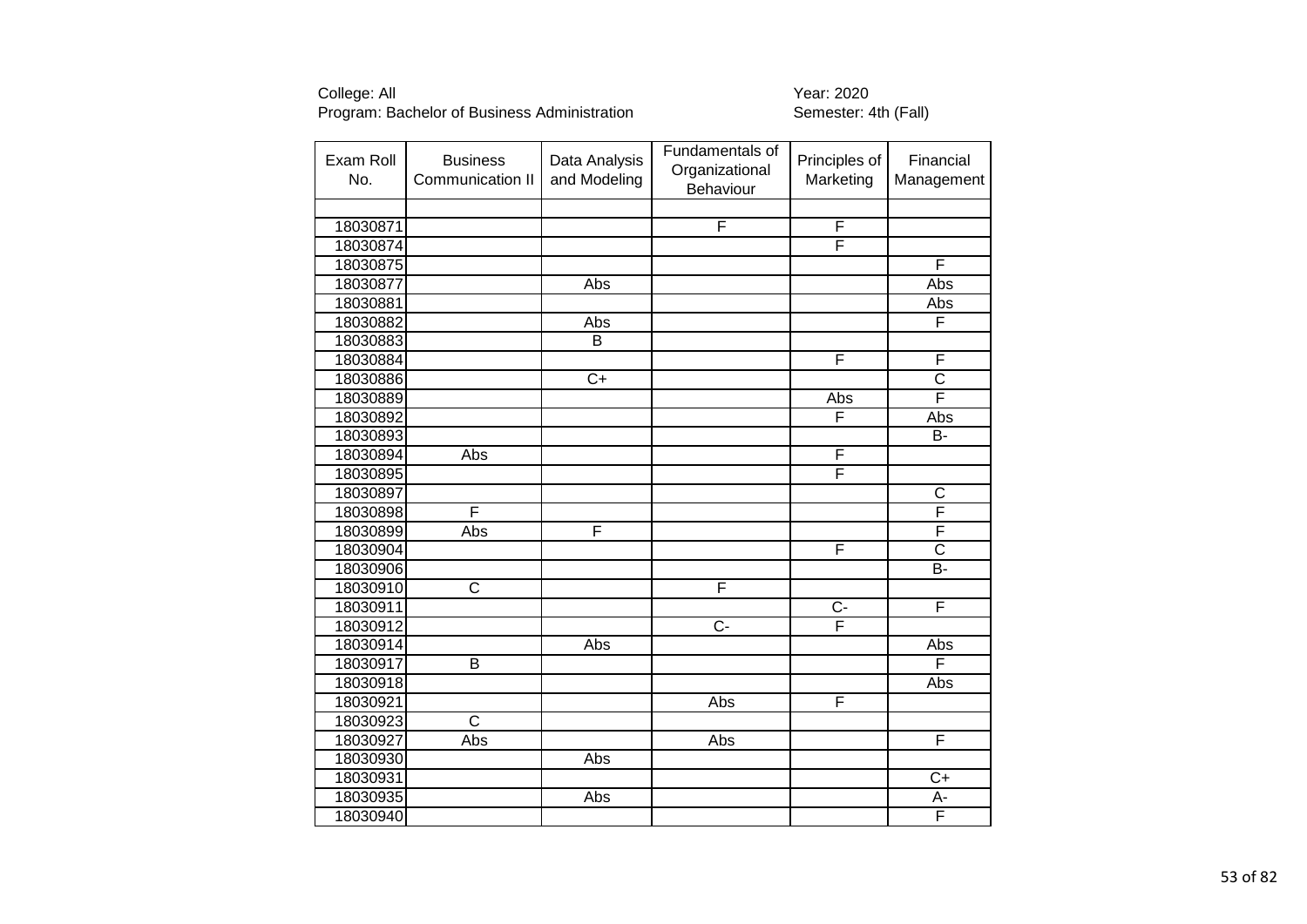| Exam Roll<br>No. | <b>Business</b><br>Communication II | Data Analysis<br>and Modeling | Fundamentals of<br>Organizational<br>Behaviour | Principles of<br>Marketing | Financial<br>Management |
|------------------|-------------------------------------|-------------------------------|------------------------------------------------|----------------------------|-------------------------|
|                  |                                     |                               |                                                |                            |                         |
| 18030945         |                                     |                               |                                                | $\overline{C}$             |                         |
| 18030948         |                                     |                               |                                                |                            | $\overline{A}$          |
| 18030949         | $\overline{C+}$                     |                               | $\overline{C}$ -                               | $\overline{C}$ -           |                         |
| 18030951         |                                     |                               |                                                |                            | $\overline{C}$          |
| 18030953         | Abs                                 |                               |                                                |                            | Abs                     |
| 18030954         |                                     | F                             | $\overline{C}$ -                               |                            |                         |
| 18030958         | $\overline{C}$ +                    |                               |                                                |                            |                         |
| 18030961         | B+                                  |                               |                                                |                            |                         |
| 18030963         |                                     |                               |                                                |                            | $\overline{C+}$         |
| 18030965         |                                     | F                             |                                                |                            |                         |
| 18030969         | $\overline{B}$                      |                               |                                                | $\overline{\mathsf{C}}$    | F                       |
| 18030977         |                                     | F                             |                                                |                            |                         |
| 18030978         |                                     |                               |                                                |                            | Abs                     |
| 18030979         | $\overline{B}$                      |                               |                                                |                            |                         |
| 18030986         |                                     |                               |                                                |                            | $\overline{C+}$         |
| 18030987         |                                     | $\overline{B}$                |                                                |                            |                         |
| 18030989         |                                     |                               |                                                | Abs                        |                         |
| 18030993         |                                     |                               |                                                | Abs                        |                         |
| 18030995         |                                     |                               | F                                              |                            | $\overline{C}$          |
| 18031000         |                                     |                               |                                                |                            | $\overline{B}$          |
| 18031003         |                                     |                               | F                                              |                            |                         |
| 18031005         | Abs                                 |                               |                                                |                            |                         |
| 18031006         |                                     | F                             |                                                |                            |                         |
| 18031008         |                                     |                               |                                                |                            | A                       |
| 18031011         |                                     | F                             |                                                |                            |                         |
| 18031014         |                                     | F                             |                                                |                            | Abs                     |
| 18031015         |                                     |                               |                                                |                            | B-                      |
| 18031020         |                                     |                               | $\overline{C}$                                 |                            |                         |
| 18031023         |                                     |                               |                                                |                            | B                       |
| 18031024         |                                     | $\mathsf A$                   |                                                |                            |                         |
| 18031027         |                                     |                               |                                                |                            | $B+$                    |
| 18031028         |                                     |                               |                                                |                            | A                       |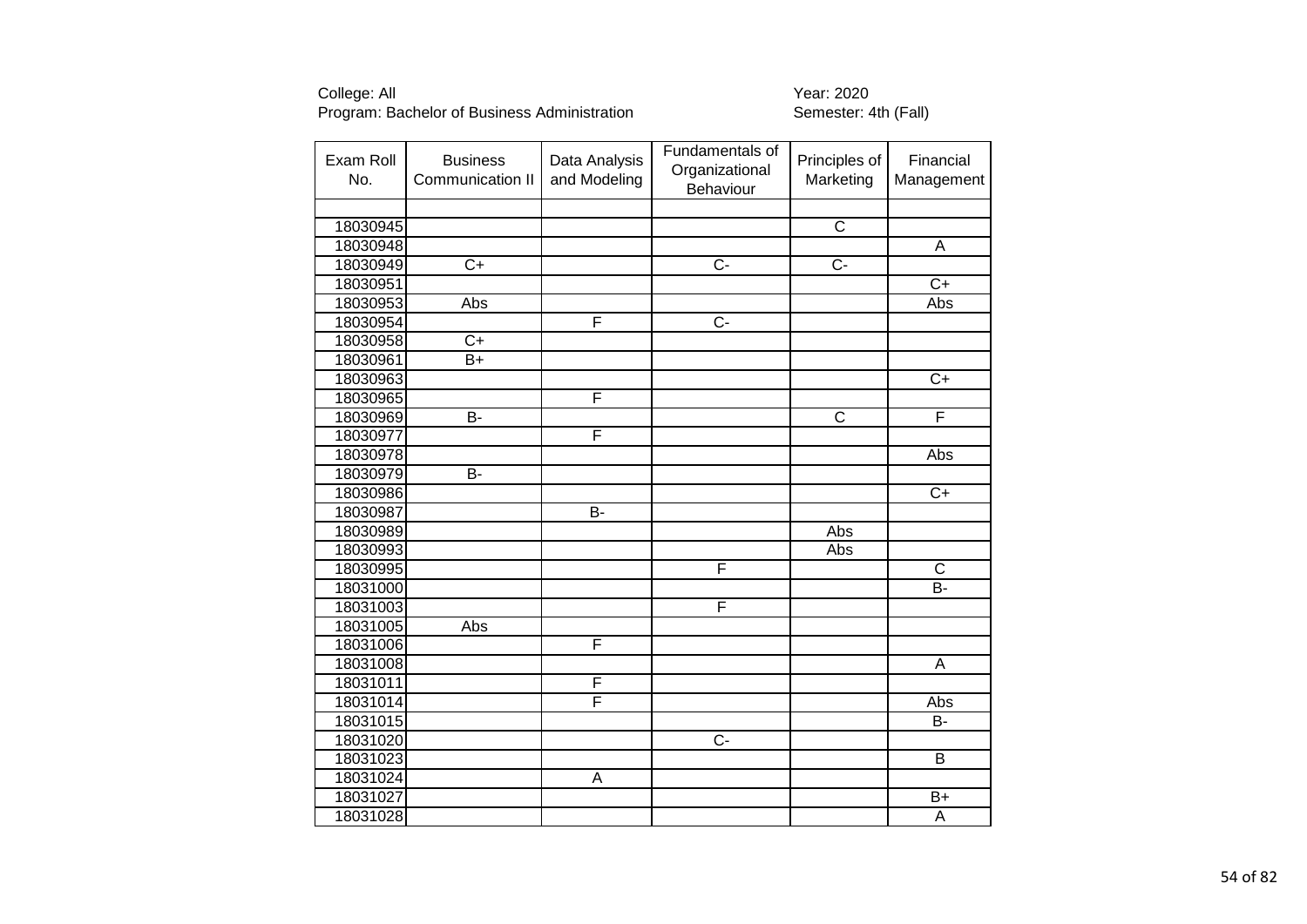| Exam Roll<br>No. | <b>Business</b><br>Communication II | Data Analysis<br>and Modeling | Fundamentals of<br>Organizational<br>Behaviour | Principles of<br>Marketing | Financial<br>Management |
|------------------|-------------------------------------|-------------------------------|------------------------------------------------|----------------------------|-------------------------|
|                  |                                     |                               |                                                |                            |                         |
| 18031029         | $B+$                                | A-                            |                                                |                            | $B+$                    |
| 18031032         |                                     | $\overline{A}$                |                                                |                            |                         |
| 18031033         |                                     |                               |                                                |                            | $\overline{B}$          |
| 18031034         |                                     | F                             |                                                |                            |                         |
| 18031035         |                                     | F                             |                                                |                            |                         |
| 18031037         |                                     | Abs                           | Abs                                            |                            |                         |
| 18031042         |                                     | B                             |                                                |                            |                         |
| 18031044         | $\overline{B}$ +                    |                               | F                                              |                            |                         |
| 18031048         |                                     | A-                            |                                                |                            |                         |
| 18031051         |                                     |                               |                                                | $\overline{C}$             |                         |
| 18031058         |                                     | B-                            |                                                |                            |                         |
| 18031062         |                                     | $\overline{\mathsf{F}}$       |                                                | $C -$                      | $C+$                    |
| 18031067         |                                     |                               |                                                | $\overline{\text{c}}$      |                         |
| 18031069         |                                     |                               |                                                | $\overline{D+}$            |                         |
| 18031070         |                                     |                               |                                                | <b>B-</b>                  |                         |
| 18031072         |                                     | F                             |                                                |                            |                         |
| 18031077         |                                     |                               |                                                | F                          |                         |
| 18031080         |                                     |                               |                                                |                            | $\overline{C}$          |
| 18031085         |                                     |                               |                                                | $\overline{\text{c}}$      |                         |
| 18031087         |                                     |                               |                                                | $\overline{B+}$            |                         |
| 18031094         |                                     |                               |                                                | F                          |                         |
| 18031105         |                                     |                               |                                                | $\overline{\text{c}}$      |                         |
| 18031106         |                                     | F                             |                                                | F                          | $\overline{C+}$         |
| 18031108         |                                     |                               |                                                | $\overline{\text{c}}$      |                         |
| 18031110         |                                     |                               | A-                                             |                            |                         |
| 18031111         |                                     |                               |                                                | $\overline{\text{c}}$      |                         |
| 18031113         |                                     |                               |                                                | $\overline{\text{c}}$      |                         |
| 18031118         |                                     |                               |                                                | $\overline{\mathsf{F}}$    |                         |
| 18031120         |                                     |                               |                                                | $\overline{C+}$            |                         |
| 18031124         |                                     | F                             |                                                |                            |                         |
| 18031127         |                                     | F                             |                                                |                            |                         |
| 18031128         |                                     |                               |                                                |                            | Abs                     |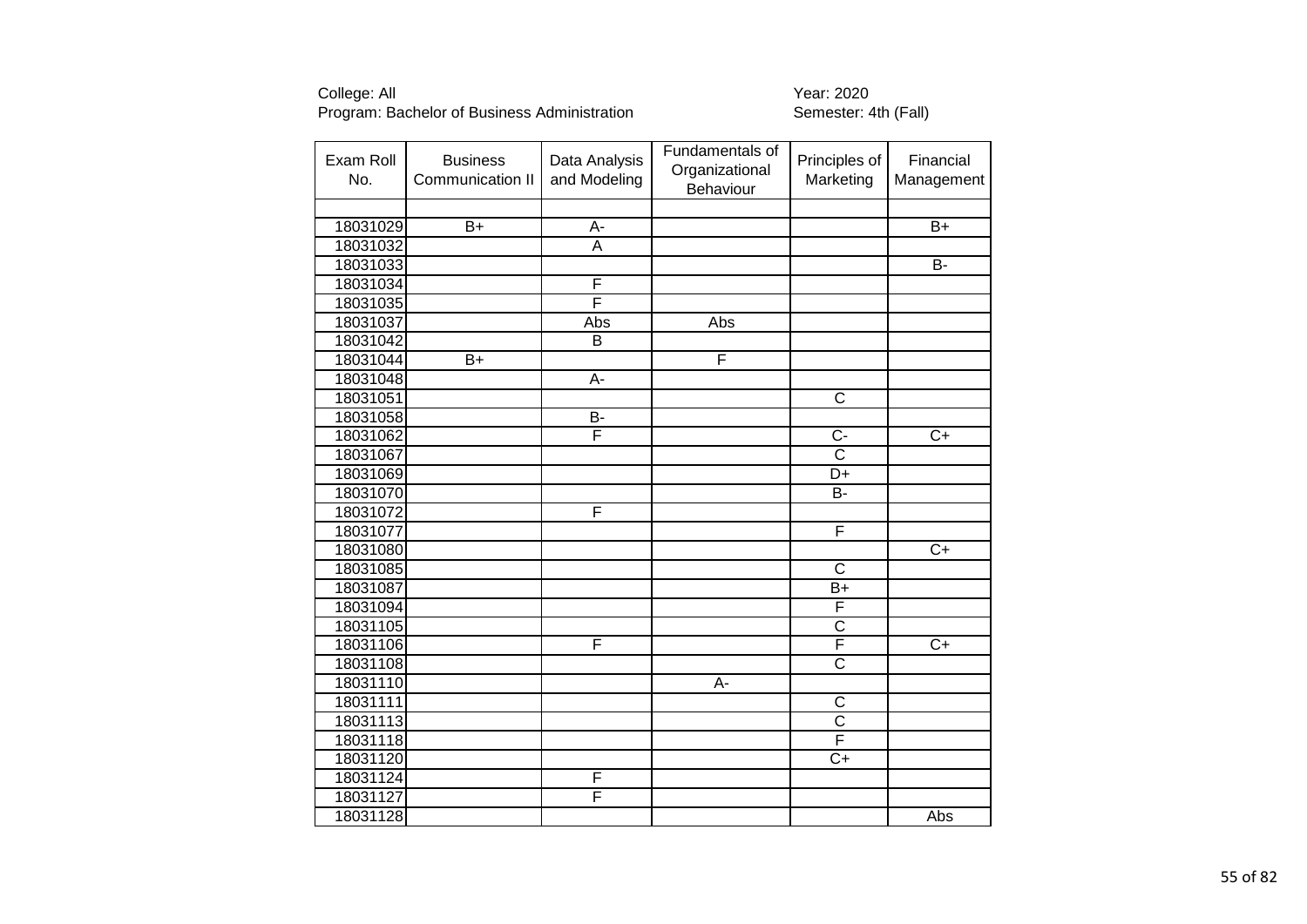| Exam Roll<br>No. | <b>Business</b><br>Communication II | Data Analysis<br>and Modeling | Fundamentals of<br>Organizational<br>Behaviour | Principles of<br>Marketing | Financial<br>Management |
|------------------|-------------------------------------|-------------------------------|------------------------------------------------|----------------------------|-------------------------|
|                  |                                     |                               |                                                |                            |                         |
| 18031135         |                                     |                               |                                                |                            | $\overline{\mathsf{F}}$ |
| 18031142         |                                     |                               |                                                | $\overline{B}$             | $\overline{B}$          |
| 18031144         | $\overline{C+}$                     |                               | F                                              | F                          |                         |
| 18031145         |                                     |                               |                                                | $\overline{C+}$            |                         |
| 18031149         |                                     |                               |                                                |                            | $\overline{\mathsf{B}}$ |
| 18031150         |                                     |                               |                                                | F                          |                         |
| 18031151         |                                     |                               |                                                | $\overline{\mathsf{F}}$    |                         |
| 18031154         |                                     |                               |                                                |                            | Α                       |
| 18031156         | B                                   |                               |                                                | F                          | F                       |
| 18031158         |                                     | Abs                           |                                                |                            | F                       |
| 18031160         |                                     |                               |                                                |                            | $\overline{A}$ -        |
| 18031172         |                                     |                               |                                                | $\mathsf F$                |                         |
| 18031175         |                                     |                               |                                                |                            | B                       |
| 18031176         |                                     |                               |                                                |                            | A-                      |
| 18031181         |                                     | F                             |                                                |                            |                         |
| 18031185         | $\overline{\text{c}}$               |                               | F                                              | $\overline{F}$             |                         |
| 18031186         |                                     |                               |                                                |                            | F                       |
| 18031188         |                                     |                               |                                                |                            | F                       |
| 18031189         |                                     |                               |                                                |                            | $\overline{C}$          |
| 18031191         |                                     |                               |                                                |                            | $\overline{B}$          |
| 18031192         |                                     |                               |                                                |                            | A                       |
| 18031196         |                                     |                               |                                                |                            | A                       |
| 18031197         |                                     |                               |                                                |                            | <b>B-</b>               |
| 18031200         |                                     |                               |                                                |                            | F                       |
| 18031201         | A-                                  |                               |                                                |                            |                         |
| 18031207         |                                     |                               |                                                |                            | $\overline{B}$          |
| 18031211         |                                     |                               |                                                |                            | B+                      |
| 18031212         |                                     | $\overline{\mathsf{F}}$       |                                                |                            |                         |
| 18031214         |                                     | $B+$                          |                                                |                            |                         |
| 18031220         |                                     |                               |                                                |                            | F                       |
| 18031222         |                                     |                               |                                                |                            | B-                      |
| 18031223         |                                     |                               |                                                |                            | $\overline{B}$          |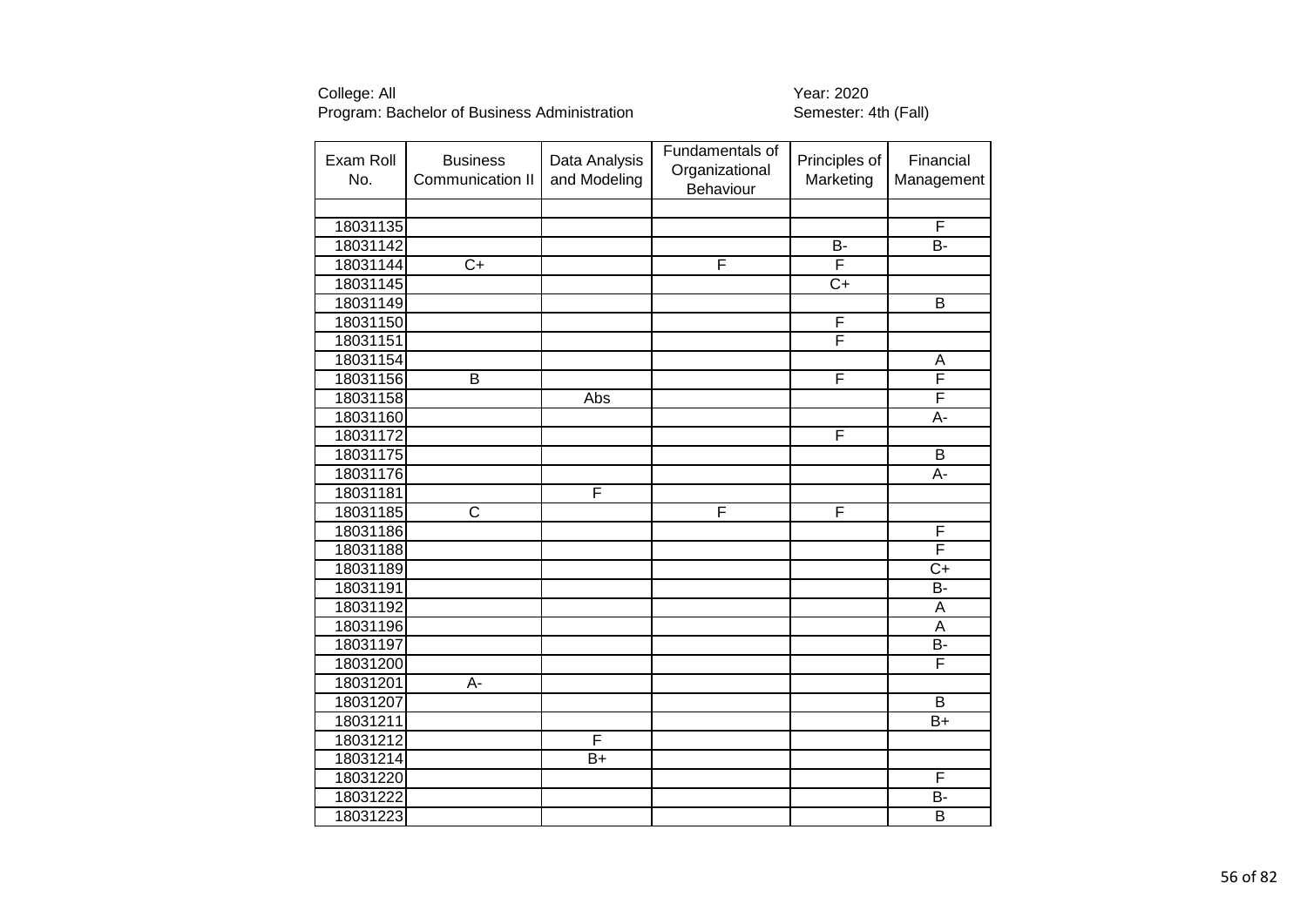| Exam Roll<br>No. | <b>Business</b><br>Communication II | Data Analysis<br>and Modeling | Fundamentals of<br>Organizational<br>Behaviour | Principles of<br>Marketing | Financial<br>Management |
|------------------|-------------------------------------|-------------------------------|------------------------------------------------|----------------------------|-------------------------|
|                  |                                     |                               |                                                |                            |                         |
| 18031226         |                                     | Abs                           |                                                |                            |                         |
| 18031230         |                                     |                               |                                                | Abs                        | Abs                     |
| 18031231         |                                     | $\overline{B+}$               |                                                |                            |                         |
| 18031232         |                                     |                               |                                                |                            | $\overline{B}$          |
| 18031233         |                                     | F                             |                                                | F                          |                         |
| 18031234         |                                     | $\overline{B}$                |                                                | Abs                        | $\overline{\text{c}}$   |
| 18031236         |                                     | A                             |                                                |                            |                         |
| 18031238         | A-                                  |                               |                                                |                            |                         |
| 18031239         |                                     | A                             |                                                |                            |                         |
| 18031240         |                                     |                               |                                                |                            | Abs                     |
| 18031243         |                                     |                               |                                                | $\overline{C}$             |                         |
| 18031245         |                                     | А-                            |                                                | $\overline{C}$             | F                       |
| 18031247         |                                     |                               | $\overline{C}$ +                               | $\overline{\text{c}}$      |                         |
| 18031248         |                                     | $\overline{B}$                |                                                |                            |                         |
| 18031253         |                                     |                               | $C+$                                           |                            |                         |
| 18031254         |                                     | $\overline{C}$                | $\overline{\text{c}}$                          |                            |                         |
| 18031256         |                                     |                               | Abs                                            | Abs                        |                         |
| 18031257         |                                     |                               |                                                | $C -$                      |                         |
| 18031258         |                                     | $\overline{B}$                |                                                |                            |                         |
| 18031262         |                                     | <b>Abs</b>                    |                                                |                            |                         |
| 18031263         |                                     | F                             |                                                | F                          |                         |
| 18031267         |                                     |                               |                                                | $\overline{C}$             |                         |
| 18031268         |                                     | Abs                           |                                                |                            |                         |
| 18031269         |                                     |                               | $C+$                                           |                            | F                       |
| 18031270         |                                     |                               |                                                |                            | $\overline{\text{c}}$   |
| 18031274         |                                     | Abs                           |                                                | $\overline{C}$             |                         |
| 18031275         |                                     |                               |                                                | $\overline{C}$             | Abs                     |
| 18031278         |                                     | Abs                           |                                                | $\overline{\mathsf{F}}$    |                         |
| 18031279         |                                     |                               |                                                | Abs                        |                         |
| 18031280         |                                     |                               |                                                | $\overline{C}$             |                         |
| 18031282         |                                     | F                             |                                                |                            |                         |
| 18031283         |                                     | $\overline{B}$                |                                                |                            |                         |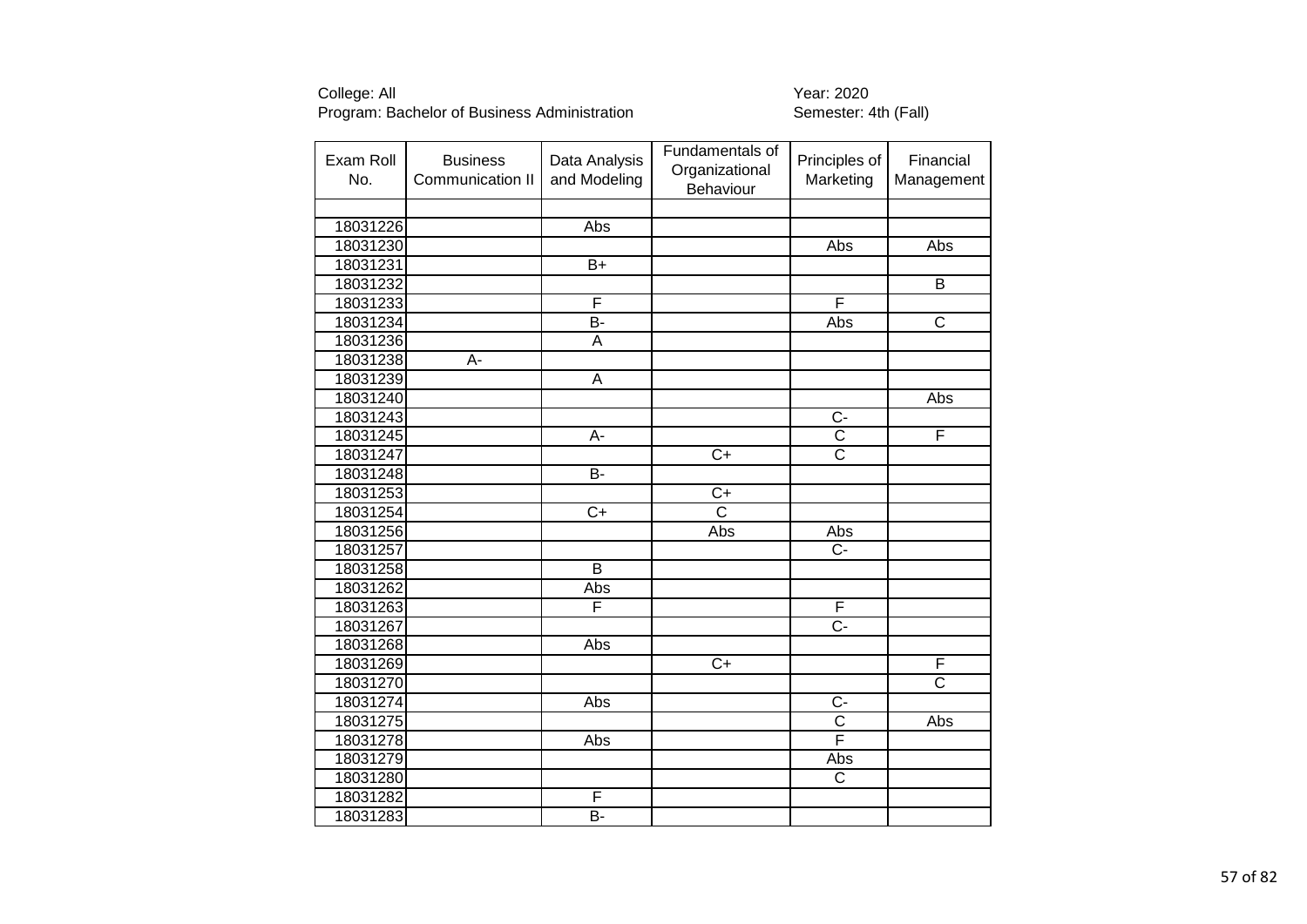| Exam Roll<br>No. | <b>Business</b><br>Communication II | Data Analysis<br>and Modeling | Fundamentals of<br>Organizational<br>Behaviour | Principles of<br>Marketing | Financial<br>Management |
|------------------|-------------------------------------|-------------------------------|------------------------------------------------|----------------------------|-------------------------|
|                  |                                     |                               |                                                |                            |                         |
| 18031286         |                                     |                               |                                                | $\overline{F}$             |                         |
| 18031287         |                                     | A                             |                                                |                            |                         |
| 18031288         |                                     | $\overline{B+}$               |                                                |                            | $\overline{\text{c}}$   |
| 18031290         |                                     | F                             |                                                | F                          |                         |
| 18031292         |                                     | F                             |                                                |                            |                         |
| 18031295         |                                     | $\overline{\mathsf{A}}$       |                                                | $\overline{B}$             |                         |
| 18031297         |                                     | F                             |                                                | F                          |                         |
| 18031298         |                                     |                               |                                                |                            | B-                      |
| 18031303         | Abs                                 |                               |                                                |                            |                         |
| 18031307         |                                     | Abs                           |                                                | $\overline{C}$             |                         |
| 18031311         |                                     |                               |                                                | Abs                        |                         |
| 18031312         |                                     | $C+$                          |                                                | $C+$                       |                         |
| 18031313         |                                     |                               | <b>B-</b>                                      |                            |                         |
| 18031316         |                                     |                               |                                                | $\overline{\mathsf{C}}$    |                         |
| 18031320         |                                     |                               |                                                |                            | A-                      |
| 18031322         |                                     |                               | $\mathsf C$                                    |                            | $\overline{\mathsf{A}}$ |
| 18031326         |                                     | F                             | F                                              | F                          |                         |
| 18031327         |                                     |                               |                                                | F                          |                         |
| 18031329         |                                     | $\overline{C+}$               |                                                |                            | B-                      |
| 18031333         |                                     |                               |                                                | F                          |                         |
| 18031337         |                                     | $\overline{\text{c}}$         |                                                |                            |                         |
| 18031345         |                                     |                               | B                                              |                            |                         |
| 18031349         |                                     |                               |                                                | $\overline{A}$ -           |                         |
| 18031350         |                                     | A                             |                                                |                            | F                       |
| 18031357         |                                     |                               | F                                              |                            |                         |
| 18031363         |                                     |                               |                                                |                            | Abs                     |
| 18031364         |                                     |                               |                                                | $\overline{C}$             |                         |
| 18031365         |                                     | Abs                           |                                                | Abs                        |                         |
| 18031367         |                                     | Abs                           |                                                | $\overline{C}$             | Abs                     |
| 18031371         |                                     |                               | A                                              |                            |                         |
| 18031381         |                                     | $\overline{B}$                |                                                |                            | Abs                     |
| 18031382         |                                     | $\overline{A}$                |                                                |                            |                         |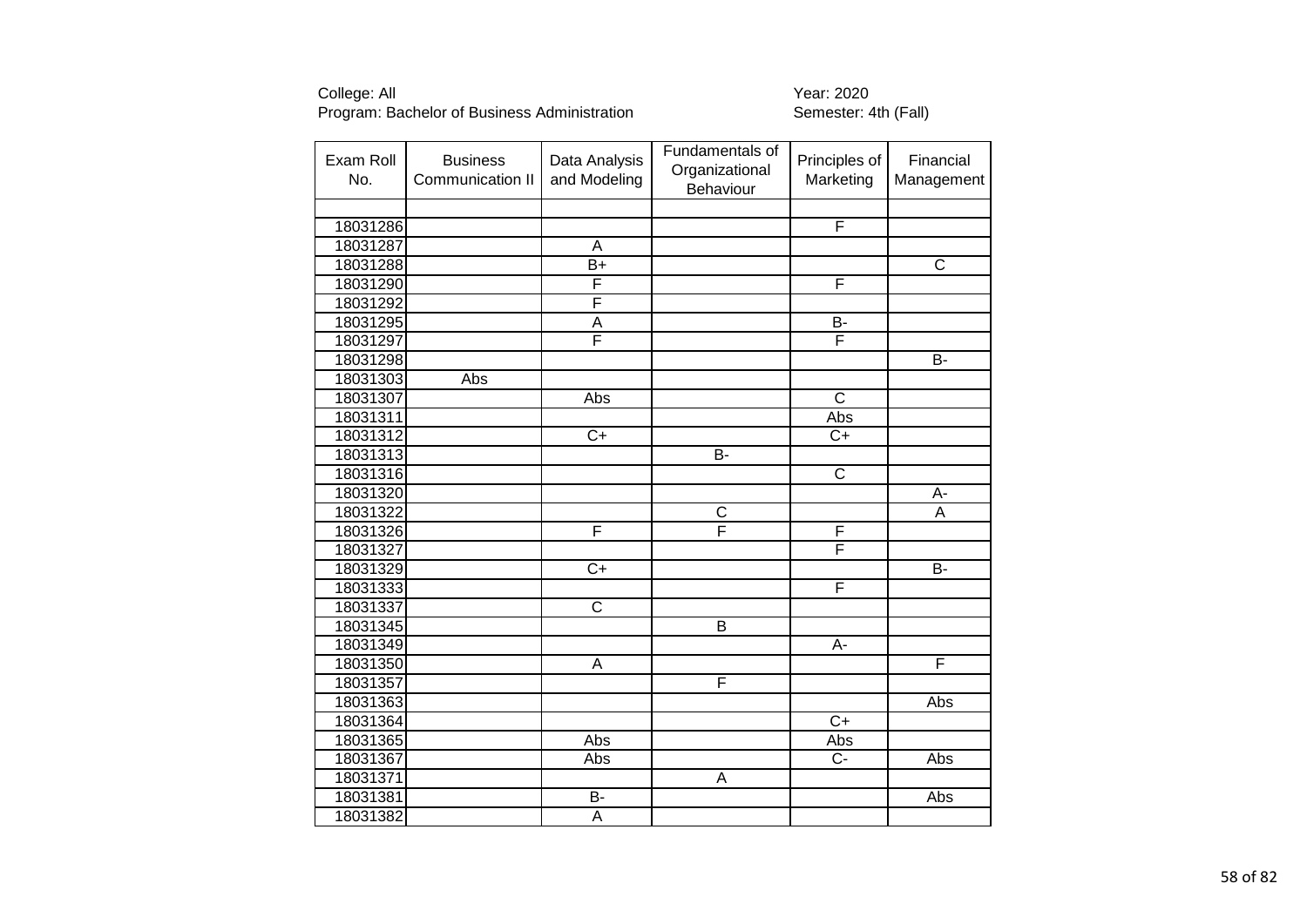| Exam Roll<br>No. | <b>Business</b><br>Communication II | Data Analysis<br>and Modeling | Fundamentals of<br>Organizational<br>Behaviour | Principles of<br>Marketing | Financial<br>Management |
|------------------|-------------------------------------|-------------------------------|------------------------------------------------|----------------------------|-------------------------|
|                  |                                     |                               |                                                |                            |                         |
| 18031391         |                                     |                               |                                                | F                          |                         |
| 18031393         |                                     |                               |                                                |                            | <b>Abs</b>              |
| 18031394         |                                     | Abs                           |                                                |                            | Abs                     |
| 18031395         |                                     | Abs                           |                                                |                            | F                       |
| 18031397         |                                     |                               |                                                |                            | B                       |
| 18031399         |                                     | Abs                           | Abs                                            | Abs                        |                         |
| 18031404         |                                     | Abs                           | F                                              |                            | Abs                     |
| 18031405         |                                     | Abs                           | F                                              |                            | Abs                     |
| 18031407         |                                     |                               |                                                |                            | A-                      |
| 18031408         |                                     |                               |                                                |                            | A                       |
| 18031409         |                                     | Abs                           |                                                |                            | Abs                     |
| 18031411         |                                     |                               |                                                | $\overline{F}$             |                         |
| 18031412         |                                     |                               | F                                              | $\overline{\mathsf{c}}$    | Abs                     |
| 18031414         |                                     | F                             |                                                |                            |                         |
| 18031415         |                                     |                               |                                                | $\mathsf C$                |                         |
| 18031417         |                                     | B                             | $\overline{\text{C}}$                          |                            | $\overline{B}$          |
| 18031418         |                                     |                               |                                                |                            | Abs                     |
| 18031419         | $B+$                                | F                             |                                                |                            |                         |
| 18031423         | $C+$                                | F                             |                                                |                            |                         |
| 18031424         | Abs                                 |                               |                                                |                            |                         |
| 18031425         |                                     |                               |                                                |                            | A-                      |
| 18031428         |                                     |                               |                                                |                            | Abs                     |
| 18031429         |                                     |                               |                                                | $\overline{C}$             |                         |
| 18031435         |                                     | F                             |                                                |                            |                         |
| 18031437         |                                     |                               |                                                | F                          | $\overline{B}$          |
| 18031445         |                                     | Abs                           |                                                |                            | Abs                     |
| 18031446         |                                     |                               |                                                | $\overline{F}$             | Abs                     |
| 18031448         |                                     |                               |                                                | <b>B-</b>                  | A                       |
| 18031449         | Abs                                 |                               | Abs                                            |                            | Abs                     |
| 18031450         |                                     |                               |                                                |                            | B                       |
| 18031452         |                                     |                               |                                                |                            | Withheld                |
| 18031454         |                                     | Abs                           |                                                |                            | $\overline{B}$          |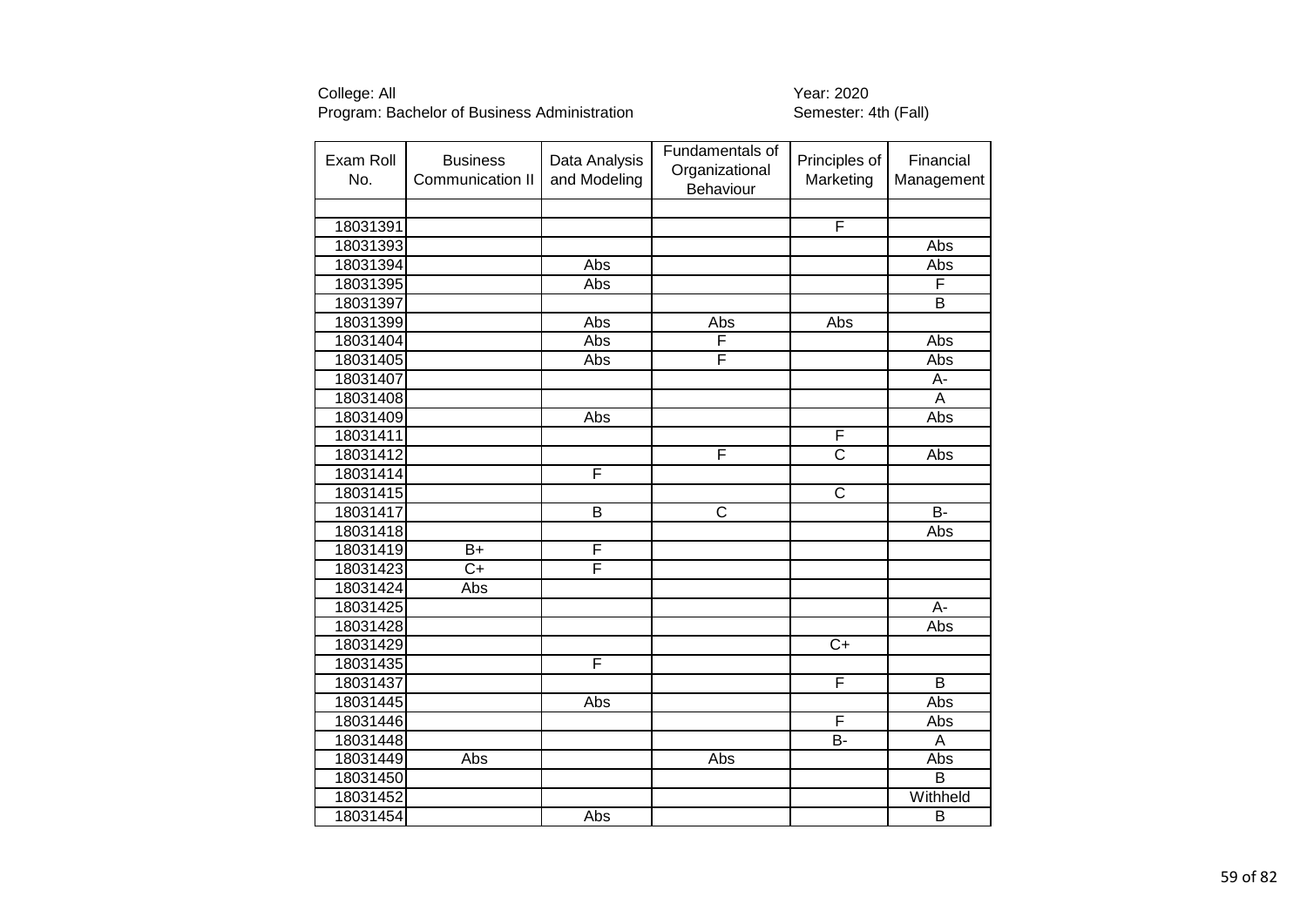| Exam Roll<br>No. | <b>Business</b><br>Communication II | Data Analysis<br>and Modeling | Fundamentals of<br>Organizational<br>Behaviour | Principles of<br>Marketing | Financial<br>Management |
|------------------|-------------------------------------|-------------------------------|------------------------------------------------|----------------------------|-------------------------|
|                  |                                     |                               |                                                |                            |                         |
| 18031455         |                                     | Abs                           |                                                | Abs                        | $\overline{F}$          |
| 18031458         |                                     | Abs                           |                                                |                            |                         |
| 18031462         |                                     | F                             |                                                |                            | F                       |
| 18031463         |                                     |                               |                                                |                            | B                       |
| 18031468         |                                     | $\overline{B}$                |                                                | $\overline{\text{c}}$      |                         |
| 18031470         | $\overline{C}$                      |                               |                                                | F                          |                         |
| 18031473         |                                     |                               | $B+$                                           | B                          | F                       |
| 18031475         |                                     |                               |                                                |                            | $\overline{A}$          |
| 18031478         |                                     |                               | F                                              | $\overline{F}$             | F                       |
| 18031480         |                                     |                               |                                                | $\overline{\text{c}}$      |                         |
| 18031488         |                                     |                               |                                                | $\overline{\text{c}}$      |                         |
| 18031490         |                                     |                               |                                                | $\overline{B}$ -           |                         |
| 18031492         |                                     |                               | F                                              |                            | $\overline{\mathsf{F}}$ |
| 18031493         |                                     |                               |                                                | $\overline{C}$             |                         |
| 18031495         |                                     | Abs                           |                                                | $\overline{\text{c}}$      |                         |
| 18031496         |                                     |                               | F                                              |                            |                         |
| 18031497         |                                     |                               | $\overline{\text{c}}$                          | F                          |                         |
| 18031498         |                                     |                               |                                                | $\overline{\mathsf{F}}$    | F                       |
| 18031502         |                                     | F                             |                                                | F                          |                         |
| 18031507         |                                     | Abs                           |                                                | F                          | Abs                     |
| 18031508         |                                     |                               | F                                              | $B+$                       | Abs                     |
| 18031510         |                                     |                               | $\overline{C+}$                                |                            |                         |
| 18031512         |                                     |                               | $\overline{C}$ -                               |                            |                         |
| 18031513         |                                     | $\overline{\text{c}}$         |                                                | Abs                        |                         |
| 18031514         |                                     |                               |                                                |                            | $\overline{\mathsf{F}}$ |
| 18031515         |                                     |                               |                                                | F                          |                         |
| 18031516         |                                     |                               |                                                | B                          |                         |
| 18031517         |                                     |                               |                                                | F                          |                         |
| 18031522         |                                     |                               |                                                | F                          |                         |
| 18031526         |                                     |                               | F                                              | $\overline{F}$             | F                       |
| 18031528         |                                     |                               |                                                | B                          |                         |
| 18031529         |                                     | $\overline{B}$                |                                                | B-                         | Withheld                |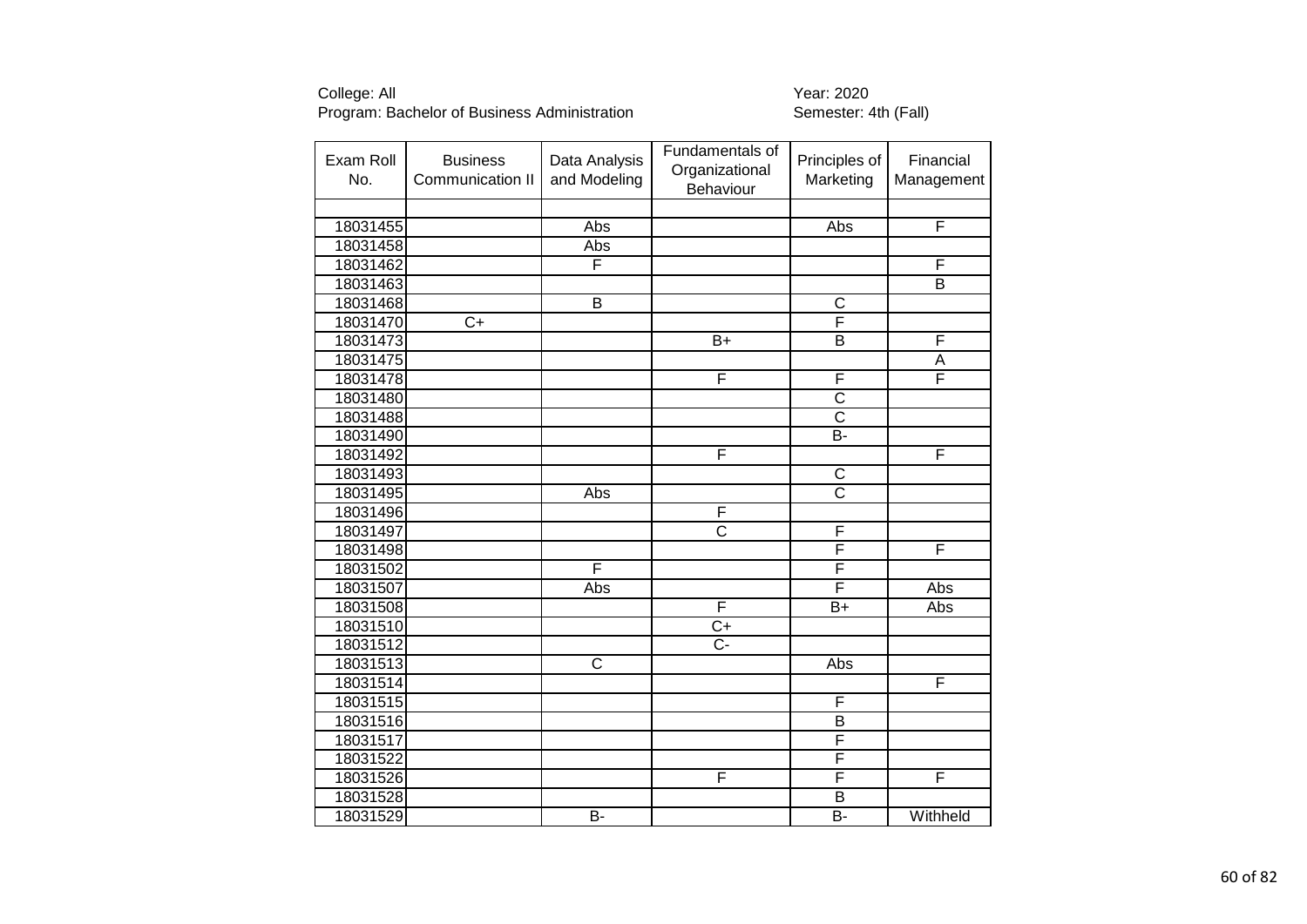| Exam Roll<br>No. | <b>Business</b><br>Communication II | Data Analysis<br>and Modeling | Fundamentals of<br>Organizational<br>Behaviour | Principles of<br>Marketing | Financial<br>Management |
|------------------|-------------------------------------|-------------------------------|------------------------------------------------|----------------------------|-------------------------|
|                  |                                     |                               |                                                |                            |                         |
| 18031530         |                                     | $\overline{\text{c}}$         |                                                |                            |                         |
| 18031531         |                                     |                               | Abs                                            |                            | F                       |
| 18031532         |                                     |                               |                                                | $\overline{C+}$            |                         |
| 18031533         |                                     | $\overline{B}$                | <b>B-</b>                                      | $\overline{C}$             |                         |
| 18031534         |                                     |                               |                                                | $\overline{C+}$            |                         |
| 18031535         |                                     |                               |                                                |                            | $\overline{B}$          |
| 18031536         |                                     |                               |                                                | F                          | F                       |
| 18031537         |                                     |                               |                                                | F                          | $C+$                    |
| 18031538         |                                     |                               |                                                | $\overline{\mathsf{F}}$    |                         |
| 18031540         |                                     |                               |                                                |                            | Abs                     |
| 18031545         |                                     | Abs                           |                                                | F                          |                         |
| 18031551         |                                     |                               |                                                |                            | F                       |
| 18031552         |                                     |                               |                                                | C                          |                         |
| 18031556         |                                     |                               |                                                | F                          | B-                      |
| 18031558         |                                     |                               |                                                |                            | B                       |
| 18031562         |                                     |                               | Abs                                            |                            |                         |
| 18031564         | Abs                                 |                               | Abs                                            | Abs                        |                         |
| 18031568         |                                     | $\overline{B}$                | $\overline{\text{c}}$                          |                            |                         |
| 18031570         |                                     | $\overline{B}$                |                                                |                            |                         |
| 18031571         |                                     | $\overline{\text{c}}$         |                                                | $\overline{C}$             | $\overline{\text{c}}$   |
| 18031581         |                                     |                               |                                                |                            | Abs                     |
| 18031582         |                                     |                               |                                                | B-                         | F                       |
| 18031586         |                                     |                               |                                                | $\overline{B}$             | <b>B-</b>               |
| 18031589         |                                     |                               |                                                |                            | B                       |
| 18031590         |                                     |                               | $\overline{C}$ +                               |                            |                         |
| 18031592         |                                     |                               | Abs                                            | F                          |                         |
| 18031593         |                                     | F                             | F                                              |                            |                         |
| 18031594         |                                     |                               | $\overline{\text{c}}$                          |                            |                         |
| 18031595         |                                     |                               | F                                              |                            |                         |
| 18031597         | A                                   |                               |                                                |                            |                         |
| 18031600         |                                     |                               |                                                | C                          |                         |
| 18031601         |                                     | F                             |                                                |                            |                         |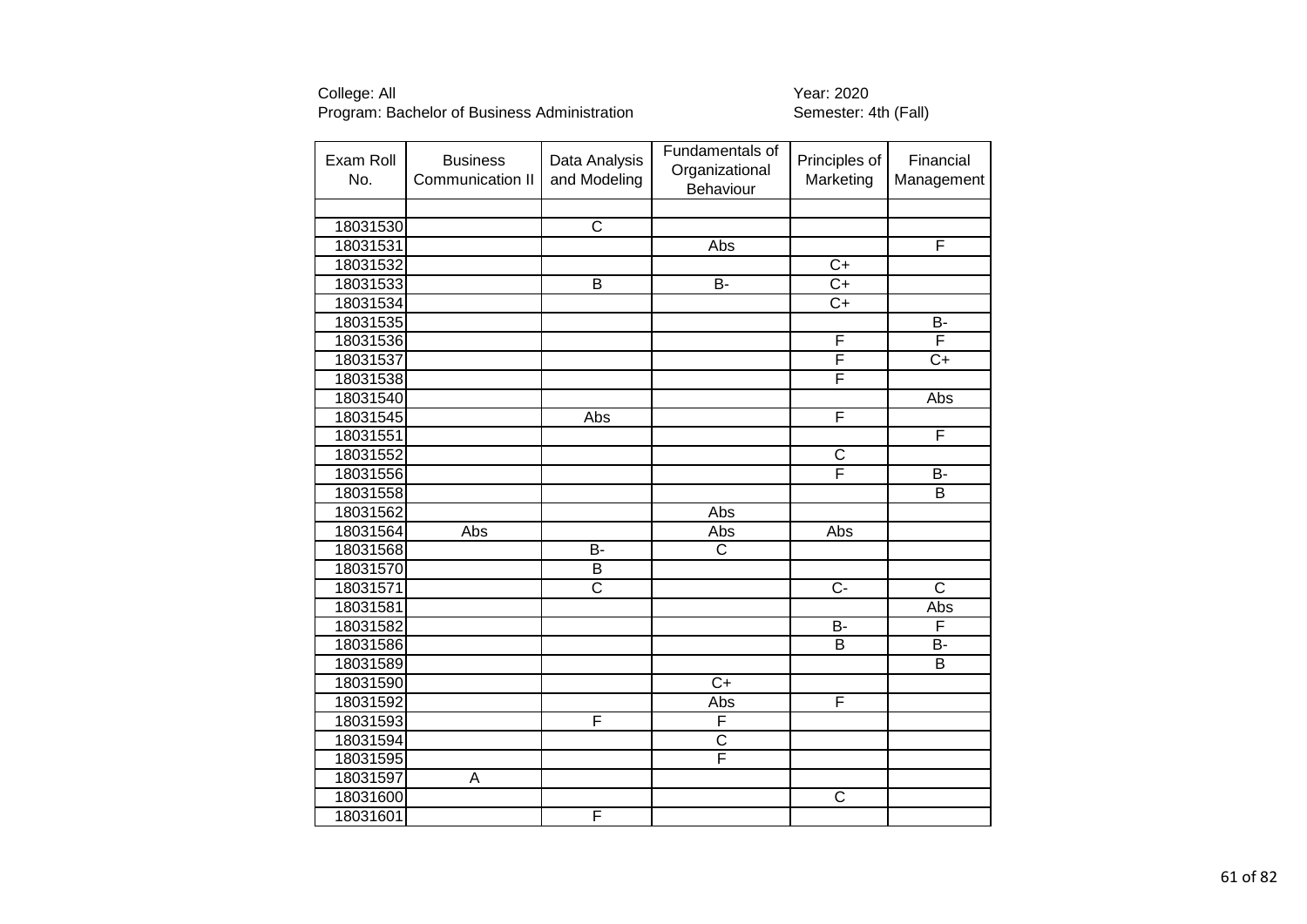| Exam Roll<br>No. | <b>Business</b><br>Communication II | Data Analysis<br>and Modeling | Fundamentals of<br>Organizational<br>Behaviour | Principles of<br>Marketing | Financial<br>Management |
|------------------|-------------------------------------|-------------------------------|------------------------------------------------|----------------------------|-------------------------|
|                  |                                     |                               |                                                |                            |                         |
| 18031608         | A                                   |                               |                                                |                            |                         |
| 18031611         |                                     |                               |                                                |                            | B-                      |
| 18031612         |                                     | $\overline{\mathsf{B}}$       |                                                |                            |                         |
| 18031613         |                                     |                               | $\mathsf C$                                    |                            |                         |
| 18031614         |                                     |                               |                                                |                            | A                       |
| 18031616         |                                     |                               | F                                              |                            |                         |
| 18031620         |                                     | <b>NQ</b>                     |                                                |                            |                         |
| 18031624         |                                     | $\overline{B}$                |                                                |                            |                         |
| 18031627         |                                     | Abs                           |                                                |                            |                         |
| 18031628         |                                     |                               | $\overline{\text{c}}$                          |                            |                         |
| 18031629         |                                     |                               |                                                |                            | Abs                     |
| 18031630         |                                     |                               |                                                |                            | А                       |
| 18031631         |                                     |                               |                                                | <b>NQ</b>                  |                         |
| 18031635         | <b>NQ</b>                           |                               | Abs                                            |                            |                         |
| 18031637         | $B+$                                |                               | $\overline{F}$                                 |                            |                         |
| 18031638         |                                     | $\overline{C+}$               |                                                |                            |                         |
| 18031639         |                                     |                               | $\overline{\text{c}}$                          |                            | F                       |
| 18031640         |                                     |                               |                                                |                            | A                       |
| 18031643         |                                     | Abs                           |                                                |                            |                         |
| 18031646         |                                     |                               |                                                |                            | $\overline{B}$          |
| 18031648         |                                     | F                             |                                                | F                          |                         |
| 18031650         |                                     |                               | $\overline{\text{c}}$                          |                            | F                       |
| 18031651         |                                     |                               |                                                |                            | $\overline{B}$          |
| 18031652         |                                     | F                             |                                                |                            |                         |
| 18031653         |                                     |                               | $\overline{\text{c}}$                          |                            |                         |
| 18031657         |                                     |                               |                                                |                            | $\overline{B}$          |
| 18031658         | A                                   | $\overline{C}$ +              | $\overline{C}$                                 |                            |                         |
| 18031659         |                                     |                               |                                                |                            | Α                       |
| 18031660         |                                     | $\overline{B+}$               |                                                |                            |                         |
| 18031662         |                                     |                               |                                                | Abs                        |                         |
| 18031663         |                                     | $B+$                          |                                                |                            |                         |
| 18031664         |                                     | $\overline{\text{c}}$         | $\overline{C+}$                                |                            |                         |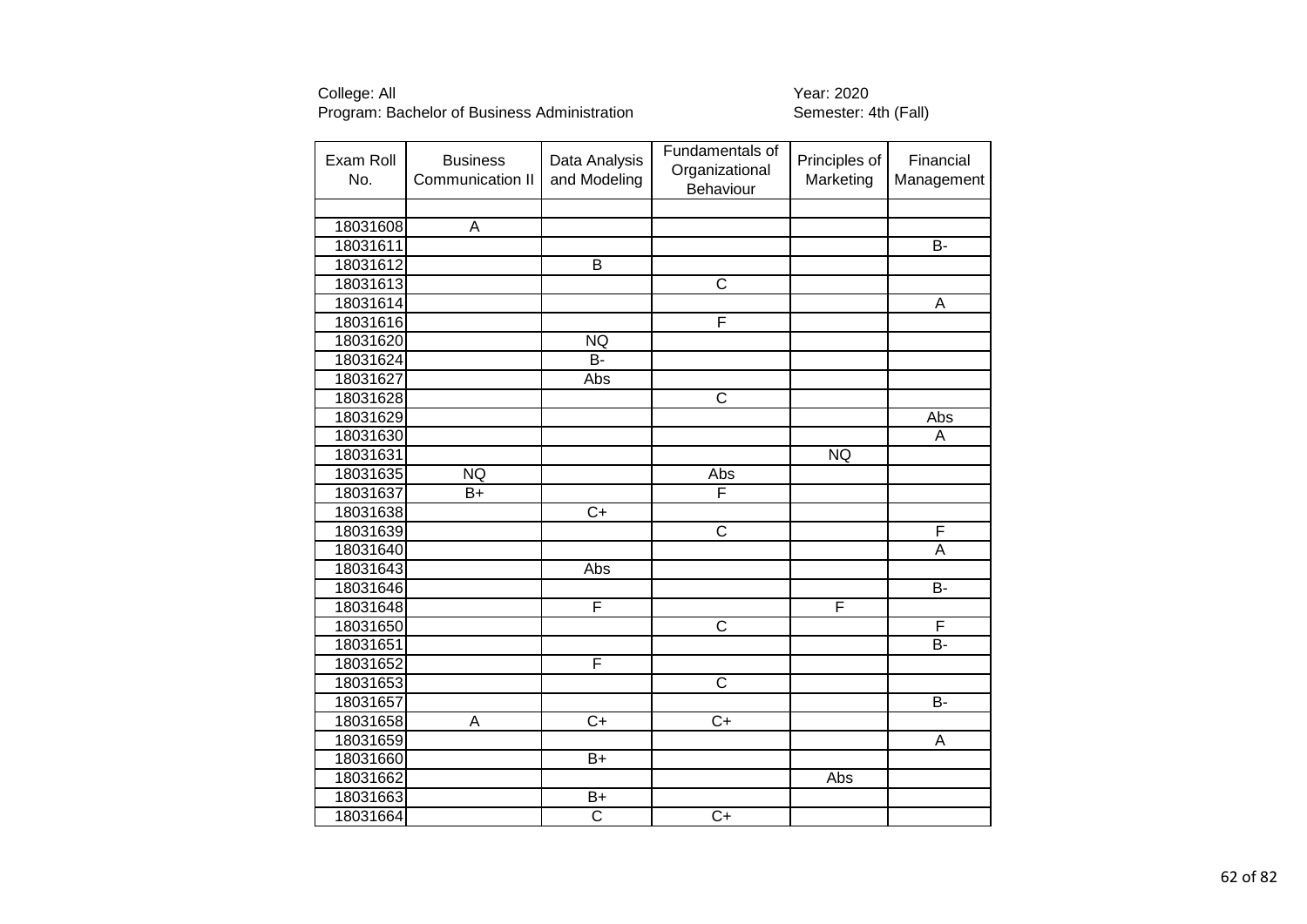| Exam Roll<br>No. | <b>Business</b><br>Communication II | Data Analysis<br>and Modeling | Fundamentals of<br>Organizational<br>Behaviour | Principles of<br>Marketing | Financial<br>Management |
|------------------|-------------------------------------|-------------------------------|------------------------------------------------|----------------------------|-------------------------|
|                  |                                     |                               |                                                |                            |                         |
| 18031665         |                                     |                               | $\overline{\text{c}}$                          | Abs                        |                         |
| 18031667         |                                     | $\overline{A}$ -              |                                                |                            |                         |
| 18031675         |                                     | Abs                           |                                                |                            |                         |
| 18031691         |                                     |                               |                                                |                            | A                       |
| 18031692         |                                     |                               |                                                |                            | Abs                     |
| 18031693         |                                     |                               |                                                |                            | B-                      |
| 18031698         | A                                   |                               | $\overline{C}$                                 |                            | F                       |
| 18031700         |                                     | F                             | $\overline{C+}$                                |                            |                         |
| 18031701         |                                     |                               |                                                |                            | F                       |
| 18031704         |                                     |                               |                                                |                            | $\overline{B}$          |
| 18031706         |                                     | F                             |                                                |                            | Abs                     |
| 18031708         |                                     |                               | $\overline{C}$                                 |                            |                         |
| 18031709         |                                     |                               |                                                |                            | A-                      |
| 18031717         |                                     |                               | Abs                                            |                            |                         |
| 18031718         |                                     | $\overline{\text{C}}$         |                                                |                            | <b>B-</b>               |
| 18031719         |                                     |                               |                                                |                            | $\overline{B}$          |
| 18031720         |                                     | $\overline{C}$                |                                                |                            |                         |
| 18031721         |                                     | F                             |                                                |                            |                         |
| 18031723         |                                     |                               |                                                |                            | <b>B-</b>               |
| 18031727         |                                     |                               | $\overline{\text{c}}$                          |                            | $\overline{B}$          |
| 18031728         |                                     |                               |                                                |                            | B-                      |
| 18031729         |                                     |                               |                                                |                            | Α                       |
| 18031732         |                                     |                               | F                                              |                            | <b>Abs</b>              |
| 18031734         |                                     |                               | F                                              |                            | F                       |
| 18031735         |                                     |                               |                                                | $C -$                      |                         |
| 18031736         |                                     |                               |                                                | Ē                          |                         |
| 18031738         |                                     |                               |                                                |                            | $\overline{F}$          |
| 18031740         |                                     | F                             |                                                |                            | F                       |
| 18031741         |                                     |                               |                                                | $C -$                      | $\overline{\text{c}}$   |
| 18031742         |                                     |                               |                                                | $\overline{\mathsf{F}}$    |                         |
| 18031744         |                                     | $\overline{\mathsf{F}}$       |                                                |                            | $\overline{\mathsf{F}}$ |
| 18031746         |                                     | A-                            | $\overline{\text{c}}$                          |                            |                         |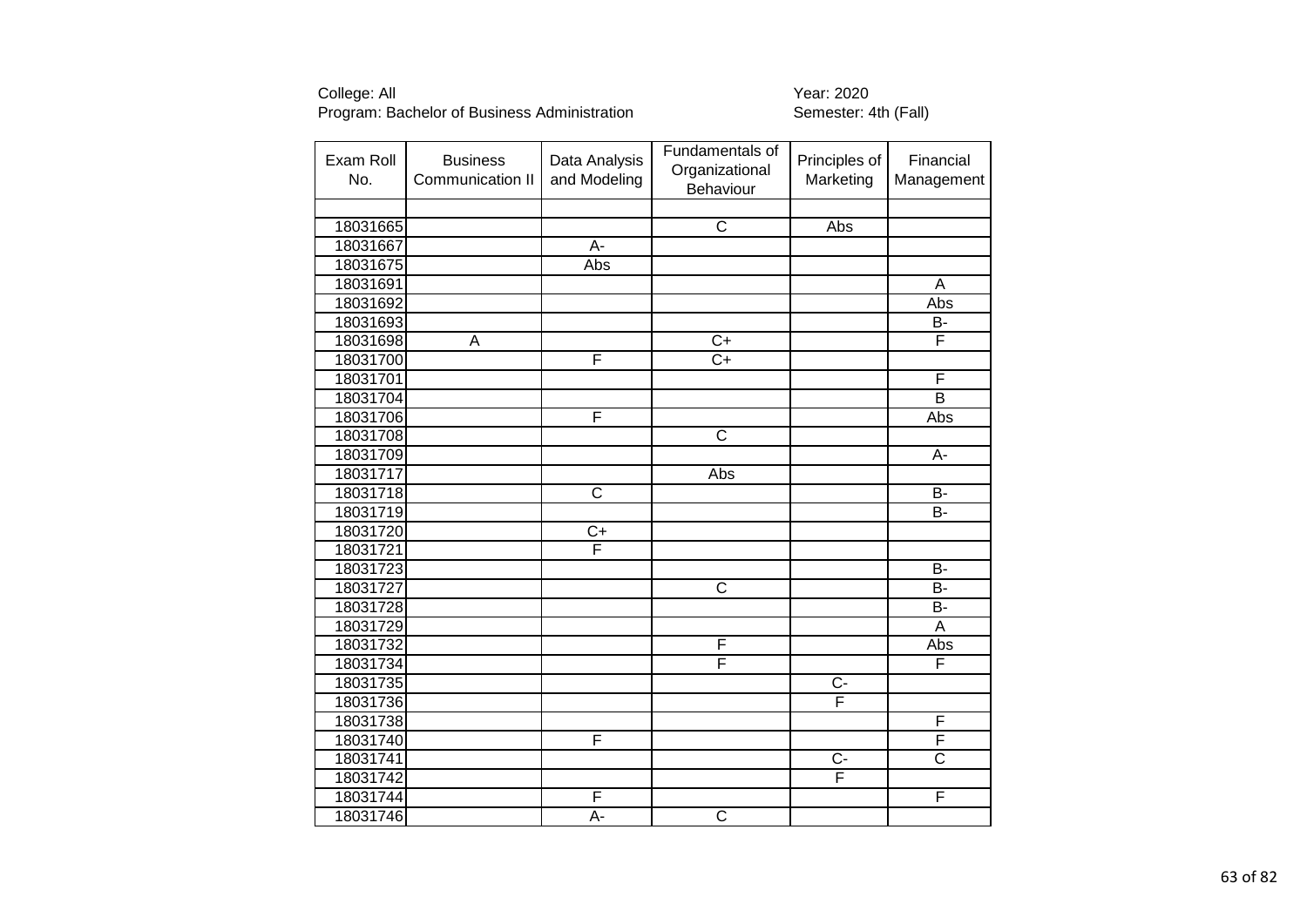| Exam Roll<br>No. | <b>Business</b><br>Communication II | Data Analysis<br>and Modeling | Fundamentals of<br>Organizational<br>Behaviour | Principles of<br>Marketing | Financial<br>Management |
|------------------|-------------------------------------|-------------------------------|------------------------------------------------|----------------------------|-------------------------|
|                  |                                     |                               |                                                |                            |                         |
| 18031747         |                                     |                               | $\overline{C+}$                                |                            | $\overline{\mathsf{F}}$ |
| 18031751         |                                     |                               |                                                |                            | F                       |
| 18031761         |                                     |                               |                                                |                            | F                       |
| 18031762         |                                     |                               |                                                |                            | Expelled                |
| 18031766         |                                     |                               |                                                |                            | A-                      |
| 18031767         |                                     |                               |                                                |                            | $\overline{\text{c}}$   |
| 18031768         |                                     |                               |                                                | $\overline{C}$             |                         |
| 18031771         |                                     |                               |                                                |                            | A                       |
| 18031776         |                                     |                               | $C+$                                           | F                          |                         |
| 18031777         |                                     |                               | $\overline{C+}$                                | Abs                        |                         |
| 18031778         |                                     |                               |                                                | F                          |                         |
| 18031781         |                                     | A                             |                                                |                            |                         |
| 18031784         |                                     | A-                            |                                                |                            | A                       |
| 18031786         |                                     | $\overline{\mathsf{B}}$       |                                                |                            | $\overline{A}$          |
| 18031787         |                                     |                               | $\overline{\text{c}}$                          | Abs                        |                         |
| 18031789         |                                     | A-                            |                                                |                            | A-                      |
| 18031791         |                                     |                               |                                                |                            | $\overline{B+}$         |
| 18031792         |                                     |                               |                                                |                            | Abs                     |
| 18031793         |                                     | $\overline{B}$                |                                                |                            | A-                      |
| 18031794         |                                     |                               | $\overline{\text{c}}$                          |                            |                         |
| 18031798         |                                     |                               |                                                |                            | A-                      |
| 18031800         |                                     | $B+$                          |                                                |                            | B                       |
| 18031802         |                                     | F                             |                                                |                            | F                       |
| 18031805         |                                     | A-                            |                                                |                            | F                       |
| 18031806         |                                     |                               |                                                |                            | F                       |
| 18031813         |                                     |                               |                                                |                            | A                       |
| 18031815         |                                     |                               |                                                |                            | F                       |
| 18031818         |                                     |                               | $\overline{\text{c}}$                          | $\overline{C}$             |                         |
| 18031820         |                                     | $\overline{B}$                |                                                |                            |                         |
| 18031826         |                                     | A-                            |                                                |                            |                         |
| 18031827         |                                     | F                             |                                                |                            |                         |
| 18031828         |                                     | $\overline{\text{c}}$         |                                                |                            |                         |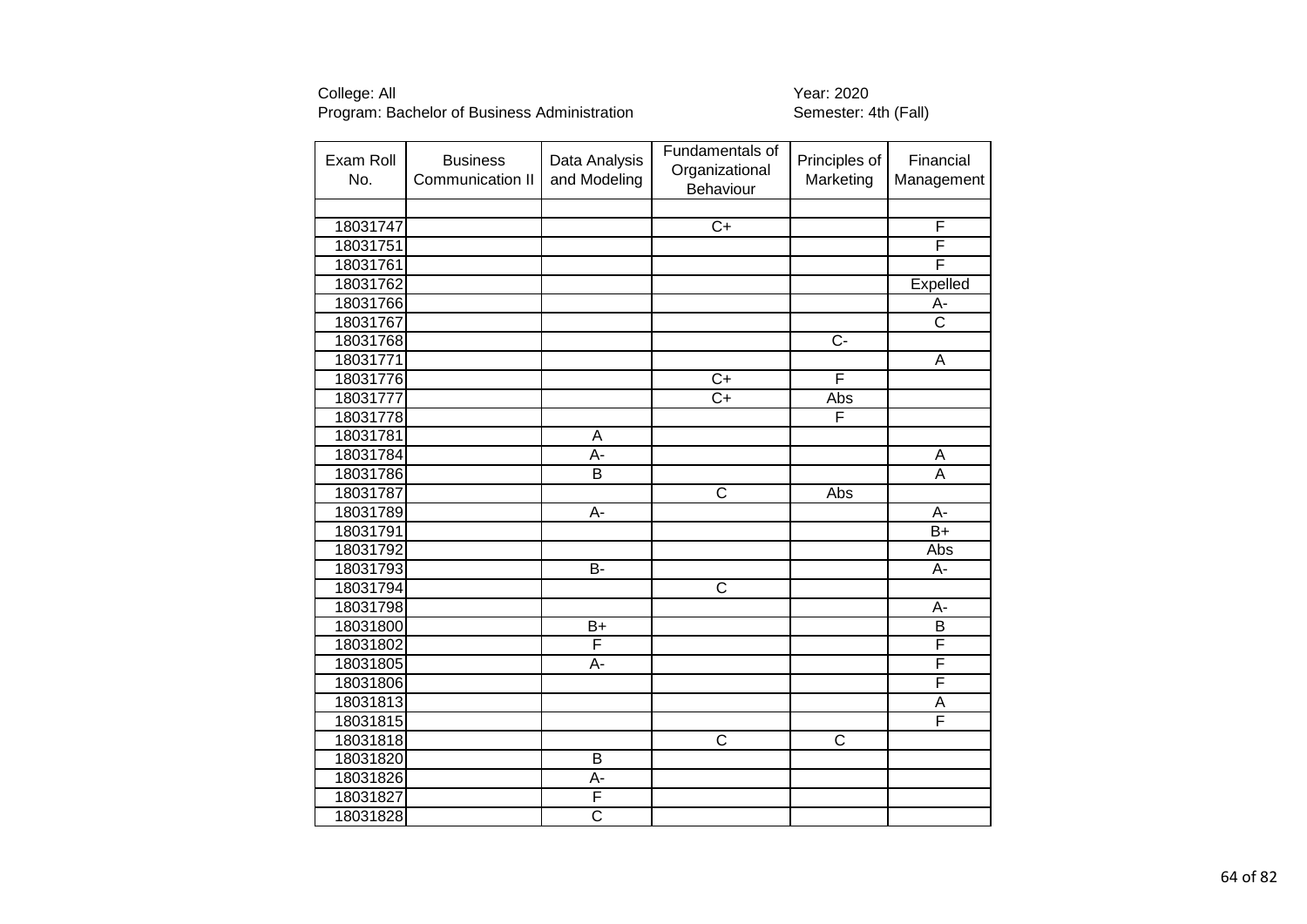| Exam Roll<br>No. | <b>Business</b><br>Communication II | Data Analysis<br>and Modeling | Fundamentals of<br>Organizational<br>Behaviour | Principles of<br>Marketing | Financial<br>Management |
|------------------|-------------------------------------|-------------------------------|------------------------------------------------|----------------------------|-------------------------|
|                  |                                     |                               |                                                |                            |                         |
| 18031834         |                                     |                               | $\overline{C+}$                                |                            |                         |
| 18031836         |                                     |                               |                                                |                            | Abs                     |
| 18031837         |                                     |                               |                                                |                            | A-                      |
| 18031838         |                                     | A                             |                                                |                            | A                       |
| 18031839         |                                     | $\overline{\text{c}}$         |                                                |                            | F                       |
| 18031840         |                                     |                               |                                                | <b>Abs</b>                 |                         |
| 18031842         |                                     |                               |                                                |                            | А-                      |
| 18031846         |                                     | A                             |                                                |                            | $\overline{\mathsf{F}}$ |
| 18031848         |                                     |                               |                                                |                            | A                       |
| 18031849         |                                     | F                             | $\overline{\text{c}}$                          |                            | F                       |
| 18031850         |                                     | $\overline{\text{c}}$         |                                                |                            | $\overline{B}$          |
| 18031851         | B-                                  |                               | $\overline{\text{c}}$                          |                            |                         |
| 18031853         |                                     |                               |                                                |                            | <b>B-</b>               |
| 18031854         |                                     | $\overline{B}$                |                                                |                            | F                       |
| 18031857         |                                     | F                             | <b>B-</b>                                      |                            |                         |
| 18031858         |                                     | A-                            |                                                |                            |                         |
| 18031860         |                                     |                               |                                                |                            | $\overline{B}$          |
| 18031861         |                                     | $\overline{A}$                |                                                |                            |                         |
| 18031868         |                                     |                               |                                                | F                          |                         |
| 18031869         |                                     | $\overline{A}$                |                                                |                            |                         |
| 18031874         |                                     | $\overline{A}$                |                                                |                            |                         |
| 18031875         |                                     | $\overline{A}$                |                                                |                            |                         |
| 18031881         |                                     | $B+$                          |                                                |                            |                         |
| 18031882         |                                     |                               |                                                |                            | B                       |
| 18031884         |                                     | A-                            |                                                |                            |                         |
| 18031885         |                                     |                               |                                                |                            | <b>B-</b>               |
| 18031888         |                                     |                               |                                                |                            | Abs                     |
| 18031889         |                                     | $\overline{A}$                |                                                |                            |                         |
| 18031890         |                                     |                               |                                                | $\overline{C}$             | F                       |
| 18031891         |                                     |                               |                                                | Ċ-                         |                         |
| 18031896         |                                     |                               |                                                | $\overline{\mathsf{F}}$    |                         |
| 18031898         |                                     |                               |                                                |                            | $\overline{B}$          |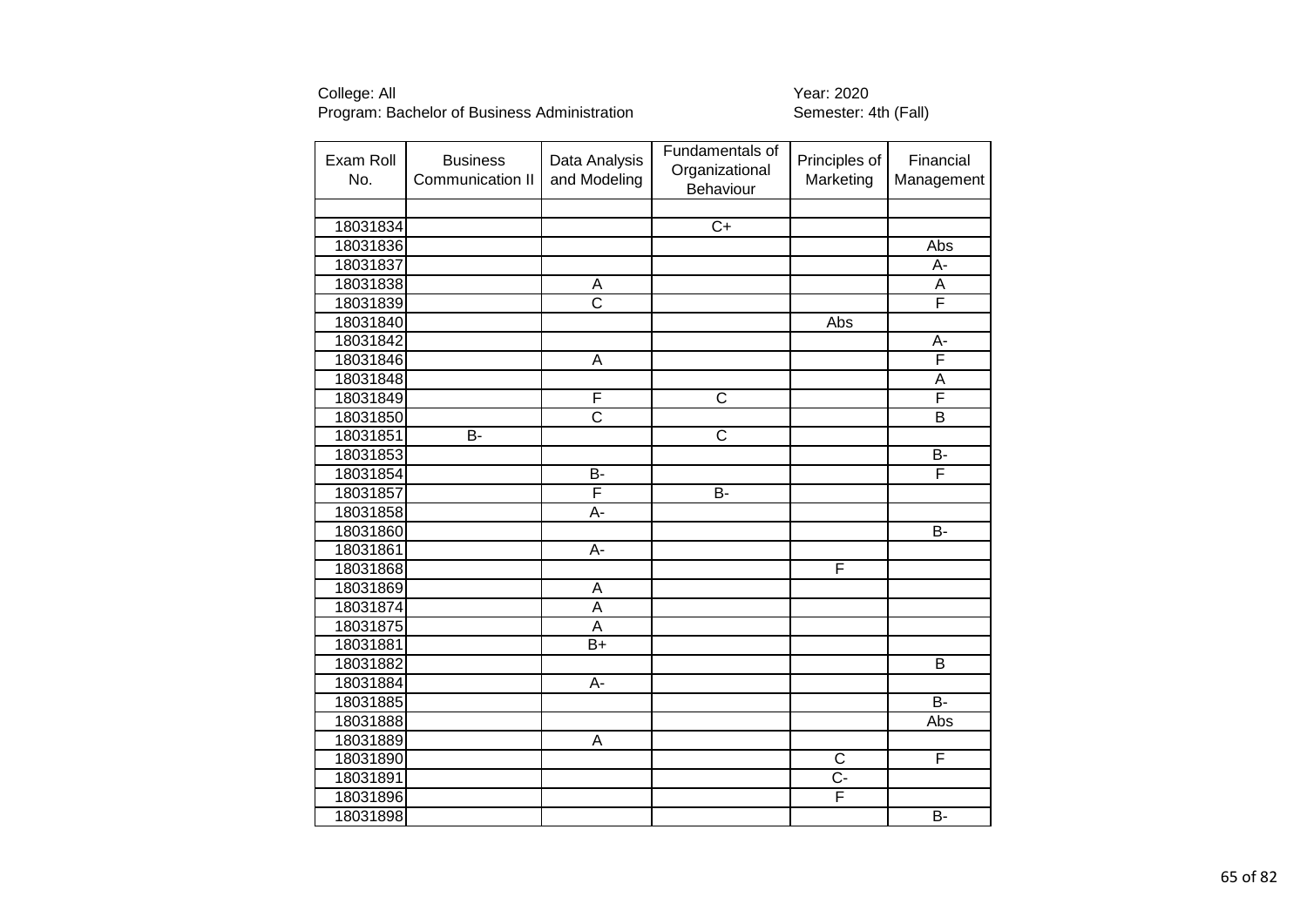| Exam Roll<br>No. | <b>Business</b><br>Communication II | Data Analysis<br>and Modeling | Fundamentals of<br>Organizational<br>Behaviour | Principles of<br>Marketing | Financial<br>Management |
|------------------|-------------------------------------|-------------------------------|------------------------------------------------|----------------------------|-------------------------|
|                  |                                     |                               |                                                |                            |                         |
| 18031899         |                                     |                               |                                                |                            | <b>B-</b>               |
| 18031902         |                                     |                               |                                                |                            | F                       |
| 18031904         |                                     |                               |                                                |                            | $\overline{C}$          |
| 18031905         |                                     |                               | A-                                             |                            |                         |
| 18031906         |                                     |                               |                                                |                            | $\overline{B}$          |
| 18031907         |                                     |                               |                                                | A-                         |                         |
| 18031909         |                                     | $\overline{B}$                |                                                |                            |                         |
| 18031910         |                                     | $\overline{\text{c}}$         | C                                              |                            | B-                      |
| 18031912         |                                     |                               |                                                | Abs                        | Abs                     |
| 18031914         |                                     | F                             |                                                |                            |                         |
| 18031915         |                                     |                               |                                                |                            | F                       |
| 18031917         |                                     |                               |                                                |                            | Abs                     |
| 18031919         |                                     |                               |                                                |                            | F                       |
| 18031922         |                                     | Abs                           |                                                |                            |                         |
| 18031931         |                                     | $C+$                          |                                                |                            | F                       |
| 18031932         |                                     |                               |                                                |                            | $B+$                    |
| 18031936         |                                     | $\overline{\text{c}}$         |                                                |                            | F                       |
| 18031938         | B                                   |                               |                                                | $\overline{\text{c}}$      | $B+$                    |
| 18031940         | $A -$                               |                               |                                                |                            | $\overline{B}$          |
| 18031943         |                                     |                               |                                                |                            | $\overline{\mathsf{B}}$ |
| 18031944         |                                     |                               |                                                | Abs                        |                         |
| 18031949         |                                     |                               |                                                |                            | A                       |
| 18031960         |                                     | $\overline{B}$                |                                                | $\overline{D+}$            | $\overline{A}$          |
| 18031962         |                                     | B                             |                                                |                            | $A -$                   |
| 18031967         |                                     |                               |                                                |                            | Abs                     |
| 18031969         |                                     | Abs                           |                                                | $\overline{\mathsf{C}}$    |                         |
| 18031975         | B-                                  |                               |                                                | $\overline{C}$             |                         |
| 18031976         |                                     |                               |                                                | B                          |                         |
| 18031977         |                                     |                               | A-                                             |                            | A                       |
| 18031981         |                                     |                               |                                                |                            | $\overline{\text{c}}$   |
| 18031982         |                                     | Abs                           |                                                |                            |                         |
| 18031988         |                                     | $\overline{C+}$               |                                                |                            | Abs                     |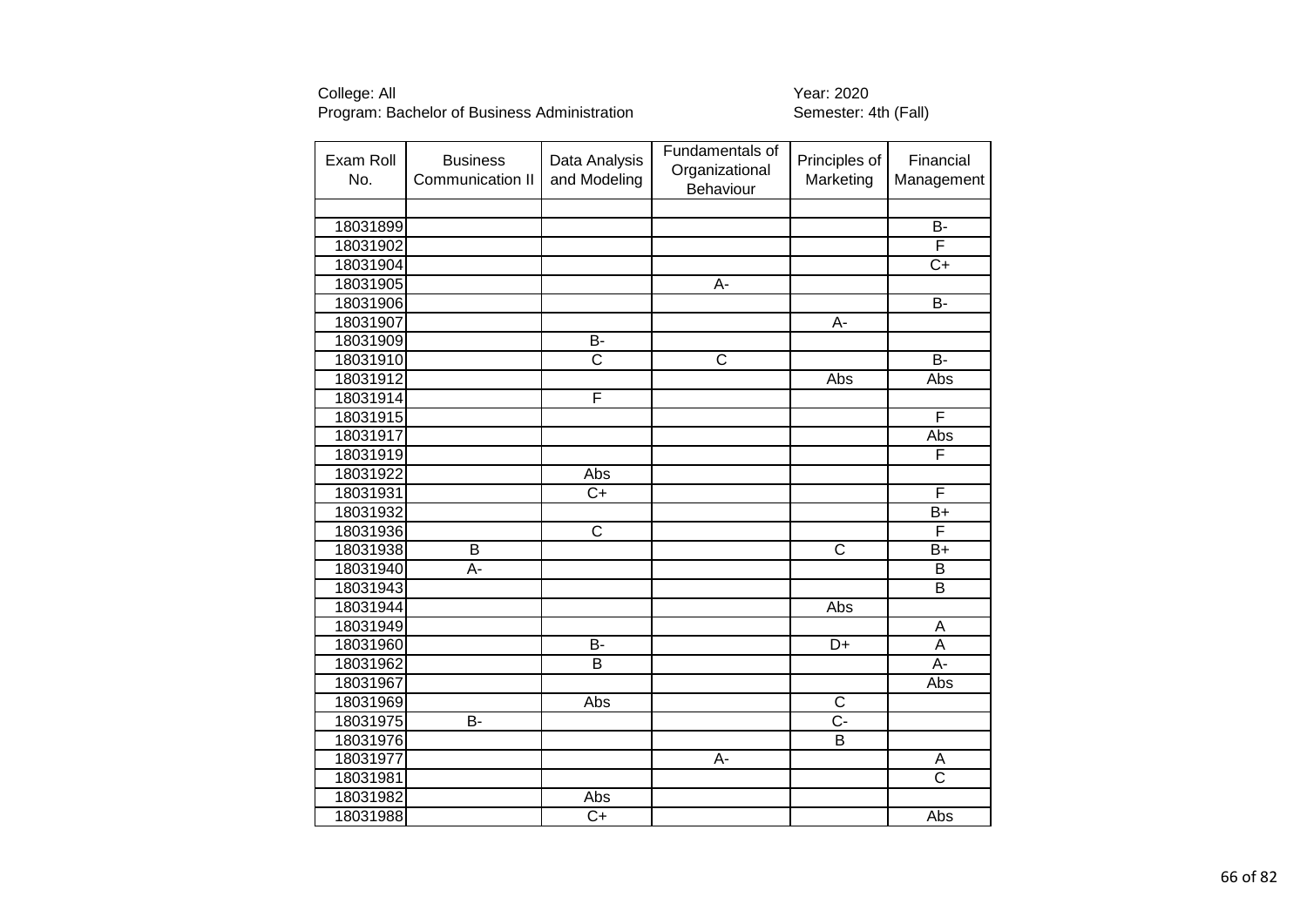| Exam Roll<br>No. | <b>Business</b><br>Communication II | Data Analysis<br>and Modeling | Fundamentals of<br>Organizational<br>Behaviour | Principles of<br>Marketing | Financial<br>Management |
|------------------|-------------------------------------|-------------------------------|------------------------------------------------|----------------------------|-------------------------|
|                  |                                     |                               |                                                |                            |                         |
| 18032001         |                                     | $\overline{B}$                |                                                |                            |                         |
| 18032003         |                                     |                               |                                                |                            | A-                      |
| 18032014         |                                     | $\overline{\mathsf{C}}$       | $\overline{\mathsf{B}}$                        |                            | $\overline{\text{c}}$   |
| 18032017         |                                     | $\overline{B}$                |                                                |                            | $\overline{\text{c}}$   |
| 18032018         |                                     |                               |                                                | $\overline{\text{c}}$      |                         |
| 18032022         |                                     | F                             |                                                | F                          | F                       |
| 18032029         |                                     |                               |                                                | $\overline{\text{c}}$      |                         |
| 18032030         |                                     | $\overline{C+}$               |                                                |                            | $\overline{\mathsf{C}}$ |
| 18032036         | B                                   |                               |                                                | Abs                        |                         |
| 18032037         |                                     | $\overline{C+}$               |                                                |                            | $\overline{\text{c}}$   |
| 18032038         |                                     | Abs                           |                                                |                            |                         |
| 18032043         |                                     |                               |                                                | Abs                        |                         |
| 18032044         |                                     |                               |                                                | $B+$                       | $\overline{\text{c}}$   |
| 18032045         |                                     | Abs                           |                                                |                            |                         |
| 18032048         |                                     | F                             |                                                |                            | $B+$                    |
| 18032049         |                                     |                               | Abs                                            |                            |                         |
| 18032051         |                                     | $\overline{C}$                | F                                              |                            |                         |
| 18032058         |                                     | $\mathsf A$                   |                                                |                            |                         |
| 18032061         |                                     | $\overline{A}$                |                                                |                            | $\overline{\mathsf{B}}$ |
| 18032062         |                                     | $B+$                          |                                                |                            |                         |
| 18032063         |                                     | F                             |                                                |                            | F                       |
| 18032064         |                                     |                               | F                                              |                            |                         |
| 18032065         |                                     |                               | F                                              |                            |                         |
| 18032067         |                                     |                               |                                                |                            | Abs                     |
| 18032071         |                                     |                               |                                                |                            | F                       |
| 18032072         |                                     | F                             |                                                |                            | F                       |
| 18032073         |                                     |                               |                                                |                            | A-                      |
| 18032077         | <b>B-</b>                           |                               |                                                |                            |                         |
| 18032079         |                                     |                               |                                                |                            | A                       |
| 18032080         |                                     |                               |                                                |                            | $C+$                    |
| 18032082         |                                     |                               |                                                |                            | F                       |
| 18032083         |                                     |                               |                                                |                            | F                       |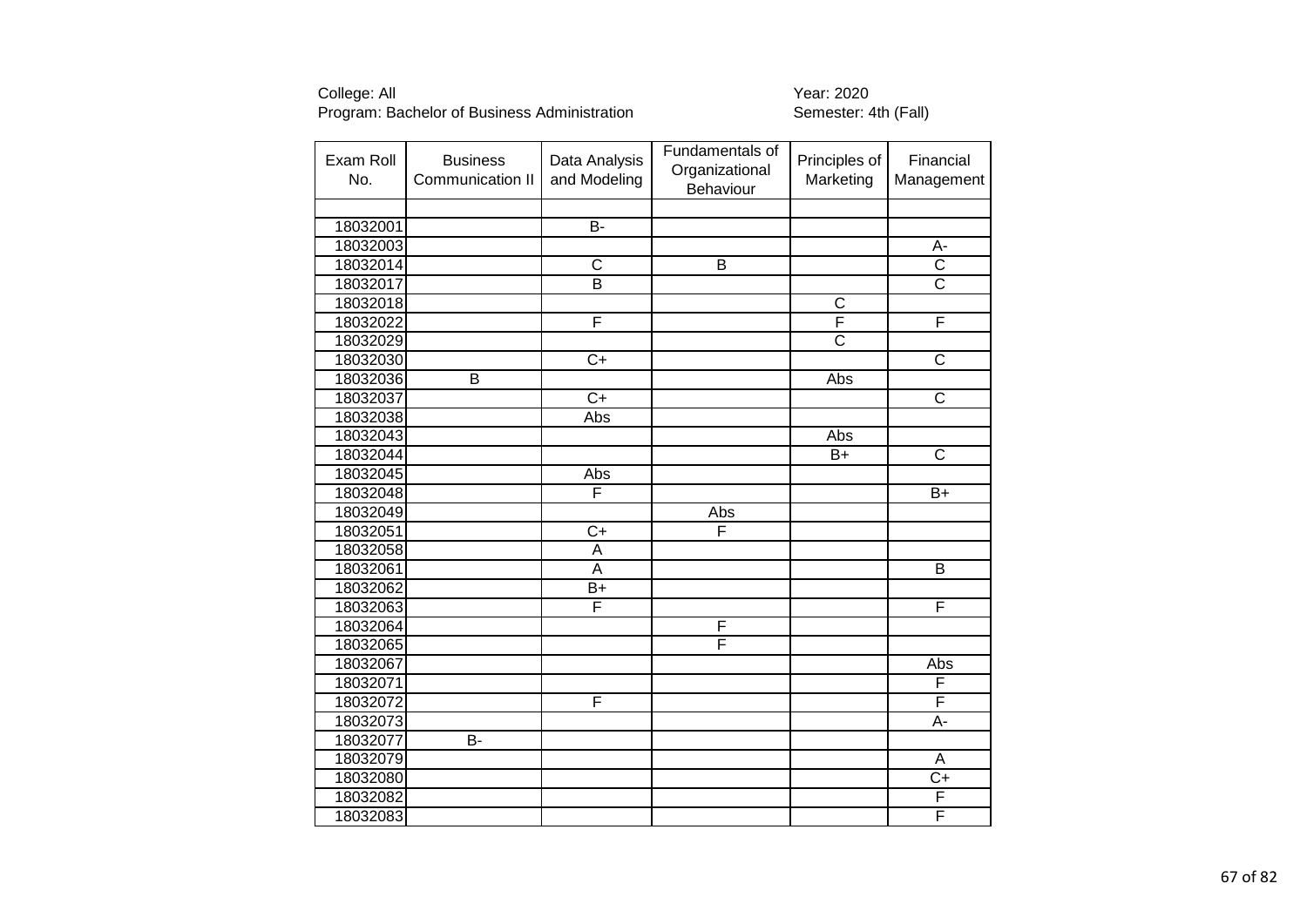| Exam Roll<br>No. | <b>Business</b><br>Communication II | Data Analysis<br>and Modeling | Fundamentals of<br>Organizational<br>Behaviour | Principles of<br>Marketing | Financial<br>Management |
|------------------|-------------------------------------|-------------------------------|------------------------------------------------|----------------------------|-------------------------|
|                  |                                     |                               |                                                |                            |                         |
| 18032094         |                                     |                               |                                                |                            | F                       |
| 18032096         |                                     | <b>Abs</b>                    |                                                |                            | Abs                     |
| 18032097         |                                     | $\overline{\text{c}}$         |                                                |                            |                         |
| 18032098         |                                     |                               |                                                |                            | A-                      |
| 18032101         |                                     |                               |                                                |                            | Abs                     |
| 18032103         |                                     | $\overline{\text{c}}$         |                                                |                            |                         |
| 18032107         |                                     |                               |                                                | A-                         |                         |
| 18032108         |                                     |                               |                                                | Abs                        |                         |
| 18032109         |                                     | Abs                           |                                                |                            | Abs                     |
| 18032110         |                                     |                               |                                                | $\overline{C}$             |                         |
| 18032117         |                                     |                               |                                                | $\overline{B}$             |                         |
| 18032118         |                                     |                               |                                                | Abs                        |                         |
| 18032121         | Abs                                 |                               | Abs                                            |                            |                         |
| 18032122         |                                     |                               |                                                |                            | F                       |
| 18032123         |                                     | Abs                           |                                                |                            |                         |
| 18032125         |                                     |                               |                                                |                            | Abs                     |
| 18032127         |                                     |                               |                                                | Abs                        | F                       |
| 18032128         |                                     | $\overline{\text{C}}$         |                                                |                            | F                       |
| 18032131         |                                     | Abs                           |                                                |                            |                         |
| 18032134         |                                     | B-                            |                                                |                            | F                       |
| 18032135         |                                     |                               |                                                |                            | F                       |
| 18032138         |                                     | F                             |                                                |                            | Abs                     |
| 18032140         |                                     | F                             |                                                |                            |                         |
| 18032141         |                                     | F                             |                                                | F                          | F                       |
| 18032143         |                                     | $\overline{C}$                |                                                |                            |                         |
| 18032144         |                                     | Abs                           |                                                |                            | Abs                     |
| 18032145         |                                     | <b>B-</b>                     |                                                |                            | F                       |
| 18032147         |                                     | $C+$                          |                                                |                            |                         |
| 18032148         |                                     | A-                            |                                                |                            |                         |
| 18032149         |                                     | $\overline{A}$                |                                                |                            |                         |
| 18032150         |                                     |                               |                                                | $C -$                      |                         |
| 18032152         |                                     | $\overline{B}$                |                                                |                            |                         |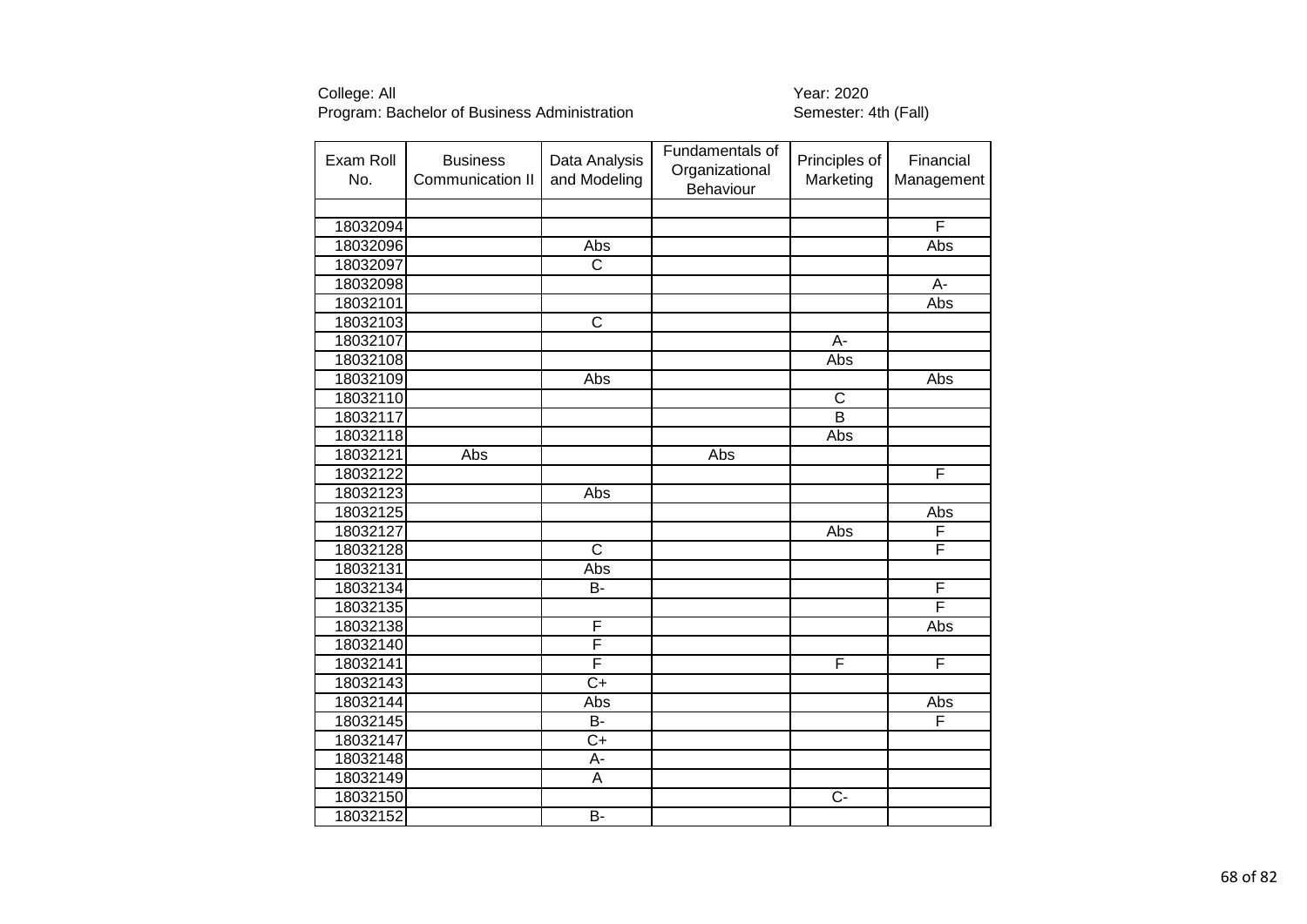| Exam Roll<br>No. | <b>Business</b><br>Communication II | Data Analysis<br>and Modeling | Fundamentals of<br>Organizational<br>Behaviour | Principles of<br>Marketing | Financial<br>Management |
|------------------|-------------------------------------|-------------------------------|------------------------------------------------|----------------------------|-------------------------|
|                  |                                     |                               |                                                |                            |                         |
| 18032153         | A                                   | A                             |                                                |                            |                         |
| 18032154         |                                     | A                             |                                                |                            |                         |
| 18032155         |                                     | B-                            |                                                | F                          |                         |
| 18032156         | $C+$                                |                               |                                                |                            |                         |
| 18032157         |                                     | $\overline{C+}$               |                                                |                            | F                       |
| 18032158         |                                     | F                             |                                                |                            |                         |
| 18032162         |                                     |                               | $\overline{\text{c}}$                          |                            |                         |
| 18032164         |                                     |                               |                                                |                            | $\overline{C+}$         |
| 18032170         |                                     |                               |                                                | Abs                        | Abs                     |
| 18032171         |                                     |                               |                                                |                            | B-                      |
| 18032172         | Abs                                 |                               |                                                |                            |                         |
| 18032174         |                                     |                               |                                                | $\mathsf C$                | $\sf B$                 |
| 18032175         |                                     | F                             |                                                |                            | A-                      |
| 18032181         |                                     |                               |                                                |                            | F                       |
| 18032184         |                                     |                               | Abs                                            |                            |                         |
| 18032185         |                                     |                               | F                                              |                            |                         |
| 18032186         |                                     |                               |                                                |                            | Abs                     |
| 18032190         |                                     | $\overline{C+}$               |                                                | F                          |                         |
| 18032191         |                                     | Abs                           |                                                |                            |                         |
| 18032192         |                                     |                               |                                                | F                          |                         |
| 18032195         |                                     |                               |                                                |                            | F                       |
| 18032196         |                                     |                               | F                                              |                            |                         |
| 18032198         | Abs                                 |                               | Abs                                            | $\overline{C}$             |                         |
| 18032204         |                                     | Abs                           |                                                |                            |                         |
| 18032206         |                                     | Abs                           |                                                | $\overline{F}$             |                         |
| 18032207         |                                     | Abs                           |                                                |                            |                         |
| 18032208         | Abs                                 |                               |                                                | $\mathsf{F}$               |                         |
| 18032212         |                                     |                               | $\overline{C}$                                 | $\overline{F}$             | F                       |
| 18032213         |                                     |                               |                                                | F                          |                         |
| 18032214         |                                     | F                             | $\mathsf C$                                    |                            |                         |
| 18032217         |                                     |                               | $\overline{\text{c}}$                          | $\mathsf F$                |                         |
| 18032219         |                                     |                               | F                                              | F                          |                         |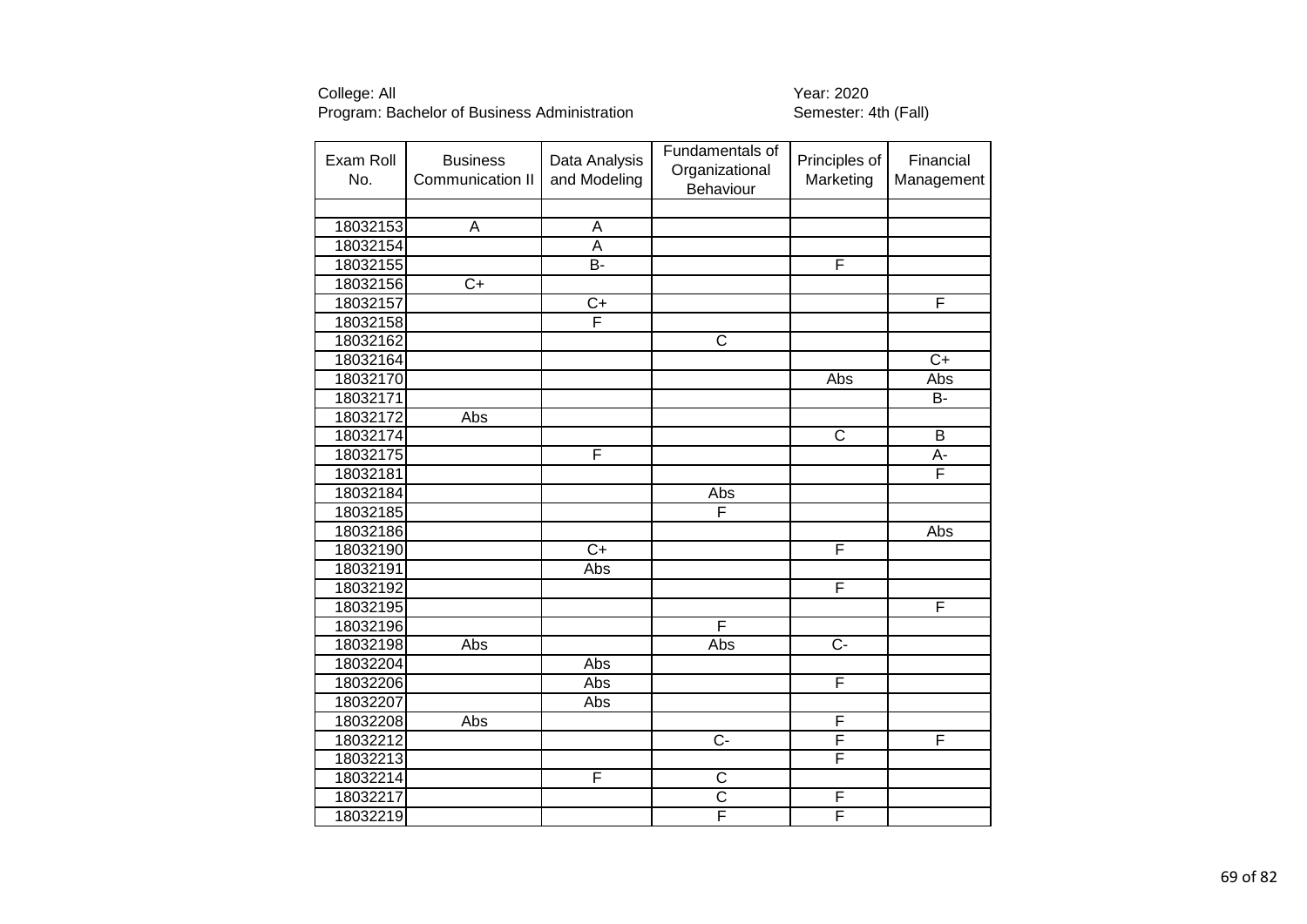| Exam Roll<br>No. | <b>Business</b><br>Communication II | Data Analysis<br>and Modeling | Fundamentals of<br>Organizational<br>Behaviour | Principles of<br>Marketing | Financial<br>Management |
|------------------|-------------------------------------|-------------------------------|------------------------------------------------|----------------------------|-------------------------|
|                  |                                     |                               |                                                |                            |                         |
| 18032220         |                                     |                               |                                                |                            | F                       |
| 18032221         |                                     | F                             |                                                |                            |                         |
| 18032223         |                                     |                               |                                                |                            | F                       |
| 18032224         |                                     |                               | $\overline{\text{c}}$                          |                            |                         |
| 18032227         |                                     | $C+$                          | $\overline{\text{c}}$                          |                            |                         |
| 18032228         |                                     |                               | D+                                             | F                          |                         |
| 18032231         |                                     |                               |                                                |                            | F                       |
| 18032232         |                                     | F                             |                                                | $\overline{C+}$            |                         |
| 18032236         |                                     | $\overline{A}$                |                                                |                            |                         |
| 18032238         |                                     | $\overline{C+}$               |                                                | C                          |                         |
| 18032242         |                                     |                               |                                                |                            | $\overline{\mathsf{C}}$ |
| 18032243         | Abs                                 |                               |                                                |                            | $\overline{\text{c}}$   |
| 18032245         |                                     |                               |                                                | B-                         | Abs                     |
| 18032250         |                                     |                               |                                                |                            | F                       |
| 18032256         | F                                   | F                             |                                                |                            |                         |
| 18032257         |                                     |                               |                                                | B-                         | Abs                     |
| 18032258         |                                     | $\overline{A}$                |                                                | Я-                         |                         |
| 18032259         |                                     | Abs                           |                                                |                            |                         |
| 18032260         |                                     |                               |                                                | $\overline{C}$             |                         |
| 18032263         |                                     | F                             | $\overline{C}$ -                               |                            |                         |
| 18032267         |                                     | $\overline{\text{c}}$         |                                                | $\overline{B}$             | $\overline{\text{c}}$   |
| 18032269         |                                     |                               |                                                | $\overline{C+}$            |                         |
| 18032270         |                                     | $\overline{C+}$               |                                                | $\overline{\text{c}}$      | F                       |
| 18032272         | Abs                                 |                               |                                                |                            | Abs                     |
| 18032273         |                                     | $\overline{F}$                |                                                | <b>B-</b>                  |                         |
| 18032276         |                                     | $\overline{C}$ -              | $\overline{\text{c}}$                          |                            | F                       |
| 18032277         |                                     |                               |                                                | C                          | F                       |
| 18032280         | $\overline{C+}$                     | $\overline{C}$                |                                                |                            |                         |
| 18032283         | $\overline{C}$                      | F                             |                                                | F                          |                         |
| 18032287         |                                     |                               |                                                | $\overline{C}$             |                         |
| 18032290         |                                     |                               |                                                | $C+$                       |                         |
| 18032291         |                                     | $\overline{\text{c}}$         |                                                | $\overline{C+}$            | F                       |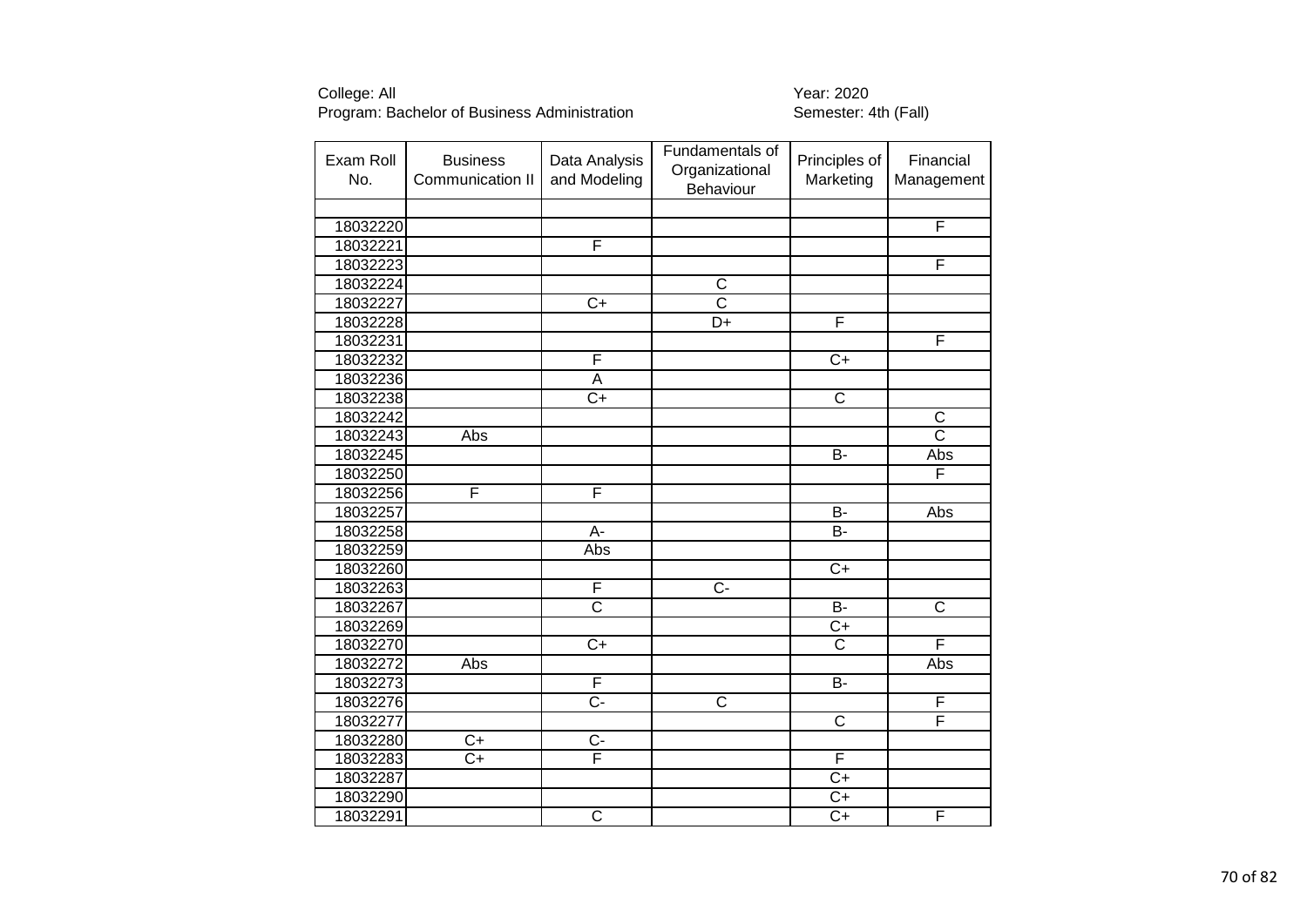| Exam Roll<br>No. | <b>Business</b><br>Communication II | Data Analysis<br>and Modeling | Fundamentals of<br>Organizational<br>Behaviour | Principles of<br>Marketing | Financial<br>Management |
|------------------|-------------------------------------|-------------------------------|------------------------------------------------|----------------------------|-------------------------|
|                  |                                     |                               |                                                |                            |                         |
| 18032296         |                                     |                               |                                                | <b>B-</b>                  |                         |
| 18032297         |                                     |                               |                                                | F                          | Abs                     |
| 18032298         |                                     | C                             |                                                |                            |                         |
| 18032299         |                                     | F                             |                                                |                            | F                       |
| 18032301         |                                     |                               |                                                | $\overline{C}$             |                         |
| 18032304         |                                     |                               |                                                | $\overline{B}$             |                         |
| 18032305         |                                     | Abs                           |                                                | Abs                        | Abs                     |
| 18032307         |                                     | $\overline{\text{c}}$         |                                                | $\overline{\text{c}}$      |                         |
| 18032308         |                                     | B                             |                                                | $\overline{\text{c}}$      |                         |
| 18032309         |                                     |                               |                                                | $\overline{\text{c}}$      |                         |
| 18032312         |                                     | F                             |                                                | $\overline{C}$ -           | F                       |
| 18032316         |                                     | $\overline{\text{c}}$         |                                                |                            | F                       |
| 18032317         |                                     |                               |                                                | B                          |                         |
| 18032321         |                                     | $\overline{\text{c}}$         |                                                |                            | F                       |
| 18032326         |                                     |                               |                                                |                            | F                       |
| 18032329         |                                     | Abs                           |                                                |                            | Abs                     |
| 18032331         |                                     |                               |                                                | A-                         |                         |
| 18032334         |                                     | F                             |                                                |                            | F                       |
| 18032335         |                                     |                               |                                                |                            | F                       |
| 18032344         |                                     |                               |                                                | Abs                        |                         |
| 18032345         |                                     |                               |                                                | F                          |                         |
| 18032346         |                                     |                               |                                                | <b>B-</b>                  |                         |
| 18032348         | Abs                                 |                               | Abs                                            | Abs                        |                         |
| 18032349         |                                     |                               |                                                | $B+$                       |                         |
| 18032350         |                                     | $\overline{B}$                |                                                |                            |                         |
| 18032352         |                                     | Abs                           |                                                | F                          | Abs                     |
| 18032354         |                                     |                               |                                                | $\overline{B}$             |                         |
| 18032357         |                                     |                               |                                                | $C+$                       | F                       |
| 18032358         |                                     | F                             |                                                | $\overline{C}$             | F                       |
| 18032362         |                                     |                               |                                                | $C+$                       |                         |
| 18032364         |                                     |                               |                                                | $\overline{B}$             | F                       |
| 18032367         |                                     | $\overline{\mathsf{B}}$       |                                                |                            |                         |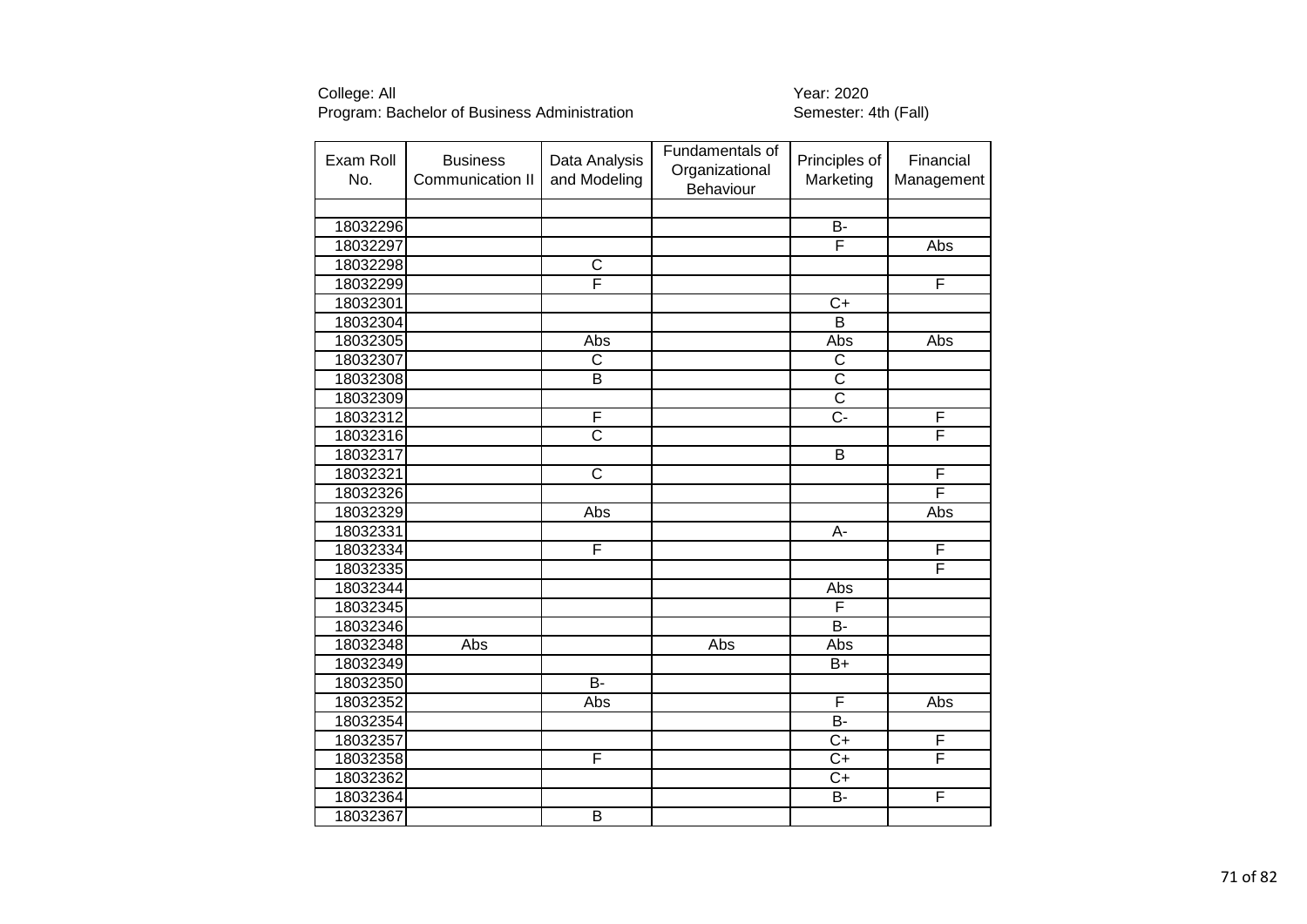| Exam Roll<br>No. | <b>Business</b><br>Communication II | Data Analysis<br>and Modeling | Fundamentals of<br>Organizational<br>Behaviour | Principles of<br>Marketing | Financial<br>Management |
|------------------|-------------------------------------|-------------------------------|------------------------------------------------|----------------------------|-------------------------|
|                  |                                     |                               |                                                |                            |                         |
| 18032369         |                                     |                               |                                                | <b>B-</b>                  | $\overline{F}$          |
| 18032370         |                                     | F                             |                                                |                            | F                       |
| 18032371         |                                     |                               |                                                |                            | F                       |
| 18032372         |                                     |                               |                                                |                            | A-                      |
| 18032377         |                                     | Abs                           |                                                |                            | F                       |
| 18032379         |                                     | $B+$                          |                                                |                            |                         |
| 18032382         |                                     |                               |                                                | <b>B-</b>                  |                         |
| 18032384         |                                     |                               |                                                |                            | <b>Abs</b>              |
| 18032387         |                                     | Abs                           |                                                |                            |                         |
| 18032390         |                                     | F                             |                                                |                            | F                       |
| 18032392         |                                     | Abs                           |                                                |                            |                         |
| 18032395         |                                     | $\overline{C+}$               |                                                | F                          | F                       |
| 18032399         |                                     | Abs                           |                                                |                            |                         |
| 18032402         | A-                                  |                               |                                                |                            |                         |
| 18032403         |                                     | Abs                           |                                                |                            |                         |
| 18032405         |                                     | F                             |                                                |                            |                         |
| 18032406         |                                     | Abs                           |                                                |                            |                         |
| 18032407         |                                     | B                             |                                                | F                          |                         |
| 18032408         |                                     | F                             |                                                |                            | Abs                     |
| 18032410         |                                     | $\overline{C+}$               |                                                |                            |                         |
| 18032411         |                                     |                               | Abs                                            |                            | Abs                     |
| 18032412         |                                     |                               |                                                | D+                         |                         |
| 18032415         |                                     | $A -$                         |                                                |                            |                         |
| 18032416         |                                     | Abs                           |                                                |                            | Abs                     |
| 18032417         |                                     | $C+$                          |                                                |                            | F                       |
| 18032418         |                                     | F                             |                                                |                            |                         |
| 18032420         |                                     |                               |                                                | B-                         |                         |
| 18032425         |                                     | $\overline{C+}$               |                                                |                            |                         |
| 18032427         |                                     | Abs                           |                                                |                            |                         |
| 18032429         |                                     |                               | Abs                                            |                            | Abs                     |
| 18032430         |                                     | $C -$                         |                                                |                            | Abs                     |
| 18032432         |                                     | $\overline{C}$ -              |                                                |                            |                         |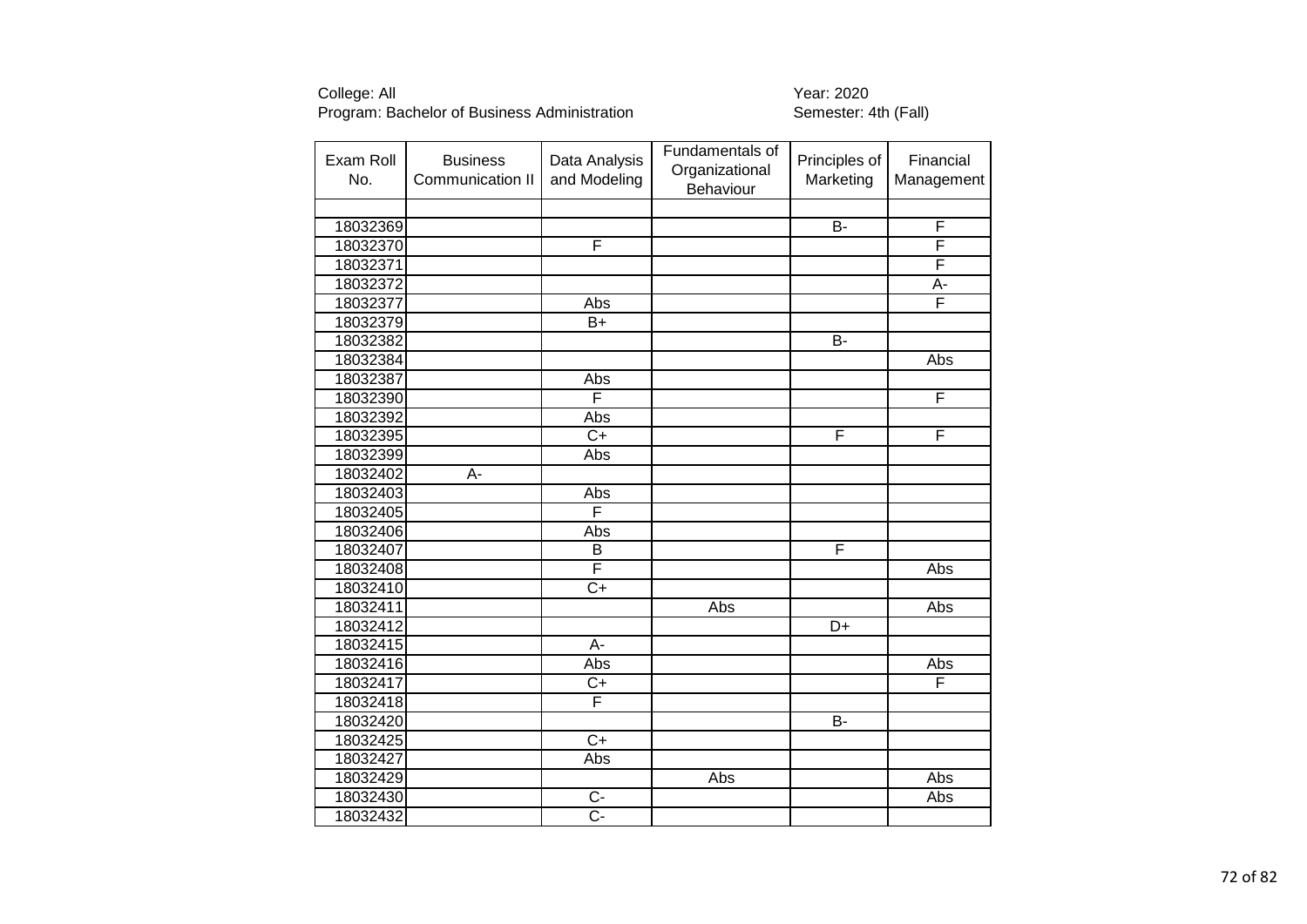| Exam Roll<br>No. | <b>Business</b><br>Communication II | Data Analysis<br>and Modeling | Fundamentals of<br>Organizational<br>Behaviour | Principles of<br>Marketing | Financial<br>Management |
|------------------|-------------------------------------|-------------------------------|------------------------------------------------|----------------------------|-------------------------|
|                  |                                     |                               |                                                |                            |                         |
| 18032433         |                                     | Abs                           |                                                |                            |                         |
| 18032434         |                                     | $\overline{C+}$               |                                                |                            |                         |
| 18032436         |                                     | $\overline{C}$ -              |                                                |                            |                         |
| 18032439         | Abs                                 |                               |                                                | Abs                        | Abs                     |
| 18032440         |                                     | $\overline{C+}$               |                                                |                            |                         |
| 18032442         |                                     | Abs                           |                                                |                            | Abs                     |
| 18032446         |                                     |                               |                                                |                            | B-                      |
| 18032447         |                                     | Abs                           |                                                |                            |                         |
| 18032450         |                                     | Abs                           |                                                | Abs                        | Abs                     |
| 18032451         |                                     |                               |                                                | $C+$                       |                         |
| 18032452         |                                     | Abs                           |                                                |                            |                         |
| 18032453         |                                     | F                             |                                                |                            | F                       |
| 18032454         |                                     | F                             |                                                |                            | Abs                     |
| 18032462         |                                     | Abs                           |                                                |                            |                         |
| 18032463         |                                     | Abs                           |                                                | F                          | F                       |
| 18032464         |                                     | F                             |                                                |                            | F                       |
| 18032466         |                                     | Abs                           |                                                |                            |                         |
| 18032467         |                                     | F                             |                                                |                            |                         |
| 18032469         |                                     |                               |                                                | $\overline{C}$             |                         |
| 18032473         |                                     | $\overline{A}$                |                                                |                            | $\overline{C+}$         |
| 18032474         |                                     | $\overline{A}$                |                                                |                            |                         |
| 18032475         |                                     | $B+$                          |                                                |                            | F                       |
| 18032476         |                                     | $\overline{A}$                |                                                |                            |                         |
| 18032477         |                                     | A                             |                                                |                            | F                       |
| 18032479         |                                     | $B+$                          |                                                |                            |                         |
| 18032480         |                                     |                               |                                                |                            | $\overline{B}$          |
| 18032484         |                                     | $B+$                          |                                                | $C+$                       | F                       |
| 18032485         |                                     | A                             |                                                |                            |                         |
| 18032488         |                                     |                               |                                                | $\overline{C+}$            |                         |
| 18032491         |                                     | A                             |                                                |                            | F                       |
| 18032492         |                                     | A                             |                                                |                            |                         |
| 18032494         |                                     | F                             |                                                |                            |                         |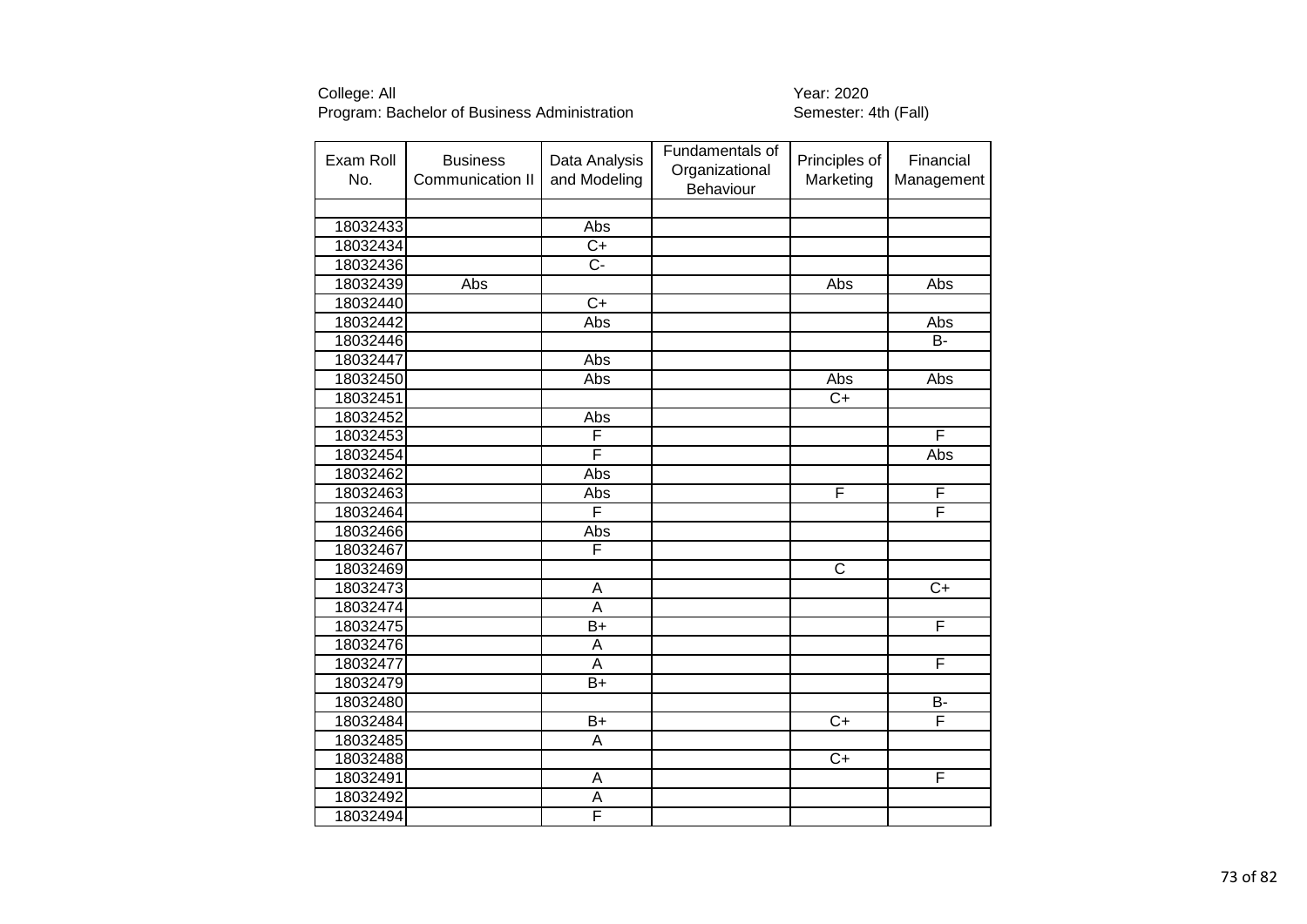| Exam Roll<br>No. | <b>Business</b><br>Communication II | Data Analysis<br>and Modeling | Fundamentals of<br>Organizational<br>Behaviour | Principles of<br>Marketing | Financial<br>Management |
|------------------|-------------------------------------|-------------------------------|------------------------------------------------|----------------------------|-------------------------|
|                  |                                     |                               |                                                |                            |                         |
| 18032495         |                                     | $\overline{B}$                |                                                |                            | Abs                     |
| 18032496         |                                     |                               |                                                |                            | $\overline{\mathsf{C}}$ |
| 18032497         |                                     |                               |                                                |                            | A                       |
| 18032499         |                                     | Abs                           |                                                |                            | Abs                     |
| 18032500         |                                     | Abs                           |                                                |                            |                         |
| 18032501         |                                     | $\overline{B}$                |                                                |                            |                         |
| 18032503         |                                     | C-                            |                                                |                            |                         |
| 18032504         |                                     |                               |                                                |                            | Abs                     |
| 18032506         |                                     |                               |                                                |                            | А-                      |
| 18032509         |                                     |                               |                                                |                            | A                       |
| 18032510         |                                     |                               |                                                |                            | $\overline{A}$ -        |
| 18032511         |                                     |                               | $C -$                                          |                            | Α                       |
| 18032513         |                                     |                               | $\overline{C}$ -                               |                            | F                       |
| 18032514         |                                     |                               | F                                              |                            |                         |
| 18032516         | $C -$                               |                               |                                                |                            |                         |
| 18032518         |                                     |                               |                                                |                            | $\overline{F}$          |
| 18032519         |                                     |                               |                                                |                            | A                       |
| 18032522         |                                     | $B+$                          |                                                |                            | Abs                     |
| 18032524         |                                     | Abs                           |                                                |                            |                         |
| 18032526         |                                     |                               | $\overline{\text{c}}$                          | Abs                        | $\overline{B}$          |
| 18032528         |                                     | $\overline{\text{c}}$         |                                                |                            |                         |
| 18032531         |                                     | Abs                           |                                                |                            |                         |
| 18032532         |                                     |                               |                                                |                            | $\overline{A}$          |
| 18032533         |                                     |                               |                                                |                            | A                       |
| 18032534         |                                     |                               |                                                |                            | A                       |
| 18032541         |                                     | Abs                           |                                                | $\overline{C}$             | Abs                     |
| 18032542         |                                     | F                             |                                                | B-                         |                         |
| 18032543         |                                     |                               | <b>B-</b>                                      | F                          | Abs                     |
| 18032544         |                                     |                               |                                                |                            | F                       |
| 18032545         |                                     |                               |                                                |                            | F                       |
| 18032546         |                                     | A-                            | <b>B-</b>                                      |                            | F                       |
| 18032553         |                                     |                               |                                                |                            | F                       |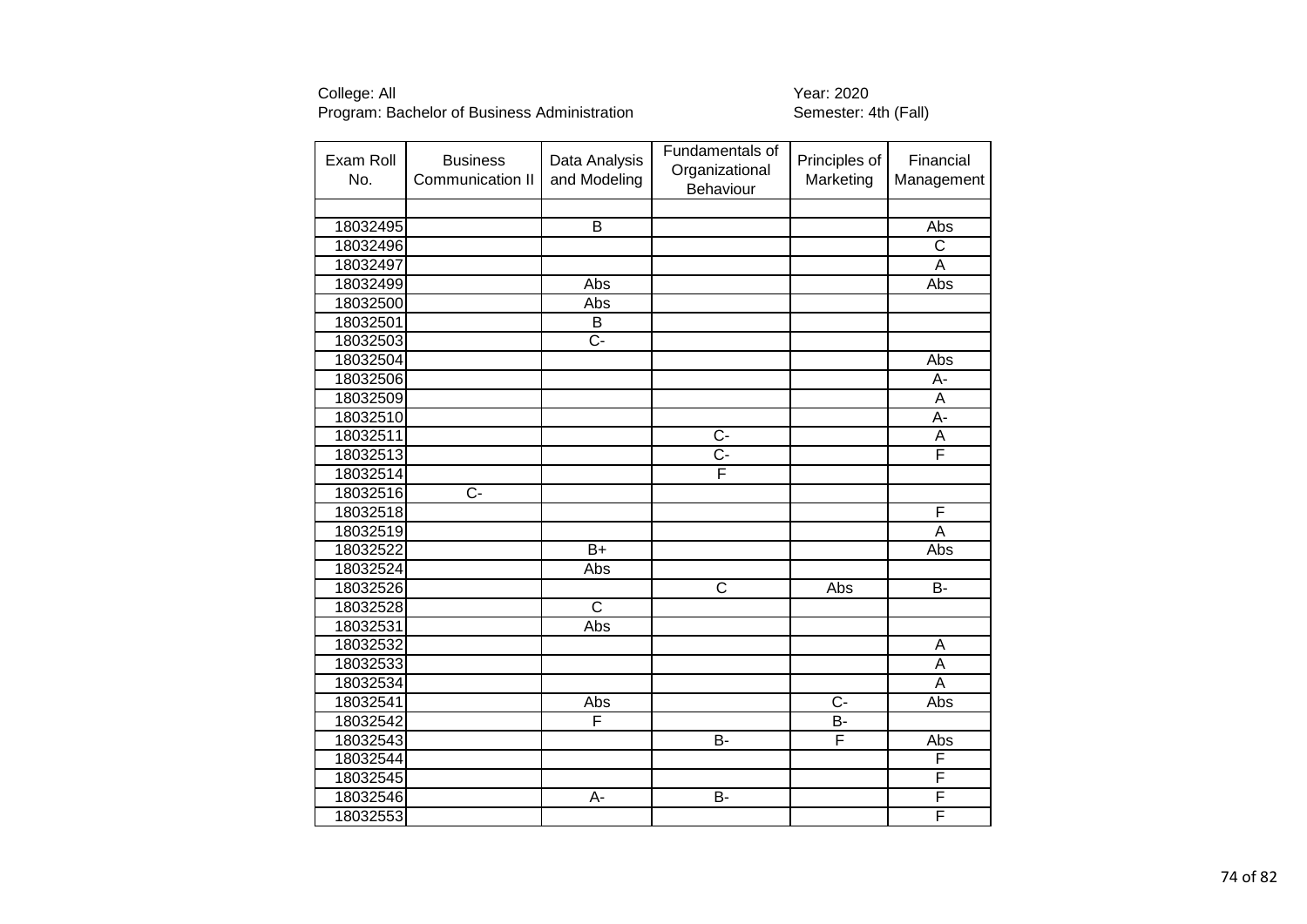| Exam Roll<br>No. | <b>Business</b><br>Communication II | Data Analysis<br>and Modeling | Fundamentals of<br>Organizational<br>Behaviour | Principles of<br>Marketing | Financial<br>Management |
|------------------|-------------------------------------|-------------------------------|------------------------------------------------|----------------------------|-------------------------|
|                  |                                     |                               |                                                |                            |                         |
| 18032554         |                                     |                               |                                                |                            | F                       |
| 18032561         | $\overline{\text{c}}$               | $\overline{C+}$               |                                                |                            |                         |
| 18032563         |                                     | F                             |                                                |                            | <b>Abs</b>              |
| 18032568         |                                     | A                             |                                                |                            |                         |
| 18032570         |                                     |                               |                                                | $\overline{B+}$            | $\overline{\mathsf{C}}$ |
| 18032571         |                                     |                               |                                                |                            | $\overline{\text{c}}$   |
| 18032572         |                                     |                               |                                                |                            | F                       |
| 18032574         |                                     | F                             |                                                |                            | F                       |
| 18032577         |                                     |                               |                                                | B-                         |                         |
| 18032580         |                                     | Abs                           |                                                |                            |                         |
| 18032581         |                                     |                               |                                                |                            | $\overline{C}$ -        |
| 18032583         |                                     |                               |                                                |                            | F                       |
| 18032584         |                                     | F                             | $C+$                                           |                            |                         |
| 18032588         |                                     | $\overline{\text{c}}$         |                                                |                            | F                       |
| 18032591         |                                     | $\overline{C}$                |                                                |                            |                         |
| 18032592         |                                     |                               |                                                |                            | F                       |
| 18032598         |                                     |                               |                                                |                            | F                       |
| 18032602         |                                     | $\overline{\text{C}}$         |                                                |                            |                         |
| 18032603         |                                     |                               |                                                | F                          |                         |
| 18032607         |                                     |                               | $\overline{A}$                                 |                            |                         |
| 18032613         |                                     | F                             |                                                |                            | F                       |
| 18032614         |                                     | $\overline{\text{c}}$         | $\overline{B}$                                 |                            |                         |
| 18032619         |                                     |                               |                                                |                            | F                       |
| 18032620         |                                     | $\overline{C}$ -              |                                                |                            | F                       |
| 18032623         |                                     |                               |                                                |                            | F                       |
| 18032631         | $\overline{\text{c}}$               | $B -$                         |                                                | $\overline{B}$             |                         |
| 18032633         | A-                                  | A                             |                                                | A                          |                         |
| 18032634         | Abs                                 |                               |                                                | Abs                        |                         |
| 18032635         |                                     | $\overline{A}$                |                                                | А-                         | $A -$                   |
| 18032636         |                                     |                               | Α                                              | A                          |                         |
| 18032637         |                                     |                               | F                                              | Abs                        |                         |
| 18032639         |                                     |                               |                                                |                            | F                       |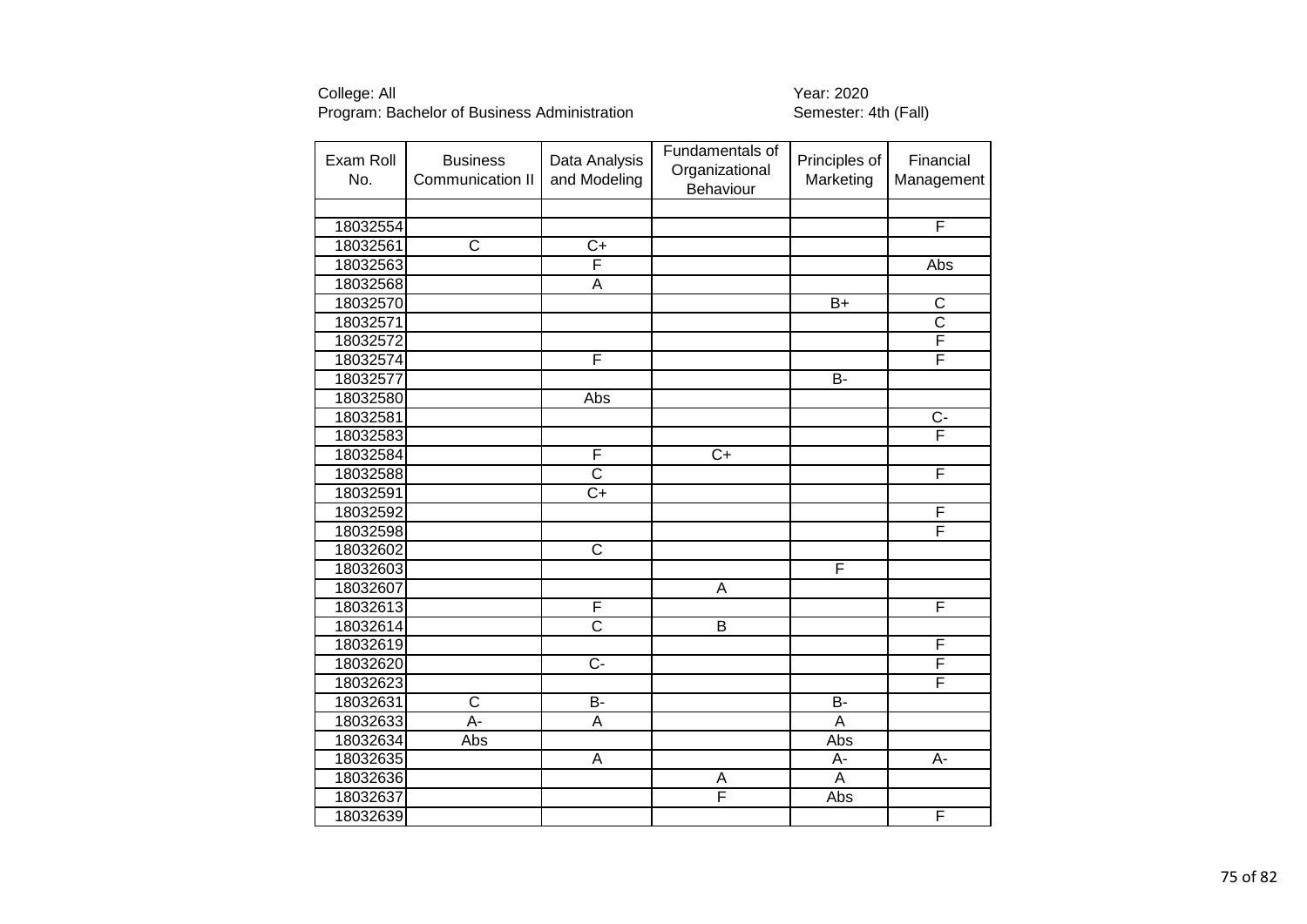| Exam Roll<br>No. | <b>Business</b><br>Communication II | Data Analysis<br>and Modeling | Fundamentals of<br>Organizational<br>Behaviour | Principles of<br>Marketing | Financial<br>Management |
|------------------|-------------------------------------|-------------------------------|------------------------------------------------|----------------------------|-------------------------|
|                  |                                     |                               |                                                |                            |                         |
| 18032640         |                                     | $\overline{\text{c}}$         |                                                |                            |                         |
| 18032643         |                                     | Abs                           |                                                |                            | Abs                     |
| 18032648         |                                     | $\overline{\text{C}}$         |                                                |                            | $\overline{B}$          |
| 18032650         |                                     | Abs                           |                                                |                            |                         |
| 18032651         |                                     |                               | Abs                                            | F                          |                         |
| 18032652         |                                     |                               |                                                | $\overline{\mathsf{B}}$    |                         |
| 18032656         |                                     |                               |                                                |                            | F                       |
| 18032658         |                                     |                               |                                                | $\overline{\text{c}}$      | F                       |
| 18032659         |                                     |                               |                                                | Abs                        |                         |
| 18032660         |                                     | F                             |                                                |                            | Abs                     |
| 18032661         |                                     | Expelled                      |                                                | A                          |                         |
| 18032663         |                                     | C                             |                                                | $\overline{B}$             |                         |
| 18032664         |                                     | A                             |                                                |                            |                         |
| 18032667         | $\overline{\text{C}}$               |                               |                                                |                            |                         |
| 18032670         |                                     | A                             |                                                |                            |                         |
| 18032672         |                                     |                               |                                                |                            | $\overline{F}$          |
| 18032673         |                                     |                               |                                                |                            | F                       |
| 18032676         |                                     | A                             |                                                |                            |                         |
| 18032678         |                                     |                               |                                                |                            | A-                      |
| 18032679         |                                     |                               |                                                |                            | F                       |
| 18032680         |                                     |                               |                                                | $\overline{\text{c}}$      | $\overline{\text{c}}$   |
| 18032681         |                                     |                               |                                                |                            | B-                      |
| 18032682         |                                     | Abs                           |                                                |                            | F                       |
| 18032684         |                                     |                               |                                                |                            | $\overline{\text{c}}$   |
| 18032687         |                                     |                               |                                                |                            | F                       |
| 18032690         |                                     | $\overline{A}$ -              |                                                |                            |                         |
| 18032693         |                                     |                               |                                                | $\overline{C}$             | Abs                     |
| 18032697         |                                     | <b>B-</b>                     |                                                |                            | F                       |
| 18032698         |                                     |                               |                                                | $\mathsf{C}$               | Abs                     |
| 18032700         |                                     |                               |                                                | $\overline{B}$             |                         |
| 18032701         |                                     | F                             |                                                |                            |                         |
| 18032702         | Abs                                 |                               |                                                |                            |                         |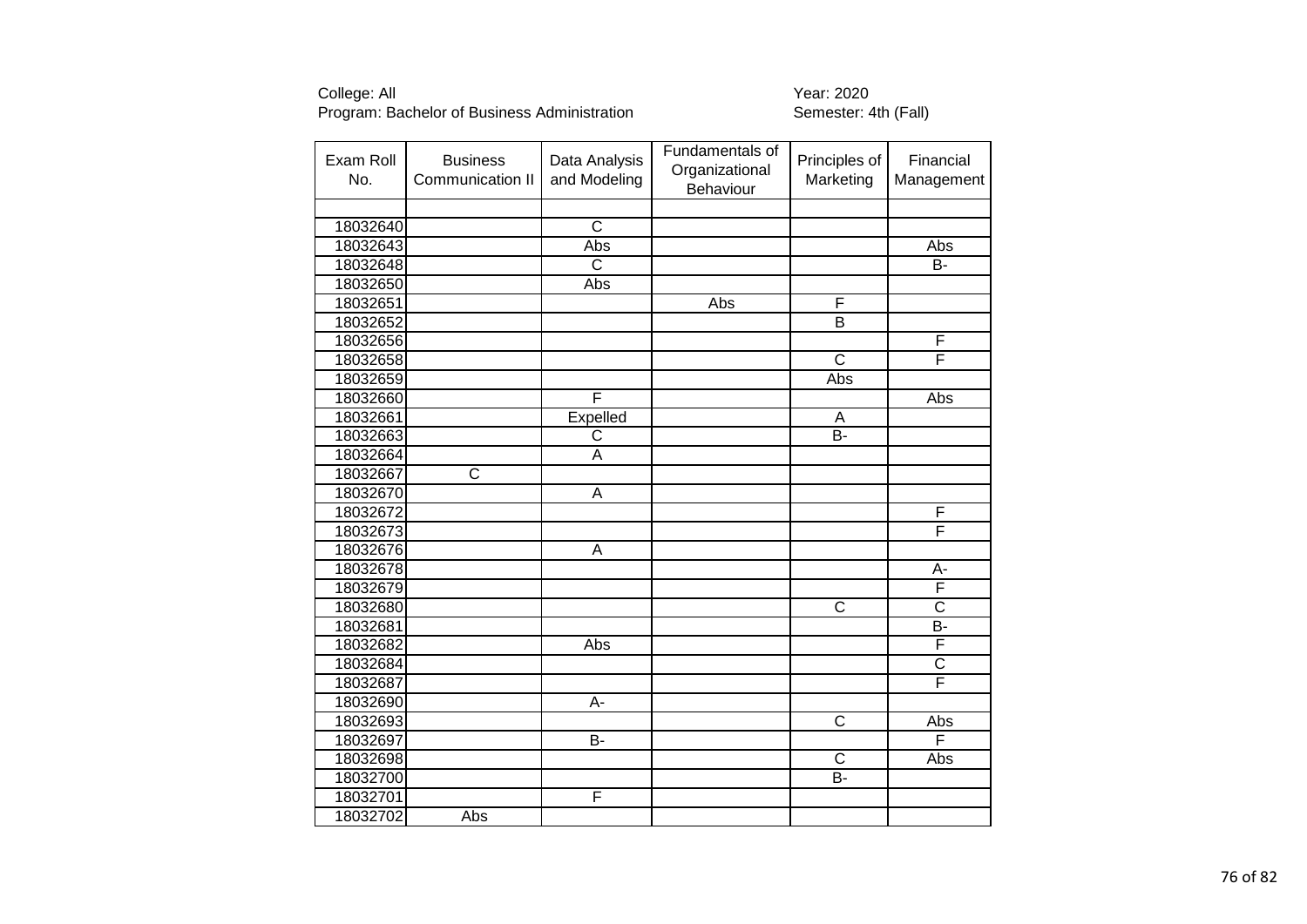| Exam Roll<br>No. | <b>Business</b><br>Communication II | Data Analysis<br>and Modeling | Fundamentals of<br>Organizational<br>Behaviour | Principles of<br>Marketing | Financial<br>Management |
|------------------|-------------------------------------|-------------------------------|------------------------------------------------|----------------------------|-------------------------|
|                  |                                     |                               |                                                |                            |                         |
| 18032703         |                                     | Abs                           |                                                | Abs                        | Abs                     |
| 18032704         | $\overline{B}$                      |                               |                                                |                            | F                       |
| 18032705         |                                     | $\overline{A}$                |                                                |                            |                         |
| 18032708         |                                     |                               |                                                |                            | F                       |
| 18032714         |                                     | Abs                           |                                                | $\overline{C+}$            | <b>Abs</b>              |
| 18032715         |                                     |                               |                                                | F                          | F                       |
| 18032722         |                                     |                               |                                                |                            | Abs                     |
| 18032726         | $\overline{C}$ -                    |                               | F                                              | F                          |                         |
| 18032727         |                                     |                               |                                                |                            | $\overline{C}$          |
| 18032730         |                                     | F                             |                                                |                            | F                       |
| 18032732         |                                     | $\overline{\text{c}}$         |                                                |                            | F                       |
| 18032733         |                                     |                               | $\overline{C}$                                 | F                          | $\overline{C}$ -        |
| 18032738         |                                     |                               |                                                | F                          |                         |
| 18032739         |                                     |                               | $\overline{C}$                                 | $\overline{C}$ -           | F                       |
| 18032740         |                                     | $\overline{C}$                |                                                |                            |                         |
| 18032741         |                                     | $\overline{C}$ -              | $\overline{\text{c}}$                          |                            | $C -$                   |
| 18032744         |                                     |                               |                                                |                            | $\overline{\text{c}}$   |
| 18032746         |                                     |                               | Abs                                            |                            | Abs                     |
| 18032747         |                                     |                               | $\overline{\text{c}}$                          |                            | F                       |
| 18032750         |                                     |                               |                                                | F                          | F                       |
| 18032753         |                                     |                               |                                                | B                          |                         |
| 18032755         |                                     |                               |                                                | $\overline{B}$             |                         |
| 18032757         |                                     |                               | $\overline{\text{c}}$                          | Abs                        |                         |
| 18032762         |                                     | $\overline{\text{c}}$         | $\overline{C}$                                 |                            | F                       |
| 18032765         |                                     |                               | $\overline{C}$                                 |                            | F                       |
| 18032766         |                                     | $\overline{\text{c}}$         | $\overline{D+}$                                | D                          |                         |
| 18032767         |                                     |                               |                                                | F                          | F                       |
| 18032770         |                                     | F                             |                                                | F                          | $\overline{C}$ -        |
| 18032771         |                                     |                               | $\overline{C}$ -                               | $\overline{D+}$            | F                       |
| 18032773         | F                                   |                               | $\overline{\text{c}}$                          |                            |                         |
| 18032775         |                                     |                               | $\overline{C}$                                 | F                          | F                       |
| 18032776         |                                     | $\overline{B+}$               |                                                |                            |                         |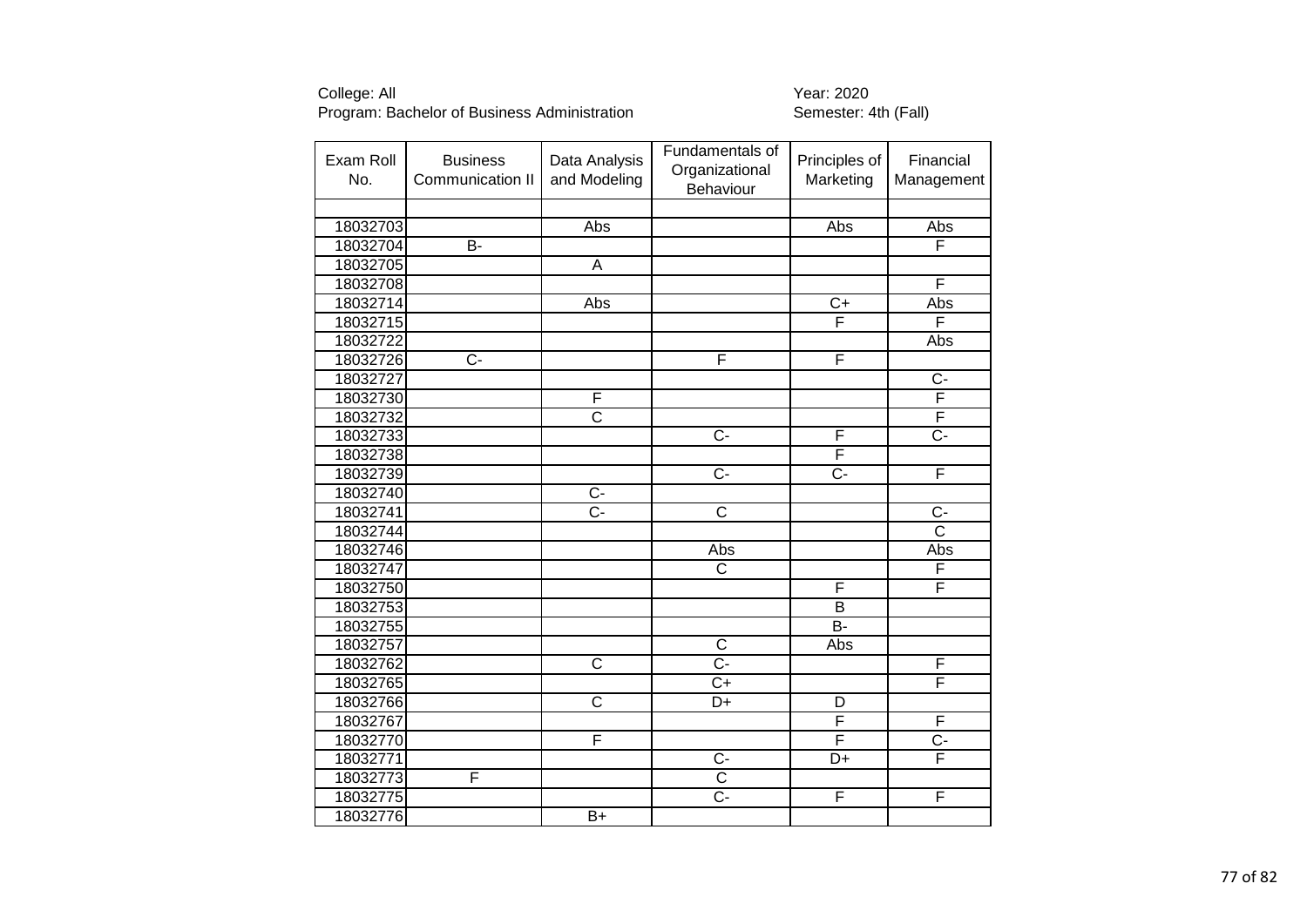| Exam Roll<br>No. | <b>Business</b><br>Communication II | Data Analysis<br>and Modeling | Fundamentals of<br>Organizational<br>Behaviour | Principles of<br>Marketing | Financial<br>Management |
|------------------|-------------------------------------|-------------------------------|------------------------------------------------|----------------------------|-------------------------|
|                  |                                     |                               |                                                |                            |                         |
| 18032777         |                                     |                               |                                                |                            | $\overline{\text{c}}$   |
| 18032780         |                                     | $\overline{\text{c}}$         |                                                |                            |                         |
| 18032783         |                                     | $\overline{C+}$               | $\overline{C}$                                 |                            | F                       |
| 18032786         |                                     | $C+$                          |                                                |                            |                         |
| 18032790         |                                     |                               | $\overline{C}$ -                               |                            | F                       |
| 18032791         | $\bar{B}$ -                         | $\overline{\text{c}}$         | $\overline{C}$ -                               |                            |                         |
| 18032792         |                                     | $C+$                          | $C+$                                           |                            | $C -$                   |
| 18032795         |                                     |                               |                                                |                            | $\overline{\text{c}}$   |
| 18032796         |                                     |                               |                                                | Abs                        | F                       |
| 18032797         |                                     | B                             |                                                |                            | $\overline{C}$ -        |
| 18032798         |                                     | F                             | $\overline{C}$                                 | D+                         |                         |
| 18032800         |                                     | $\overline{\text{c}}$         |                                                | D+                         | F                       |
| 18032801         |                                     |                               |                                                |                            | $\overline{\text{c}}$   |
| 18032802         |                                     | $\overline{B}$                |                                                |                            |                         |
| 18032805         |                                     | $C+$                          |                                                |                            | F                       |
| 18032807         |                                     | $\overline{C}$                |                                                | D+                         | $\overline{C}$ -        |
| 18032808         |                                     | $\overline{\text{c}}$         |                                                |                            |                         |
| 18032809         |                                     |                               |                                                |                            | $C+$                    |
| 18032810         |                                     | Abs                           | F                                              |                            |                         |
| 18032811         |                                     |                               |                                                | Abs                        | F                       |
| 18032812         |                                     | $\overline{B}$                |                                                |                            |                         |
| 18032814         |                                     | Abs                           | F                                              |                            |                         |
| 18032815         |                                     | Abs                           | F                                              |                            | Abs                     |
| 18032817         |                                     | B                             |                                                |                            |                         |
| 18032820         |                                     | Abs                           |                                                |                            |                         |
| 18032827         |                                     |                               | $\overline{C}$ -                               |                            | F                       |
| 18032830         |                                     |                               | $\overline{C}$ -                               | Abs                        |                         |
| 18032831         |                                     |                               |                                                | Abs                        |                         |
| 18032834         |                                     |                               |                                                | Abs                        |                         |
| 18032836         | $C+$                                |                               | Abs                                            |                            |                         |
| 18032843         |                                     | Abs                           |                                                |                            |                         |
| 18032845         |                                     | Abs                           |                                                |                            |                         |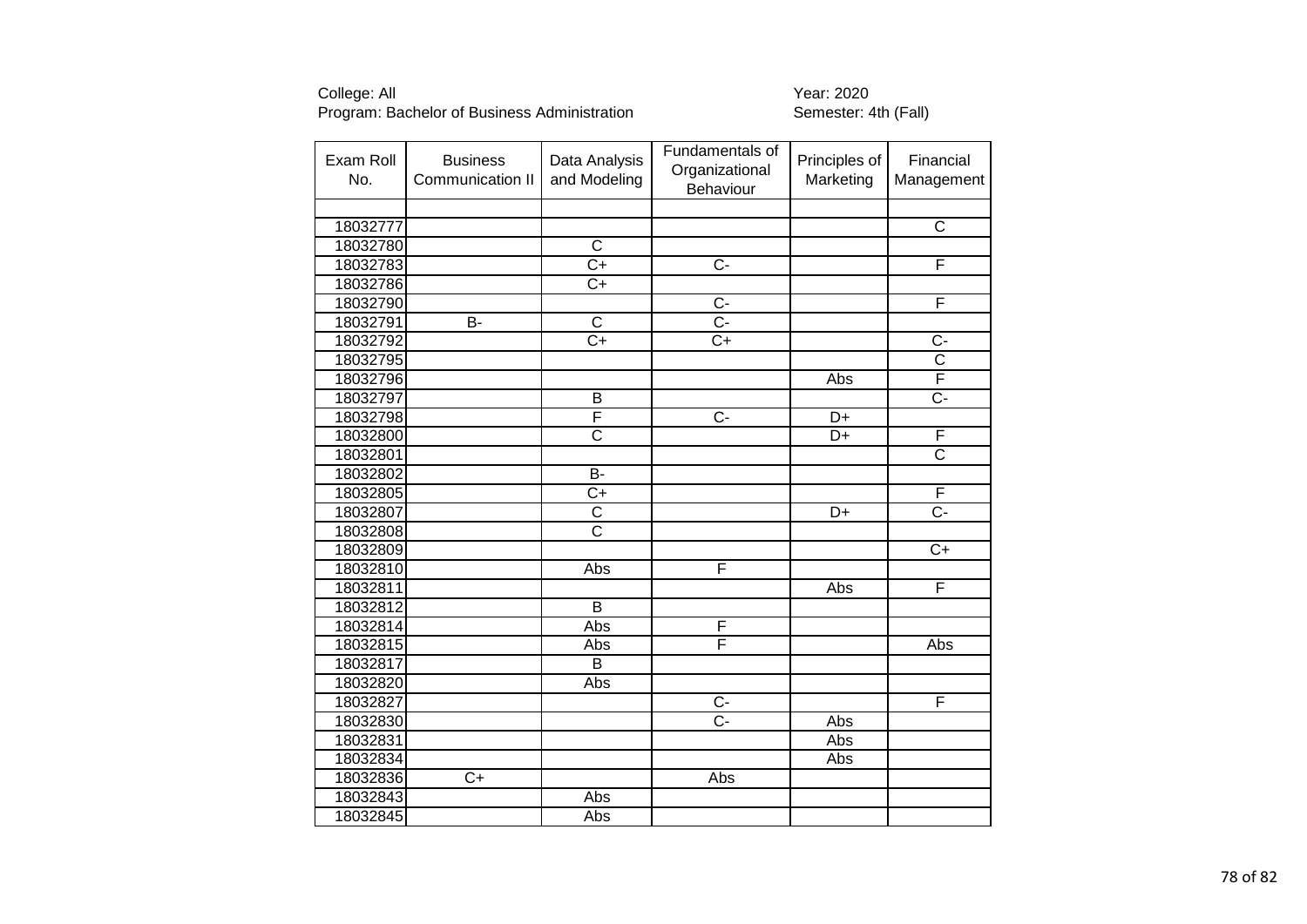| Exam Roll<br>No. | <b>Business</b><br>Communication II | Data Analysis<br>and Modeling | Fundamentals of<br>Organizational<br>Behaviour | Principles of<br>Marketing | Financial<br>Management |
|------------------|-------------------------------------|-------------------------------|------------------------------------------------|----------------------------|-------------------------|
|                  |                                     |                               |                                                |                            |                         |
| 18032846         |                                     | F                             | Abs                                            |                            |                         |
| 18032847         |                                     | Abs                           |                                                |                            |                         |
| 18032848         |                                     |                               |                                                | Abs                        | Abs                     |
| 18032850         |                                     | F                             | F                                              |                            | Abs                     |
| 18032854         |                                     | $\overline{\mathsf{B}}$       |                                                |                            | <b>Abs</b>              |
| 18032857         |                                     | F                             | $\overline{\text{c}}$                          |                            | Abs                     |
| 18032858         |                                     | Abs                           |                                                |                            |                         |
| 18032860         |                                     | Abs                           | F                                              | F                          |                         |
| 18032861         | Abs                                 | Abs                           |                                                | F                          |                         |
| 18032862         |                                     |                               | $C -$                                          | F                          |                         |
| 18032863         |                                     |                               |                                                |                            | F                       |
| 18032871         |                                     |                               | $\mathsf C$                                    | Abs                        |                         |
| 18032873         |                                     |                               |                                                |                            | F                       |
| 18032878         |                                     | Abs                           |                                                | D+                         |                         |
| 18032882         |                                     |                               |                                                | $\overline{\mathsf{F}}$    |                         |
| 18032885         |                                     |                               |                                                |                            | $\overline{\mathsf{F}}$ |
| 18032889         |                                     |                               |                                                | $\overline{B}$             |                         |
| 18032890         |                                     | Abs                           | Abs                                            | $\overline{F}$             |                         |
| 18032891         |                                     | Abs                           |                                                | F                          |                         |
| 18032893         |                                     | F                             |                                                |                            |                         |
| 18032896         |                                     |                               |                                                |                            | F                       |
| 18032899         |                                     |                               |                                                | F                          |                         |
| 18032901         |                                     |                               |                                                | F                          |                         |
| 18032902         |                                     | A-                            |                                                |                            |                         |
| 18032903         |                                     |                               |                                                | Abs                        |                         |
| 18032906         |                                     |                               |                                                | $\overline{\text{c}}$      |                         |
| 18032908         |                                     | Abs                           |                                                |                            | Abs                     |
| 18032909         |                                     |                               |                                                |                            | F                       |
| 18032910         |                                     | Abs                           |                                                |                            |                         |
| 18032911         |                                     |                               |                                                | $\mathsf C$                |                         |
| 18032912         |                                     |                               |                                                | $\overline{\mathsf{F}}$    |                         |
| 18032916         | F                                   |                               |                                                |                            |                         |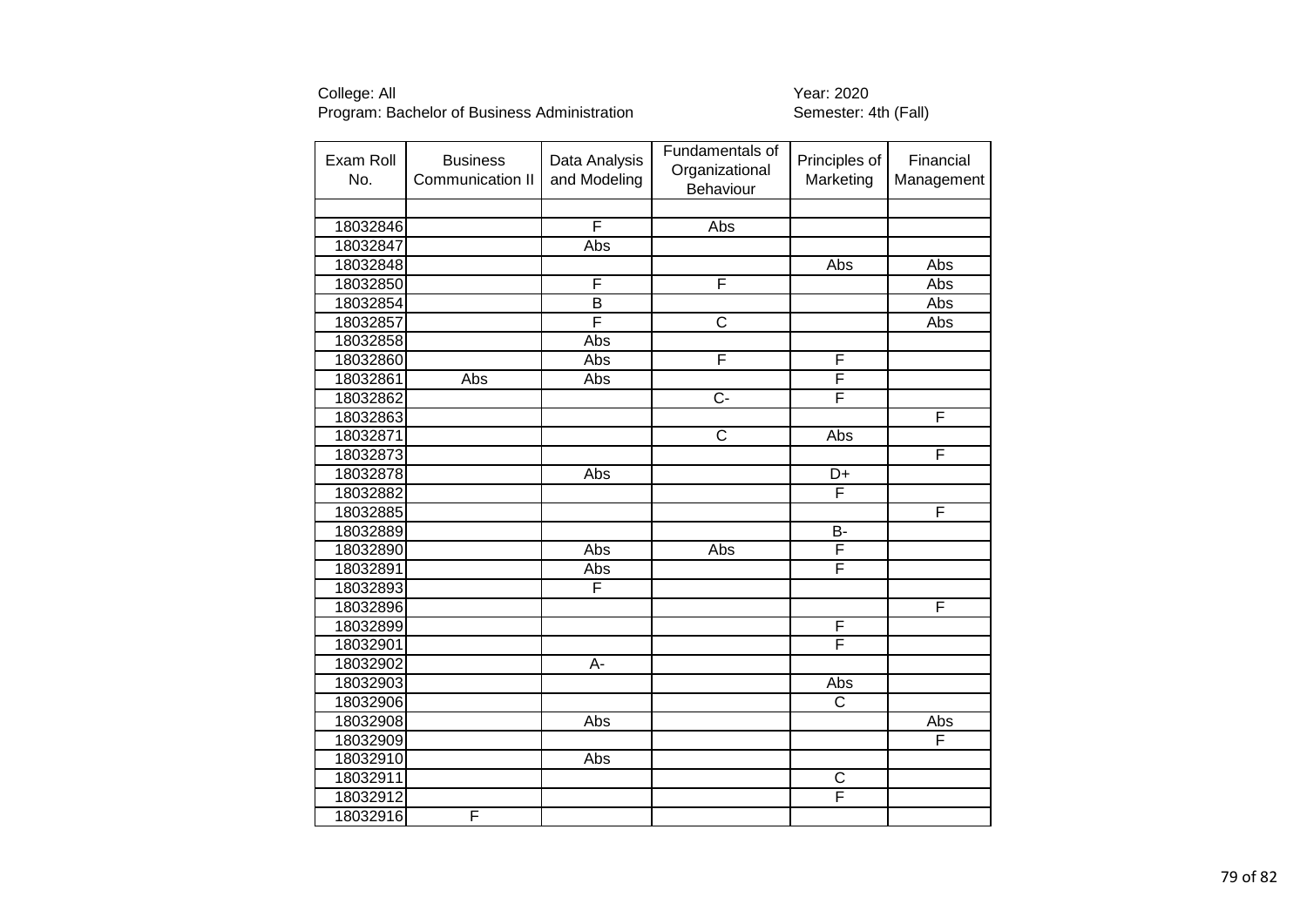| Exam Roll<br>No. | <b>Business</b><br>Communication II | Data Analysis<br>and Modeling | Fundamentals of<br>Organizational<br>Behaviour | Principles of<br>Marketing | Financial<br>Management |
|------------------|-------------------------------------|-------------------------------|------------------------------------------------|----------------------------|-------------------------|
|                  |                                     |                               |                                                |                            |                         |
| 18032918         |                                     | Abs                           |                                                | F                          | $\overline{F}$          |
| 18032921         | $\overline{B+}$                     |                               |                                                | $\overline{C+}$            |                         |
| 18032925         | F                                   |                               |                                                |                            | <b>B-</b>               |
| 18032927         |                                     |                               |                                                |                            | B                       |
| 18032928         |                                     |                               | Abs                                            |                            | B-                      |
| 18032930         |                                     |                               |                                                |                            | A-                      |
| 18032932         | Abs                                 |                               |                                                |                            |                         |
| 18032934         |                                     |                               |                                                | $\bar{B}+$                 |                         |
| 18032935         |                                     | F                             |                                                |                            | F                       |
| 18032937         | $B+$                                |                               |                                                |                            | $\overline{\mathsf{B}}$ |
| 18032939         |                                     |                               |                                                |                            | $\overline{A}$ -        |
| 18032940         | B+                                  |                               |                                                |                            |                         |
| 18032942         |                                     | $\overline{C+}$               |                                                | B                          |                         |
| 18032943         |                                     |                               | F                                              |                            |                         |
| 18032944         |                                     | A                             |                                                |                            | A                       |
| 18032945         |                                     | $\overline{\mathsf{F}}$       | F                                              |                            | B-                      |
| 18032947         |                                     | $\overline{A}$ -              |                                                | $\overline{\mathsf{C}}$    | F                       |
| 18032955         |                                     |                               |                                                | F                          |                         |
| 18032956         | $\overline{\text{c}}$               |                               |                                                |                            |                         |
| 18032957         |                                     | $\overline{C+}$               |                                                | F                          | F                       |
| 18032958         |                                     | $B+$                          |                                                |                            | $B+$                    |
| 18032960         |                                     |                               |                                                |                            | F                       |
| 18032962         |                                     |                               |                                                | <b>Abs</b>                 |                         |
| 18032963         |                                     |                               |                                                |                            | <b>B-</b>               |
| 18032964         | F                                   |                               |                                                |                            |                         |
| 18032965         |                                     |                               |                                                | $\overline{\mathsf{C}}$    |                         |
| 18032966         |                                     | F                             |                                                |                            | Abs                     |
| 18032967         |                                     |                               |                                                |                            | Abs                     |
| 18032979         |                                     |                               |                                                |                            | $\overline{B}$          |
| 18032980         |                                     | Abs                           |                                                | $\overline{F}$             | Abs                     |
| 18032981         |                                     |                               |                                                |                            | F                       |
| 18032985         |                                     | F                             |                                                | F                          | Abs                     |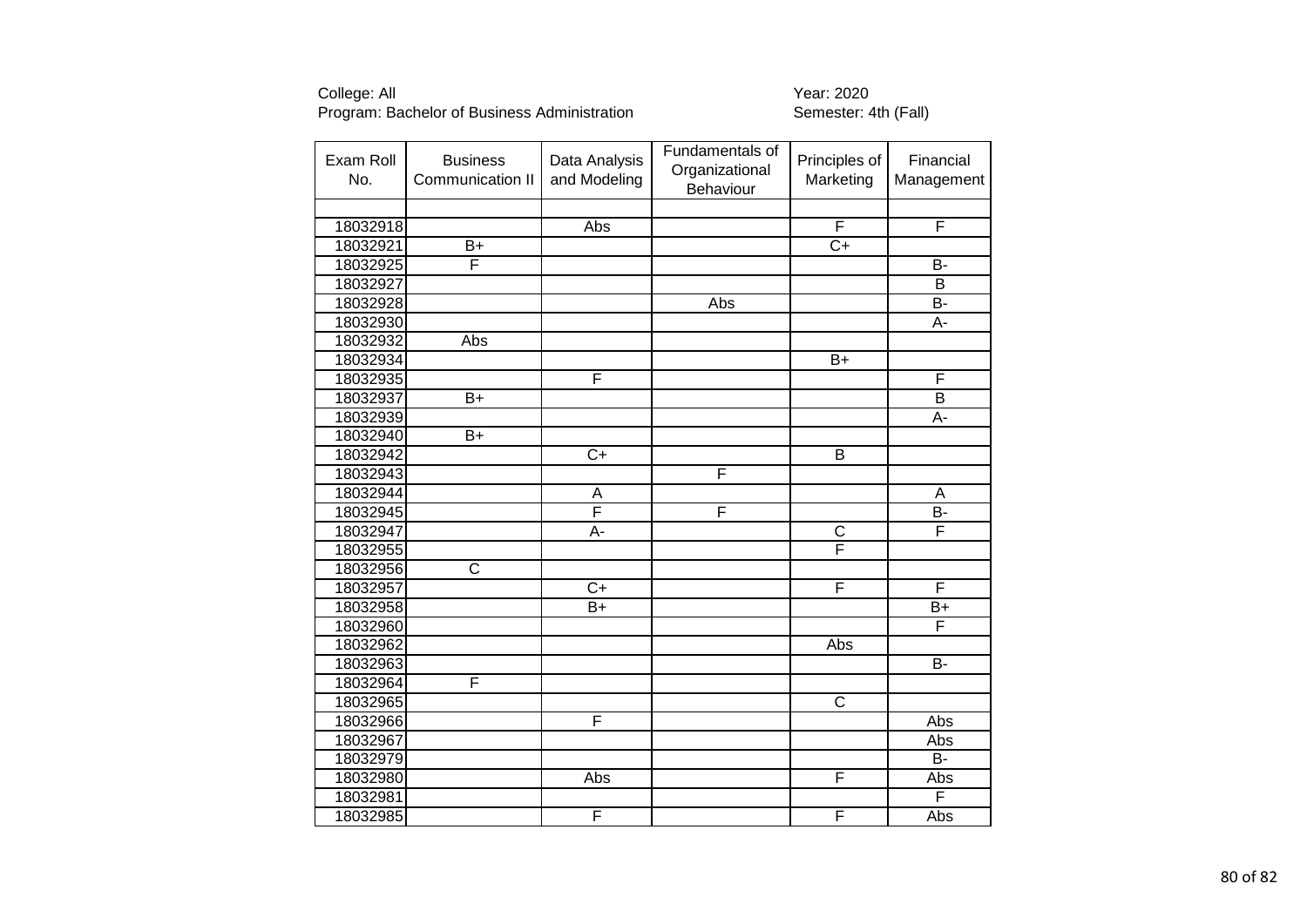| Exam Roll<br>No. | <b>Business</b><br>Communication II | Data Analysis<br>and Modeling | Fundamentals of<br>Organizational<br>Behaviour | Principles of<br>Marketing | Financial<br>Management |
|------------------|-------------------------------------|-------------------------------|------------------------------------------------|----------------------------|-------------------------|
|                  |                                     |                               |                                                |                            |                         |
| 18032986         |                                     | F                             |                                                | $\overline{\mathsf{C}}$    | Abs                     |
| 18032987         |                                     |                               |                                                |                            | Abs                     |
| 18032988         |                                     | F                             |                                                | $\overline{C+}$            | Abs                     |
| 18032990         | $\overline{\text{C}}$               |                               |                                                | Expelled                   |                         |
| 18032991         | $\overline{\text{c}}$               |                               | Abs                                            | Abs                        |                         |
| 18032996         |                                     | A-                            |                                                |                            |                         |
| 18033003         | $C+$                                |                               |                                                |                            | $\overline{B}$          |
| 18033005         |                                     | Abs                           |                                                |                            | Abs                     |
| 18033008         |                                     | $\overline{\text{c}}$         |                                                |                            |                         |
| 18033013         |                                     |                               |                                                |                            | B                       |
| 18033015         |                                     | $\overline{B}$                |                                                |                            |                         |
| 18033019         |                                     |                               |                                                | F                          | F                       |
| 18033021         | $B+$                                |                               |                                                |                            |                         |
| 18033022         |                                     | $\overline{B}$                |                                                |                            | B-                      |
| 18033027         |                                     |                               |                                                |                            | A-                      |
| 18033029         | A                                   |                               |                                                |                            |                         |
| 18033031         |                                     |                               |                                                |                            | B-                      |
| 18033032         | B-                                  | $\overline{C+}$               |                                                |                            |                         |
| 18033033         |                                     | Abs                           |                                                |                            |                         |
| 18033034         |                                     | $\overline{\mathsf{C}}$       |                                                |                            |                         |
| 18033035         |                                     | $\overline{\text{c}}$         |                                                |                            |                         |
| 18033040         |                                     | Abs                           | Abs                                            |                            |                         |
| 18033042         |                                     | $\overline{B}$                | A-                                             |                            |                         |
| 18033048         |                                     |                               |                                                | $C+$                       |                         |
| 18033050         |                                     |                               |                                                | $\overline{C}$             |                         |
| 18033051         |                                     | A                             |                                                |                            |                         |
| 18033052         |                                     | A-                            |                                                |                            |                         |
| 18033054         |                                     |                               |                                                | B                          |                         |
| 18033055         |                                     |                               |                                                | $\overline{\text{c}}$      |                         |
| 18033066         |                                     |                               |                                                | $C+$                       |                         |
| 18033068         |                                     |                               |                                                | $\overline{C}$             |                         |
| 18033074         |                                     | $\overline{\mathsf{B}}$       |                                                |                            |                         |